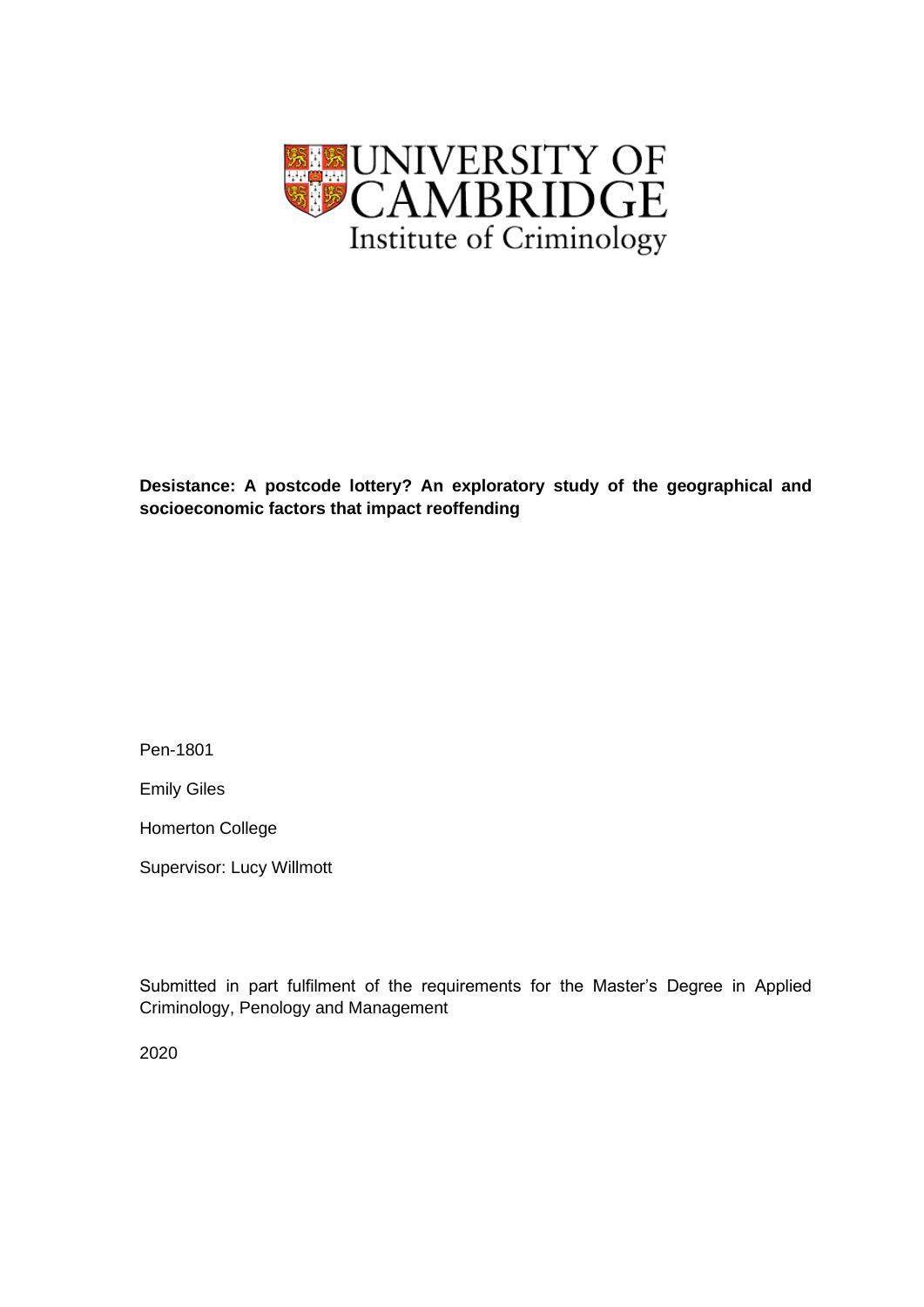## Abstract

This study aims to address a significant gap in desistance research by exploring the existence of any systemic barriers to desistance that offenders might face on a local level. It will then determine if there is a relationship between austerity and reoffending that could contribute to the explanation of the disparity in local reoffending rates, before exploring the impact of austerity on the systemic barriers to desistance identified.

It uses multiple regression analysis on a dataset of reoffending data for 149 local authorities over eight years, with 28 potential independent variables. It identified that there are systemic, structural barriers to desistance that face offenders on a local level. It then demonstrated a relationship between the impacts of austerity on local services and reoffending rates. Finally, it showed that the impacts of austerity have potentially exacerbated the systemic barriers facing would-be desisters in already disadvantaged areas.

This has three major implications.. First, it shows that reducing reoffending cannot be the responsibility of the Ministry of Justice alone, with the barriers facing would-be desisters coming from all aspects of socioeconomics. Second, it provides an example of the impacts of austerity disproportionately targeting the most disadvantaged. Finally, it demonstrates that this approach works and can significantly improve our understanding of desistance with relatively little work.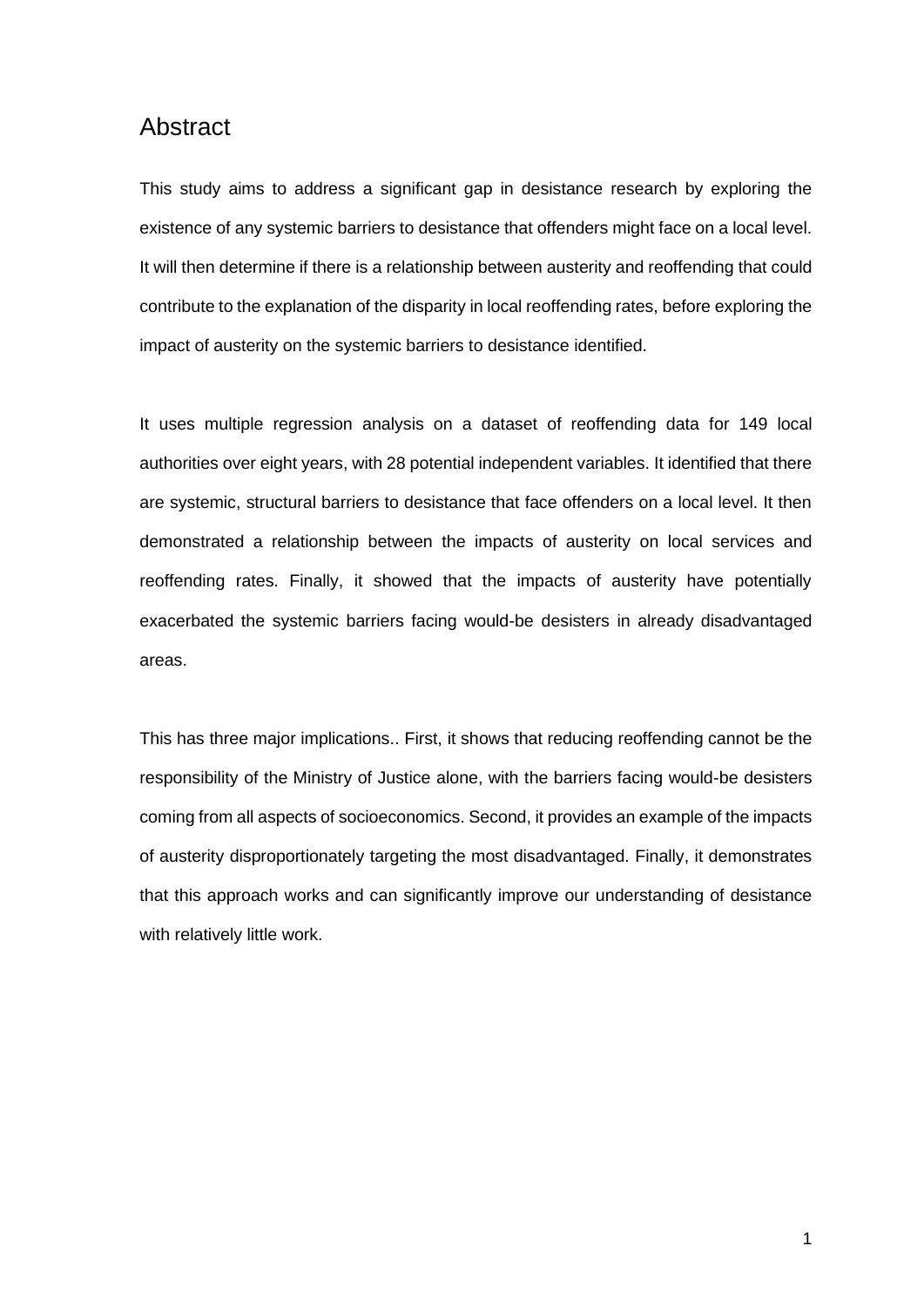# Acknowledgements

Thank you to Lucy Willmott for your thoughtful guidance, and for your kindness.

Thank you to Tom Olphin for your patience and direction as I taught myself new things, and for your friendship this year.

And, as always, thank you to my wonderful family. Mum and Dad, thank you for raising me to constantly challenge myself, and for always being there when the challenges get tough.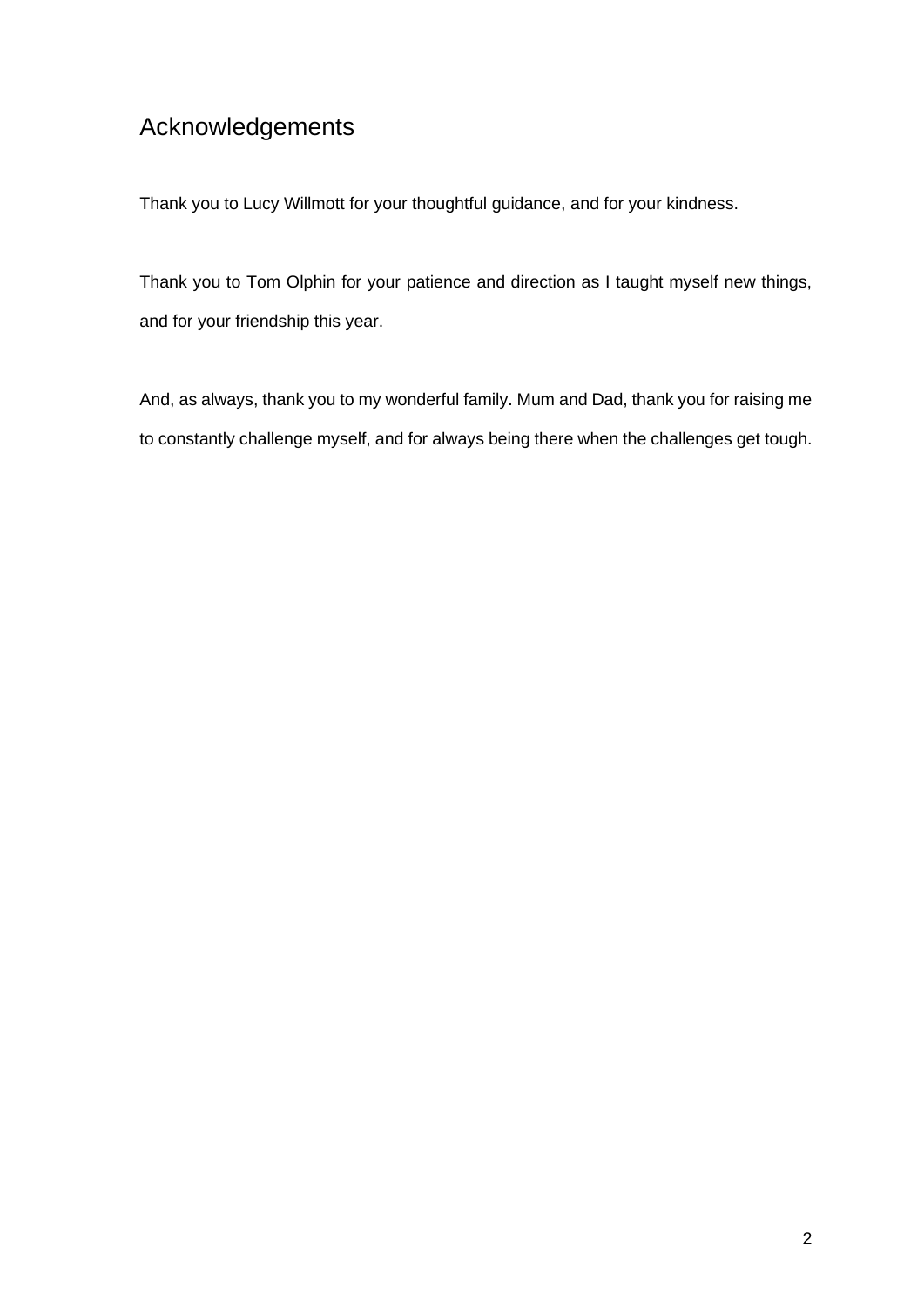# Table of Contents

| Abstract                 | $\mathbf 1$    |
|--------------------------|----------------|
| Acknowledgements         | $\overline{2}$ |
| <b>Table of Contents</b> | 3              |
| Introduction             | 4              |
| <b>Literature Review</b> | 10             |
| Methods                  | 21             |
| <b>Results</b>           | 45             |
| <b>Discussion</b>        | 61             |
| Conclusion               | 83             |
| Appendices               | 87             |
| References               | 90             |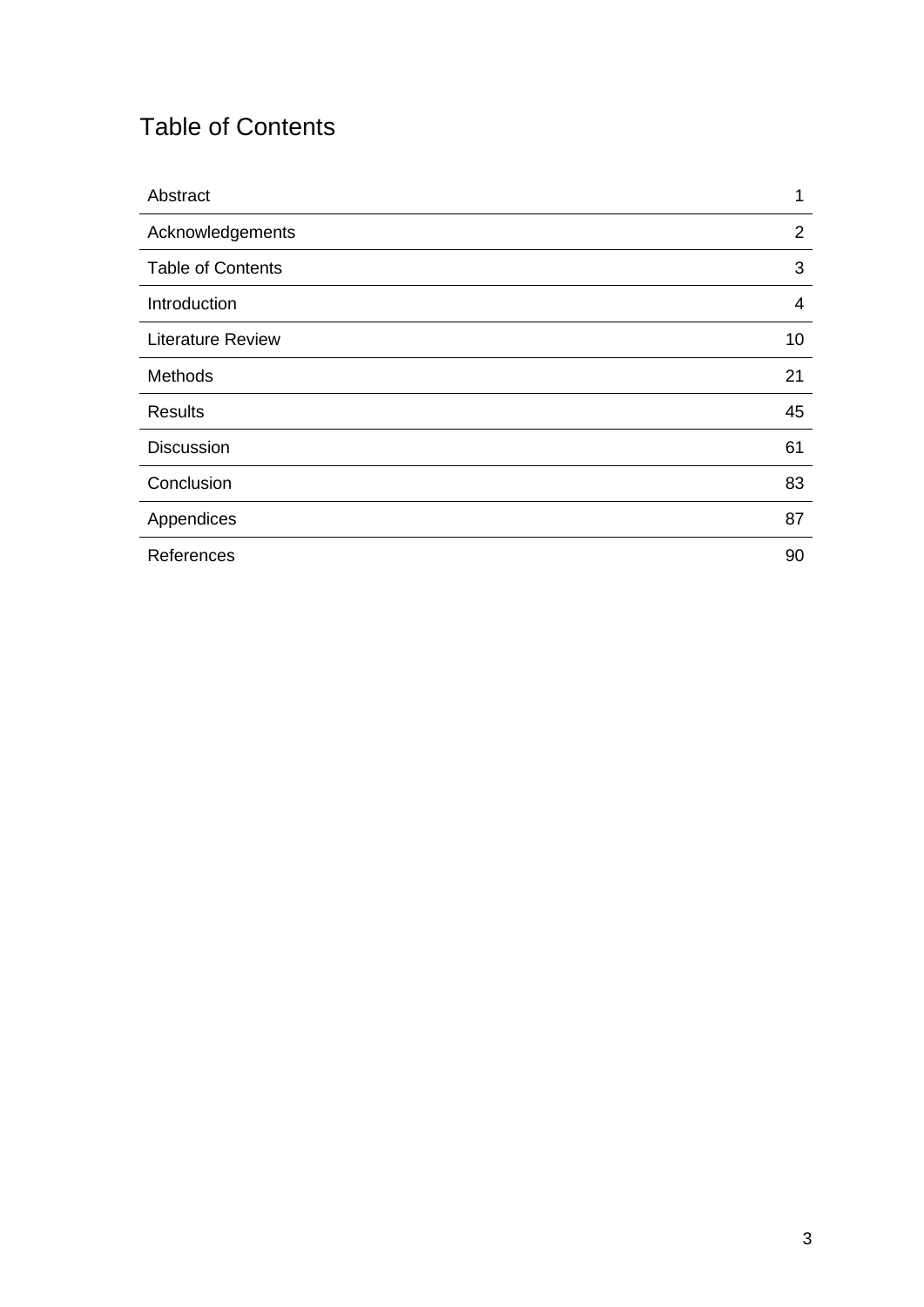## Introduction

Despite increased public and political attention on reducing reoffending, with criminal justice reforms and rhetoric focusing on this issue for more than two decades (see, for example, [The Social Exclusion Unit 2002; Solomon et al. 2007; Ministry of Justice 2016\),](http://f1000.com/work/citation?ids=7918197,7918236,6863291&pre=&pre=&pre=&suf=&suf=&suf=&sa=0,0,0) UK reoffending rates remain stubbornly high [\(Ministry of Justice 2019b; Prison Reform](http://f1000.com/work/citation?ids=6863381,6863292&pre=&pre=&suf=&suf=&sa=0,0)  [Trust 2018\).](http://f1000.com/work/citation?ids=6863381,6863292&pre=&pre=&suf=&suf=&sa=0,0) Theories of desistance - of the process of moving away from a pattern of criminal behaviour into the long-term abstinence from crime [\(McNeill et al. 2012\)](http://f1000.com/work/citation?ids=6863283&pre=&suf=&sa=0) - attempt to explain this in various ways. There is also a significant geographical disparity in the UK's reoffending data, with rates ranging from 19.2% to 42.1% in the most recent available data [\(Ministry of Justice 2019b\).](http://f1000.com/work/citation?ids=6863381&pre=&suf=&sa=0) Little attention has been paid to this, and no research has sought to understand these differences, although desistance literature may provide some insights.

Government policy to reduce reoffending has been based in some form around 'what works' principles – short-term interventions and programmes aiming to 'reform' offenders [\(Maruna and Mann 2019\)](http://f1000.com/work/citation?ids=6863285&pre=&suf=&sa=0) – since the 1990s [\(Solomon et al. 2007\)](http://f1000.com/work/citation?ids=7918236&pre=&suf=&sa=0). As well as expanding the scope of probation and introducing the National Probation Service in 2001, the 1997- 2010 Labour government increased spending on these interventionist programmes in prison and probation [\(Solomon et al. 2007\).](http://f1000.com/work/citation?ids=7918236&pre=&suf=&sa=0) This interventionist approach was designed to tackle reoffending by engaging offenders in an unwritten contract, offering programmes and incentives, as well as sanctions, to encourage prisoners to 'go straight' [\(The Social](http://f1000.com/work/citation?ids=7918197&pre=&suf=&sa=0)  [Exclusion Unit 2002\).](http://f1000.com/work/citation?ids=7918197&pre=&suf=&sa=0) Throughout this period the government was unable to demonstrate a significant decrease in reoffending with this approach, and modified or dropped every one of their targets [\(Solomon et al. 2007\).](http://f1000.com/work/citation?ids=7918236&pre=&suf=&sa=0) This approach has been criticised for allowing the broader economic and social issues surrounding crime and reoffending to fall off the agenda in favour of a focus on individual responsibility and personal change [\(Grover](http://f1000.com/work/citation?ids=8005900&pre=&suf=&sa=0)  [2013\).](http://f1000.com/work/citation?ids=8005900&pre=&suf=&sa=0)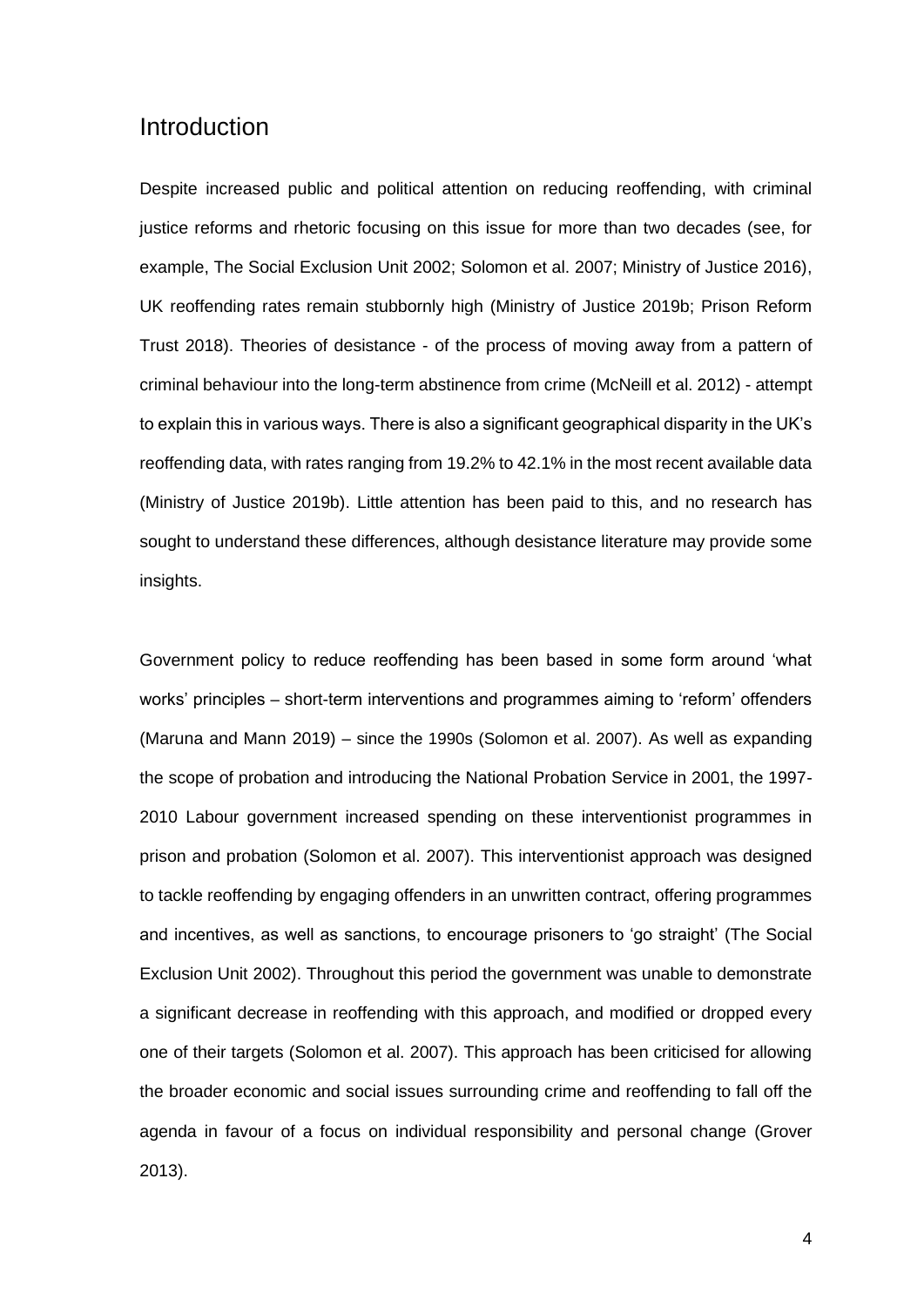Since 2010, under seven different Secretaries of State for Justice and six different Under-Secretaries with responsibility for prisons and probation, the Conservative government's focus and approach has been inconsistent. Different Secretaries of State have focused on different priorities, including reversing significant policies proposed by their predecessors (see, for example, [Doward 2016](http://f1000.com/work/citation?ids=8006098&pre=&suf=&sa=0) and [Webster 2018\)](http://f1000.com/work/citation?ids=8006102&pre=&suf=&sa=0). The rhetoric of reducing reoffending, however, has remained constant albeit with varying levels of prominence, and the interventionist approach has continued. The most significant change brought to the system has been the overhaul of rehabilitation services in 2013, in the form of outsourcing the delivery of interventionist programmes to reduce reoffending [\(Ministry of Justice 2013\).](http://f1000.com/work/citation?ids=6863290&pre=&suf=&sa=0) This has since been reversed and the contracts will come to an end in 2020, but this is primarily cited as being due to the way the reform was implemented, rather than a change in approac[h \(Webster 2018\).](http://f1000.com/work/citation?ids=8006102&pre=&suf=&sa=0) No significant change in reducing reoffending rates has been brought about during this timeframe [\(Ministry of Justice 2019b\).](http://f1000.com/work/citation?ids=6863381&pre=&suf=&sa=0) This ongoing lack of success at reducing reoffending raises challenging questions about the fundamental assumptions behind this interventionist approach.

Among the biggest factors influencing change within the criminal justice system this decade has been the austerity agenda brought in by the Conservative-Liberal Democrat coalition government in 2010, and continuing up to the present day [\(The Law Society](http://f1000.com/work/citation?ids=6873468&pre=&suf=&sa=0)  [2019\).](http://f1000.com/work/citation?ids=6873468&pre=&suf=&sa=0) Commonly cited as the inevitable outcome of the Conservative party's 'responsible government' rhetoric while in opposition during and after the global financial crisis of 2007/2008, when implemented the policy then became a fundamental and defining aspect of the coalition government and their 'Big Society' approach [\(Morgan 2012\).](http://f1000.com/work/citation?ids=7918296&pre=&suf=&sa=0) The focus of 'Big Society' was on the role of the private and third sectors in plugging the gaps created by spending cuts that were, it was argued, necessary to reduce the UK's national debt [\(MacLeavy 2011\).](http://f1000.com/work/citation?ids=6863268&pre=&suf=&sa=0) Some argue, however, that austerity was more about shrinking the size of the state by dismantling social programs than about reducing debt, and was in fact a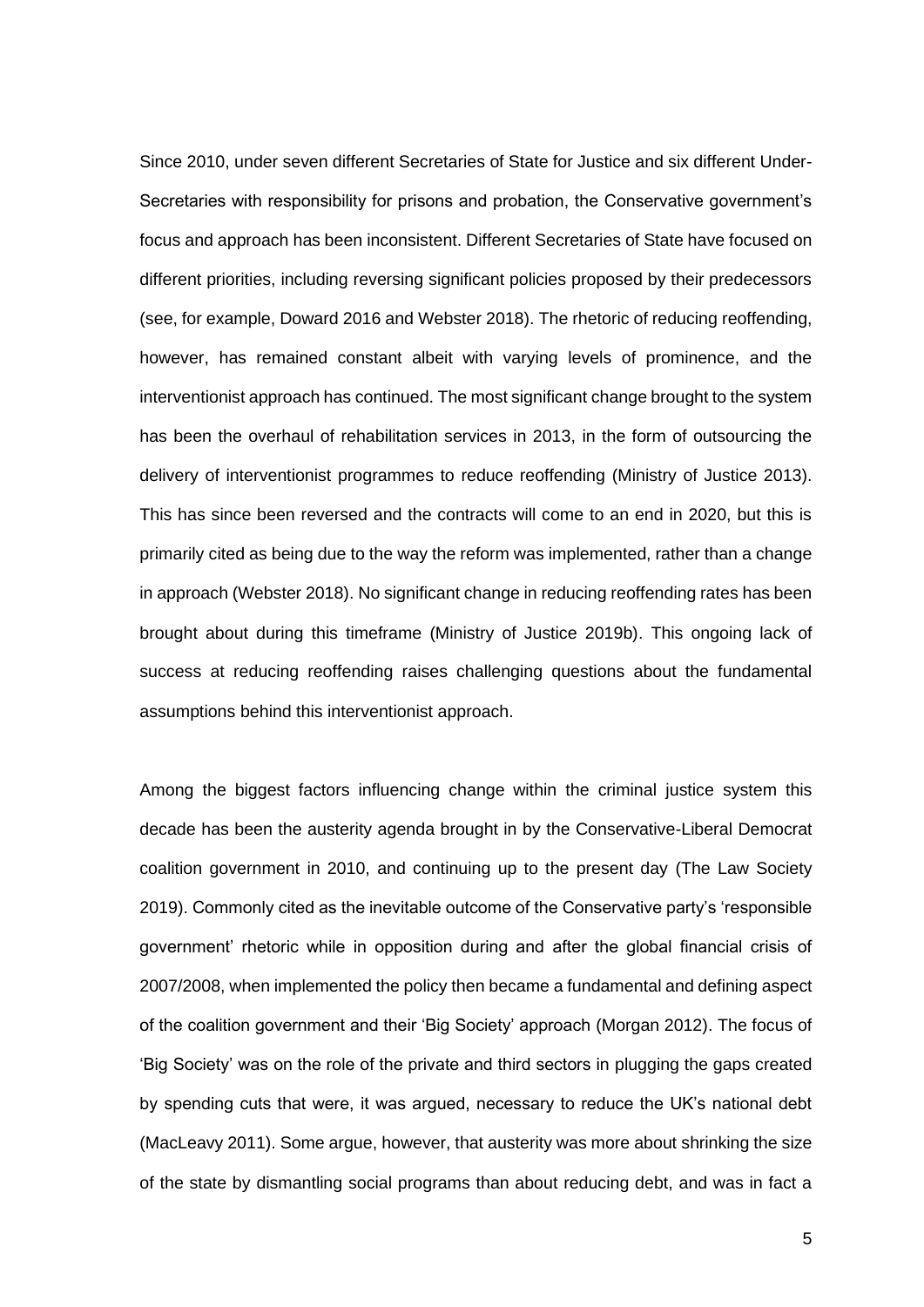'government failure' [\(Krugman 2012\).](http://f1000.com/work/citation?ids=6875177&pre=&suf=&sa=0) A government failure is an inefficiency, or series of inefficiencies, created by a government which could have solved a problem more effectively [\(Winston 2006\).](http://f1000.com/work/citation?ids=6871684&pre=&suf=&sa=0)

The prison and probation systems were significantly affected. They experienced cuts to both prison and probation staff, lower quality education and 'purposeful activity' provision in prisons, overstretched support services in the community, and the dismantling and outsourcing of rehabilitation services, as mentioned above [\(Clinks 2014; Prison Reform](http://f1000.com/work/citation?ids=6865955,6863292&pre=&pre=&suf=&suf=&sa=0,0)  [Trust 2018\).](http://f1000.com/work/citation?ids=6865955,6863292&pre=&pre=&suf=&suf=&sa=0,0) The biggest impacts of austerity, however, have been felt on a local government level. Central government grants, on which local governments depended for between thirty-six and eighty-two percent of their funding in 2009-2010 [\(Gray and Barford](http://f1000.com/work/citation?ids=6863272&pre=&suf=&sa=0)  [2018\),](http://f1000.com/work/citation?ids=6863272&pre=&suf=&sa=0) have since been significantly reduced. Local government has responded by restructuring and becoming more efficient [\(Local Government Association 2018\)](http://f1000.com/work/citation?ids=6863270&pre=&suf=&sa=0) but impacts on services have been unavoidable. The worst impacts have been felt in 'nonmandatory' services including housing and transport [\(Gray and Barford 2018\).](http://f1000.com/work/citation?ids=6863272&pre=&suf=&sa=0) Other services, such as children's services and adult social care, have seen a significant reduction in the quality of delivery, or an increase in eligibility thresholds to meet demand, meaning that people are less likely to receive support until they reach a crisis point [\(Bramley and Besemer 2016\).](http://f1000.com/work/citation?ids=6883050&pre=&suf=&sa=0)

Evidence suggests that the impacts of austerity have not been evenly felt. Because central government grants are needs-based, but were cut uniformly across the country, disadvantaged areas who were the most dependent on the grants were the worst hit [\(Gray](http://f1000.com/work/citation?ids=6863272&pre=&suf=&sa=0)  [and Barford 2018\).](http://f1000.com/work/citation?ids=6863272&pre=&suf=&sa=0) Actual cuts in service spending between 2009-2010 and 2016-2017 ranged from 1.6% to 46% [\(Smith et al. 2016\).](http://f1000.com/work/citation?ids=6863279&pre=&suf=&sa=0) There are basic parallels between the geographical disparities in reoffending rates and the impacts of austerity. A better understanding of these issues could have significant implications for our knowledge of the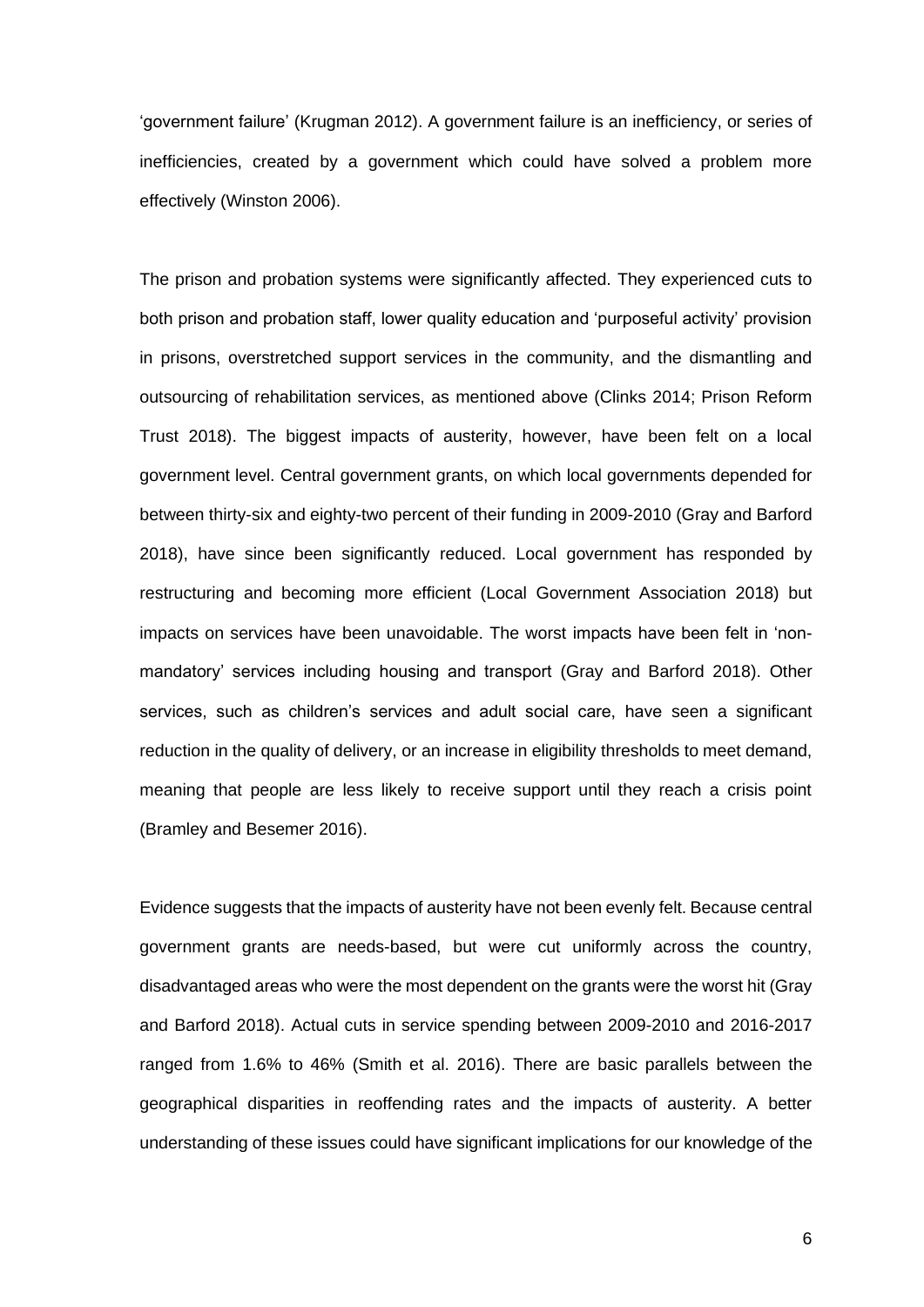process of desistance, and for potentially overcoming some of the inequalities noted above.

The current interventionist approach to reducing reoffending is not achieving its aims, and this is undermining the core priorities of the criminal justice system to maintain public safety and reform offenders [\(Ministry of Justice 2014\).](http://f1000.com/work/citation?ids=6865977&pre=&suf=&sa=0) Research that demonstrates wider societal desistance factors would provide evidence that interventions alone are not sufficient and a new approach must be considered. Reoffending is expensive; the exact amount is difficult to calculate, but the most commonly cited figure is £9.3-£13bn per year [\(National](http://f1000.com/work/citation?ids=6865974&pre=&suf=&sa=0)  [Audit Office 2010\).](http://f1000.com/work/citation?ids=6865974&pre=&suf=&sa=0) If local spending cuts as a result of national austerity policy have negatively impacted offenders' attempts to desist from crime, this could be seen as a government failure, with any savings made on a local level being negated by increased spending in the prison and probation services.

As well as the financial benefits, there is a moral element to this. According to Article 25 of the UN Declaration of Human Rights, of which the UK is a signatory, "everyone has the right to...food, clothing, housing and medical care and necessary social services" [\(United](http://f1000.com/work/citation?ids=6871519&pre=&suf=&sa=0)  [Nations 1948\).](http://f1000.com/work/citation?ids=6871519&pre=&suf=&sa=0) While ex-offenders are not alone in sometimes being deprived of these rights, evidence shows that a prison sentence can cause offenders to lose their housing and employment, and 41% of homeless people have spent some time in prison [\(Crisis](http://f1000.com/work/citation?ids=6871571&pre=&suf=&sa=0)  [2019b\),](http://f1000.com/work/citation?ids=6871571&pre=&suf=&sa=0) suggesting that offenders are being deprived of these rights to a greater extent than average . By better understanding the relationship between structural factors and desistance, and in particular any geographical structural inequality in this system, exoffenders' rights can be better advocated for.

In terms of theory, an improved understanding of this issue would be an important contribution to desistance theory, expanding its reach beyond understanding of individuals' immediate environments into the context of wider societal structures and systems [\(Owers](http://f1000.com/work/citation?ids=6863281&pre=&suf=&sa=0)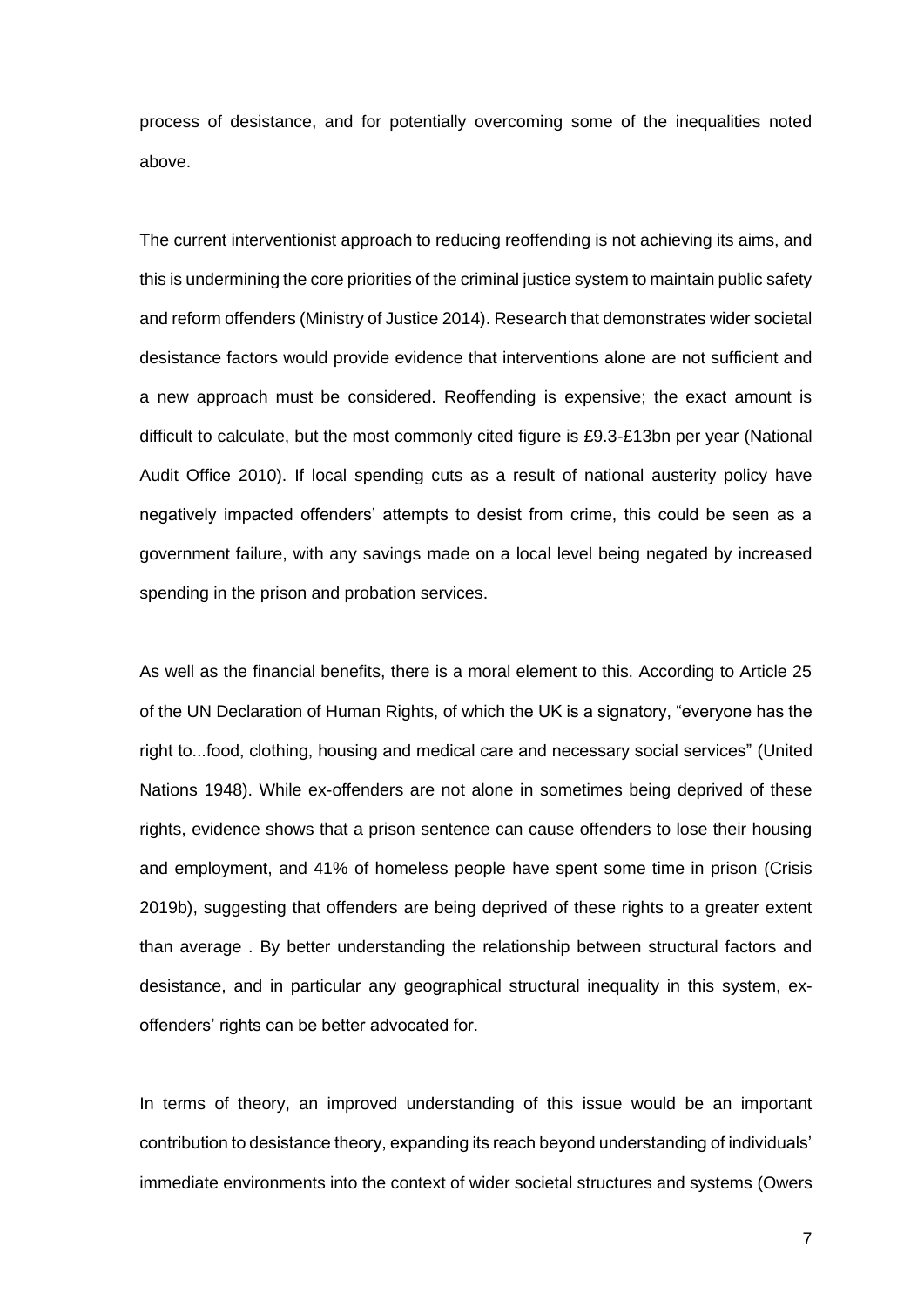[et al. 2011\).](http://f1000.com/work/citation?ids=6863281&pre=&suf=&sa=0) To a lesser extent, this could also contribute to existing macroeconomic theories - theories which deal with the structures and behaviours of an economy on a regional, national, or global scale [\(O'Sullivan and Sheffrin 2003\),](http://f1000.com/work/citation?ids=7918626&pre=&suf=&sa=0) for example by providing further empirical evidence for or against fiscal austerity policy.

There is limited research in this area, with desistance literature focusing more on the individual process of those who successfully desist, and little on the systematic structures affecting them. This study will address this gap by inferring structural factors from existing qualitative research and testing them quantitatively against reoffending data. There is also very little research on the geographical disparity in reoffending rates, and its potential link to the uneven impacts of austerity measures. The research will therefore test the identified structural factors on subsets of the data to explore the potential impacts of austerity on the desistance process.

In this thesis, the literature related to desistance and austerity is reviewed, and their potential connections highlighted. The limitations of previous research are discussed, and three research aims intended to address these limitations are presented. The methodology to achieve these aims is laid out, using multiple regression analysis on a dataset of reoffending data for 149 local authorities over eight years, with 28 potential independent variables. The results of these analyses are presented, and interpreted in relation to previous research on desistance and austerity. Finally, the thesis concludes with a note on the implications of the findings and suggestions for future research.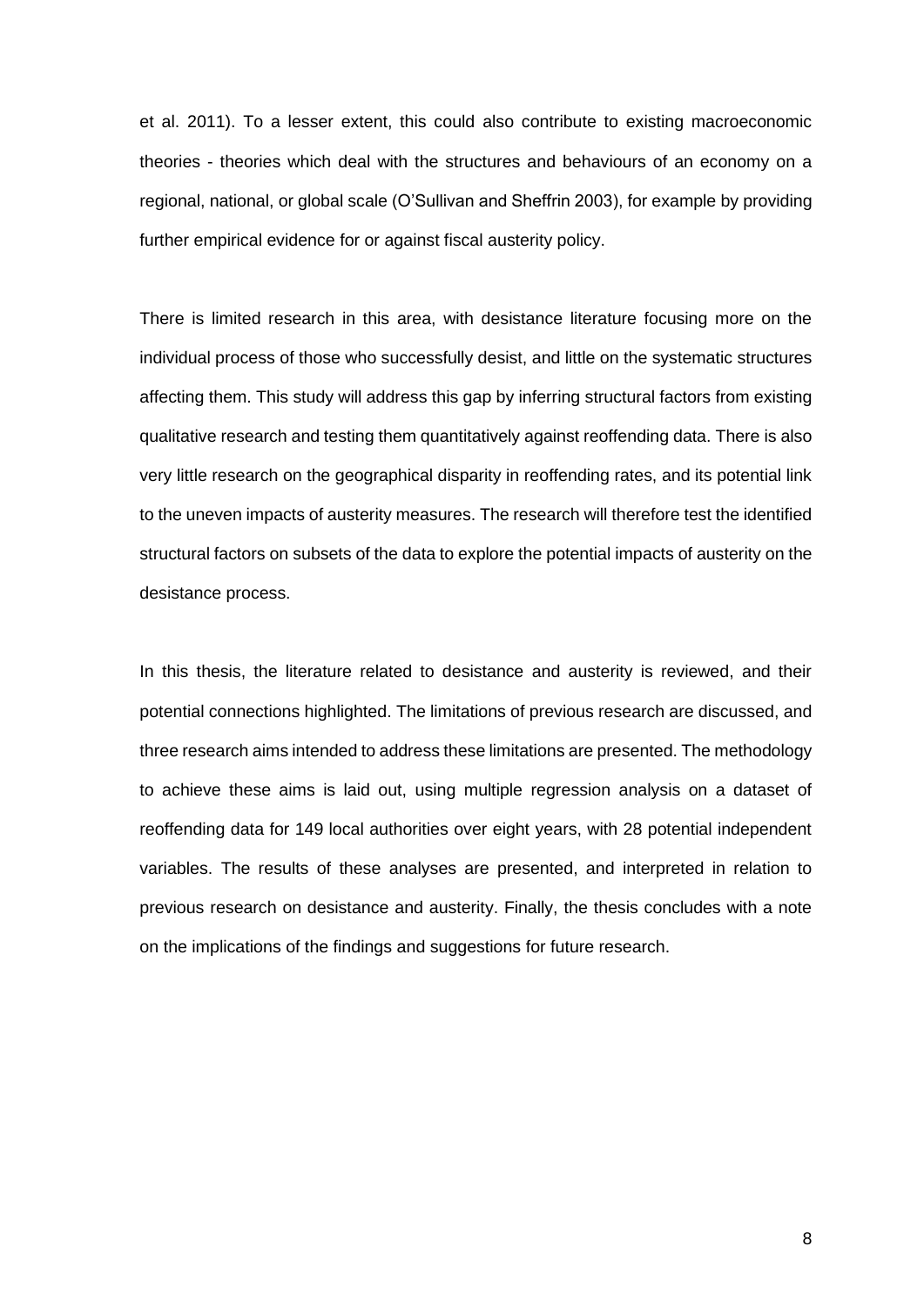## **Literature Review**

While policymakers frequently refer to the concept of 'reducing reoffending', research instead focuses on 'desistance'. Reoffending is essentially a measuring tool - a reoffence is defined as an offence committed by an individual within a set time period after receiving a sanction for a previous offence [\(Ministry of Justice 2011\).](http://f1000.com/work/citation?ids=8006456&pre=&suf=&sa=0) Desistance is more than this: there is no one definition but it is generally recognised as the process of moving away from a pattern of criminal behaviour into the long-term abstinence from crime [\(McNeill et al.](http://f1000.com/work/citation?ids=6863283&pre=&suf=&sa=0)  [2012\).](http://f1000.com/work/citation?ids=6863283&pre=&suf=&sa=0)

This literature review begins with an introduction to early theories of desistance, and then outlines the key modern theories. These view the process of desistance as one of change driven by human agency, or as a complex interaction between an individual and their social structures [\(Farrall](http://f1000.com/work/citation?ids=7784022&pre=&suf=&sa=0) [et al. 2010\).](http://f1000.com/work/citation?ids=7784022&pre=&suf=&sa=0) It discusses the limitations of these approaches, and highlights the gaps in our knowledge, focusing on what are defined as systemic barriers.

It then moves on to introduce the concept of austerity policy. It discusses the impacts of austerity measures in the UK since their implementation in 2010, with a focus on the uneven distribution of these effects. Then it draws links between the impacts of austerity measures and the systemic barriers that are identified in desistance literature.

Finally, it identifies how this study will aim to address the limited research on systemic barriers to desistance, and how austerity may have impacted this.

There are a large number of theories and empirical research on both desistance and austerity policy. The focus of this research is on their interaction, so judgements have been made and only those studies deemed most relevant to understanding how systemic changes as a result of austerity measures may have impacted the the processes of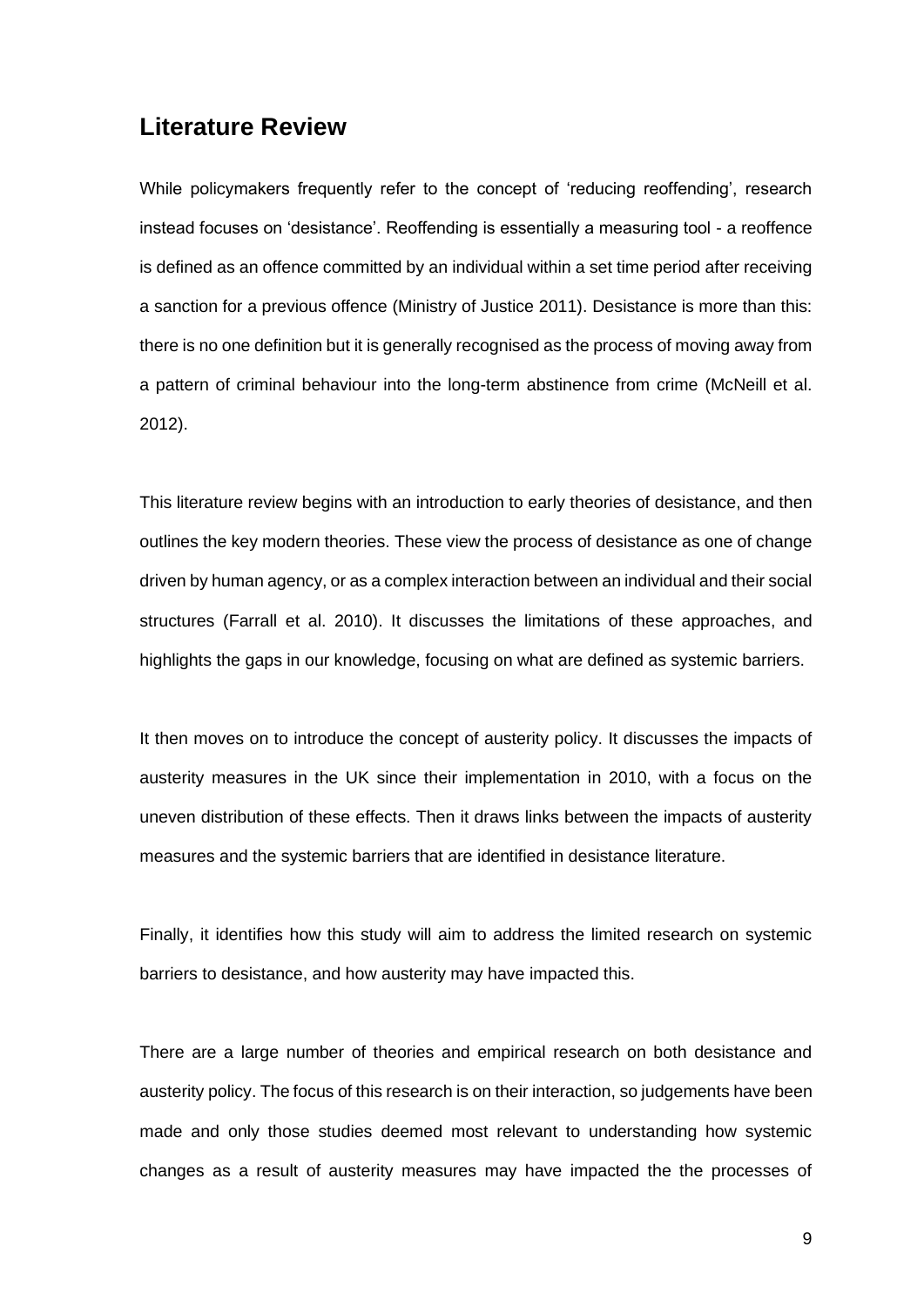desistance have been included. In austerity literature in particular, there was such consistency in the findings that a small sample was deemed representative of the literature as a whole.

### **Desistance**

Studies of desistance from crime in its own right, as opposed to as the reverse process of the onset of crime, began in the 1930s but did not gain traction until the 1980s [\(Farrall and](http://f1000.com/work/citation?ids=6863284,6863283&pre=&pre=&suf=&suf=&sa=0,0)  [Calverley 2006; McNeill et al. 2012\).](http://f1000.com/work/citation?ids=6863284,6863283&pre=&pre=&suf=&suf=&sa=0,0) Some early theories, including age or maturation as the key factor in desistance [\(Glueck and Glueck 1943\),](http://f1000.com/work/citation?ids=6871773&pre=&suf=&sa=0) desistance as a rational choice [\(Shover 1983; Clarke and Cornish 1985; Cusson and Pinsonneault 1986\),](http://f1000.com/work/citation?ids=6865986,3733220,6865989&pre=&pre=&pre=&suf=&suf=&suf=&sa=0,0,0) and desistance due to the eventual erosion of criminal tendencies through socialisation [\(Gottfredson and](http://f1000.com/work/citation?ids=6865995&pre=&suf=&sa=0)  [Hirschi 1990\),](http://f1000.com/work/citation?ids=6865995&pre=&suf=&sa=0) have been superseded by more recent empirical research [\(Ezell and Cohen](http://f1000.com/work/citation?ids=6866000,6863284&pre=&pre=&suf=&suf=&sa=0,0)  [2004; Farrall and Calverley 2006\).](http://f1000.com/work/citation?ids=6866000,6863284&pre=&pre=&suf=&suf=&sa=0,0)

#### **Theories of structure and agency**

The most widely accepted and influential theories focus to varying degrees on the roles of human agency and social structures on desistance. They look at offenders' desires and decision-making, and how these interact with the opportunities and obstacles created by social structure [\(Farrall](http://f1000.com/work/citation?ids=7995495&pre=&suf=&sa=0) [et al. 2010\).](http://f1000.com/work/citation?ids=7995495&pre=&suf=&sa=0) Many of these theories draw from, or have strong similarities to, Giddens' [\(Giddens 1984\)](http://f1000.com/work/citation?ids=8008948&pre=&suf=&sa=0) theory of structuration. Structuration theory is based on the 'duality of structure': the idea that structure is created and reproduced by interaction with human agency, and that structures cannot exist without being acknowledged and reproduced by actors [\(Giddens 1984\).](http://f1000.com/work/citation?ids=8008948&pre=&suf=&sa=0) Despite attracting notable criticism (see, for example, [Mouzelis 2008; Vaughan 2001\),](http://f1000.com/work/citation?ids=8006463,8008962&pre=&pre=&suf=&suf=&sa=0,0) the influence of the central idea of duality of structure can be seen throughout desistance literature, offering a framework with which many theories present the process of desistance. Some of these key theories are discussed below. As mentioned, the limitations of structuration theory are widely discussed. Most relevant for this research are criticisms regarding how the theory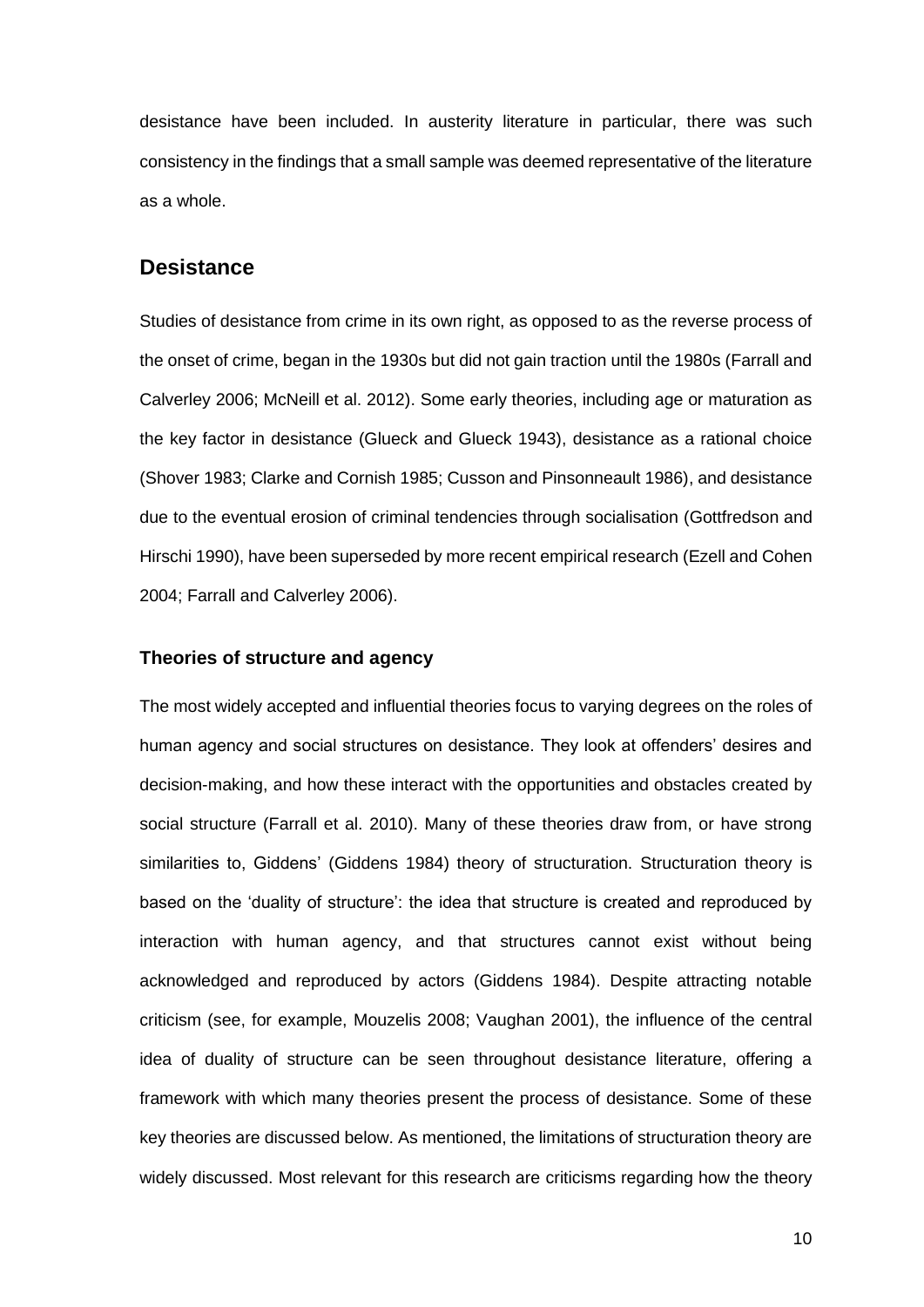deals with systemic structures as opposed to social structures. Systemic structures are the 'macro' structures, those that are further removed from everyday social structures and which are slower to respond and change [\(Vaughan 2001\).](http://f1000.com/work/citation?ids=8008962&pre=&suf=&sa=0) Giddens argues that change on the social level will instigate change on the systemic level, but evidence of power structures and hierarchy in modern institutions mean that this systemic level is often far removed from actors at the social level [\(Boschken 2003\),](http://f1000.com/work/citation?ids=8008987&pre=&suf=&sa=0) which Giddens' structuration theory overlooks [\(Mouzelis 2008\).](http://f1000.com/work/citation?ids=8006463&pre=&suf=&sa=0) In other words, systemic change cannot easily be brought about by everyday actors in a highly unequal or hierarchical society.

Some theories attach more importance to the role of agency within this duality than others. Maruna's [\(Maruna 2001\)](http://f1000.com/work/citation?ids=6863184&pre=&suf=&sa=0) contribution, for example, centres on the idea that offenders desist when they are able to develop a pro-social identity. They come to see themselves as a 'good' person who has committed 'bad' acts, but who has something valuable to contribute to society. Interaction with external social factors is recognised, but only to the extent that it enables an individual to go through a psychological process and find meaning in their lives [\(Maruna 2001\).](http://f1000.com/work/citation?ids=6863184&pre=&suf=&sa=0) While influential, Maruna's work is criticised for its lack of duality between structure and agency [\(Farrall and Calverley 2006\),](http://f1000.com/work/citation?ids=6863284&pre=&suf=&sa=0) and for ignoring the role of structure in the context of an individual's social environment [\(Gadd 2003\).](http://f1000.com/work/citation?ids=6863282&pre=&suf=&sa=0)

Another influential theory based heavily on the role of agency is cognitive-behavioural theory, which is centred around the premise that offenders lack certain cognitive abilities such as decision-making and problem-solving [\(Hollin 1996; McGuire and Priestley 1985\).](http://f1000.com/work/citation?ids=6866029,6866033&pre=&pre=&suf=&suf=&sa=0,0) Most current practice in the prison and probation services is based on these principles. Reviews of the effectiveness of a range of interventions have found mixed results [\(Netto](http://f1000.com/work/citation?ids=8003017,8005471,8005474&pre=&pre=&pre=&suf=&suf=&suf=&sa=0,0,0)  [et al. 2014; Schmucker and Lösel 2017; Koehler et al. 2013\),](http://f1000.com/work/citation?ids=8003017,8005471,8005474&pre=&pre=&pre=&suf=&suf=&suf=&sa=0,0,0) and they are widely criticised for a lack of evidence about the longevity of any observed effects [\(Mair 2004\).](http://f1000.com/work/citation?ids=6866039&pre=&suf=&sa=0) There are also concerns that they raise hopes of reform without doing anything about the social,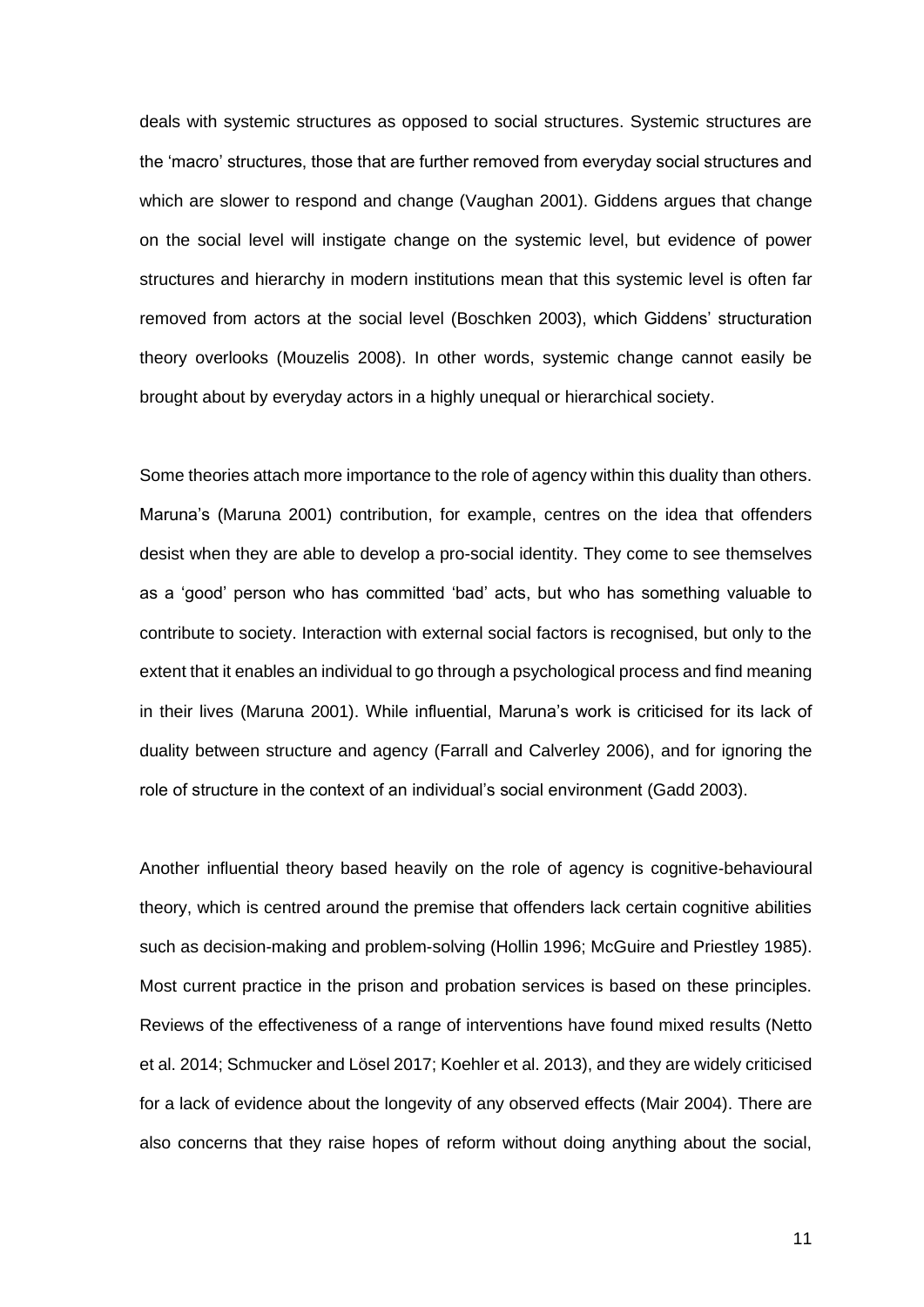economic, and cultural circumstances that, it is argued, can effect change more than intervention by the criminal justice system [\(Downes 1997\).](http://f1000.com/work/citation?ids=6872109&pre=&suf=&sa=0)

At the other end of the structure-agency spectrum is Sampson and Laub's [\(Sampson and](http://f1000.com/work/citation?ids=6866006&pre=&suf=&sa=0)  [Laub 1993\)](http://f1000.com/work/citation?ids=6866006&pre=&suf=&sa=0) societal bonds theory, in which desistance is encouraged by an individual's relationships with society, particularly through engagement with social institutions. The key strength of this approach is its contribution to understanding of desistance theory as a process which occurs over an extended period of time, in contrast to earlier theories, which focused around a short-term period or a one-off event [\(Farrall and Calverley 2006\).](http://f1000.com/work/citation?ids=6863284&pre=&suf=&sa=0) However, a potential weakness is the overemphasis of structure over individual agency: the desister is not choosing to desist, but rather is being informally controlled by social factors [\(Sampson and Laub 1993\).](http://f1000.com/work/citation?ids=6866006&pre=&suf=&sa=0)

One example that is seen to more successfully address the interaction between structure and agency [\(Farrall and Calverley 2006\)](http://f1000.com/work/citation?ids=6863284&pre=&suf=&sa=0) is Giordano et al's [\(2002\)](http://f1000.com/work/citation?ids=6866008&pre=&suf=&sa=0) four-part model of cognitive transformation, which theorizes the need for both an individual's willingness to change and the right external opportunities to do so. Giordano et al argue that a potential desister must be willing to change, be exposed to some opportunity to change, be able to imagine that a new way of life is possible and realistic, and then complete the process by no longer seeing old behaviours as desirable or needed [\(Giordano et al. 2002\).](http://f1000.com/work/citation?ids=6866008&pre=&suf=&sa=0) While this theory does effectively discuss the interaction between individuals and their social structures, its concept of 'structures' are limited in a similar way to structuration theory [\(Giddens 1984\).](http://f1000.com/work/citation?ids=8008948&pre=&suf=&sa=0) Structures, according to Giordano et al [\(2002\),](http://f1000.com/work/citation?ids=6866008&pre=&suf=&sa=0) are intrinsically linked with the individual and are primarily created and reproduced by human actors. This is common within desistance theory - when the idea of the role of 'structure' in many theories is further explored it most commonly resembles the limited level of social structures proposed by Giddens, and does not reach beyond that to explore the impact of systemic structures (for further discussion, see [Farrall 1999\).](http://f1000.com/work/citation?ids=8005380&pre=&suf=&sa=0)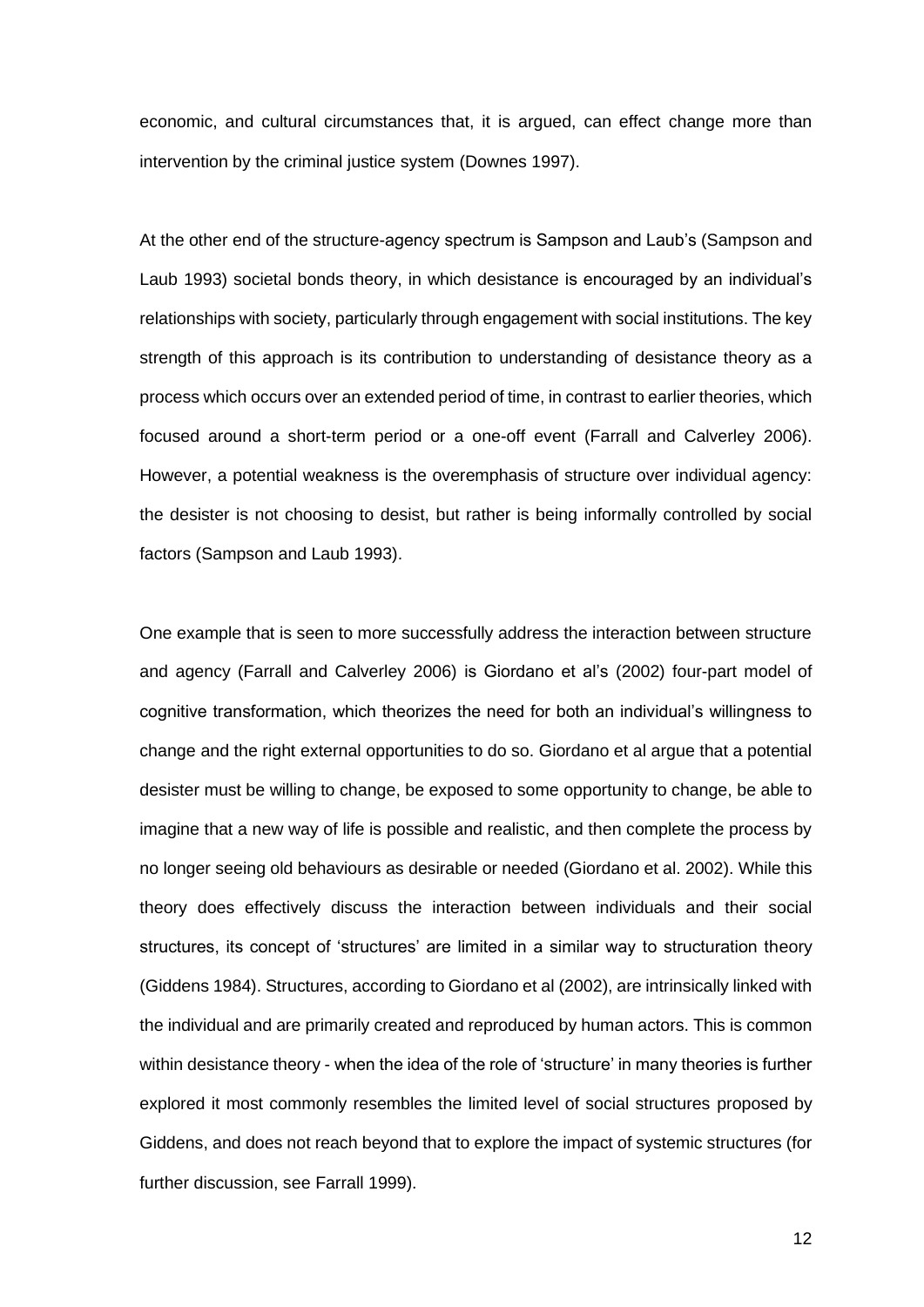Owers et al [\(Owers et al. 2011\),](http://f1000.com/work/citation?ids=6863281&pre=&suf=&sa=0) in their review of the Northern Irish prison system, argue the importance of these systemic structures in the process of desistance. They argue for a whole-society approach to desistance, and for equalling the focus and efforts in interventions with focus on societal change including reducing barriers to employment, and investment from across government in services to support offenders. The key, they argue, is not to simply focus on what desisters are desisting from, but the life and circumstances they are desisting into [\(Owers et al. 2011\).](http://f1000.com/work/citation?ids=6863281&pre=&suf=&sa=0) This encompasses social structural issues of identity and self-efficacy that are recognised elsewhere in the literature, but is unique in that it addresses the very fundamental and practical issue that if an ex-offender leaves prison with nowhere to live and no prospect of earning money, their chances of desistance are diminished, regardless of the effect of any intervention or support they may have received [\(Owers et al. 2011\).](http://f1000.com/work/citation?ids=6863281&pre=&suf=&sa=0) It is the 'macro' factors affecting these things, like large scale unemployment or a shortage of housing, that can be defined as the systemic structures that affect desistance from afar.

### **Barriers to desistance**

A common but underdeveloped finding in desistance literature is that successful desisters have in some way been able to overcome barriers to reform, including problems finding work, overcoming a substance misuse or mental health issue, and accessing relevant social or family support [\(Farrall and Calverley 2006\).](http://f1000.com/work/citation?ids=6863284&pre=&suf=&sa=0) These barriers, though common, are often discussed as secondary findings in research that is based on studies of successful desisters. This approach of learning from what a successful desister looks like, as opposed to what challenges faced an unsuccessful desister, is common in desistance literature [\(Maruna and Mann 2019\).](http://f1000.com/work/citation?ids=6863285&pre=&suf=&sa=0) Because of this, desistance literature does not provide a clear and complete picture of these challenges, either on the social or systemic structural level; the only barriers that are commonly discussed are those that have been overcome.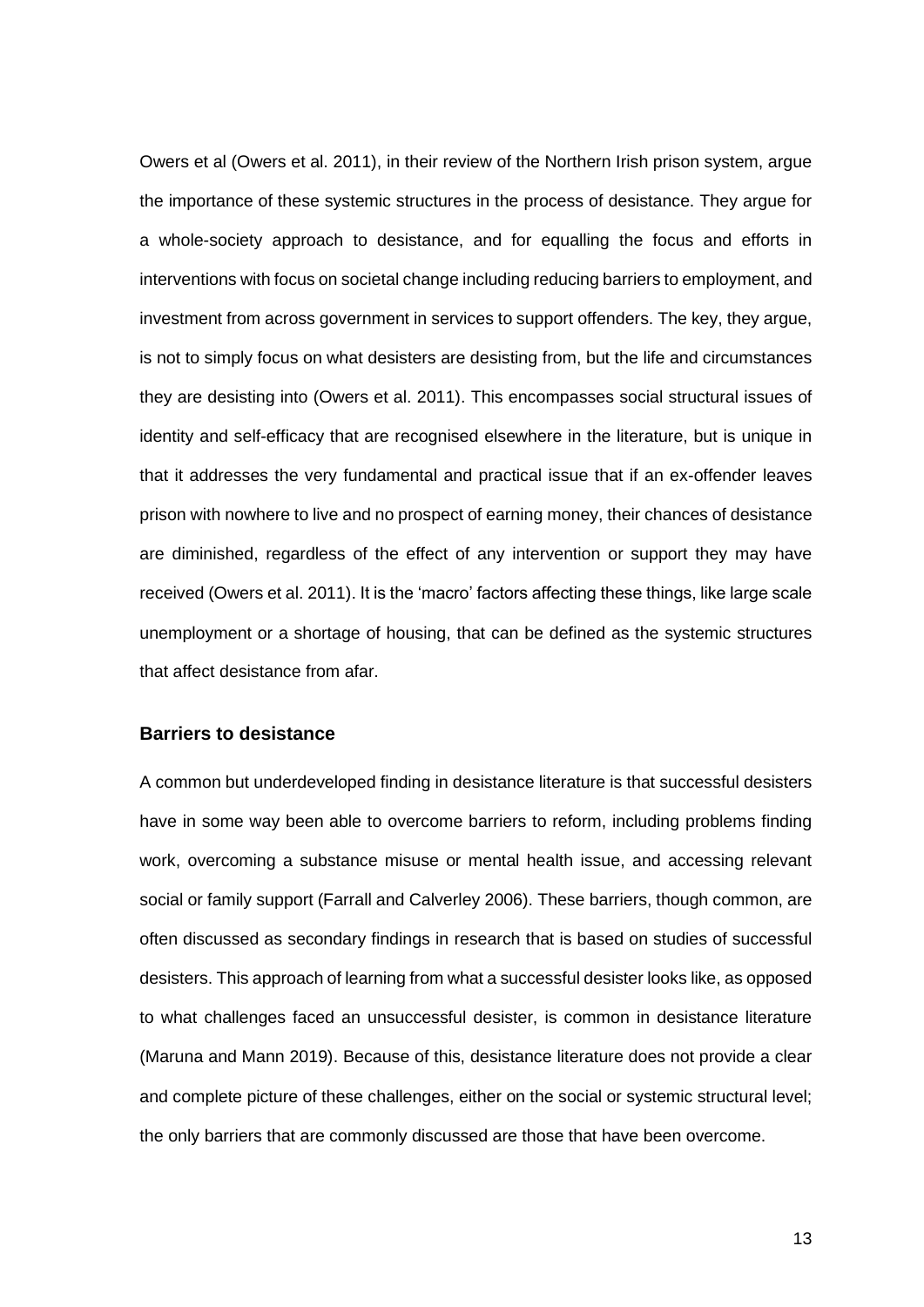Another challenge with desistance literature is that most studies into desistance are qualitative and longitudinal, basing their findings on the results of interviews and observation (see, for example, [Maruna 2001; Farrall, Bottoms, et al. 2010\).](http://f1000.com/work/citation?ids=6863184,7995495&pre=&pre=&suf=&suf=&sa=0,0) This raises a potential concern over their validity, because studies that intend to understand the interaction between an individual and their social or systemic structures by talking primarily to the individual will have a skewed or biased perspective, viewing structures solely through the lens of the individual's experience. As Farrall and Bowling [\(Farrall 1999\)](http://f1000.com/work/citation?ids=8005380&pre=&suf=&sa=0) state:

*"the main problem with the evidence concerning human agency is that while people may make decisions, the circumstances in which they do so may not enable them to live up to these decisions...their decisions may be constrained in ways of which the subjects themselves are unaware."*

As well as being skewed, this perspective is inevitably limited. While an individual may have a good understanding of the barriers they face on the social-structural level, such as the processes of getting a job or finding accommodation, they are less likely to have dedicated time to analysing the systemic structures that are one step removed [\(Farrall](http://f1000.com/work/citation?ids=8005380&pre=&suf=&sa=0)  [1999\).](http://f1000.com/work/citation?ids=8005380&pre=&suf=&sa=0) These might include the health of the local job market and availability of jobs in general, or systemic issues with a lack of affordable accommodation. Even by compiling findings hundreds of cases, the findings will still reflect the individual perspective, with at best a limited view of the systemic structures and the associated barriers that are impacting the process. This case study approach is very useful in improving our understanding of the individual experience, which could be vital in helping more people through the process of desistance. However, it does not provide any evidence that could lead to the sort of large-scale systemic change required to have a substantial impact on desistance [\(Maruna](http://f1000.com/work/citation?ids=6863184&pre=&suf=&sa=0)  [2001\).](http://f1000.com/work/citation?ids=6863184&pre=&suf=&sa=0)

This is a large gap in knowledge that could be significant if addressed. Limitations in desistance literature demonstrate that there are "unaccounted for elements of structure which cannot be explained by the notion of social practices" [\(Vaughan 2001\),](http://f1000.com/work/citation?ids=8008962&pre=&suf=&sa=0) and perhaps this is what Farrall and Calverley (2006) were referring to when they said that most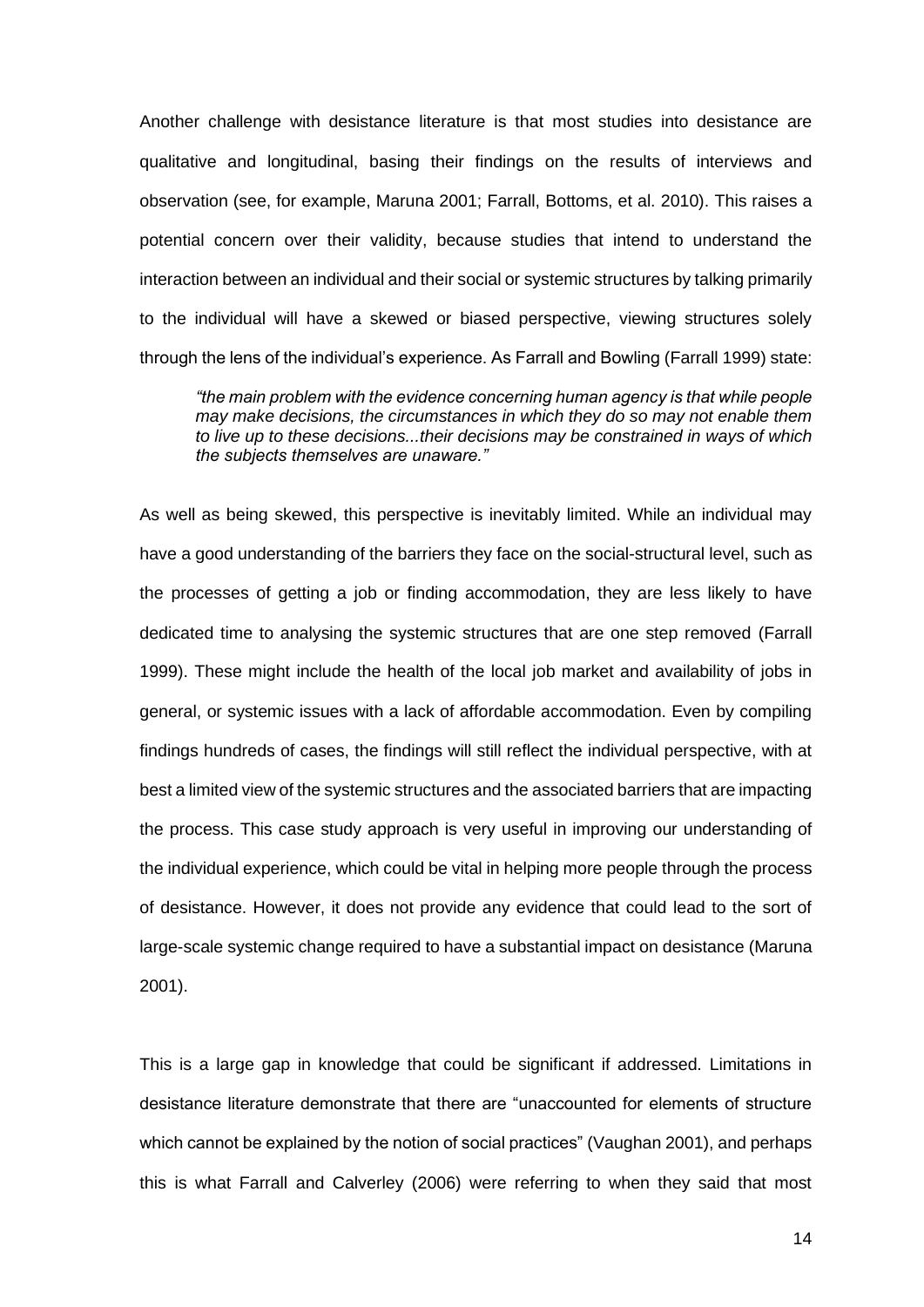desisters overcame barriers to desistance not through interventions or support but through circumstance. To be able to identify the most important systemic barriers to desistance could significantly add to our understanding of the process.

This is not to dismiss the importance of the role of human agency and the individual process of desistance: it is to enhance it. As Farrall et al [\(2010\)](http://f1000.com/work/citation?ids=7784022&pre=&suf=&sa=0) say, "episodes of structural change are important because they may present new possibilities for human agency".

There is limited research into the systemic structural barriers facing desisters, but some can be inferred based on success factors (for example a lack of available housing as a barrier, based on findings that successful desisters more often have somewhere to live). The potential systemic barriers identified by the desistance literature are: unemployment [\(Uggen and Kruttschnitt 1998; Shover 1983\),](http://f1000.com/work/citation?ids=3584804,6865986&pre=&pre=&suf=&suf=&sa=0,0) accommodation [\(Owers et al. 2011\),](http://f1000.com/work/citation?ids=6863281&pre=&suf=&sa=0) mental healt[h \(Brunton-Smith and Hopkins 2013\),](http://f1000.com/work/citation?ids=6863286&pre=&suf=&sa=0) substance misuse [\(Brunton-Smith and Hopkins](http://f1000.com/work/citation?ids=6863286&pre=&suf=&sa=0)  [2013\),](http://f1000.com/work/citation?ids=6863286&pre=&suf=&sa=0) and income [\(Bottoms and Shapland 2010\).](http://f1000.com/work/citation?ids=7784052&pre=&suf=&sa=0)

### **Austerity Policy**

Austerity measures are a set of economic policies implemented by a government with the aim of reducing national deficit through spending cuts and tax increases [\(Financial Times](http://f1000.com/work/citation?ids=8007477&pre=&suf=&sa=0)  [2013\).](http://f1000.com/work/citation?ids=8007477&pre=&suf=&sa=0) Austerity is often a very political and contentious policy position, and debate regarding its implementation in the UK and elsewhere in Europe as a reaction to the financial crisis of 2007/2008 is hotly debated [\(Matsaganis and Leventi 2014; Davidson and](http://f1000.com/work/citation?ids=6863267,6863263&pre=&pre=&suf=&suf=&sa=0,0)  [Ward 2014\).](http://f1000.com/work/citation?ids=6863267,6863263&pre=&pre=&suf=&suf=&sa=0,0)

A large amount of research exists exploring the negative impacts of austerity policy, and the resultant spending cuts and public sector restructuring. Lambie-Mumford et al [\(2016\),](http://f1000.com/work/citation?ids=6883041&pre=&suf=&sa=0) for example, examine changes in living costs, and conclude that as a result of austerity low-income households are struggling to afford both food and heating. Beatty and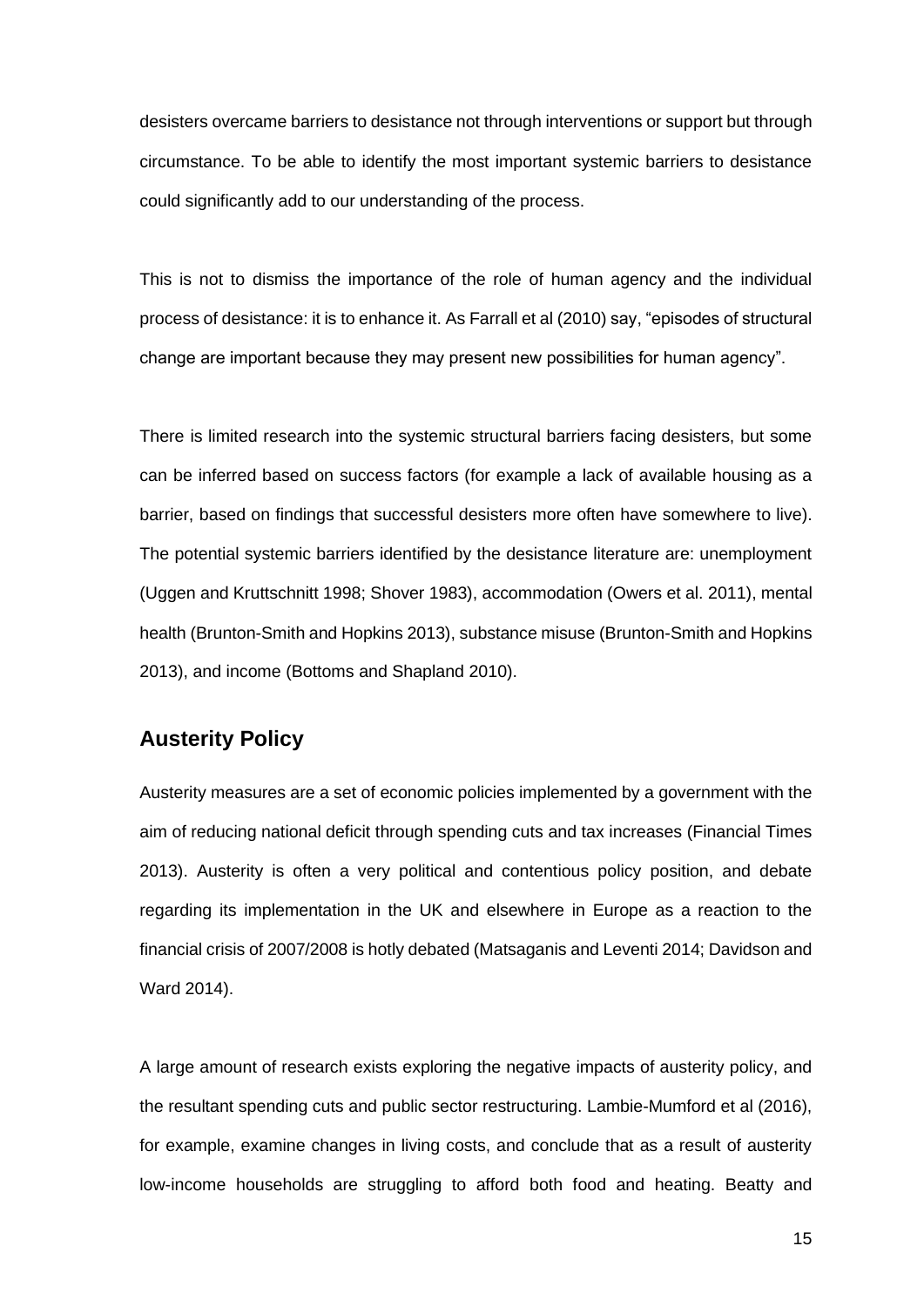Fothergill [\(2016\)](http://f1000.com/work/citation?ids=6883047&pre=&suf=&sa=0) looked at the impacts of austerity on the UK manufacturing industry, particularly in the north of England. They found that the most significant effect was of large scale job losses, and the related extra pressure put on the welfare system from increased dependency on work-related benefits. Finally, [Bramley and Besemer \(2016\)](http://f1000.com/work/citation?ids=6883050&pre=&suf=&sa=0) focused on the impacts to local public services. They found that there were significant reductions in the level of service provision in support services such as social care and mental health services. They concluded that because cities and urban areas were the worst hit, this disproportionately affected poor and disadvantaged groups.

Central to much of this research is the finding that the majority of the impact is felt on a local level. Many of the impacts are on services or spending that are linked to the systemic barriers to desistance discussed above. 'Non-mandatory' spending, including on housing and preventative services, is the worst affected [\(Gray and Barford](http://f1000.com/work/citation?ids=6863272&pre=&suf=&sa=0) 2018). Mandatory services, which include children's services, adult social care, healthcare, and mental health and substance misuse support, were not immune to the cuts either. In order to provide mandatory services with reduced budgets, many local authorities had to restructure or redefine services. This resulted in changes such as higher minimum eligibility thresholds, which increases the number of vulnerable people who need support but do not qualify until they reach a crisis [\(Gray and Barford 2018\).](http://f1000.com/work/citation?ids=6863272&pre=&suf=&sa=0) Many local authorities were only able to provide the most basic functions, dropping most preventative and early intervention services [\(Gray and Barford 2018\),](http://f1000.com/work/citation?ids=6863272&pre=&suf=&sa=0) which it has been shown can be significantly more effective in tackling issues such as substance use than later support [\(Stockings et al. 2016\).](http://f1000.com/work/citation?ids=6698889&pre=&suf=&sa=0)

Research consistently finds that these impacts are not equally felt, with structural inequalities resulting in the most disadvantaged groups and areas being the worst affected [\(Gray and Barford 2018; Hastings et al. 2017; Slay and Penny 2013\).](http://f1000.com/work/citation?ids=6863272,5495636,6866047&pre=&pre=&pre=&suf=&suf=&suf=&sa=0,0,0) Hastings et al. (2017) and [Bramley and Besemer \(2016\)](http://f1000.com/work/citation?ids=6883050&pre=&suf=&sa=0) found that cities were impacted more than rural areas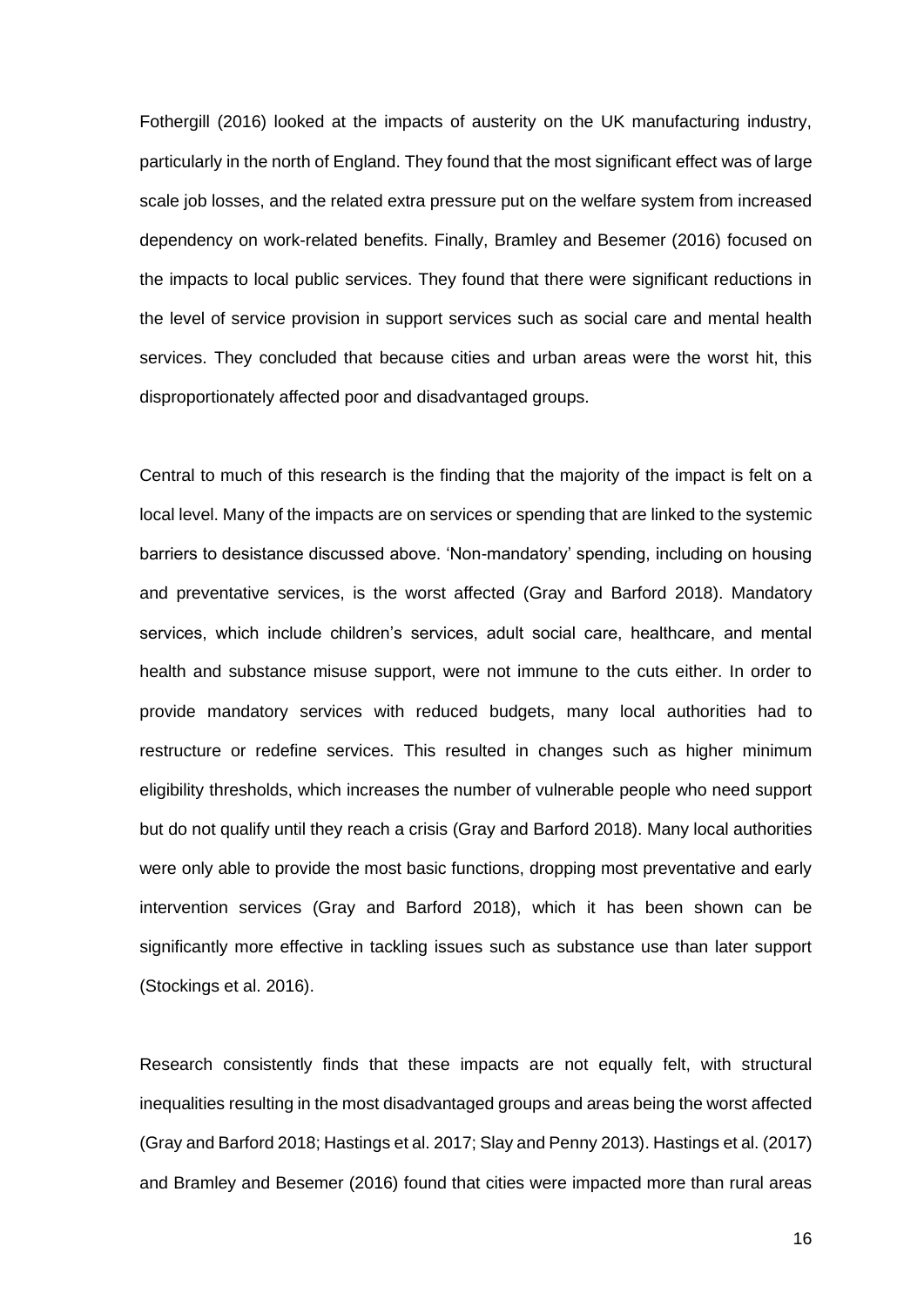by austerity, which led to further targeting the poor and disadvantaged. There are also disparities in the impacts on local authorities across the country: Gray and Barford (2018) found that real-terms cuts to service spending by local authority between 2009-2010 and 2016-2017 varied between 1.5% and 42%. The more deprived an area, the bigger the real-terms spending cuts, as a result of reductions in needs-based grants on which more deprived areas were more reliant (Gray and Barford 2018). At the same time, individuals in these disadvantaged areas were disproportionately affected by welfare cuts [\(Beatty and](http://f1000.com/work/citation?ids=6863266&pre=&suf=&sa=0)  [Fothergill 2016\),](http://f1000.com/work/citation?ids=6863266&pre=&suf=&sa=0) which compounds the impact in the worst-hit areas (Gray and Barford 2018).

From this literature, this study has identified three further factors to contribute to an exploratory approach to researching the relationship between austerity and desistance. These are region [\(Beatty and Fothergill 2016\),](http://f1000.com/work/citation?ids=6883047&pre=&suf=&sa=0) rurality or urbanicity [\(Hastings et al.](http://f1000.com/work/citation?ids=5495636,6883050&pre=&pre=&suf=&suf=&sa=0,0) 2017; [Bramley and Besemer 2016\),](http://f1000.com/work/citation?ids=5495636,6883050&pre=&pre=&suf=&suf=&sa=0,0) and deprivation [\(Bramley and Besemer 2016; Lambie-](http://f1000.com/work/citation?ids=6883050,6883041,6863272&pre=&pre=&pre=&suf=&suf=&suf=&sa=0,0,0)[Mumford et al. 2016; Gray and Barford 2018\).](http://f1000.com/work/citation?ids=6883050,6883041,6863272&pre=&pre=&pre=&suf=&suf=&suf=&sa=0,0,0)

### **Aims of this research**

This research will attempt to improve our understanding of desistance by addressing the limited research on the local systemic barriers to desistance and the potential impacts of austerity on these barriers.

In doing so, it has three aims:

First, to explore the existence of any systemic barriers to desistance that offenders might face on a local level. It uses a large dataset and a quantitative approach to develop a truly structural-based model that demonstrates the relative importance of the barriers impacting desistance.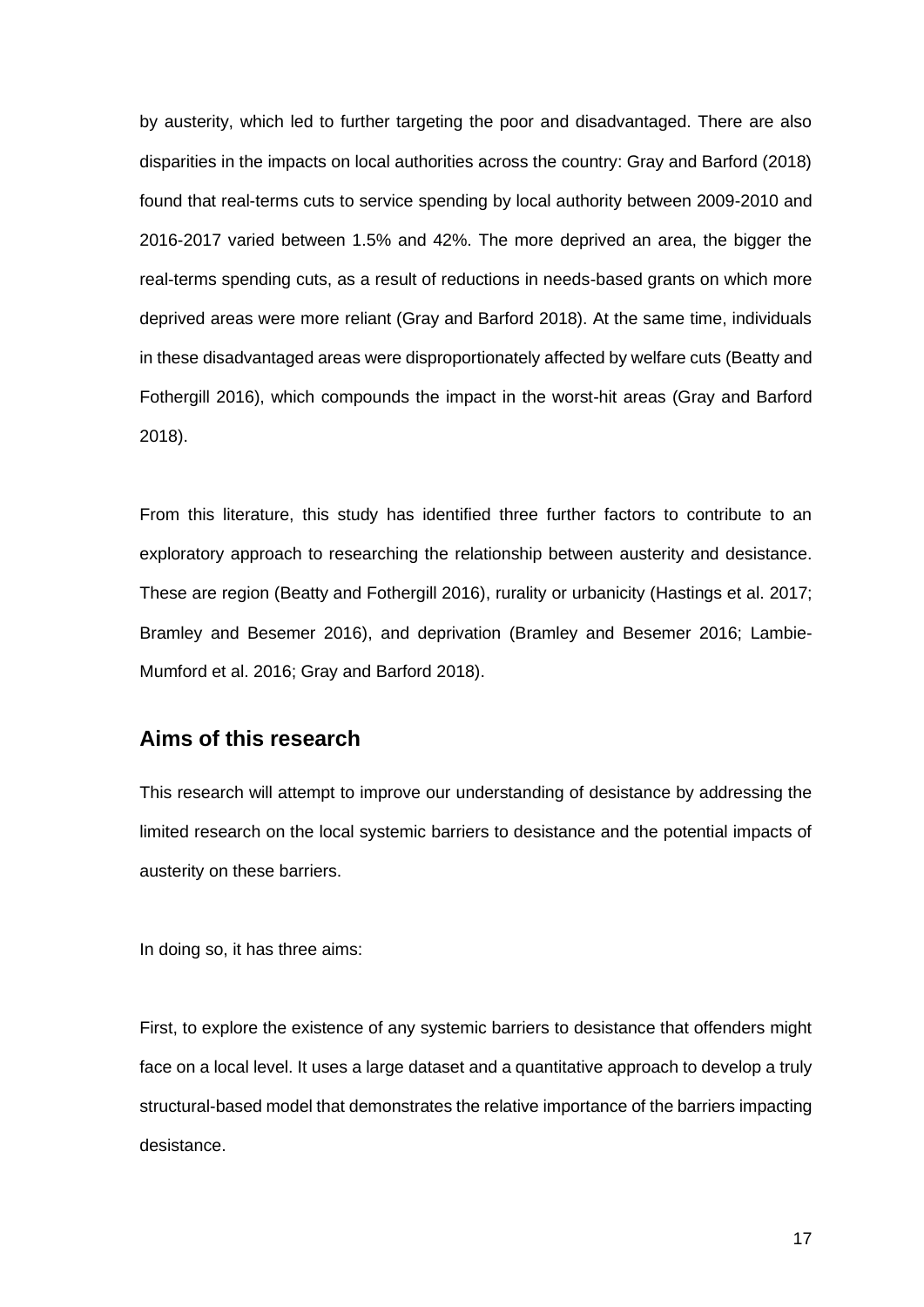Second, to determine if there is a relationship between austerity and reoffending that could contribute to the explanation of the disparity in local reoffending rates. It uses local public spending as a basic indicator of the impacts of austerity to test for a relationship between austerity measures and reoffending.

Finally, to explore the impact of austerity on the systemic barriers to desistance identified. It tests the prepared model on small subsets of the dataset representing areas more or less affected by austerity measures and compares the relative importance of the factors.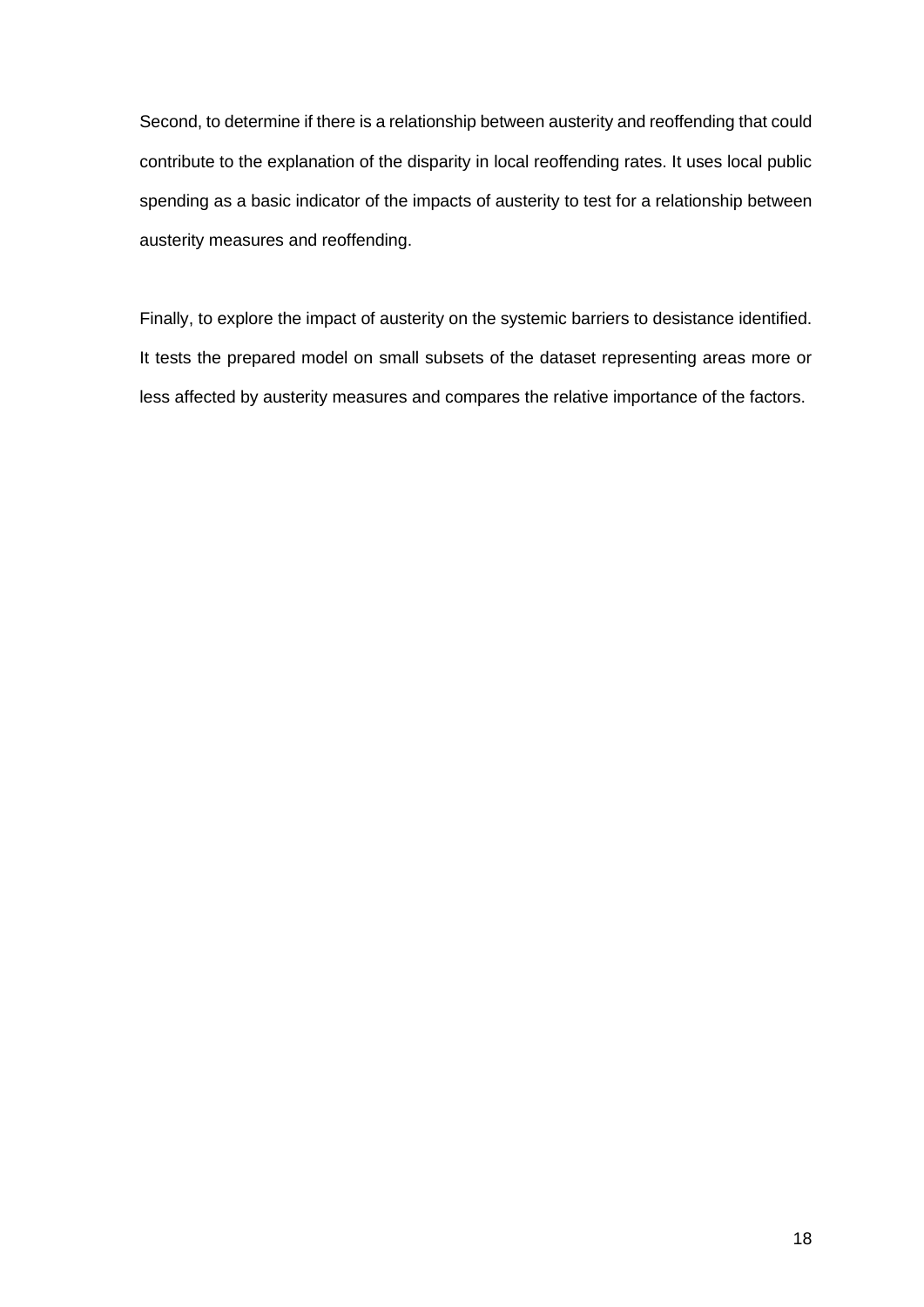## **Methods**

As no quantitative study has attempted to explore the systemic factors affecting desistance on a large scale, this study aims to use as large a dataset as possible, led by existing evidence, to reduce the risk of low statistical power or significance, and the resulting underor over-estimation that can result [\(Weisburd and Britt 2014\).](http://f1000.com/work/citation?ids=7998661&pre=&suf=&sa=0)

This section states the study's research questions and hypotheses, and provides a brief overview of the methodological approach. The data sources and the chosen variables are discussed, and the processes and decisions taken relating to data that led to the final dataset are explained. Finally, the detailed analytical procedure is laid out, including a discussion of challenges and limitations.

### **Research questions**

This study aims to improve understanding of the impact of local systemic factors on offenders' ability to desist from crime, and to explore whether these impacts have been affected by austerity measures, by addressing the following research questions:

- 1. Are there systemic geographical or socioeconomic disadvantages in ex-offenders' attempts to desist from crime?
- 2. If so, has austerity had any impact on that disadvantage?

To address these questions, the research tested several hypotheses using simple linear regression analysis and multiple regression analysis.

To explore the possible existence of geographical or socioeconomic disadvantage in offenders' attempts to desist from crime, the relationship between the geographical and socioeconomic factors that define or describe a local area and its reoffending rate was explored. This was done through the testing of the following hypotheses: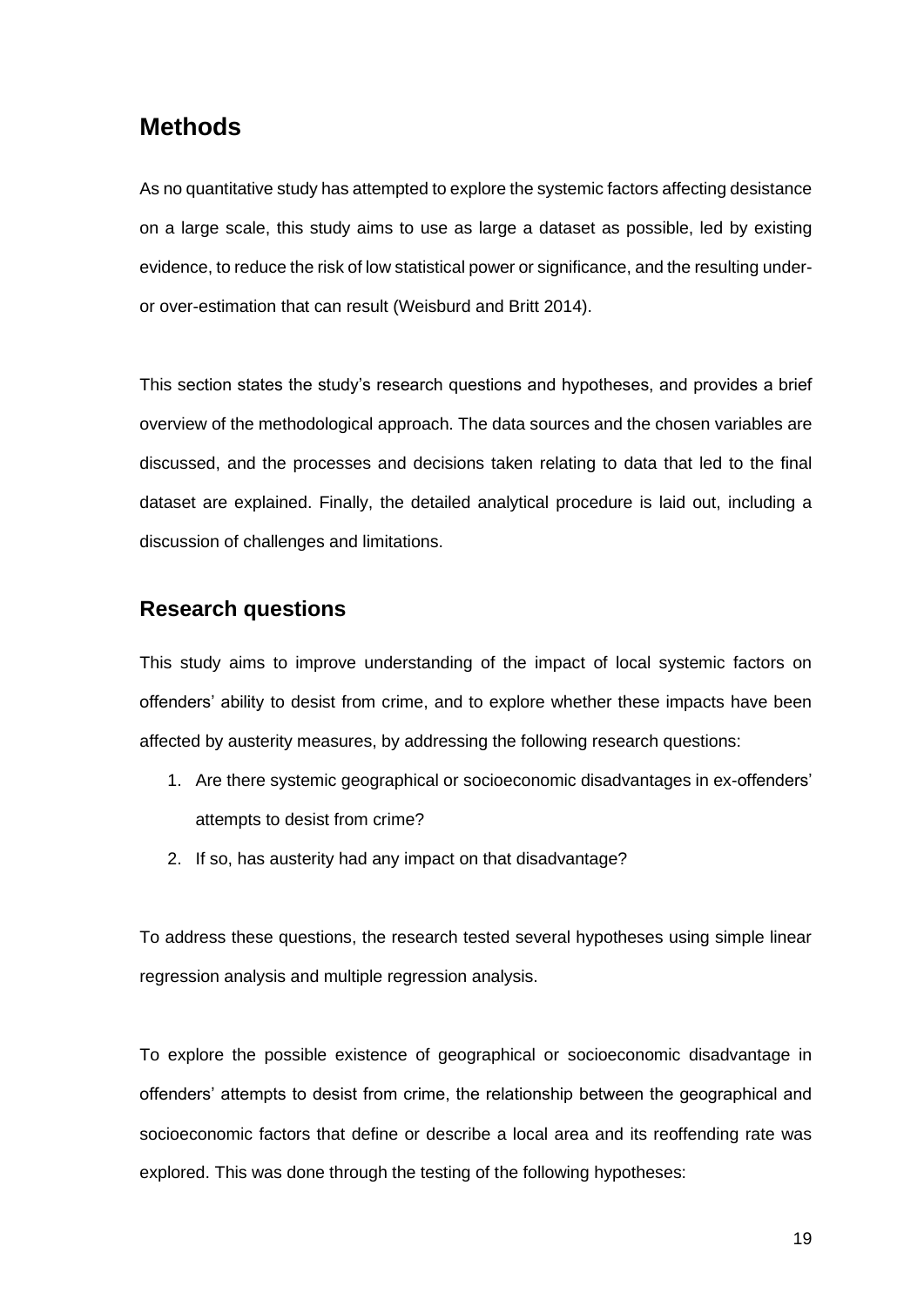*Hypothesis 1: There is a relationship between a local area's geographical factors and its reoffending rate.*

*Hypothesis 2: There is a relationship between a local area's socioeconomic factors and its reoffending rate.*

*Hypothesis 3: There is a relationship between a local area's geographical and socioeconomic factors and its reoffending rate.*

Before exploring the possible impact of austerity on these relationships, it was necessary to establish a basic relationship between reoffending and spending cuts as a result of austerity measures. To demonstrate this link, the relationship between local government spending cuts since 2010 and reoffending was explored, and the following hypothesis was tested:

*Hypothesis 4: There is a relationship between the annual change in a local area's spending on services (as a result of austerity) and its reoffending rate*

Finally, to further explore the impact of austerity on the potential systemic disadvantage that offenders face, the explanatory model was tested on selective samples of data representing the areas most and least strongly affected by austerity, and the resultant regression models were compared. The following hypothesis was tested:

*Hypothesis 5: The relationship between a local area's geographical and socioeconomic factors and its reoffending rate is affected by local government spending cuts*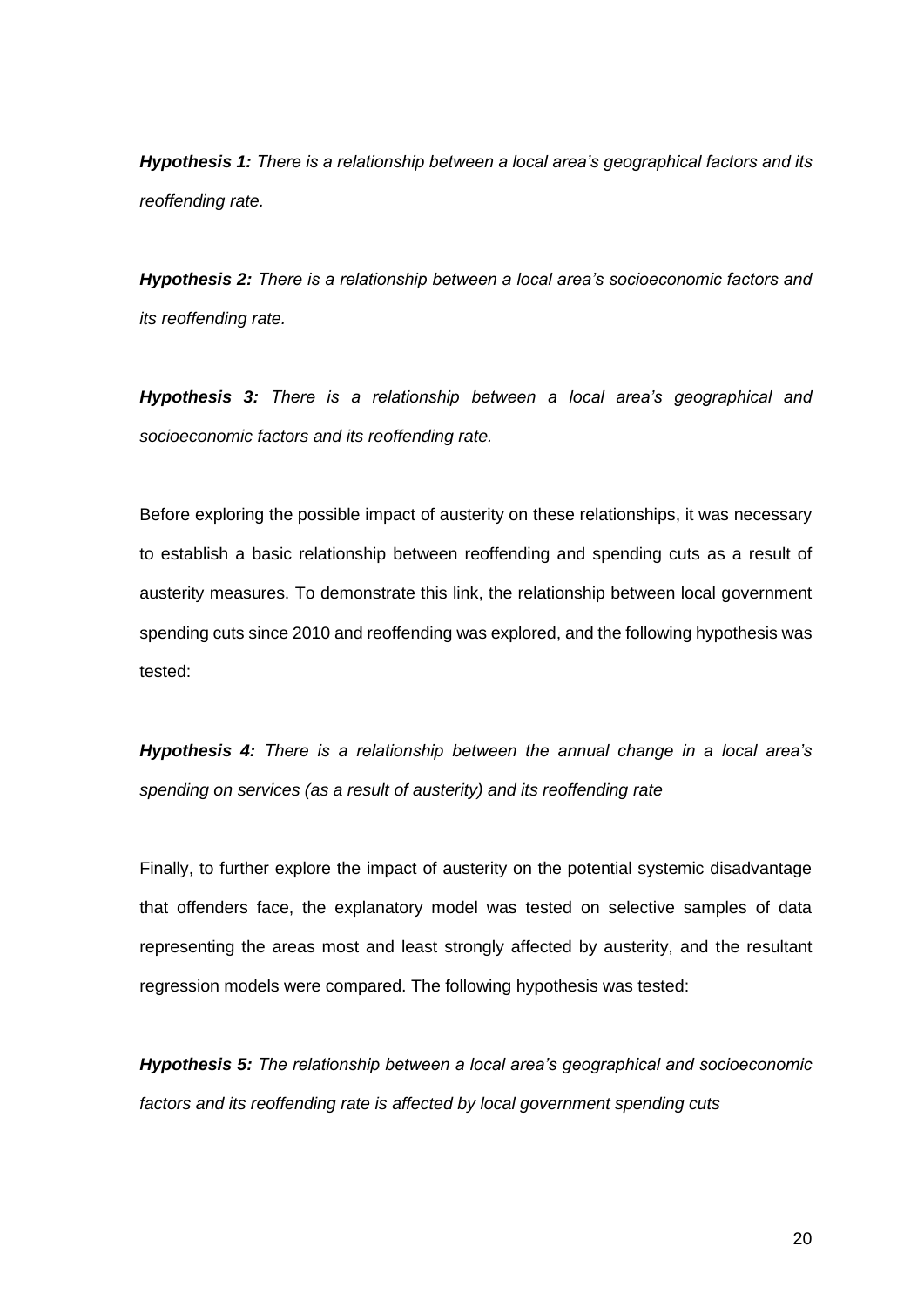### **Regression analysis**

The dependent variable when testing all five hypotheses was reoffending rate. Multiple regression analysis was used to test hypotheses one, two, and three, which involved multiple independent variables representing the various defining characteristics of a local area. Simple linear regression analysis was then used to test hypothesis four, which involved a single independent variable (the change in a local area's spending on services). Finally, the dataset was split using a selective sampling method and the explanatory multiple regression model developed to test hypothesis three was tested on three different subsets of the data, and the resulting models were compared. The analytical procedure is outlined in detail below.

The aims of the research could have been approached using either qualitative or quantitative methods, both of which can be used to deductively test theoretical claims [\(Paternoster and Bushway 2011\).](http://f1000.com/work/citation?ids=7750297&pre=&suf=&sa=0) A quantitative approach was chosen to address these research questions because by creating a numerical model, it can provide a clearer and more precise explanation or theory than a qualitative approach [\(Paternoster and Bushway](http://f1000.com/work/citation?ids=7750297&pre=&suf=&sa=0)  [2011\).](http://f1000.com/work/citation?ids=7750297&pre=&suf=&sa=0) A quantitative approach was also vital to achieving the specific aim of determining the relative importance of different independent variables under different circumstances [\(Henry et al. 1977\).](http://f1000.com/work/citation?ids=4833002&pre=&suf=&sa=0) Additionally, as noted above there is a lack of quantitative research in desistance literature, and therefore it was decided that a quantitative model initially led by previous qualitative research was the most valuable contribution this research could make within logistical restrictions.

### **Use of secondary data**

Analysis of secondary data is an established methodological approach in quantitative research, with demonstrable validity limited only by the limitations of the data itself [\(Johnston 2014\).](http://f1000.com/work/citation?ids=7992366&pre=&suf=&sa=0) It is particularly well suited to research with limited resources due to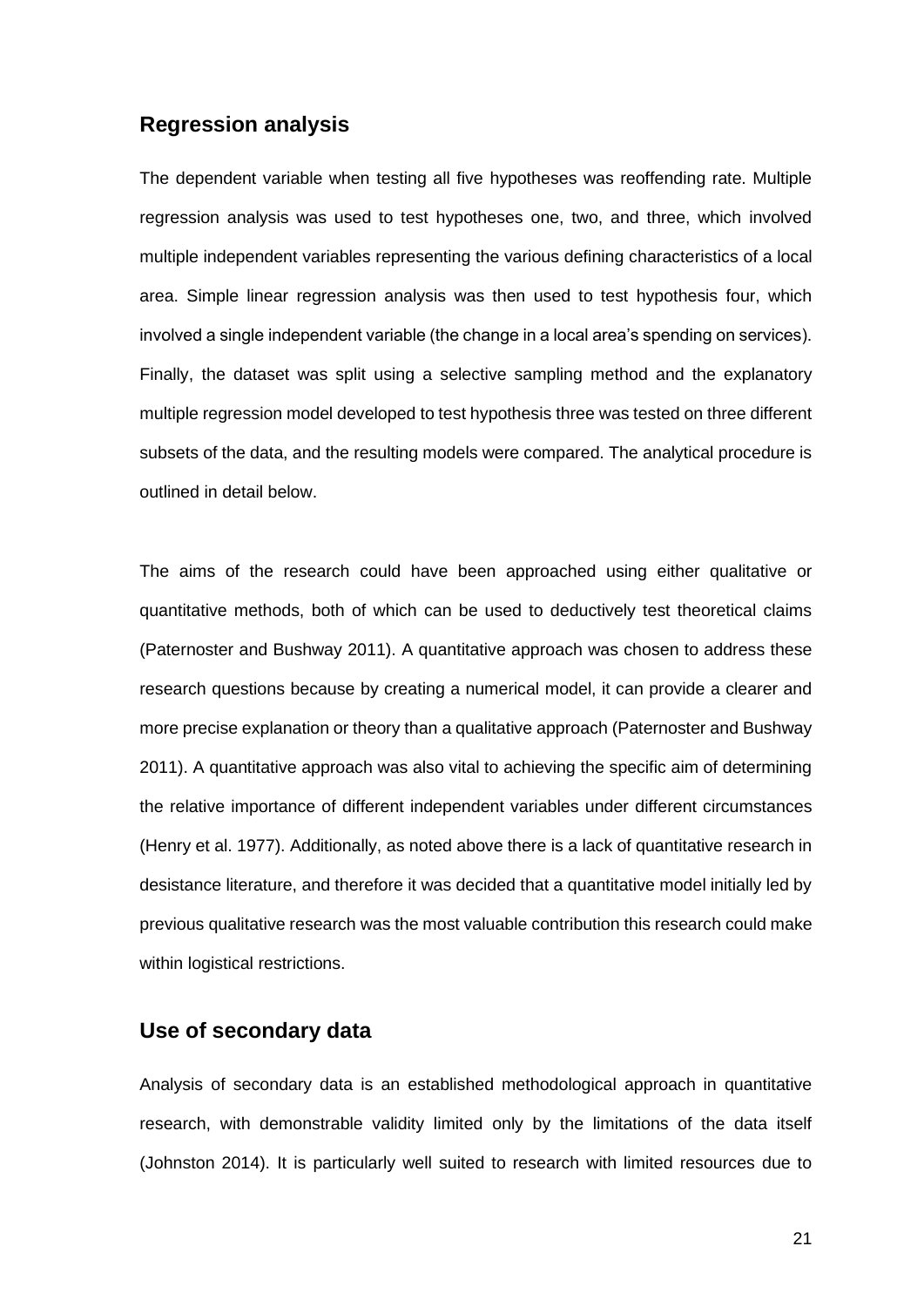being more cost-effective and convenient than collecting primary data. It also increases the potential scope of the research by providing data that the researcher could not collect directly [\(Johnston 2014\).](http://f1000.com/work/citation?ids=7992366&pre=&suf=&sa=0)

Its limitations are tied to the nature of the data and how it was collected. The researcher is reliant on the original collector for the robustness and reliability of the data collection method [\(Bachman and Schutt 2013\).](http://f1000.com/work/citation?ids=7992380&pre=&suf=&sa=0) All source datasets were compiled by a government department or other government body. Although the method and aims of data collection vary, all datasets are accompanied by thorough guidance notes and demonstrate robust methodological practices, often supported by the Government Statistical Service. To manage this limitation, all data sources were thoroughly researched to ensure as strong an understanding of the data collection, analysis, and reporting processes as possible. This highlighted any issues with the data's reliability, which were considered throughout the analysis and interpretation stages [\(Bachman and Schutt 2013\).](http://f1000.com/work/citation?ids=7992380&pre=&suf=&sa=0) While the limitations of using secondary data cannot be entirely mitigated, it is believed after thorough study that these datasets are of high quality and reliability.

The data sources identified from existing literature and proposed exploratory approaches are detailed below.

### **Data sources**

Due to its broad aims, and the limited amount of quantitative research in this area, this study includes a wide range of potential variables. The selection of these variables is heavily led by existing literature, but also includes some basic descriptive characteristics that may offer new insights, or provide further evidence for existing theories.

The selected data sources were all in the public domain, and were originally collected by different government bodies. They were collected with different objectives, and none were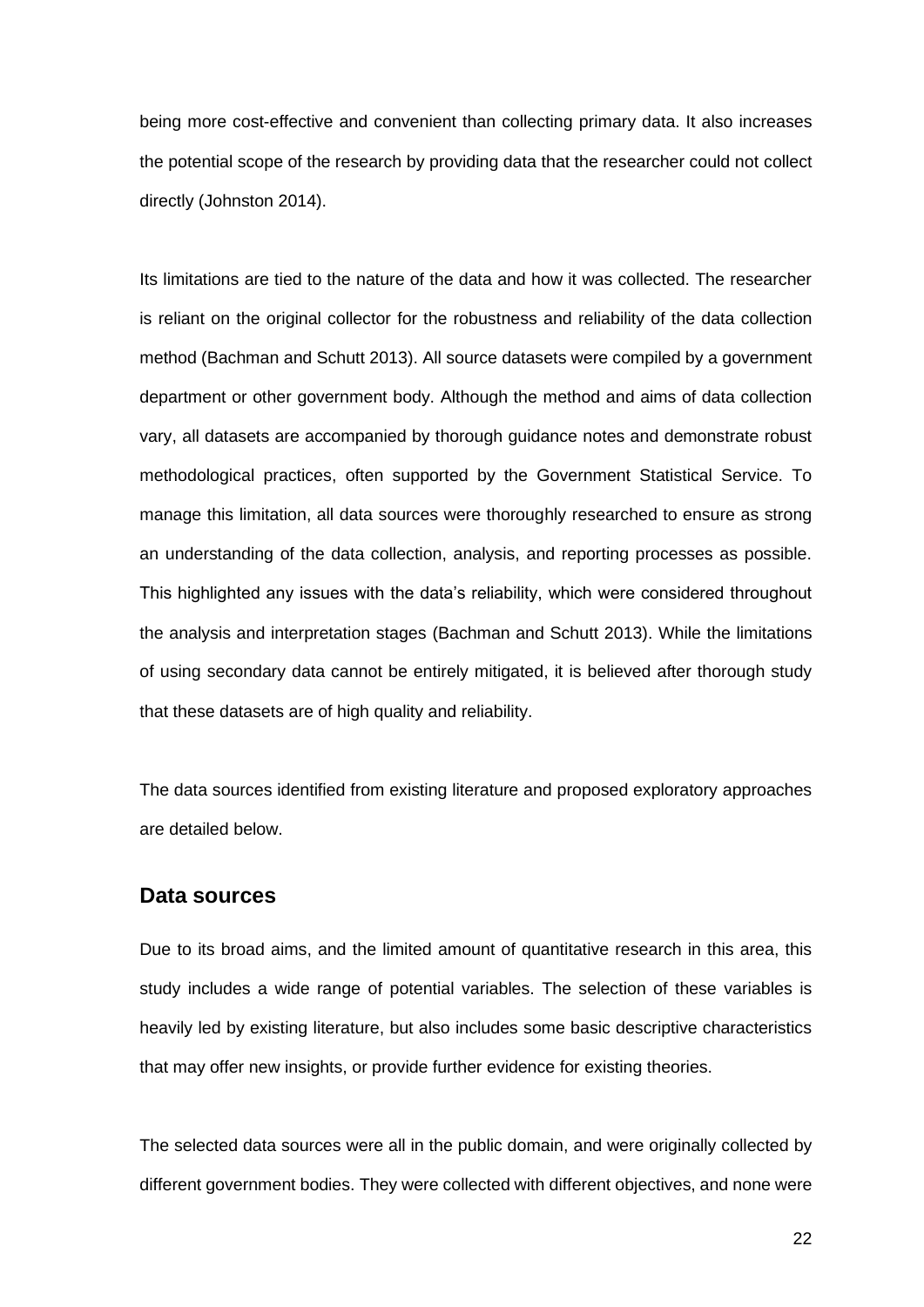primarily collected for research purposes. This created challenges for data handling and analysis, and data had to be carefully managed and checked to ensure its validity. After being downloaded from various sources, the datasets were stored individually. They were then combined into the final dataset following the necessary adjustments and checks [\(Smith 2008\).](http://f1000.com/work/citation?ids=6863296&pre=&suf=&sa=0) The final data was comprehensively compared with the source data, with more than 500 spot checks to mitigate the risk of human error [\(Smith 2008\).](http://f1000.com/work/citation?ids=6863296&pre=&suf=&sa=0) This process is detailed below, following the introduction of the data sources.

#### Eight sources of data were used:

- 1. The Ministry of Justice's 'Proven Reoffending Statistics Geographical Data Tool' [\(Ministry of Justice 2019b\).](http://f1000.com/work/citation?ids=6863381&pre=&suf=&sa=0)
- 2. The Office for National Statistics' 'Annual Population Survey/Labour Force Survey' [\(The Office for National Statistics 2019\).](http://f1000.com/work/citation?ids=7750628&pre=&suf=&sa=0)
- 3. The Department for Environment, Food and Rural Affairs' '2011 Rural-Urban Classification of Local Authorities and other geographies' [\(Department for](http://f1000.com/work/citation?ids=7750632&pre=&suf=&sa=0)  [Environment, Food & Rural Affairs 2011\).](http://f1000.com/work/citation?ids=7750632&pre=&suf=&sa=0)
- 4. The Ministry of Housing, Communities and Local Government's 'English indices of deprivation 2015' [\(Ministry of Housing, Communities & Local Government 2015\).](http://f1000.com/work/citation?ids=7750641&pre=&suf=&sa=0)
- 5. The Ministry of Housing, Communities and Local Government's 'Local authority revenue expenditure and financing' data collection [\(Ministry of Housing,](http://f1000.com/work/citation?ids=6863376&pre=&suf=&sa=0)  [Communities, and Local Government 2018\).](http://f1000.com/work/citation?ids=6863376&pre=&suf=&sa=0)
- 6. The Office for National Statistics' 'Labour Market Profile' [\(Office for National](http://f1000.com/work/citation?ids=7750654&pre=&suf=&sa=0)  [Statistics 2018b\).](http://f1000.com/work/citation?ids=7750654&pre=&suf=&sa=0)
- 7. The Ministry for Housing, Communities, and Local Government's 'Homelessness statistics' [\(Ministry for Housing, Communities, and Local Government 2019\).](http://f1000.com/work/citation?ids=6884253&pre=&suf=&sa=0)
- 8. The Ministry for Housing, Communities, and Local Government's 'Rough Sleeping in England' [\(Ministry of Housing, Communities & Local Government 2018\)](http://f1000.com/work/citation?ids=7998112&pre=&suf=&sa=0)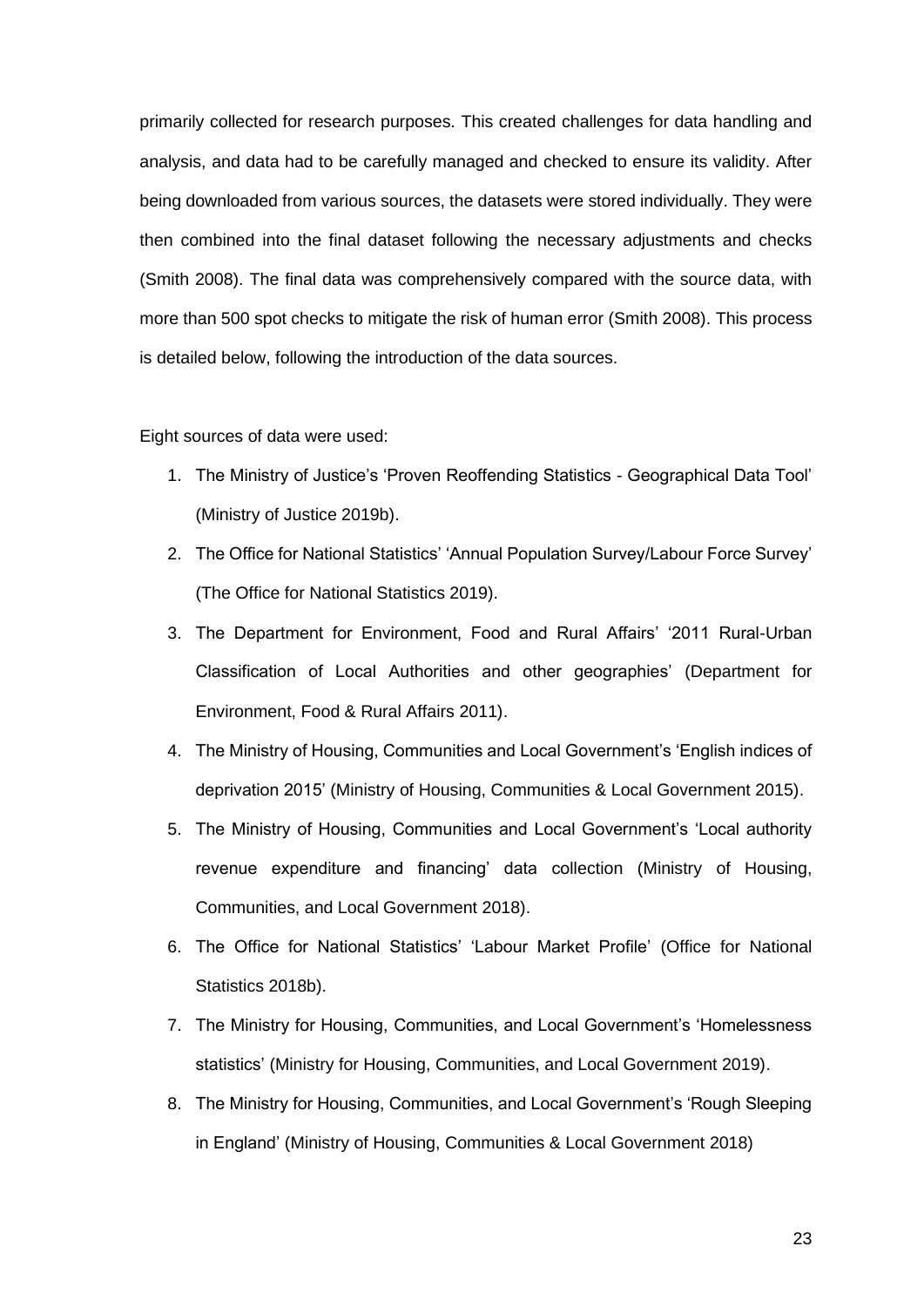#### **The Ministry of Justice's 'Proven Reoffending Statistics - Geographical Data Tool'**

This dataset provides reoffending statistics measured quarterly and by local authority [\(Ministry of Justice 2019b\),](http://f1000.com/work/citation?ids=6863381&pre=&suf=&sa=0) which formed the dependent variable for the regression analyses conducted to test each of the five hypotheses.

The data reports on the percentage of offenders who are convicted or given a caution within 18 months (a 12 month measurement period followed by a six-month buffer to allow for the court process) of being released from custody, or receiving a non-custodial conviction or caution. This data is measured using the Police National Computer [\(Ministry](http://f1000.com/work/citation?ids=7773961&pre=&suf=&sa=0)  [of Justice 2019a\).](http://f1000.com/work/citation?ids=7773961&pre=&suf=&sa=0)

The data is the most reliable that is currently available, as the Ministry of Justice is the only central body with the resources and access to be able to measure this. However, it is limited by several factors. The data only captures proven offences, meaning that any offence which does not come into contact with the criminal justice system is not measured. The offence also has to be successfully prosecuted within the one-year timeframe or the following six months [\(Ministry of Justice 2019a\).](http://f1000.com/work/citation?ids=7773961&pre=&suf=&sa=0) Recent data demonstrates that the median time between an offence being recorded and the offender being charged is 147 days, which is close to five months [\(Sturge 2018\).](http://f1000.com/work/citation?ids=7773994&pre=&suf=&sa=0) Cases below this median, therefore, would all comfortably be completed within the 18-month measuring period. Any cases that take longer than the average, especially those committed towards the end of the one year measurement period, may not be captured. There are also some offences that are not prosecuted by the police, such as benefit fraud which is prosecuted by the Department for Work and Pensions, and would therefore not be recorded on the Police National Computer [\(Ministry of Justice 2011\)](http://f1000.com/work/citation?ids=8006456&pre=&suf=&sa=0). These factors suggest that the actual reoffending rate is much higher than is reported.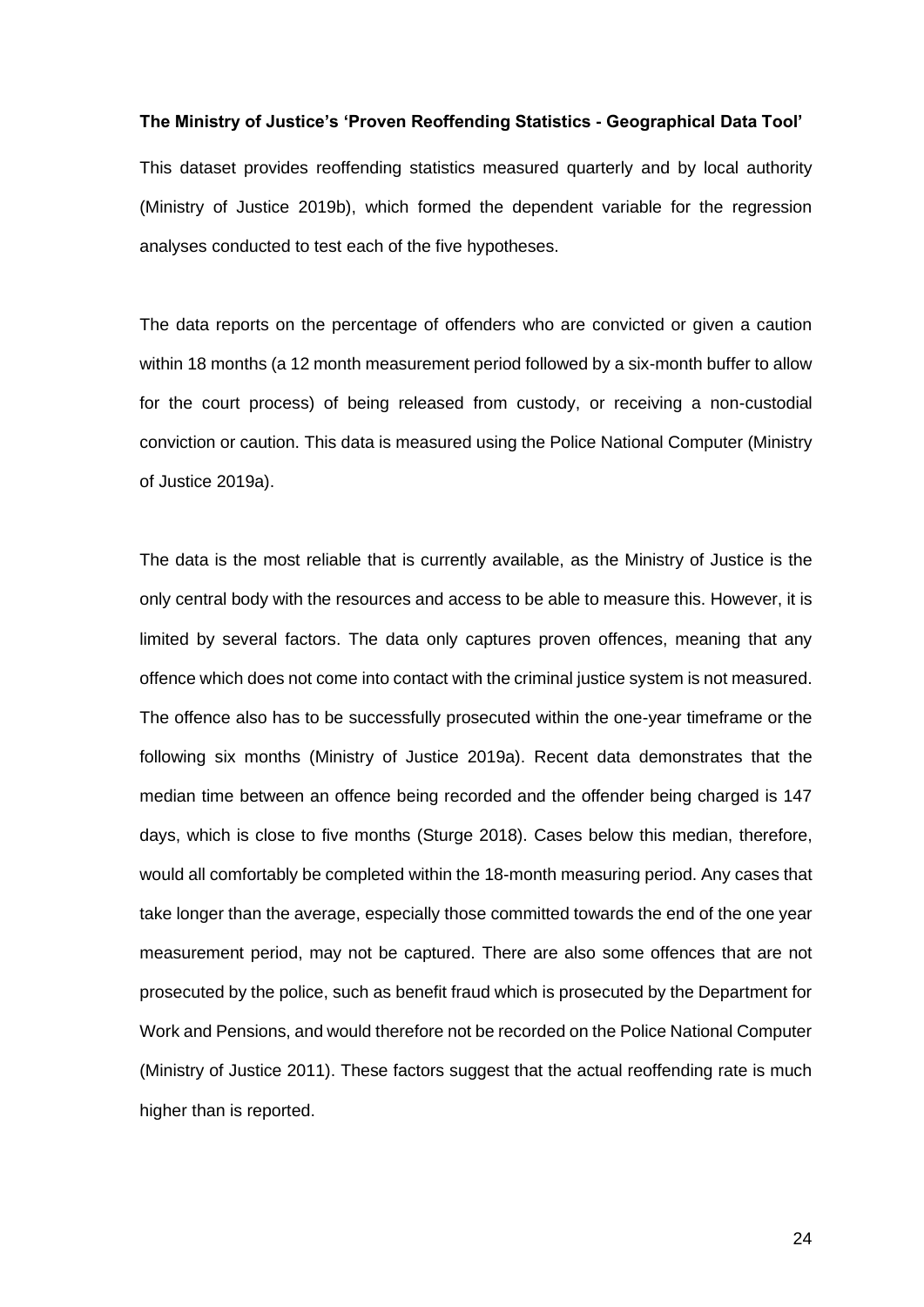There are also some known issues with the process of collecting the data. A proportion of offences are not matched with the related prison discharge, and therefore not successfully recorded as a reoffence. This is due to limitations or inaccuracies with the available data, and means that actual reoffending rates are higher than can be reported [\(Ministry of](http://f1000.com/work/citation?ids=7773961&pre=&suf=&sa=0)  [Justice 2019a\).](http://f1000.com/work/citation?ids=7773961&pre=&suf=&sa=0)

However, it can reasonably be assumed that these inaccuracies would affect the data for each local authority to a similar degree, so therefore not causing major issues when looking at the local factors that impact reoffending rate.

### **The Office for National Statistics' 'Annual Population Survey'**

This dataset provides unemployment rates and population statistics for each local authority [\(The Office for National Statistics 2019\)](http://f1000.com/work/citation?ids=7750628&pre=&suf=&sa=0). Unemployment rates are measured quarterly, and population statistics annually. These formed the independent variables 'Population' and 'Unemployment Rate', which are classed as a geographical factor and a socioeconomic factor respectively.

The data is collected through a large-scale study involving interviews with around 35,000 households in Great Britain every quarter [\(Office for National Statistics 2019b\).](http://f1000.com/work/citation?ids=7774389&pre=&suf=&sa=0) The sampling is robust, using a systematic sample based on geography, and with a rotating sampling design aimed at including each household, once sampled, for one year, to increase the precision of data that shows change over time.

To ensure a relatively proportional distribution of successful respondents, each local area has a target of economically active interviewees. Extra interviews are conducted in any area that does not meet this target. This ensures that the interpretation and extrapolation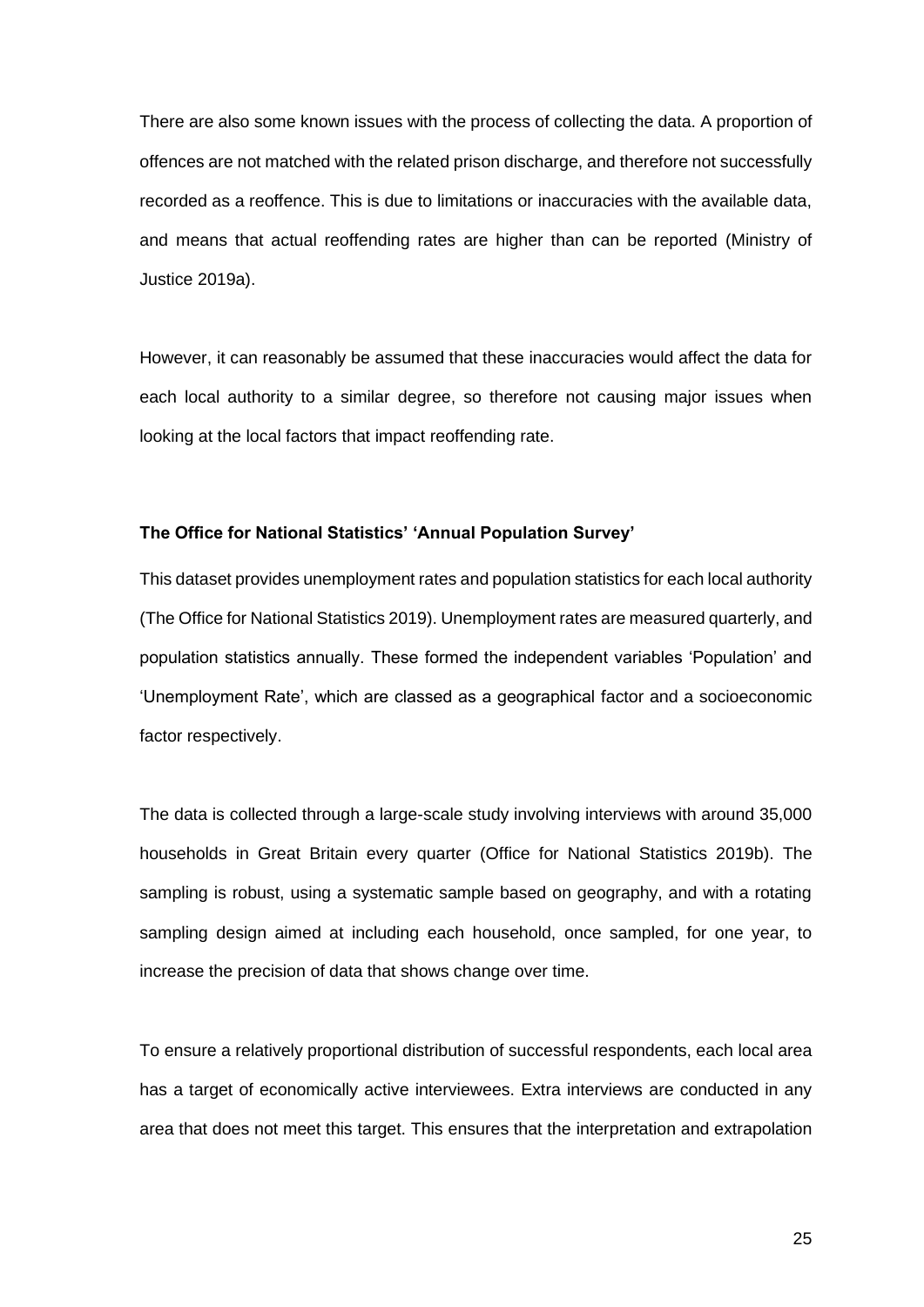of answers are as accurate as possible. The interviewers are trained and experienced, and the study design is robust [\(Office for National Statistics 2019b\).](http://f1000.com/work/citation?ids=7774389&pre=&suf=&sa=0)

# **The Department for Environment, Food and Rural Affairs' '2011 Rural-Urban Classification of Local Authorities and other geographies'**

This dataset provides rural-urban classifications for each local authority based on 2011 Census data (the most recent data available) [\(Department for Environment, Food & Rural](http://f1000.com/work/citation?ids=7750632&pre=&suf=&sa=0)  [Affairs 2011\).](http://f1000.com/work/citation?ids=7750632&pre=&suf=&sa=0) This formed the independent variable 'Rural-urban classification', which is classed as a geographical factor.

The rural-urban classification is a calculated value of the percentage of residents in each local authority living in rural areas or 'hub towns' [\(Government Statistical Service 2017\).](http://f1000.com/work/citation?ids=7774481&pre=&suf=&sa=0) The measure is on a 6 point scale ranging from 'Mainly Rural' (1) to 'Urban With Major Conurbation' (6). There are many potential ways to define rurality and urbanicity, including physical structures, landscape, or business presence. This chosen definition and calculation is suitable and potentially valuable for this study, as it demonstrates a number of factors, including the accessibility of, or isolation from, potential support services or networks. Within the limitations of this definition, the data collection is robust and internally valid.

# **The Ministry of Housing, Communities and Local Government's 'English indices of deprivation 2015'**

This dataset provides measures of deprivation including income, employment, education, public health, barriers to housing and services, crime, and living environment. These were measured in 2015 (the most recent data available), by local authority [\(Ministry of Housing,](http://f1000.com/work/citation?ids=7750641&pre=&suf=&sa=0)  [Communities & Local Government 2015\).](http://f1000.com/work/citation?ids=7750641&pre=&suf=&sa=0) These formed the following independent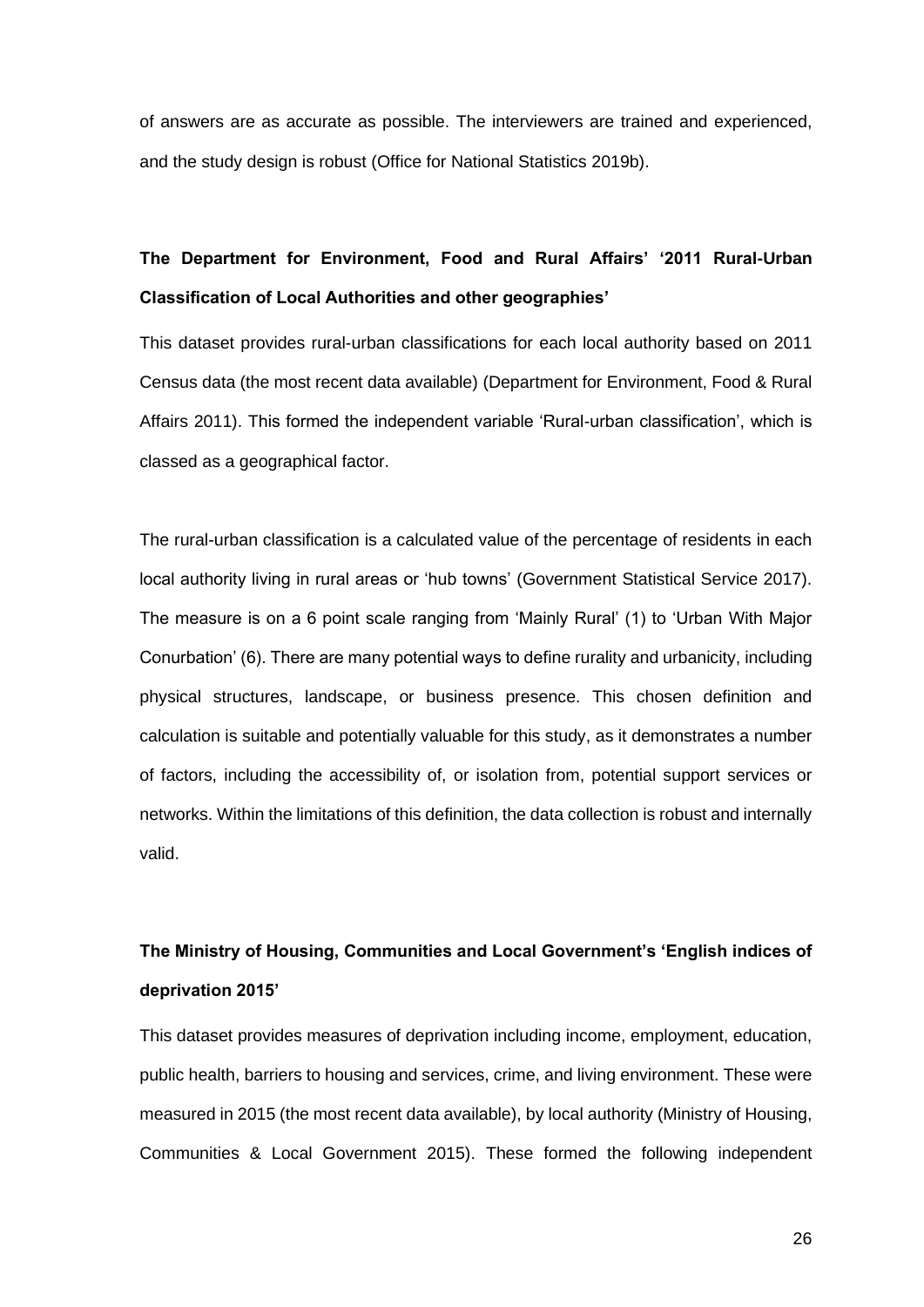variables, which are all classed as socioeconomic factors: 'Income Deprivation', 'Employment Deprivation', 'Education Deprivation, 'Health Deprivation', 'Barriers to Housing and Services Deprivation', 'Crime Deprivation', 'Living Environment Deprivation', and 'Multiple Deprivation'.

Each of the deprivation measures represents a 'ranking' for that characteristic, with 32,844 small areas ranked from 1 (most deprived) to 32,844 (least deprived). These small areas are subsequently used to calculate the deprivation rankings for local authorities. Each of the deprivation measures is made up of several indicators, based on the complex and multidimensional nature of deprivation. A total of 37 indicators make up the seven individual measures of deprivation, and these seven are then weighted and combined to create the multiple deprivation measure.

The values for the 37 indicators is derived from a range of secondary data sources, each of which is itself checked and assessed for reliability and validity [\(Smith et al. 2015\).](http://f1000.com/work/citation?ids=7997336&pre=&suf=&sa=0) As secondary data, this data is limited by the same issues outlined previously (see *Use of Secondary Data*). However, the researchers argue that such a large volume of data from a diverse range of sources actually increases the reliability of the indices by minimising the potential impact of any one biased indicator, increasing the robustness of the final measures [\(Smith et al. 2015\).](http://f1000.com/work/citation?ids=7997336&pre=&suf=&sa=0)

The measures are complex, and each one captures a range of different factors. This raises some issues of validity in this study, as it is not possible to determine which factors are the cause of any associations discovered with the dependent variable. They do, however, cover a range of relevant factors and enough detail is provided regarding the indicators that this risk can be managed with careful consideration of the validity of each measure.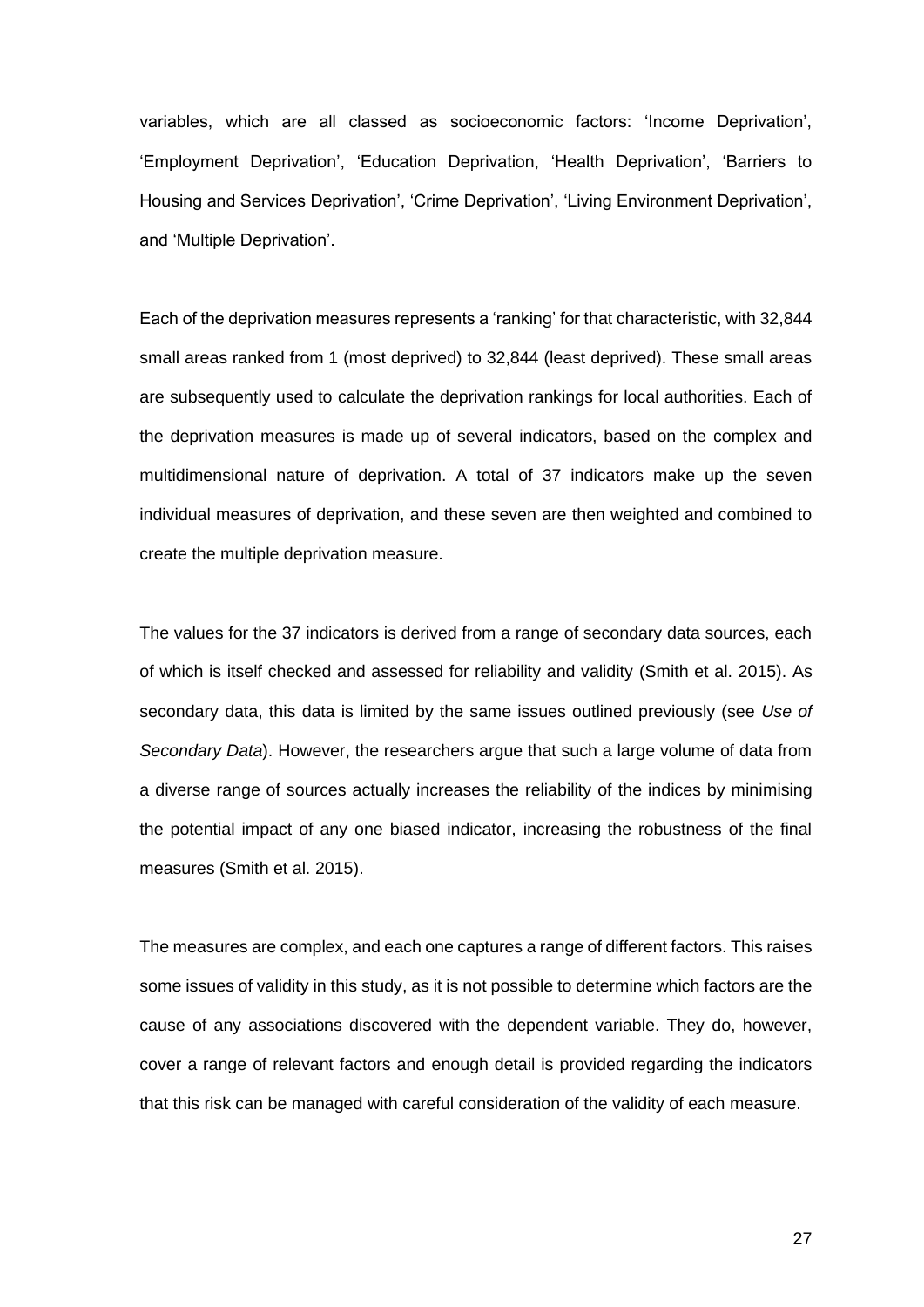## **The Ministry of Housing, Communities and Local Government's 'Local authority revenue expenditure and financing'**

This provides spending data by local authority, measured annually [\(Ministry of Housing,](http://f1000.com/work/citation?ids=6863376&pre=&suf=&sa=0)  [Communities, and Local Government 2018\).](http://f1000.com/work/citation?ids=6863376&pre=&suf=&sa=0) These are broken down into spending on services and other spending, such as staffing and overheads. Total spending on services was used to calculate the independent variable 'Average annual percentage change in spending on services per capita since 2010'. This was used as an indicator of changes to local government spending during the former government's period of austerity measures. This variable was calculated as total spending on services divided by the total population for each year, which was then cumulatively averaged each year from 2010-2016.

The data is self-reported by each local authority, which could lead to potential inconsistencies in methodology. However, there are strict regulations and guidance around the collection and reporting of the information [\(Ministry of Housing, Communities,](http://f1000.com/work/citation?ids=6863376&pre=&suf=&sa=0)  [and Local Government 2018\)](http://f1000.com/work/citation?ids=6863376&pre=&suf=&sa=0) and as it is reporting on public finances a reasonable degree of reliability can be assumed [\(Mayston 1992\).](http://f1000.com/work/citation?ids=7998874&pre=&suf=&sa=0)

### **The Office for National Statistics' 'Labour Market Profile'**

This dataset provides two measures of average weekly pay by local authority, measured annually [\(Office for National Statistics 2018b\).](http://f1000.com/work/citation?ids=7750654&pre=&suf=&sa=0) These formed two independent variables, 'Income (Mean)' and 'Income (Median)', which were categorised as socioeconomic factors.

The data is calculated based on a simple random sample of 180,000 jobs (a 1% sample) taken from HM Revenue and Customs' PAYE system [\(Office for National Statistics](http://f1000.com/work/citation?ids=7998042&pre=&suf=&sa=0)  [2018a\)\)](http://f1000.com/work/citation?ids=7998042&pre=&suf=&sa=0).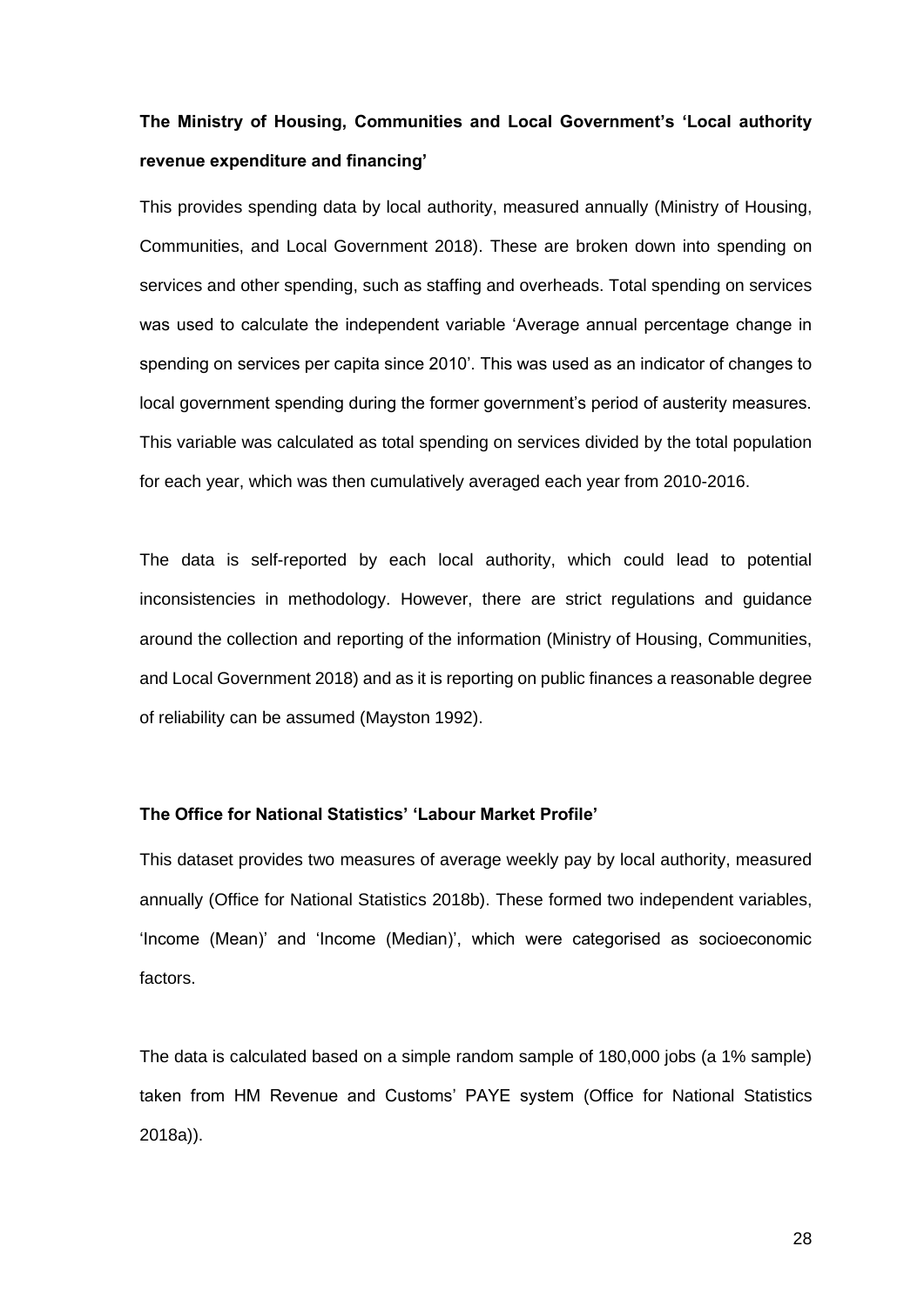# **The Ministry for Housing, Communities, and Local Government's 'Homelessness statistics'**

This dataset provides a measure of statutory homelessness by local authority, measured annually [\(Ministry for Housing, Communities, and Local Government 2019\).](http://f1000.com/work/citation?ids=6884253&pre=&suf=&sa=0) This formed the independent variable 'Statutory Homelessness', which was categorised as a socioeconomic factor.

Statutory homelessness is the rate, per 1,000 households, of households who are legally accepted as homeless by their local housing authority [\(Office for National Statistics 2011\).](http://f1000.com/work/citation?ids=7998074&pre=&suf=&sa=0) The data is self-reported each quarter from each local housing authority. When a value is not reported an estimate is created based on the mean of the recent values [\(Office for](http://f1000.com/work/citation?ids=7998074&pre=&suf=&sa=0)  [National Statistics 2011\).](http://f1000.com/work/citation?ids=7998074&pre=&suf=&sa=0) This creates a potential validity problem, but the data source does not state how frequently this occurs so its impact is hard to judge.

A second potential issue is with the inconsistency in how the measure will play out. To be counted, a household must apply to the local housing authority as homeless, and be accepted. There are strict criteria that applicants must meet to be accepted, and there is some evidence that these criteria are not always consistently applied across different authorities [\(Crisis 2019a\).](http://f1000.com/work/citation?ids=7998100&pre=&suf=&sa=0) This raises issues with the validity of the data, but it is the best available.

# **The Ministry for Housing, Communities, and Local Government's 'Rough Sleeping in England'**

This dataset provides a measure of rough sleeping by local authority, measured annually [\(Ministry of Housing, Communities & Local Government 2018\).](http://f1000.com/work/citation?ids=7998112&pre=&suf=&sa=0) This formed the independent variable 'Rough Sleeping', which was categorised as a socioeconomic factor.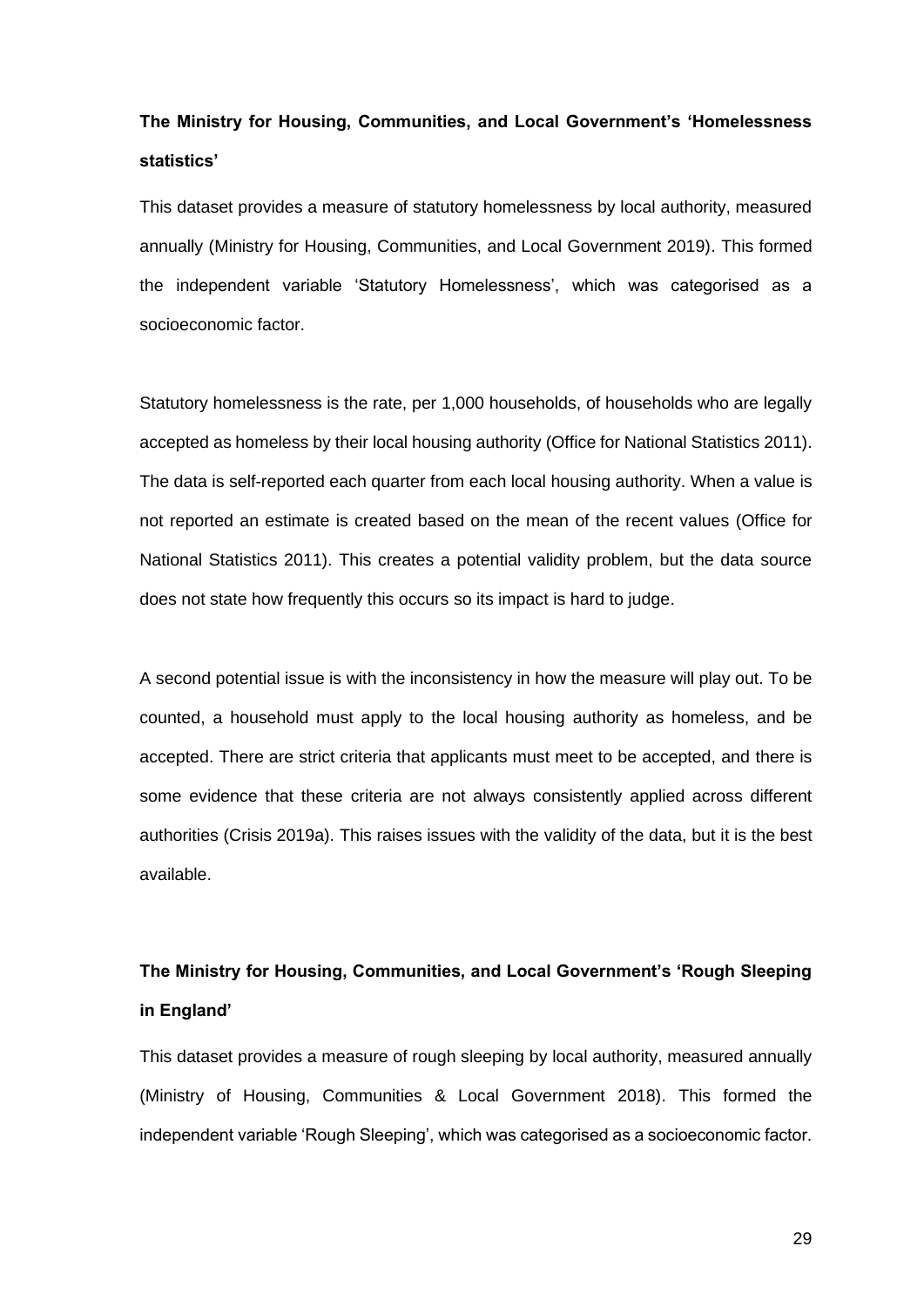The rough sleeping data is collected in an annual count that takes place on the same day in each local authority. Groups of government employees walk around the area and manually count the rough sleepers [\(Ministry of Housing, Communities & Local](http://f1000.com/work/citation?ids=7998112&pre=&suf=&sa=0) [Government 2018\).](http://f1000.com/work/citation?ids=7998112&pre=&suf=&sa=0) The measure is criticised for its inaccuracy, although critics recognise that it is a difficult thing to accurately measure [\(Crisis 2019a\).](http://f1000.com/work/citation?ids=7998100&pre=&suf=&sa=0)

#### **Decisions related to data**

The eight different datasets were from different sources, and varied widely in format, frequency, and geographical granularity. Some decisions regarding data had to be made in relation to data prior to analysis:

### **Limiting research to England only**

The final dataset covers England only. Scotland and Northern Ireland use different measuring criteria for reoffending, so were not considered within the scope of this research. Welsh data was also excluded because although reoffending data does cover England and Wales, many other data sources either did not provide data for Welsh authorities or used different measurements or reporting mechanisms between England and Wales.

### **Adjusting time measurement periods**

The data sources varied in their reporting frequency, including monthly, quarterly, and annual values. Annual values was therefore the most granular measurement available across all variables. As a result, all variables were adjusted to match, either by adding or averaging values depending on the measurement type (total or rate). Data for all variables was available from 2009-2016. While a longer period might have been ideal, some datasets were only available for this period. Therefore the period of 2009-2016 was selected to ensure integrity across all data sources.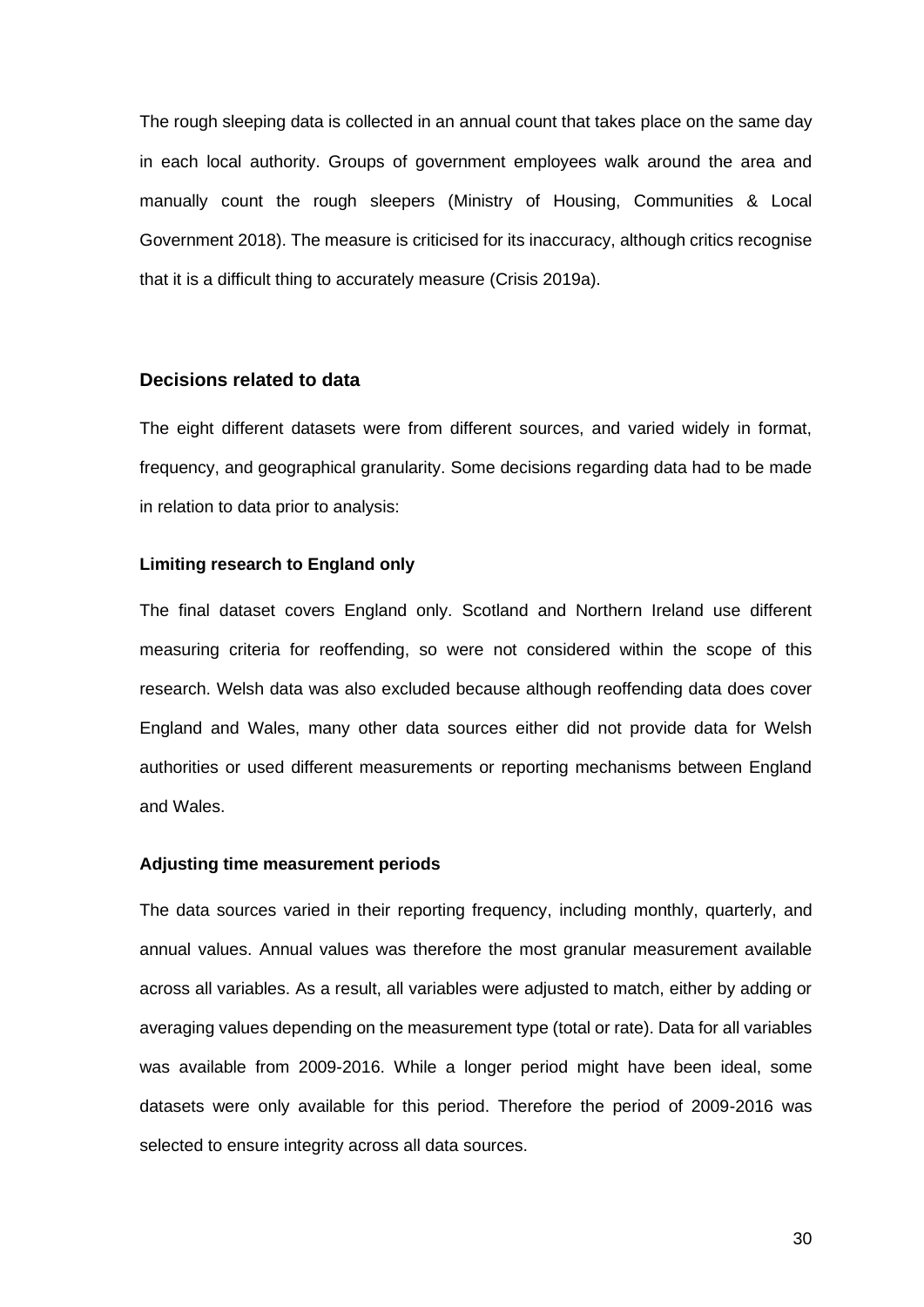#### **Exclusion of two local authorities**

During the preliminary examination of the data source, two local authorities (The City of London and the Isles of Scilly) were identified as having limited or inconsistent data, and some data sources highlighted issues with measurement in these two authorities. They were therefore removed prior to any testing.

#### **Creation of adjusted reoffending rate**

The Ministry of Justice made a change to the methodology for calculating reoffending rates in October 2015. This change in methodology led to an apparent 4-5% increase in reoffending for each period, which they believe is more accurate than the previous method [\(Ministry of Justice 2017\).](http://f1000.com/work/citation?ids=7778999&pre=&suf=&sa=0) To correct for this, all reoffending data up to this point was therefore increased by 4.5%, and this became the adjusted reoffending measure. This creates a potential inaccuracy in the data, but is unavoidable within the context of this research. The adjusted variable is limited to being as accurate as the Ministry of Justice's judgement and understanding of the change in calculating.

### **Creation of 'dummy' region variable**

All variables in the source data were numeric except for the region. Regression analysis requires variables to be numeric, and therefore a nominal variable such as region (meaning they have no natural or intrinsic order) must be represented by a 'dummy' variable in numeric form. This involved assigning each region a numeric value, creating an artificial order as closely as is possible, moving from North to South based on the location of the geographical centre of each region. The assigned numeric values can be found in Appendix A. The constructed nature of this variable does add some limitations to its validity, but it was deemed a reasonable concession to gauge some understanding of the role of geography within the models.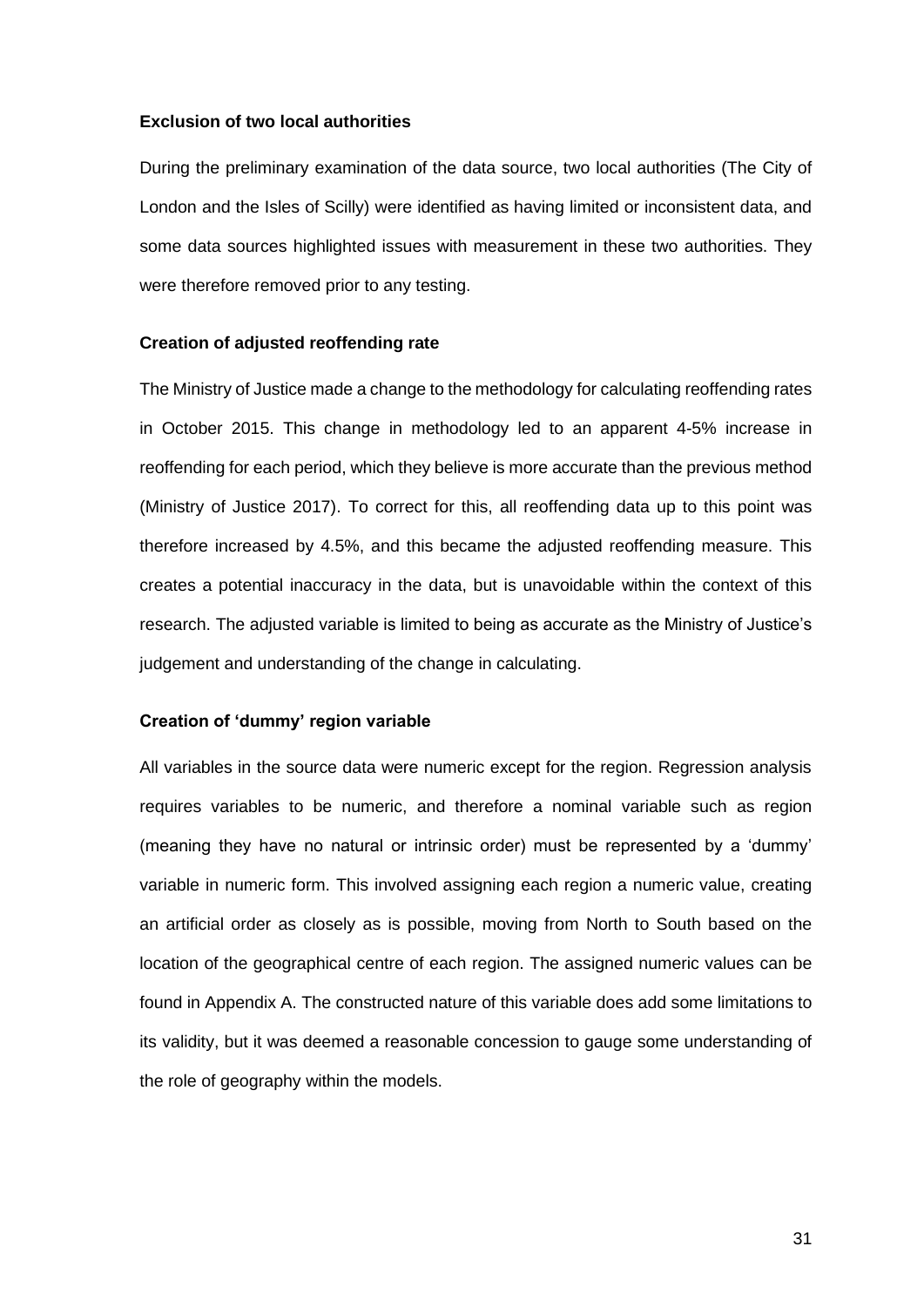### **Creation of variables to demonstrate delayed impacts**

For all socioeconomic variables that were broken down by year, two new variables were created to represent the value the previous year, and two years previous, to allow for the exploration of any socioeconomic relationships with a delayed effect. For example, it would allow a relationship to be tested between the unemployment rate one or two years prior to the measurement period to see if there are delayed effects of these variables. Throughout this study these are referred to as 'time delay variables'.

#### **Creation of average change spending variable**

A variable was required to represent spending cuts as a result of austerity. While the impacts of austerity are complex and deep, it is considered that local spending per capita provides a good basic indicator of the very localised effects across the country [\(Gray and](http://f1000.com/work/citation?ids=6863272&pre=&suf=&sa=0)  [Barford 2018\).](http://f1000.com/work/citation?ids=6863272&pre=&suf=&sa=0) The beginning of the period of austerity was defined as 2010, when the coalition government formally announced the programme of austerity [\(HM Treasury 2010\).](http://f1000.com/work/citation?ids=7998936&pre=&suf=&sa=0) This variable was therefore calculated, using spending data from The Ministry of Housing, Communities and Local Government's 'Local authority revenue expenditure and financing' data collection [\(Ministry of Housing, Communities, and Local Government 2018\)](http://f1000.com/work/citation?ids=6863376&pre=&suf=&sa=0) and population data from The Office for National Statistics' 'Annual Population Survey' [\(The](http://f1000.com/work/citation?ids=7750628&pre=&suf=&sa=0)  [Office for National Statistics 2019\).](http://f1000.com/work/citation?ids=7750628&pre=&suf=&sa=0)

### **Final dataset**

The data was collated into a final dataset using the government's two unique identifiers for each local authority; every data source used at least one of these, and the public spending data used both, so this was used as the master list to match everything else up. This resulted in a final dataset consisting of 1192 cases, where a case is defined as an instance of a local authority in a year. Each case was given a unique case number. This was made up of 149 local authorities over eight years. There was a total of 36 variables, including six identifier variables, 28 independent variables, one dependent variable, and one variable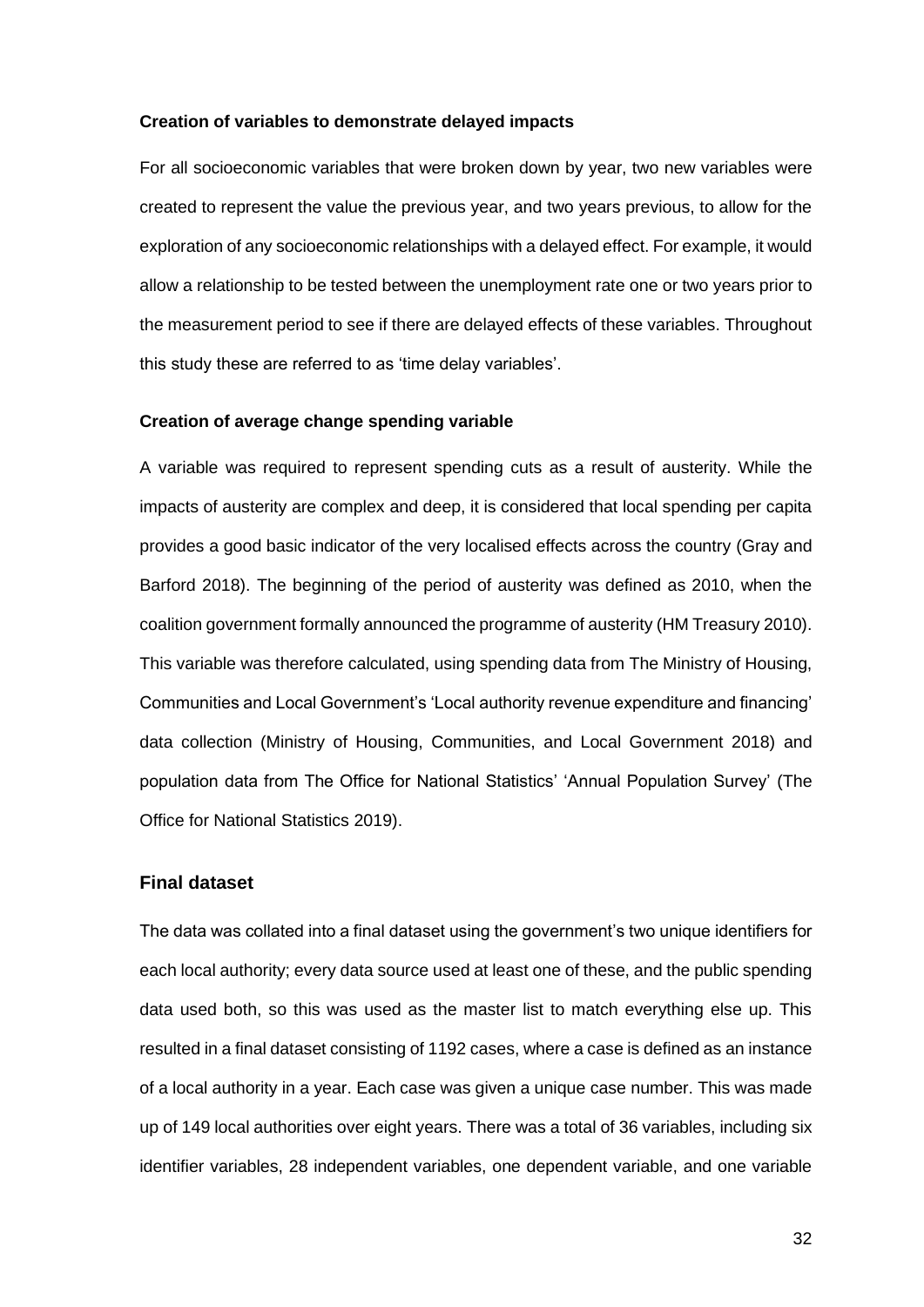used to split the data (see analytical procedure, below). A full list of variables can be found in Appendix B.

### **Ethics**

There are very few ethical issues to the secondary use of this data for research purposes. All data sources are in the public domain, and contain no individual-level data so there are no risks related to anonymity or identification.

### **Analytical procedure**

An iterative process of multiple regression analyses was conducted to test hypotheses one, two, and three, testing different combinations of independent variables to produce a regression model that best explains the variance in reoffending. A simple linear regression analysis was conducted to test hypothesis four. Finally, to test hypothesis five, the dataset was split into subsets and multiple regression analyses were run on each subset using the independent variables in the best fit model identified when testing hypothesis three.

### **Regression analysis**

The relationship between each independent variable and the dependent variable, reoffending rate, could be determined using simple linear regression or correlation. Both would demonstrate the strength and direction of the relationship, while regression analysis also allows the prediction of the dependent variable based on the value of the independent variable [\(Berk 2004\).](http://f1000.com/work/citation?ids=7725051&pre=&suf=&sa=0) When only one independent variable is involved, such as in testing hypothesis four, simple linear regression provides the most powerful option. However, when multiple independent variables are relevant, multiple regression analysis is notably more powerful than running many simple linear regressions because it can take into account the potential interactions between independent variables. Multiple regression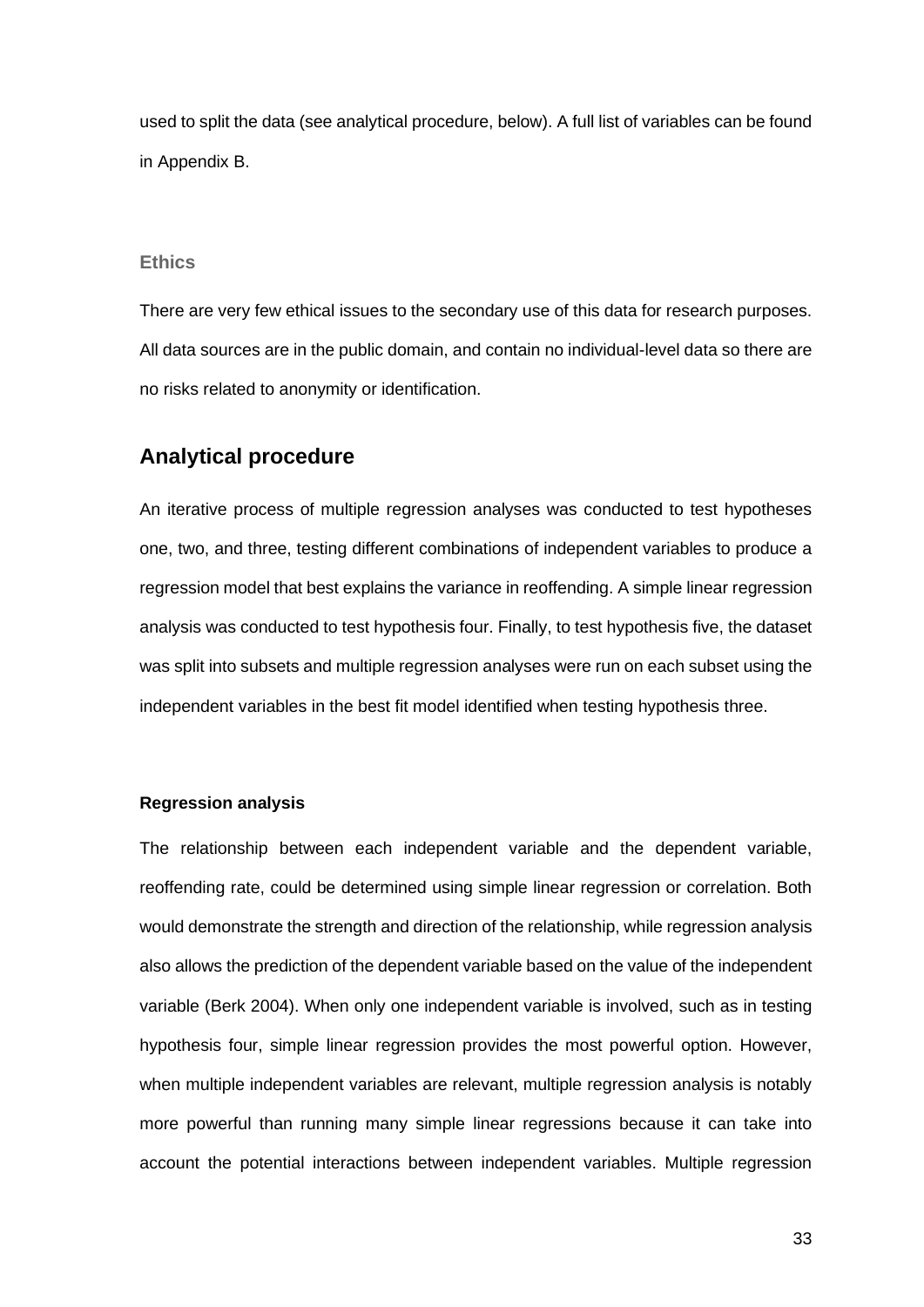analysis is used to determine how much of the variance in a single dependent variable can be explained by two or more independent variables are considered together, and their relationships accounted for [\(Aiken et al. 1991\),](http://f1000.com/work/citation?ids=7725006&pre=&suf=&sa=0) [\(Berk 2004; Aiken et al. 1991\).](http://f1000.com/work/citation?ids=7725051,7725006&pre=&pre=&suf=&suf=&sa=0,0) It is therefore ideally suited to testing complex issues with many interacting variables, such as this one.

Multiple regression also determines the relative contribution of each independent variable to the total variance explained by the model [\(Berk 2004\).](http://f1000.com/work/citation?ids=7725051&pre=&suf=&sa=0) This allows for an exploratory process whereby variables are tested, added, removed, or replaced, which is ideal for this research which is led by existing literature but also with an exploratory approach to see what we can learn about the interaction between variables as well.

Calculating the relative contribution of each variable also allows for comparison of the importance of independent variables when tested against different datasets, such as on local authorities that suffered the largest and smallest average cuts to spending as a result of austerity.

Ultimately, multiple regression is most appropriate to address these research questions as it allows for the development of one theory that can help predict reoffending across multiple cases and under different circumstances, better enabling practitioners or policymakers to make changes to improve outcomes in the future [\(Paternoster and Bushway 2011\).](http://f1000.com/work/citation?ids=7750297&pre=&suf=&sa=0)

### **Analytical process**

Once the variables were defined, the independent variables were categorised as either geographical or socioeconomic characteristics.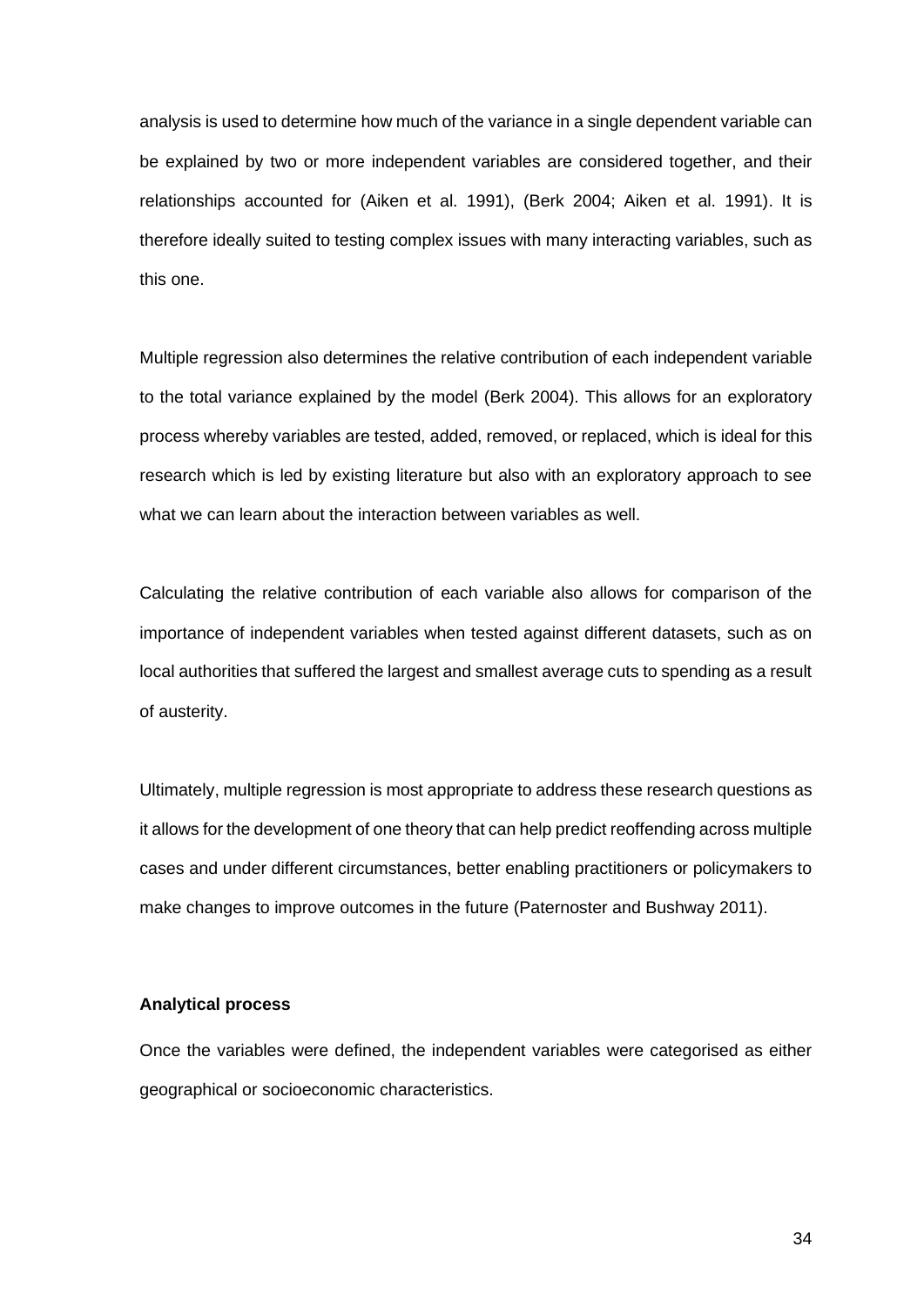To test hypotheses one and two, a series of iterative multiple regression analyses were conducted for each. The first series of iterations, to test hypothesis one, involved only the independent variables categorised as geographical characteristics. A total of six iterations were conducted, involving four variables. The second series, to test hypothesis two, involved only the independent variables categorised as socioeconomic characteristics. A total of 31 iterations were conducted, involving 23 independent variables.

In each iteration, the dependent variable was reoffending, and a different combination of independent variables was included. At each iteration, the model was examined to determine whether it had violated any data assumptions (which are outlined in detail below) and to assess its strength. If a model violated any data assumptions, it was rejected. The variable, or variables, causing the assumption violation were either removed or replaced with an alternative, such as replacing multiple deprivation with an alternative deprivation measure. If a model did not violate any assumptions, its strength was assessed based on how much of the variance in reoffending the model can explain, known as 'adjusted  $R<sup>2</sup>$ , and its statistical significance, indicated by its value of p.

Independent variables were then added, removed, or replaced based on the impact they had on the model. As a 'bank' of models developed, they were compared for overall strength, as well as the relative contribution of different independent variables. In many models, statistical interaction effects were observed. These are effects caused by the interaction between independent variables that cause the relationships with the dependent variable to be obscured, rendering the model inaccurate [\(Aiken et al. 1991\).](http://f1000.com/work/citation?ids=7725006&pre=&suf=&sa=0) Correctly understanding these effects, can strengthen understanding of the model. An explanation follows at the end of this section.

To test hypothesis three, a similar process was repeated. The first iteration included the independent variables from each of the final models from hypotheses one and two. The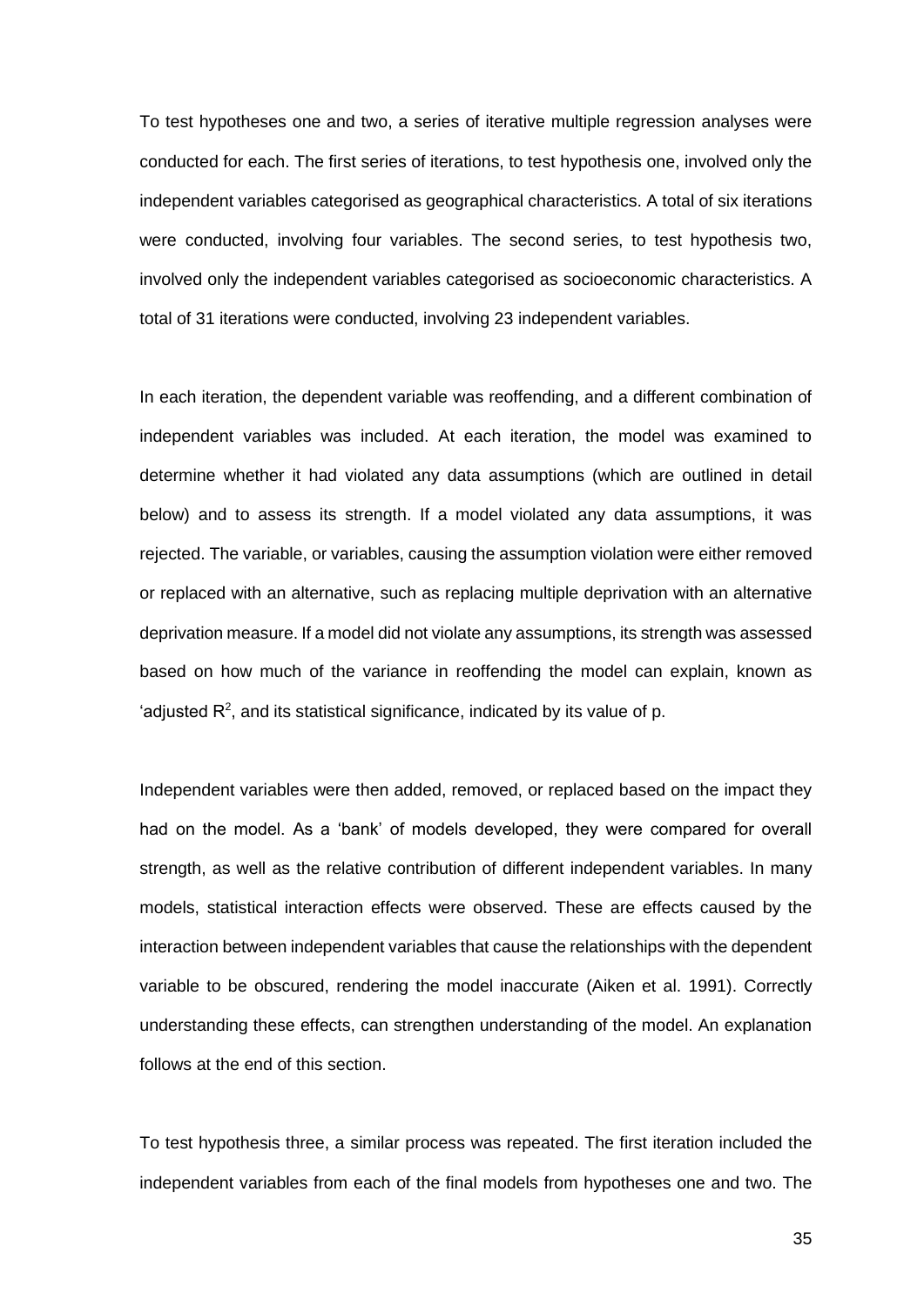following iterations involved removing each of these variables to judge the impact on the other independent variables, and retesting the small number of independent variables that were previously dismissed for reasons other than assumption violations. Additionally, some analyses were conducted to test for suspected statistical effects. This involved repeating the regression analysis process for a suspected model, removing one variable each time and assessing the impact this has.

To test hypothesis four, a simple linear regression analysis was conducted to determine the relationship between the independent variable, the average annual change in spending on services per capita, and the dependent variable, reoffending.

Before testing hypothesis five, four subsets of data were created. The data was to be split based on the level of average annual change in spending on services per capita since 2010, to allow for comparisons in the explanation of reoffending between areas that faced different levels of spending cuts. It was also split to include only 2015 and 2016 cases, to focus on the most recent data, and therefore the cases that have been affected by austerity for the longest. This would also account for any potential statistical interaction between the year and the reoffending rate which may obscure the associations. 2015 and 2016 were selected to ensure a large enough sample size, as 2016 data alone did not return a statistically significant model. The subsets were: all cases from 2015 and 2016; cases from 2015 and 2016 in the highest quartile of spending cuts; cases from 2015 and 2016 in the lowest quartile of spending cuts; and cases from 2015 and 2016 that saw spending increases.

Multiple regression analyses were run on each of these data subsets, using the independent variables that made up the strongest model from hypothesis three. The models were then compared to assess how well the identified model could explain reoffending in each of these circumstances. The total variance explained for each model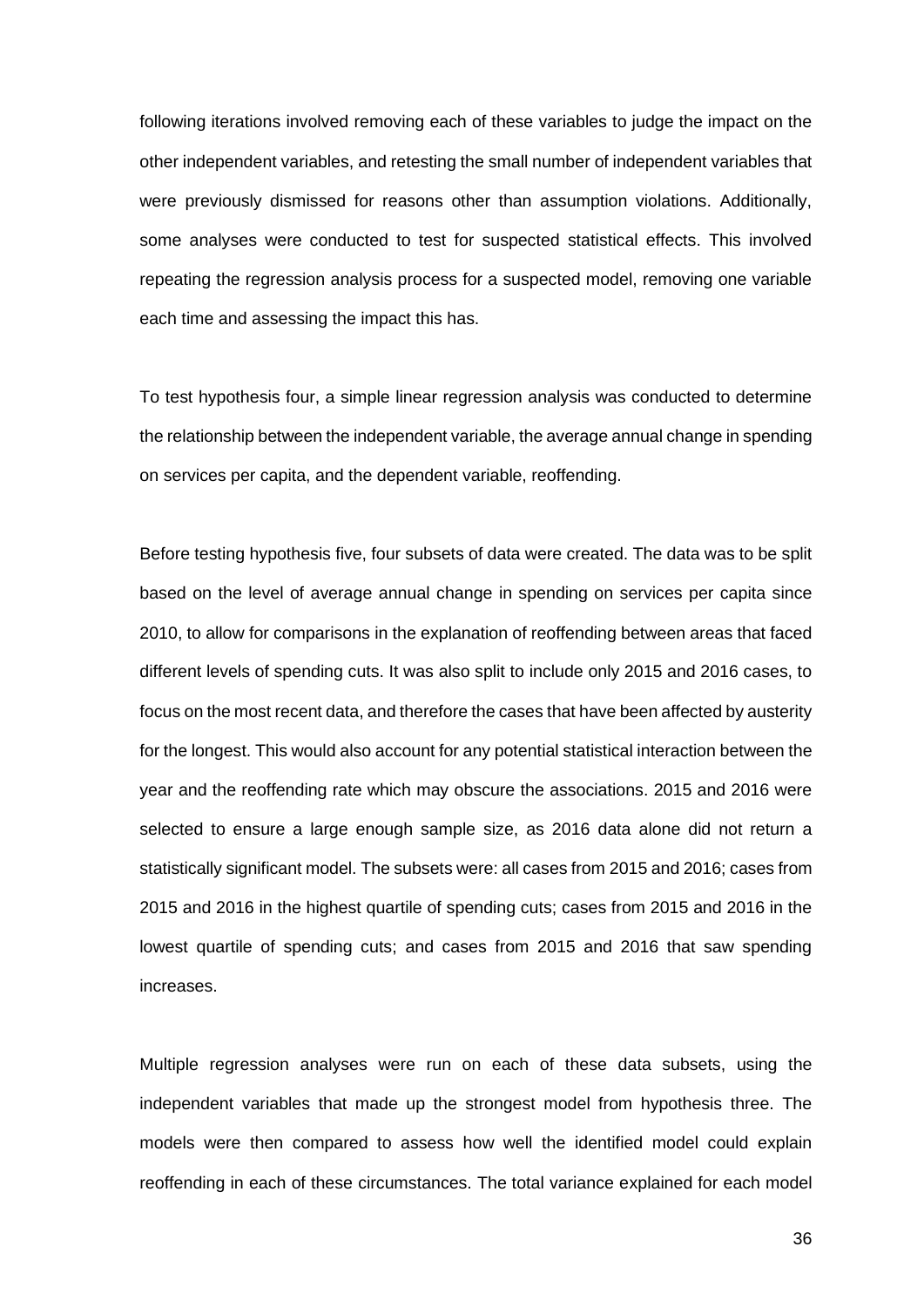was compared, to determine what proportion of reoffending can be explained by these variables in each circumstance, and the relative contribution of each variable was compared across models, to determine how important each factor is in different circumstances.

### *Statistical interaction effects*

There are three potential statistical interaction effects. One effect is the confounding effect whereby one independent variable  $(IV<sub>1</sub>)$ , which is associated both with another independent variable  $(IV<sub>2</sub>)$  and with the dependent variable (DV), may obscure the actual relationship between IV<sub>2</sub> and the DV [\(MacKinnon et al. 2000\).](http://f1000.com/work/citation?ids=2171614&pre=&suf=&sa=0) When IV<sub>1</sub> is not included in the regression model, it appears that  $IV<sub>2</sub>$  has a stronger or weaker association with the DV than it does in reality. When  $IV<sub>1</sub>$  is then included in the model, this effect is adjusted for and the true relationship between the independent variable  $IV<sub>2</sub>$  and the DV becomes clearer.

A similar effect, known as mediation effect [\(MacKinnon et al. 2000\),](http://f1000.com/work/citation?ids=2171614&pre=&suf=&sa=0) is also likely to feature here but cannot be as clearly evidenced. Similar to a confounding independent variable, a mediating independent variable can obscure the relationship between another independent variable and the dependent variable. The difference between confounding and mediating effects is that mediating effects imply causality - a change in  $IV<sub>1</sub>$  causes a change in  $IV<sub>2</sub>$  which then causes a change in DV. Within the limited boundaries of this study, causality cannot be addressed, and as mediating and confounding effects are statistically identical, differing only in concept, only confounding effects will be discussed [\(MacKinnon et al. 2000\).](http://f1000.com/work/citation?ids=2171614&pre=&suf=&sa=0)

Finally, there are instances of suppression effects [\(MacKinnon et al.](http://f1000.com/work/citation?ids=2171614&pre=&suf=&sa=0) 2000). Suppression effects in this context occur when a confounding or mediating independent variable is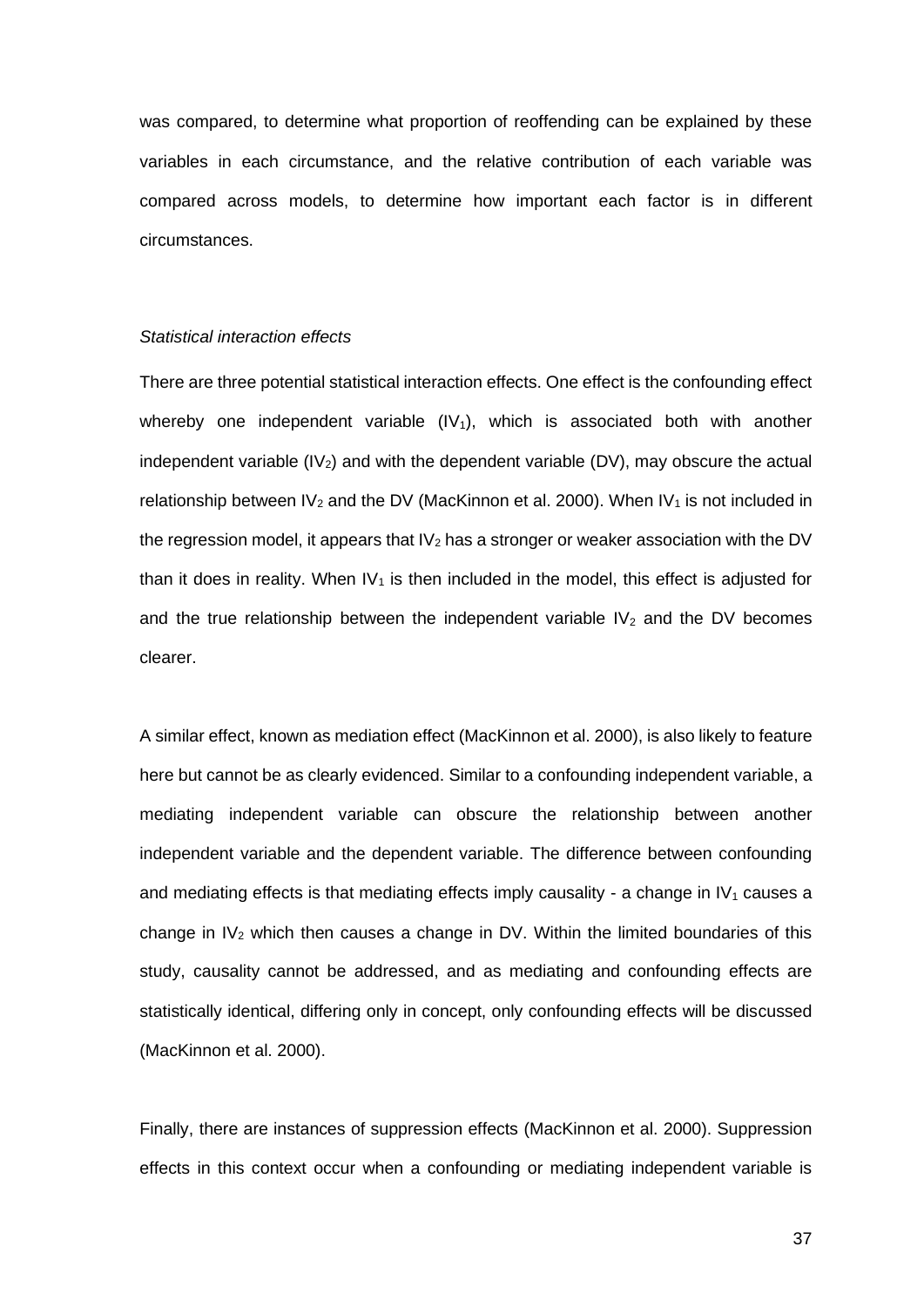obscuring the relationship between another independent variable and the dependent variable in such a way that its relationship is entirely obscured, rather than simply magnified or minimised. If, for example, two independent variables are positively associated with the dependent variable (DV) when considered alone, but then one  $(IV<sub>1</sub>)$ becomes negatively associated with the dependent variable when considered together, it suggests that the second independent variable  $(V_2)$  is negatively associated with  $V_1$  so strongly that it suppresses the positive association between  $IV<sub>1</sub>$  and the DV.

### **Data assumptions**

Before conducting any analyses, two assumptions regarding the data had to be considered to confirm that the test is the correct choice of research design [\(Berry 1993\).](http://f1000.com/work/citation?ids=7767671&pre=&suf=&sa=0) Multiple regression analysis requires one dependent variable, measured at the continuous level, and multiple independent variables measured at either the continuous or nominal level [\(Berry 1993\).](http://f1000.com/work/citation?ids=7767671&pre=&suf=&sa=0) Then, as each analysis was conducted, SPSS was instructed to produce the necessary tables, graphs, and statistics to test a number of assumptions about the data that must be satisfied for the validity of a multiple regression model (source). The specific outcomes of this assumption testing are addressed in the results chapter, below.

### *Independence of observations*

First, there should be independence of observations, meaning that the value of one data point for each variable is not dependent on the value of any other [\(Berry 1993\).](http://f1000.com/work/citation?ids=7767671&pre=&suf=&sa=0) This can cause a problem because the model will overestimate the significance of a relationship [\(Osborne 2002\).](http://f1000.com/work/citation?ids=7997957&pre=&suf=&sa=0) There is a risk of some dependent observations in this data, as one of the most common reasons for violation is time-series data. If the same variable is measured at frequent intervals, the value of the second measurement might be dependent on the first. If this assumption is violated, multiple regression cannot be used on the data and a different type of test would be required. This was tested for each model by ensuring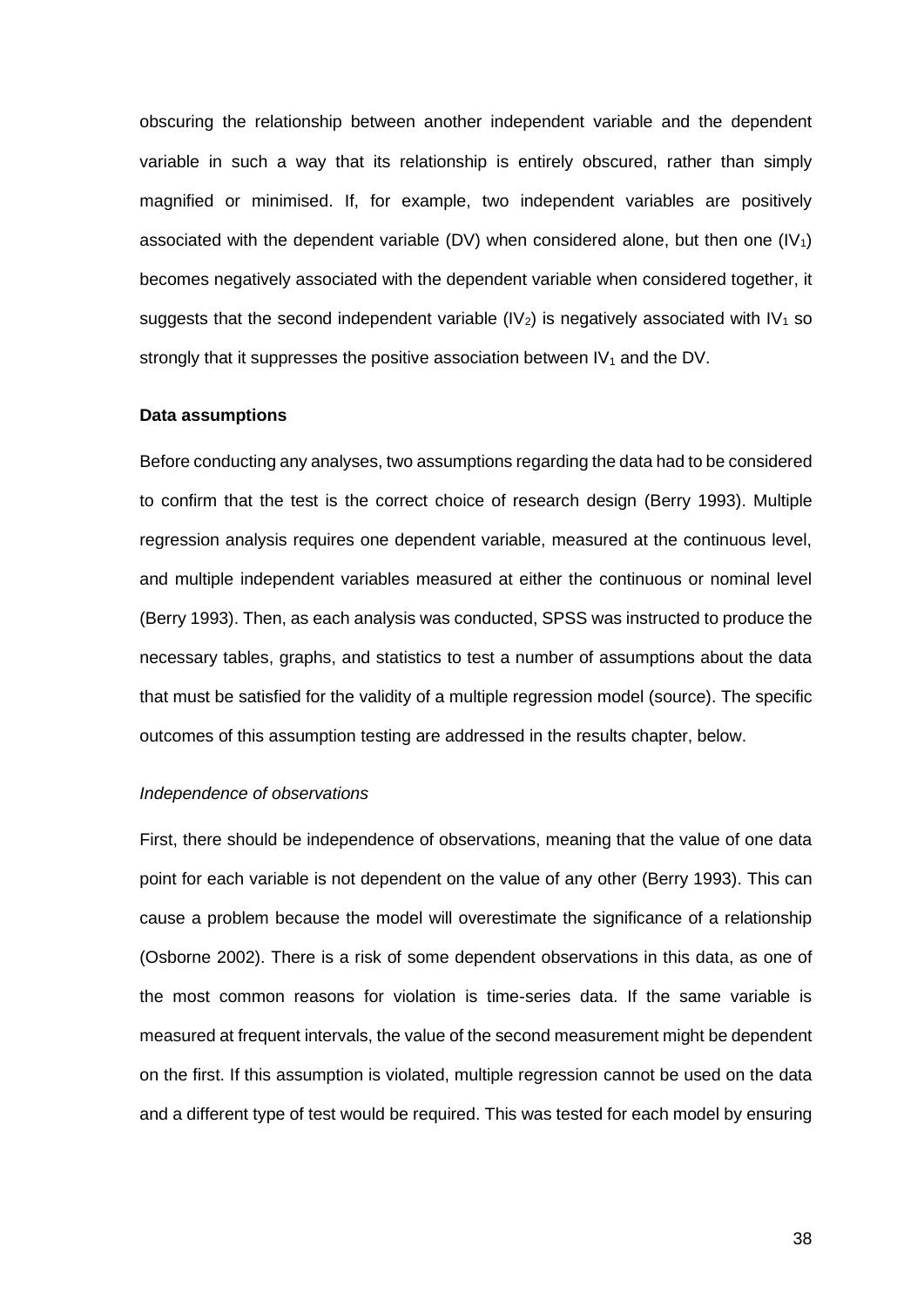that the Durbnin-Watson statistic falls within the acceptable range [\(Durbin and Watson](http://f1000.com/work/citation?ids=1019987&pre=&suf=&sa=0)  [1951\).](http://f1000.com/work/citation?ids=1019987&pre=&suf=&sa=0)

### *Linearity*

There should be a linear relationship between the dependent variable and each independent variable [\(Berry 1993\).](http://f1000.com/work/citation?ids=7767671&pre=&suf=&sa=0) If conducted with a nonlinear relationship, the multiple regression model would underestimate the relationship [\(Osborne 2002\).](http://f1000.com/work/citation?ids=7997957&pre=&suf=&sa=0) Linear relationships were tested for visually, by interpreting partial regression plots for each independent variable with the dependent variable.

### *Homoscedasticity of residuals*

Homoscedasticity means that the error of the model (how close it is to predicting the dependent variable) is constant for all values of the dependent variable [\(Berry 1993\).](http://f1000.com/work/citation?ids=7767671&pre=&suf=&sa=0) This was tested for visually using a scatterplot [\(Hinton 2014\).](http://f1000.com/work/citation?ids=6863391&pre=&suf=&sa=0) If the assumption was violated, the method will overestimate the relationship [\(Osborne 2002.\).](http://f1000.com/work/citation?ids=7997957&pre=&suf=&sa=0)

### *Absence of multicollinearity*

Multicollinearity occurs when two or more independent variables are highly correlated, which can obscure the associations between independent variables and the dependent variable [\(Berry 1993\).](http://f1000.com/work/citation?ids=7767671&pre=&suf=&sa=0) There is a high risk of this in the data as there are multiple variables measuring very similar factors, such as different deprivation measures. This was mitigated by removing one or both of any independent variables with a Pearson's correlation coefficient of  $r \ge 0.7$  from the model [\(Hinton 2014\).](http://f1000.com/work/citation?ids=6863391&pre=&suf=&sa=0)

### *Absence of outliers*

Significant or influential outliers can have a disproportionate impact on the regression model [\(Berry 1993\),](http://f1000.com/work/citation?ids=7767671&pre=&suf=&sa=0) decreasing its validity. Outliers are detected automatically in SPSS, and were then examined individually to determine if they are genuine data points or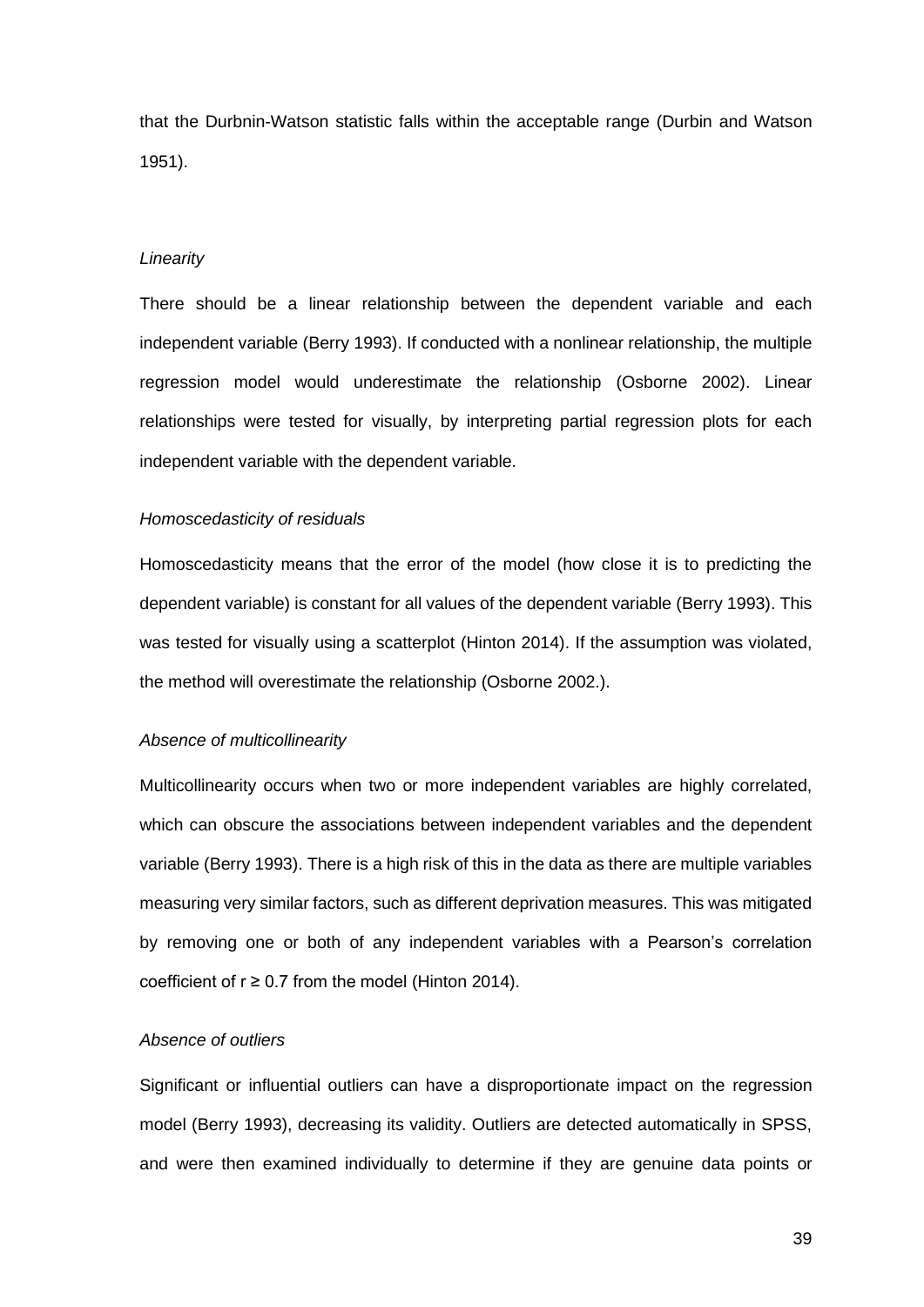possible errors in data collection or reporting. Genuine data points were left in the model, and any points deemed to be a true error were removed.

### *Normality of residuals*

The assumption of normality of residuals [\(Berry 1993\)](http://f1000.com/work/citation?ids=7767671&pre=&suf=&sa=0) requires that the residuals - the error between an actual value of the dependent variable and its predicted value - are normally distributed, which means they fit the standard bell-curve shape predicted by probability when plotted on a frequency graph. This was tested for visually, using a histogram. If normality is not found, the dependent variable or one or more of the independent variables can be transformed to present as normal. However, multiple regression analysis is fairly robust to the effects of non-normality, so the consequences of violating this assumption are less than with others [\(Osborne 2002.\).](http://f1000.com/work/citation?ids=7997957&pre=&suf=&sa=0)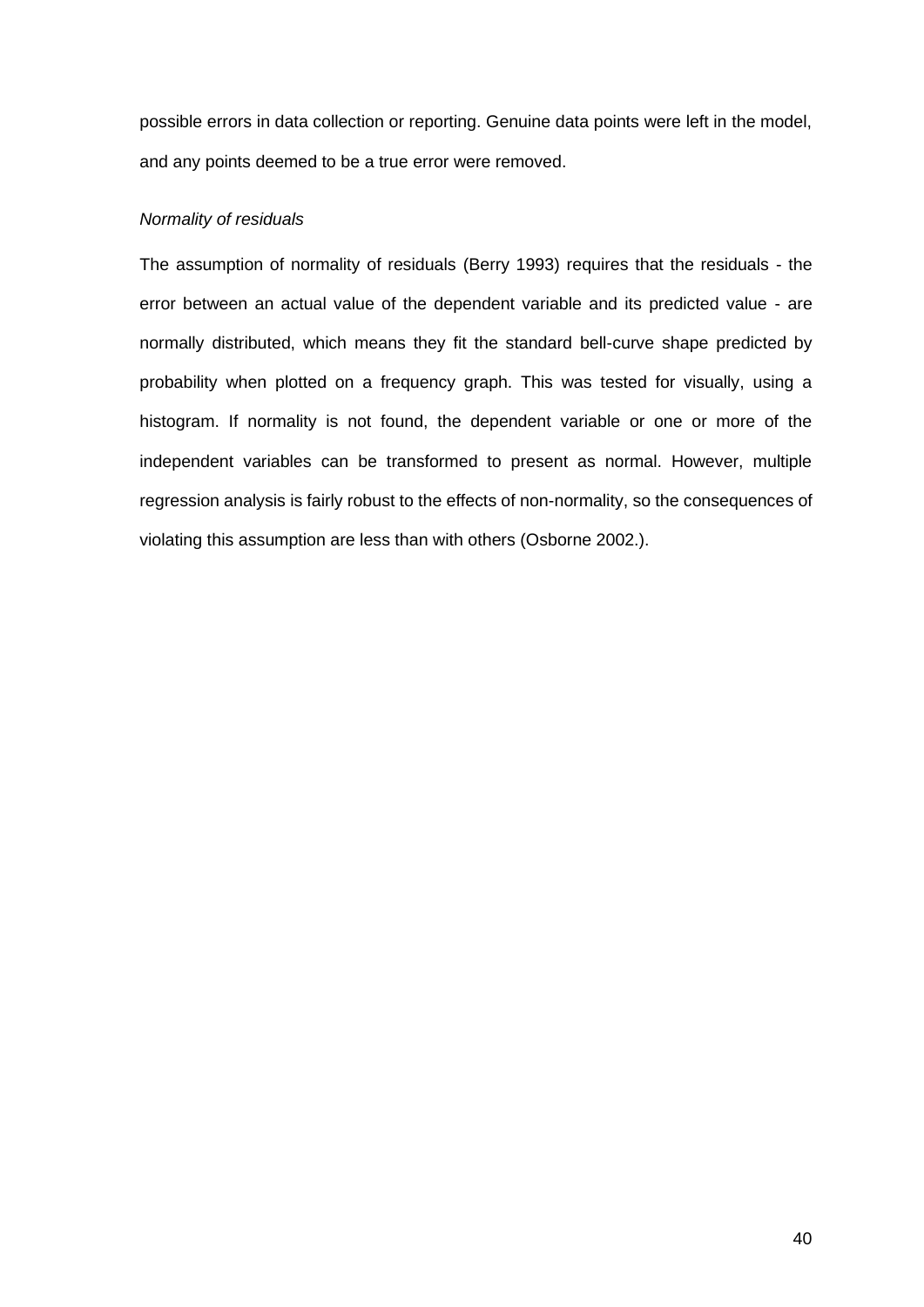# **Results**

This section presents the results of regression analysis and accepts or rejects the relevant hypotheses. It then provides a short summary of results before they are fully interpreted in the next section.

# **Hypothesis 1: There is a relationship between a local area's geographical factors and its reoffending rate**

Following an iterative process of six multiple linear regression analyses involving four independent variables, a final model was produced to predict reoffending rate from three geographical factors: region, population, and rural-urban classification. Linearity, independence of observations, homoscedasticity, normality, and multicollinerarity were all successfully assessed, and no assumptions were violated. Five outliers were found, and were judged to be genuine data points and thus were not removed.

The multiple regression model statistically significantly predicted reoffending, F(3, 1188) = 108.769, p < 0.05, adjusted  $R^2$  = 0.214. All three variables added statistically significantly to the prediction, p < 0.05. Regression coefficients and standard errors can be found in Table 1.

| abic |  |
|------|--|
|------|--|

| <b>Variable</b>               | в                | $SE_B$ | β         |
|-------------------------------|------------------|--------|-----------|
| Intercept                     | 0.352            | 0.005  |           |
| Region                        | $-0.006$         | 0.000  | $-0.344*$ |
| Population                    | $-3.278x10^{-8}$ | 0.000  | $-0.200*$ |
| Rural-Urban<br>Classification | 0.004            | 0.001  | $0.129*$  |

Note.  $* = p < 0.05$ ; B = unstandardised regression coefficient;  $SE_B =$  standard error of the coefficient; β = standardised coefficient.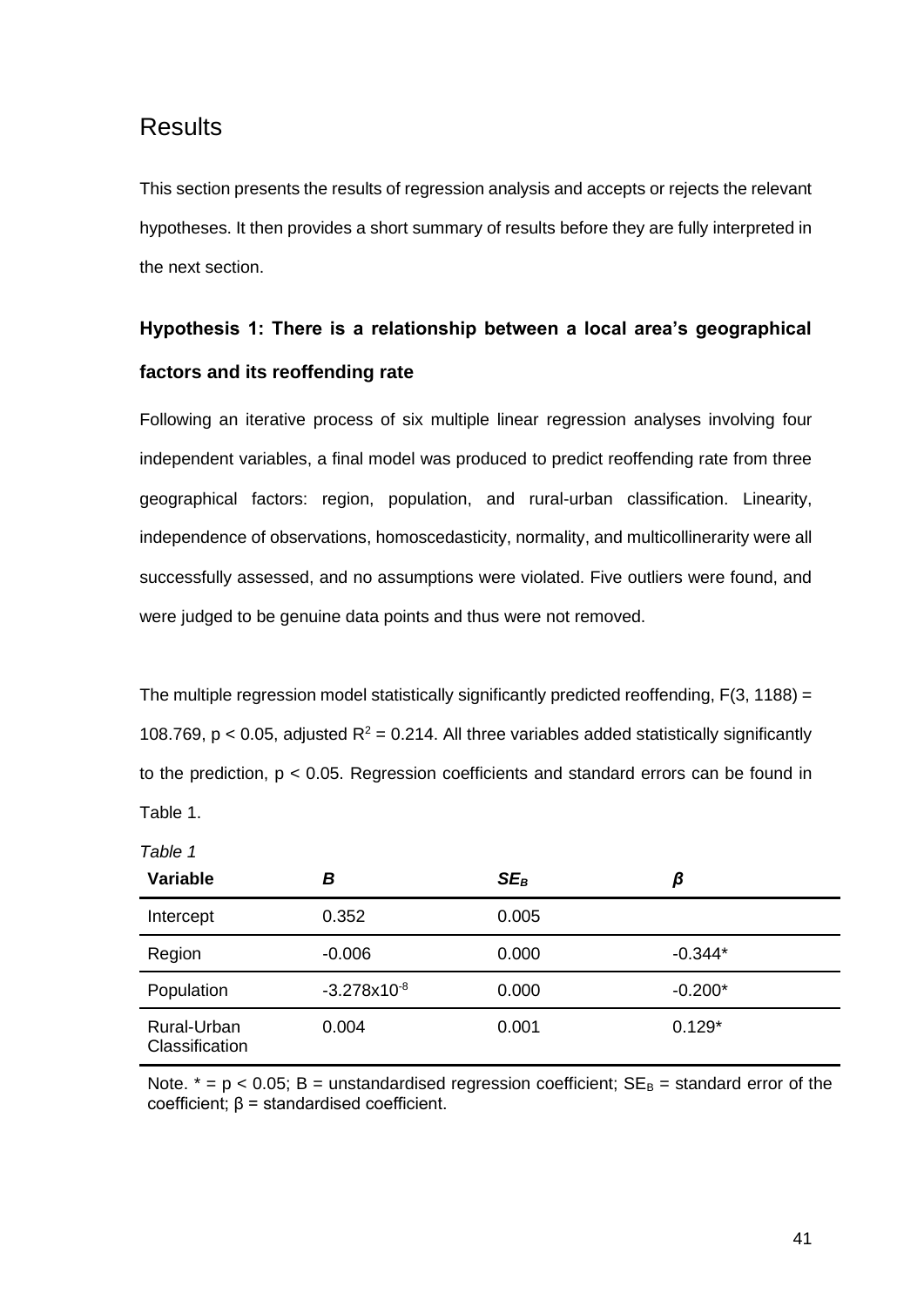This demonstrates a relationship between a local area's geographical factors and its reoffending rates. 21.4% of the variance in reoffending rates can be explained by the model in Figure 1.

*Figure 1*

*Reoffending rate* = 0.352 - (0.006 x Region) - (3.478x10<sup>8</sup> x Population) + (0.004 x *Rural-Urban Classification)*

Hypothesis 1 (there is a relationship between a local area's geographical factors and its reoffending rate) was therefore accepted.

# **Hypothesis 2: There is a relationship between a local area's socioeconomic**

# **factors and its reoffending rate**

Following an iterative process of 31 multiple linear regression analyses involving 23 independent variables, a final model was produced to predict reoffending rate from unemployment rate, health deprivation, mean income, and barriers to housing and services. Linearity, independence of observations, homoscedasticity, normality, and multicollinerarity were all successfully assessed, and no assumptions were violated. Nine outliers were found, and were judged to be genuine data points and thus were not removed.

The multiple regression model statistically significantly predicted reoffending,  $F(4, 1187) =$ 244.456, p < 0.05, adjusted  $R^2$  = 0.450. All four variables added statistically significantly to the prediction, p < 0.05. Regression coefficients and standard errors can be found in Table 2.

| Table 2  |        |   |
|----------|--------|---|
| Variable | $SE_B$ | ß |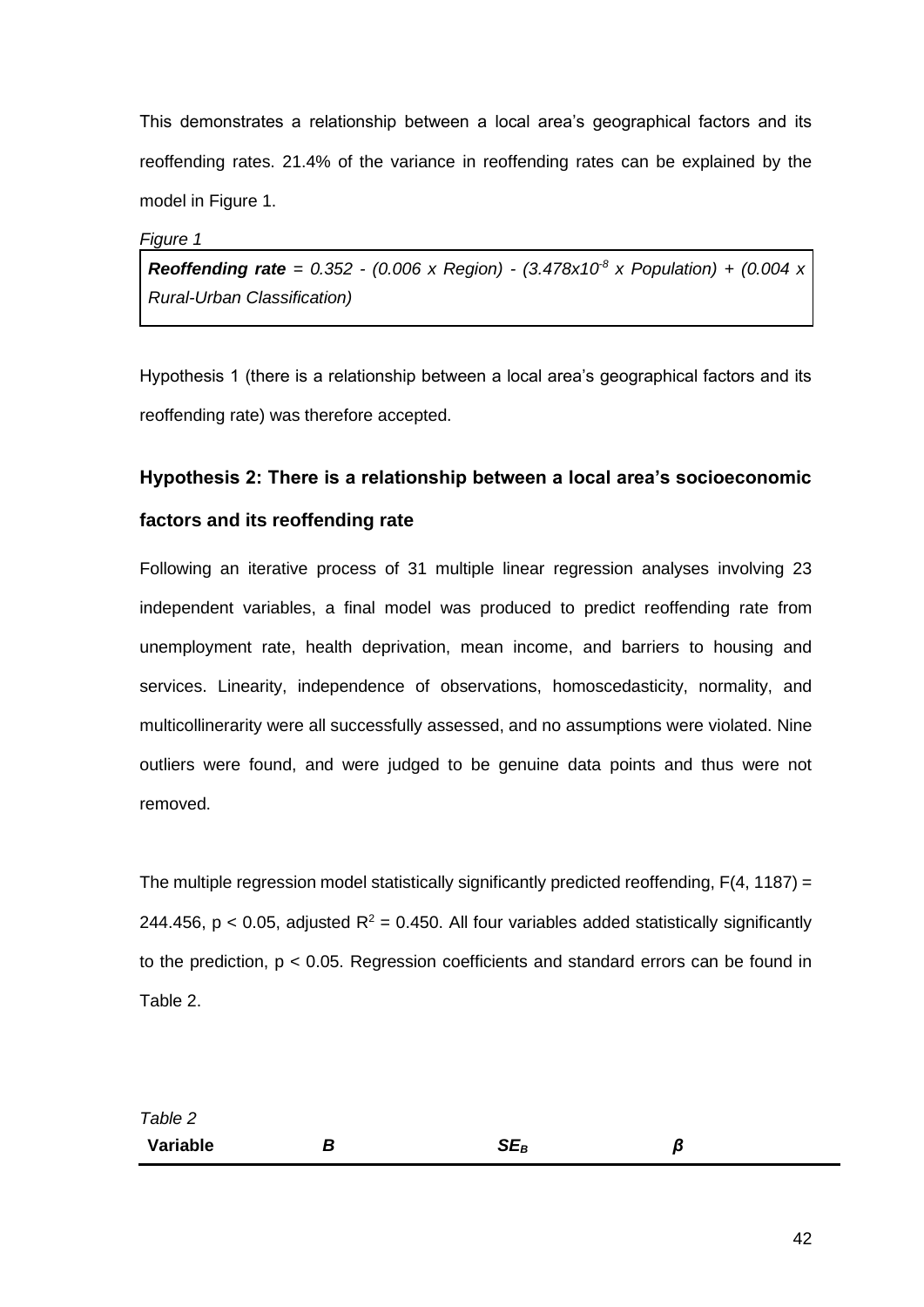| Intercept                                                    | 0.265            | 0.009 |           |
|--------------------------------------------------------------|------------------|-------|-----------|
| Unemployment Rate                                            | 0.007            | 0.000 | $0.439*$  |
| Income (Mean)                                                | $5.671x10^{-5}$  | 0.000 | $0.142*$  |
| <b>Health Deprivation</b>                                    | $-2.602x10^{-6}$ | 0.000 | $-0.364*$ |
| Barriers to Housing<br><b>Services</b><br>and<br>Deprivation | $1.025x10^{-6}$  | 0.000 | $0.128*$  |

Note.  $* = p < 0.05$ ; B = unstandardised regression coefficient;  $SE_B =$  standard error of the coefficient; β = standardised coefficient.

This demonstrates a relationship between a local area's socioeconomic factors and its reoffending rates. 45.0% of the variance in reoffending rates can be explained by the model in Figure 2.

*Figure 2*

**Reoffending rate** =  $0.265 + (0.007 \times \text{Unemboyment Rate}) - (2.602 \times 10^{-6} \times \text{Health})$ *Deprivation) + (5.671x10-5 x Income) + (1.025x10-6 x Barriers to Housing and Services Deprivation)* 

Hypothesis 2 (there is a relationship between a local area's socioeconomic factors and its reoffending rate) was therefore accepted.

# **Hypothesis 3: There is a relationship between a local area's geographical and socioeconomic factors and its reoffending rate**

Following an iterative process of ten multiple linear regression analyses involving ten independent variables, a final model was produced to predict reoffending rate from unemployment rate, health deprivation, mean income, barriers to housing and services, region, population, and rural-urban classification. Linearity, independence of observations, homoscedasticity, normality, and multicollinerarity were all successfully assessed, and no assumptions were violated. Ten outliers were found, and were judged to be genuine data points and thus were not removed.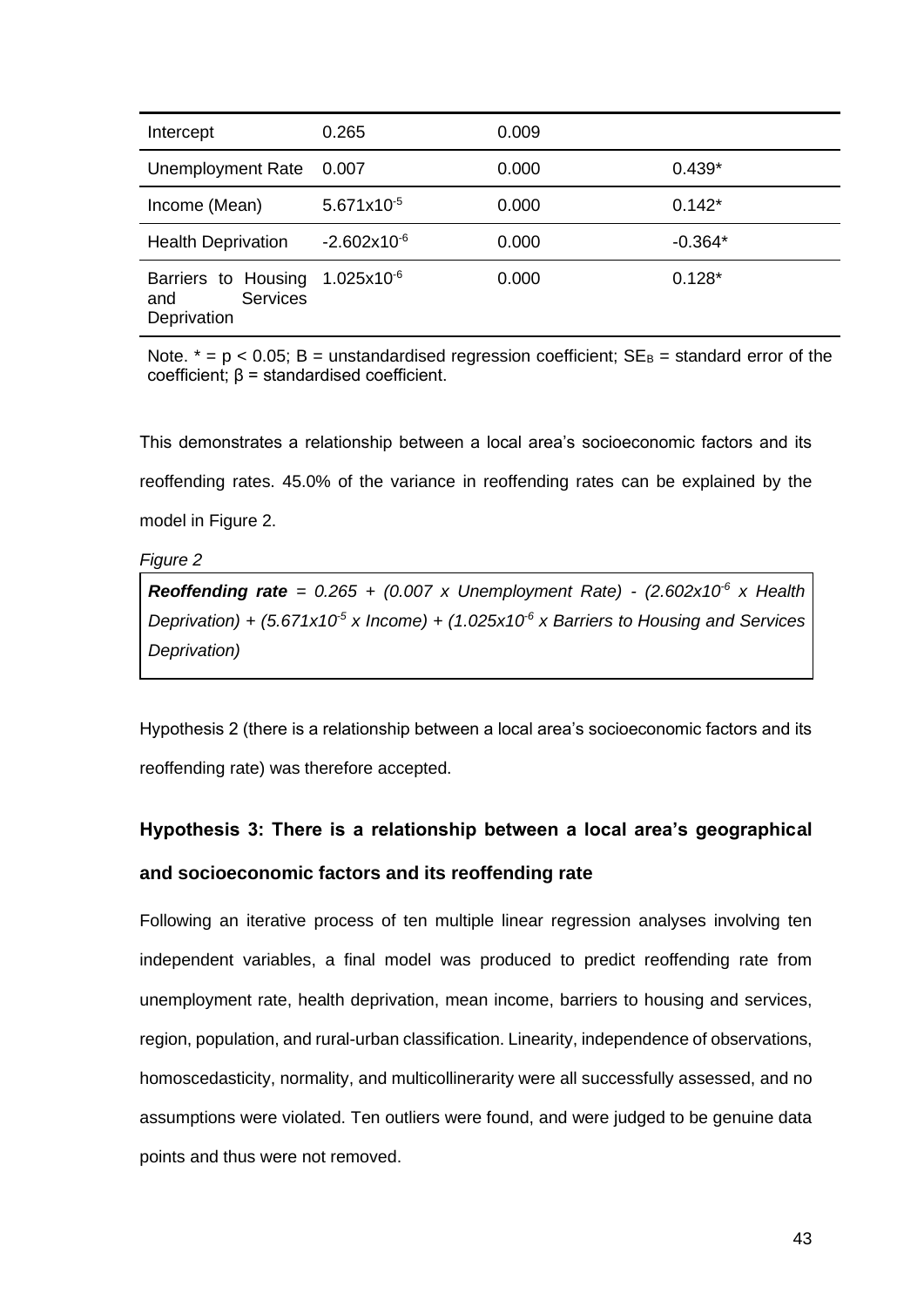The multiple regression model statistically significantly predicted reoffending, F(7, 1184) = 157.276,  $p < 0.05$ , adjusted  $R^2 = 0.479$ . All seven variables added statistically significantly to the prediction, p < 0.05. Regression coefficients and standard errors can be found in Table 3.

| <b>Variable</b>                                              | В                | $SE_B$ | β         |
|--------------------------------------------------------------|------------------|--------|-----------|
| Intercept                                                    | 0.294            | 0.010  |           |
| Region                                                       | $-0.001$         | 0.001  | $-0.074*$ |
| Population                                                   | $-2.623x10^{-8}$ | 0.000  | $-0.151*$ |
| Rural-Urban<br>Classification                                | $-0.004$         | 0.001  | $-0.144*$ |
| <b>Unemployment Rate</b>                                     | 0.008            | 0.000  | $0.462*$  |
| Income (Mean)                                                | 7.581x10-5       | 0.000  | $0.190*$  |
| <b>Health Deprivation</b>                                    | $-2.552x10^{-6}$ | 0.000  | $-0.357*$ |
| Barriers to Housing<br><b>Services</b><br>and<br>Deprivation | $7.095x10^{-7}$  | 0.000  | $0.089*$  |

Note.  $* = p < 0.05$ ; B = unstandardised regression coefficient;  $SE_B =$  standard error of the coefficient; β = standardised coefficient.

This demonstrates a relationship between a local area's defining geographical and socioeconomic factors and its reoffending rates. 47.9% of the variance in reoffending rates can be explained by the model in Figure 3.

*Figure 3*

*Table 3*

**Reoffending rate** =  $0.294 + (0.008 \times \text{Unemboyment Rate}) - (2.552 \times 10^{-6} \times \text{Health})$ *Deprivation) + (7.581x10-5 x Income) - (2.623x10-8 x Population) - (0.004 x Rural-urban classification) + (7.095x10-7 x Barriers to Housing and Services Deprivation) - (0.001 x Region)*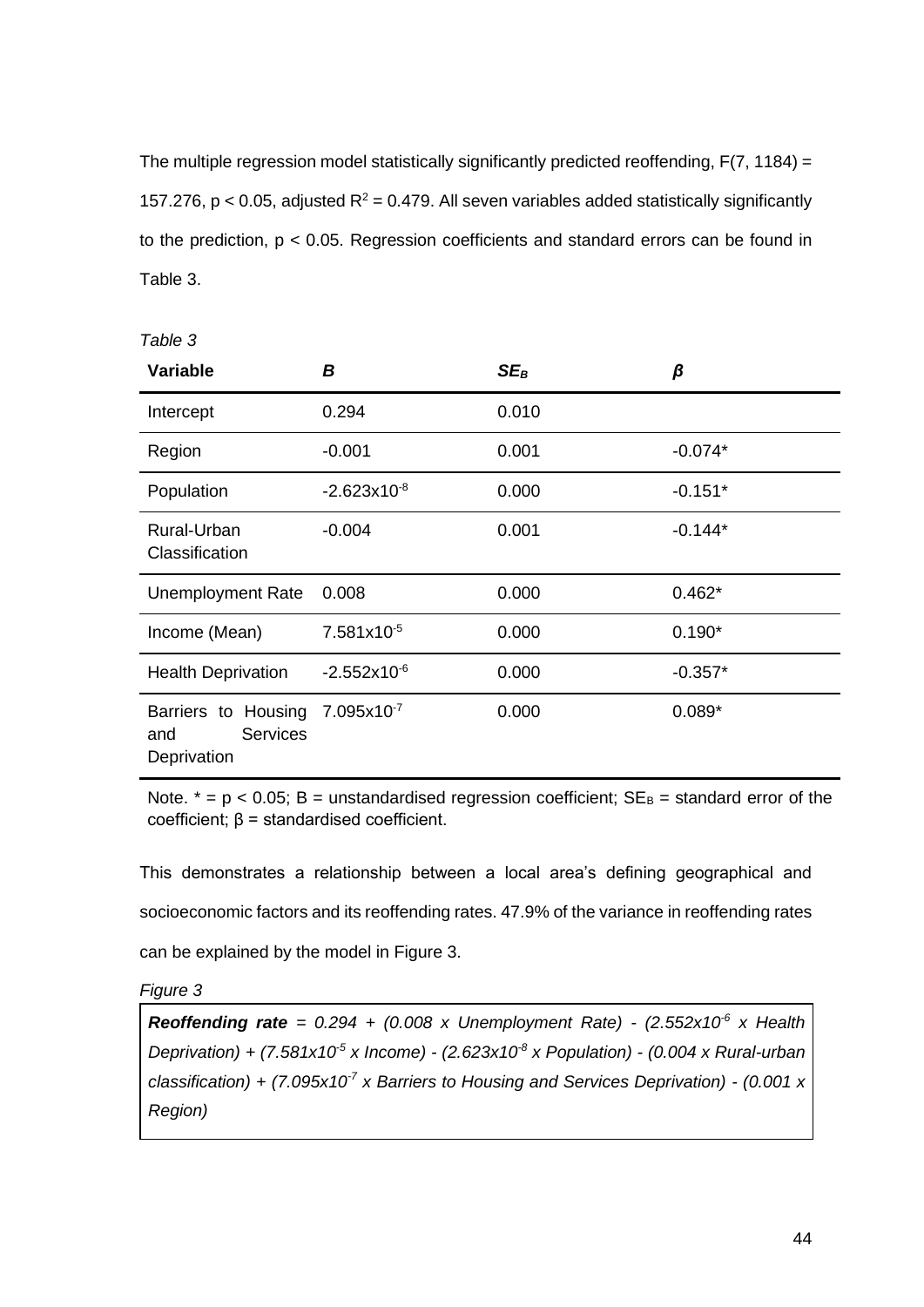Hypothesis 3 (there is a relationship between a local area's geographical and socioeconomic factors and its reoffending rate) was therefore accepted.

### *Comparing relative contributions in combined geographical and socioeconomic model*

The relative contributions of each independent variable in each model can be found in Table 4.

| able | ╱ |
|------|---|
|------|---|

| <b>Variable</b>                                                           | β:<br>geographical<br>model | β:<br>model | socioeconomic $\beta$ : combined model |
|---------------------------------------------------------------------------|-----------------------------|-------------|----------------------------------------|
| Region                                                                    | $-0.344*$                   |             | $-0.074*$                              |
| Population                                                                | $-0.200*$                   |             | $-0.151*$                              |
| Rural-Urban<br>Classification                                             | $0.129*$                    |             | $-0.144*$                              |
| <b>Unemployment Rate</b>                                                  |                             | $0.439*$    | $0.462*$                               |
| Income (Mean)                                                             |                             | $0.142*$    | $0.190*$                               |
| <b>Health Deprivation</b>                                                 |                             | $-0.364*$   | $-0.357*$                              |
| <b>Barriers</b><br>Housing<br>to<br><b>Services</b><br>and<br>Deprivation |                             | $0.128*$    | $0.089*$                               |

Note.  $* p < 0.05$ :  $\beta =$  standardised coefficient.

# **Hypothesis 4: There is a relationship between the annual change in a local area's spending on services (as a result of austerity) and its reoffending rate**

A linear regression was conducted to understand the effect of the average annual percentage change in spending on services per capita since 2010 on reoffending rate. Linearity, independence of observations, homoscedasticity, and normality were all successfully assessed, and no assumptions were violated. Six outliers were found, and were judged to be genuine data points and thus were not removed.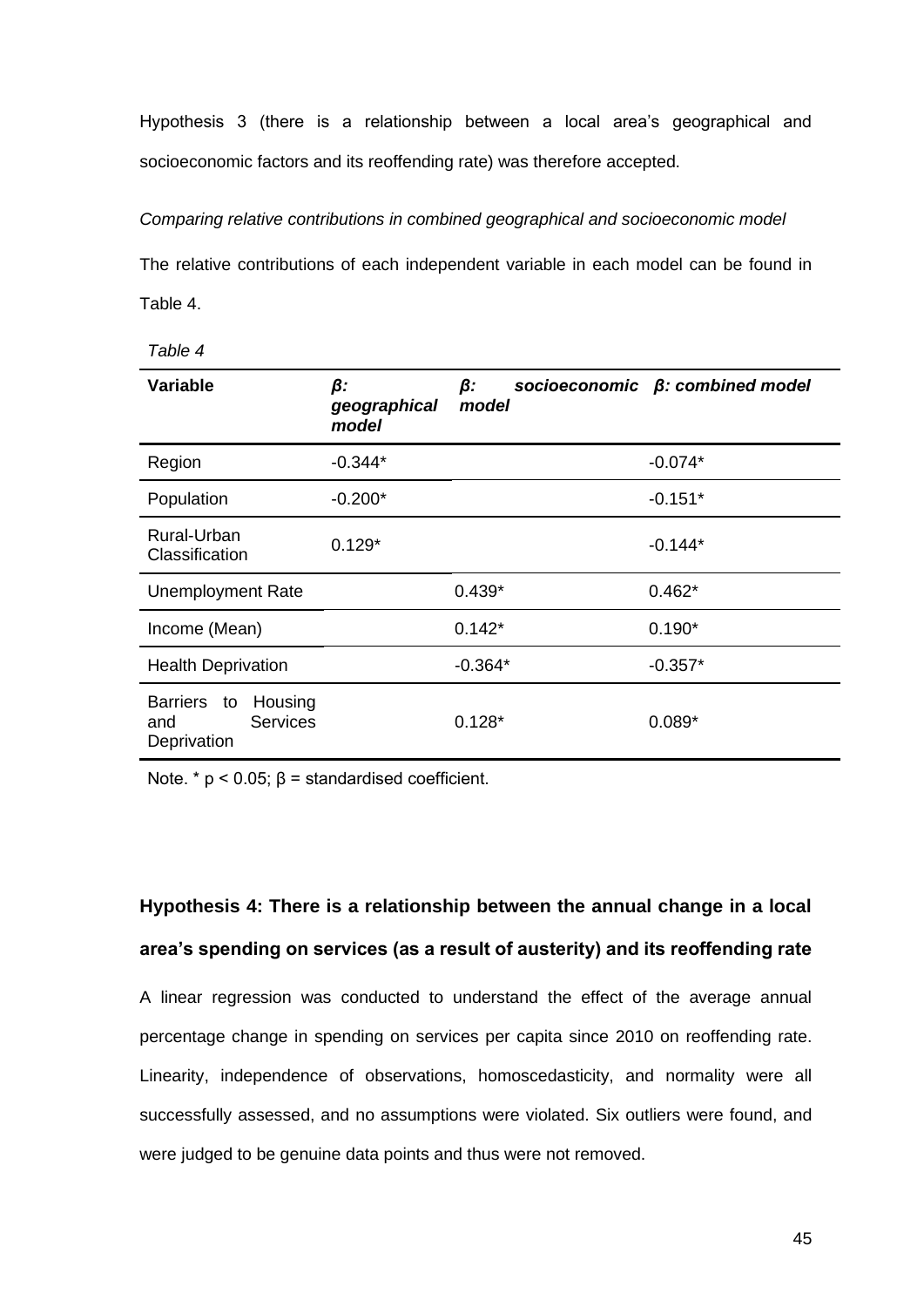Average annual percentage change in spending on services per capita since 2010 statistically significantly predicted reoffending rate,  $F(1,892) = 47.115$ ,  $p < 0.05$ , adjusted  $R^2 = 0.049$ .

Regression coefficients and standard errors can be found in Table 5.

| <b>Variable</b>                                                                                         | в     | $SE_B$ | β         |
|---------------------------------------------------------------------------------------------------------|-------|--------|-----------|
| Intercept                                                                                               | 0.312 | 0.002  |           |
| annual -0.270<br>Average<br>percentage change<br>in spending<br>on<br>services per capita<br>since 2010 |       | 0.001  | $-0.224*$ |

Note.  $* = p < 0.05$ ; B = unstandardised regression coefficient;  $SE_B =$  standard error of the coefficient; β = standardised coefficient.

This demonstrates a relationship between a local area's spending on services and its reoffending rate. 4.9% of the variance in reoffending rates can be explained by the prediction equation in Figure 4.

### *Figure 4*

*Table 5*

*Reoffending rate = 0.312 - 0.270 x Average annual percentage change in spending on services per capita since 2010*

Hypothesis 4 (there is a relationship between the annual change in a local area's spending

on services (as a result of austerity) and its reoffending rate) was therefore accepted.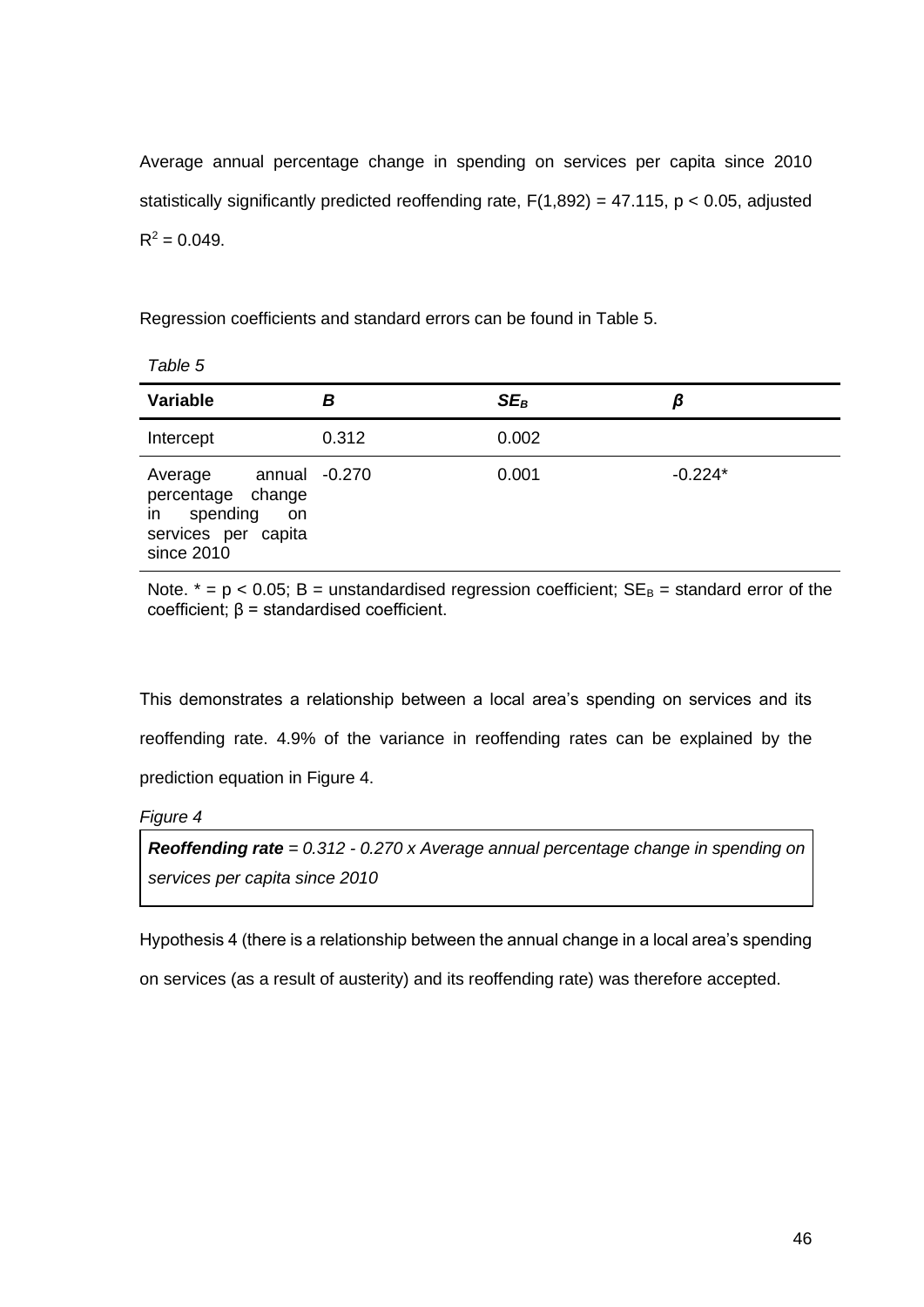**Hypothesis 5: The relationship between a local area's geographical and socioeconomic factors and its reoffending rate is affected by local government spending cuts**

### *All 2015 and 2016 data*

A multiple linear regression was conducted on a selective sample of data, selecting all 2015 and 2016 cases (n=298). The mean value for spending change since 2010 in this sample was -11.6%; the minimum was -86.3% and the maximum was +18.0%.

The analysis was conducted to predict reoffending rate from unemployment rate, health deprivation, mean income, barriers to housing and services, region, population, and ruralurban classification. Linearity, independence of observations, homoscedasticity, normality, and multicollinerarity were all successfully assessed, and no assumptions were violated. No outliers were found.

The multiple regression model statistically significantly predicted reoffending,  $F(7, 290) =$ 28.915, p < 0.05, adjusted  $R^2$  = 0.397. Population, rural-urban classification, unemployment rate, mean income, and health deprivation added statistically significantly to the prediction,  $p < 0.05$ , while region and barriers to housing and services deprivation did not contribute significantly. This will be addressed in the next section.

Regression coefficients and standard errors can be found in Table 6.

| Variable   | В                | $SE_B$ | β         |
|------------|------------------|--------|-----------|
| Intercept  | 0.315            | 0.021  |           |
| Region     | $-0.002$         | 0.001  | $-0.119$  |
| Population | $-2.934x10^{-8}$ | 0.000  | $-0.181*$ |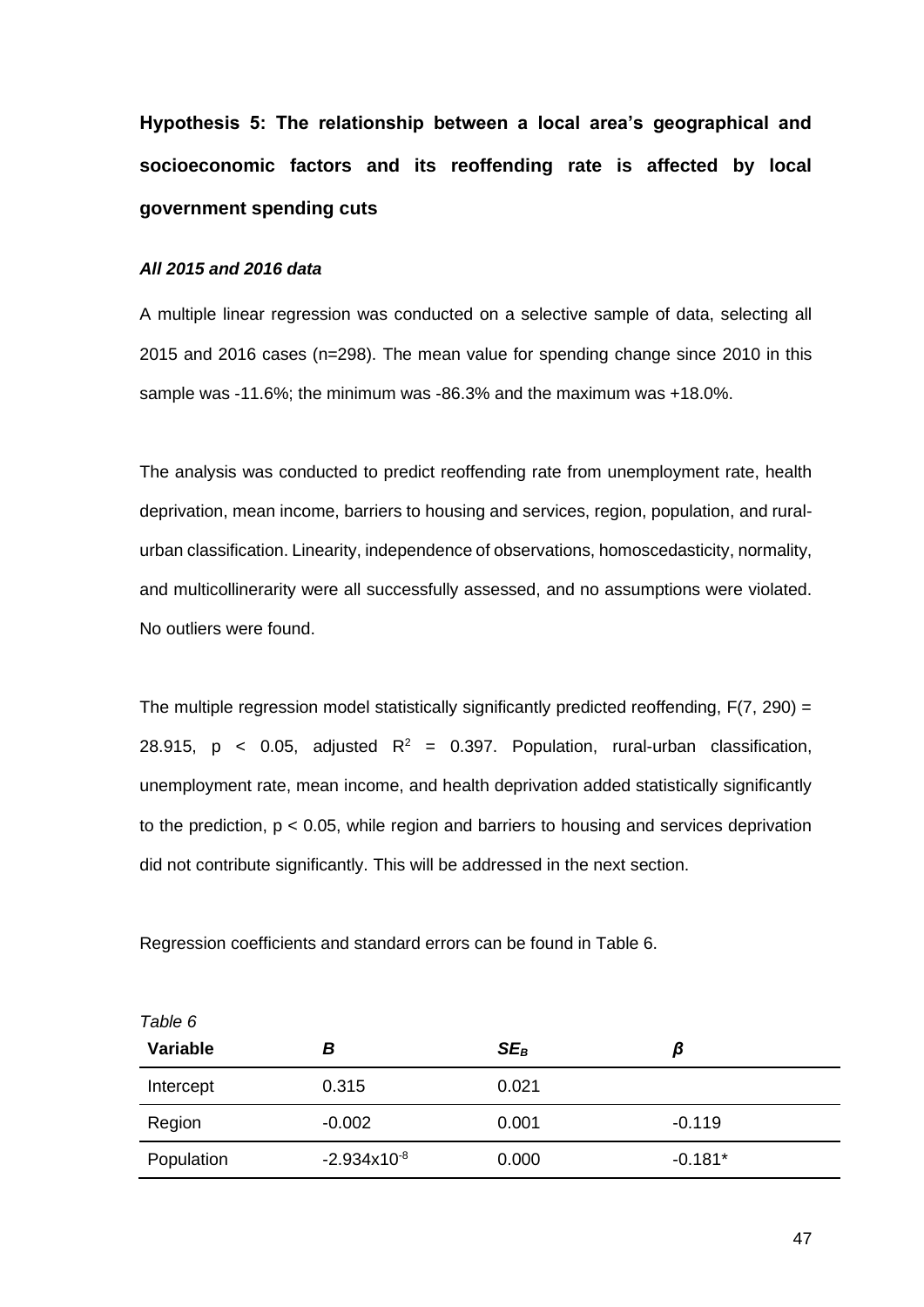| Rural-Urban<br>Classification                                | $-0.005$         | 0.002 | $-0.157*$ |
|--------------------------------------------------------------|------------------|-------|-----------|
| <b>Unemployment Rate</b>                                     | 0.006            | 0.001 | $0.262*$  |
| Income (Mean)                                                | $6.166x10^{-5}$  | 0.000 | $0.147*$  |
| <b>Health Deprivation</b>                                    | $-3.025x10^{-6}$ | 0.000 | $-0.445*$ |
| Barriers to Housing<br><b>Services</b><br>and<br>Deprivation | $-2.047x10^{-7}$ | 0.000 | $-0.027$  |

Note.  $*$  p < 0.05; B = unstandardised regression coefficient;  $SE_B$  = standard error of the coefficient; β = standardised coefficient.

This shows that there is a relationship between a local area's defining geographical and

socioeconomic factors and its reoffending rates within the 2015 and 2016 data. 39.7% of

the variance in reoffending rates can be explained by the model in Figure 5.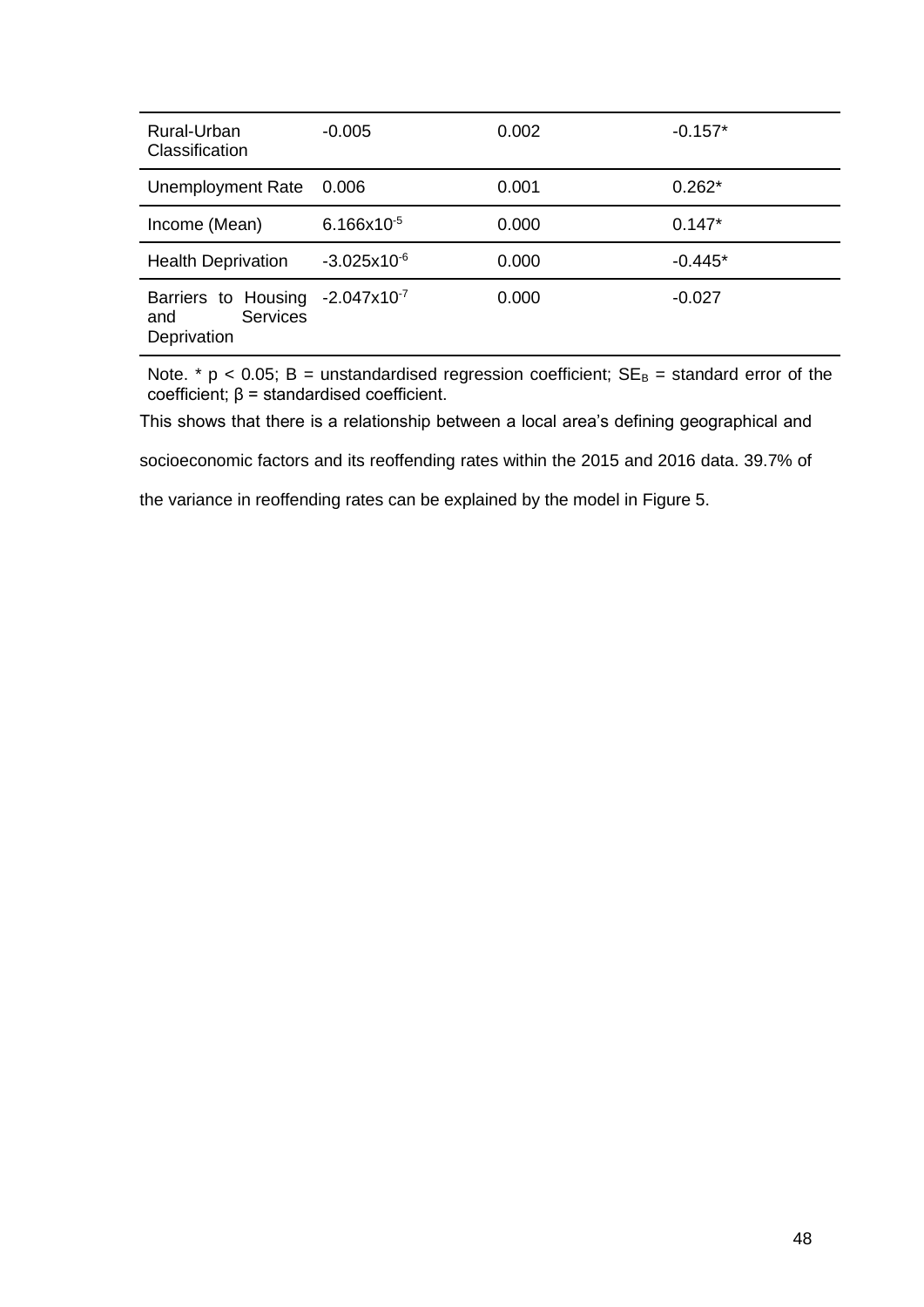*Figure 5*

*Reoffending rate* =  $0.315 - (3.025 \times 10^{-6} \text{ x}$  Health Deprivation) +  $(0.006 \text{ x}$  Unemployment *Rate)* -  $(2.934 \times 10^8 \times$  Population) -  $(0.005 \times$  Rural-urban classification) +  $(6.166 \times 10^5 \times$ *Income) - (0.002 x Region) - (2.047x10-7 x Barriers to Housing and Services Deprivation)*

# *Areas most strongly affected by spending cuts*

A multiple linear regression was conducted on a selective sample of data, selecting cases from 2015 and 2016 in the top quartile in terms of spending cuts since 2010 (n=73). The mean value for spending change in this quartile was -26.9%; the minimum (largest cuts) was -86.3% and maximum (smallest cuts) was -18.8%.

The analysis was conducted to predict reoffending rate from unemployment rate, health deprivation, mean income, barriers to housing and services, region, population, and ruralurban classification. Linearity, independence of observations, homoscedasticity, normality, and multicollinerarity were all successfully assessed, and no assumptions were violated. One outlier was found, and was judged to be a genuine data point and thus was not removed.

The multiple regression model statistically significantly predicted reoffending,  $F(7, 65) =$ 8.014,  $p < 0.05$ , adjusted  $R^2 = 0.405$ . Population, unemployment rate and health deprivation added statistically significantly to the prediction, p < 0.05. As above, there are multiple potential explanations for the other variables not adding significantly to the prediction.

Regression coefficients and standard errors can be found in Table 7.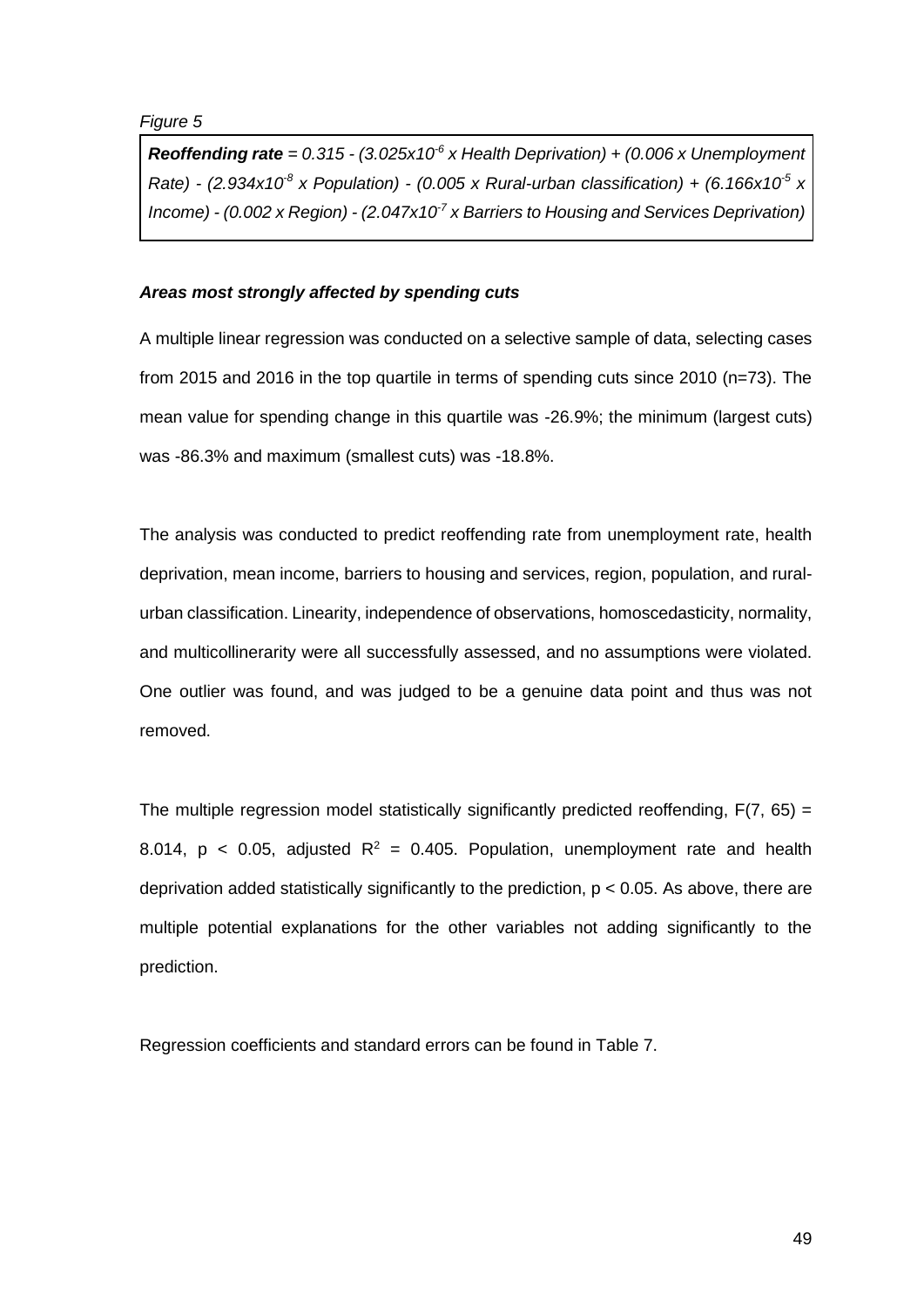| <b>Variable</b>                                              | В                | $SE_B$ | β         |
|--------------------------------------------------------------|------------------|--------|-----------|
| Intercept                                                    | 0.280            | 0.059  |           |
| Region                                                       | $1.16x10^{-4}$   | 0.002  | 0.006     |
| Population                                                   | $-5.798x10^{-8}$ | 0.000  | $-0.282*$ |
| Rural-Urban<br>Classification                                | $-0.007$         | 0.004  | $-0.218$  |
| Unemployment Rate                                            | 0.008            | 0.003  | $0.332*$  |
| Income (Mean)                                                | 0.000            | 0.000  | 0.207     |
| <b>Health Deprivation</b>                                    | $-3.873x10^{-6}$ | 0.000  | $-0.535*$ |
| Barriers to Housing<br><b>Services</b><br>and<br>Deprivation | $5.003x10^{-7}$  | 0.000  | 0.054     |

Note. \*  $p < 0.05$ ; B = unstandardised regression coefficient;  $SE_B$  = standard error of the coefficient; β = standardised coefficient.

This shows that there is a relationship between a local area's defining geographical and socioeconomic factors and its reoffending rates in areas most strongly affected by spending cuts. 40.5% of the variance in reoffending rates can be explained by the model in Figure 6.

# *Figure 6*

**Reoffending rate** =  $0.280 - (3.873 \times 10^{-6} \times \text{Health Derivation}) + (0.008 \times \text{Unemployment})$ *Rate) -* (5.798x10<sup>8</sup> x Population) - (0.007 x Rural-urban classification) - (5.003x10<sup>7</sup> x *Barriers to Housing and Services Deprivation)*

# *Areas least strongly affected by spending cuts*

A multiple linear regression was then conducted on a selective sample of data, selecting cases from 2015 and 2016 in the bottom quartile in terms of spending cuts since 2010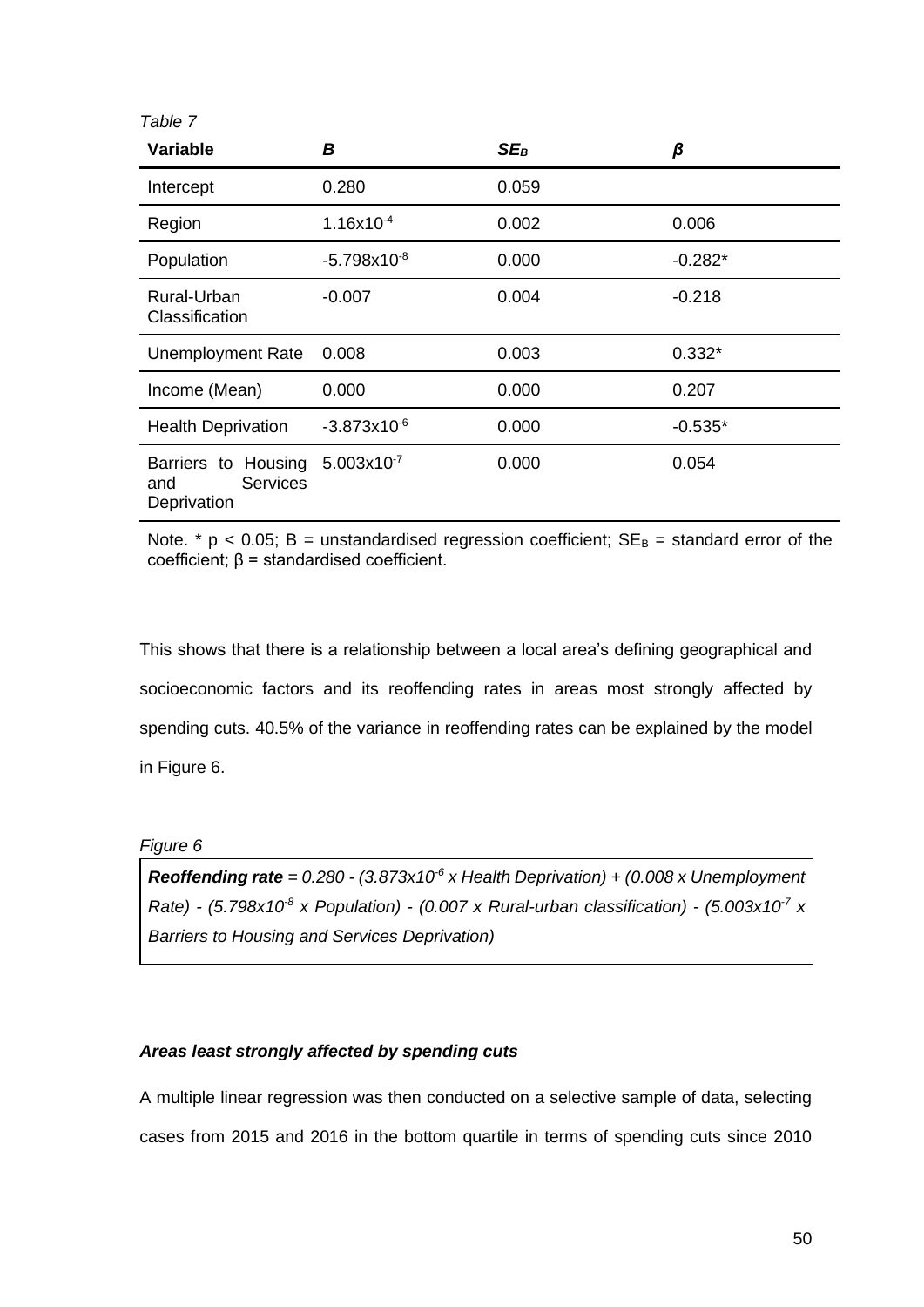(n=72). The mean value for spending change in this quartile was -4.8%; the minimum (largest cuts) was -7.9% and the maximum (smallest cuts) was -1.0%.

The analysis was conducted to predict reoffending rate from unemployment rate, health deprivation, income, barriers to housing and services, region, population, and rural-urban classification. Linearity, independence of observations, homoscedasticity, normality, and multicollinerarity were all successfully assessed, and no assumptions were violated. One outlier was found, and was judged to be a genuine data point and thus was not removed.

The multiple regression model statistically significantly predicted reoffending,  $F(7, 64) =$ 5.749, p < .05, adjusted  $R^2$  = .319. Only health deprivation added statistically significantly to the prediction,  $p < .05$ , and, as above, there are multiple potential reasons for this.

Regression coefficients and standard errors can be found in Table 8.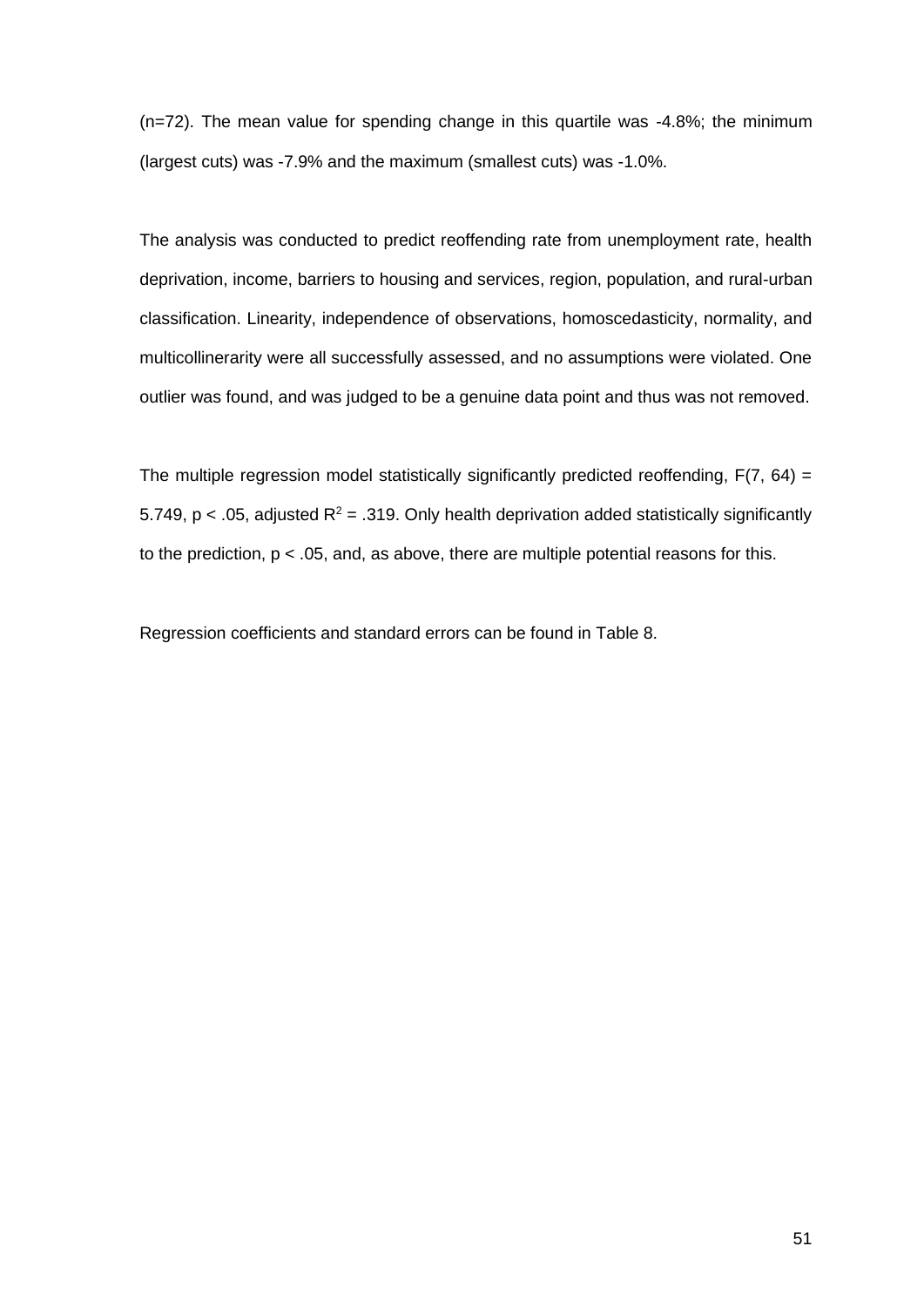| Table 8                                                      |                        |        |           |
|--------------------------------------------------------------|------------------------|--------|-----------|
| <b>Variable</b>                                              | В                      | $SE_B$ | β         |
| Intercept                                                    | 0.317                  | 0.033  |           |
| Region                                                       | $-0.004$               | 0.002  | $-0.243$  |
| Population                                                   | $-1.878x10^{-8}$       | 0.000  | $-0.152$  |
| Rural-Urban<br>Classification                                | $-0.003$               | 0.004  | $-0.122$  |
| <b>Unemployment Rate</b>                                     | 0.003                  | 0.003  | 0.130     |
| Income (Mean)                                                | $9.522 \times 10^{-5}$ | 0.000  | 0.266     |
| <b>Health Deprivation</b>                                    | $-3.203x10^{-6}$       | 0.000  | $-0.532*$ |
| Barriers to Housing<br><b>Services</b><br>and<br>Deprivation | $-7.830x10^{-7}$       | 0.000  | $-0.133$  |

Note. \*  $p < 0.05$ ; B = unstandardised regression coefficient;  $SE_B$  = standard error of the coefficient; β = standardised coefficient.

This shows that there is a relationship between a local area's defining geographical and socioeconomic factors and its reoffending rates in areas least strongly affected by spending cuts. 31.9% of the variance in reoffending rates can be explained by the model in Figure 7.

*Figure 7*

**Reoffending rate** =  $0.317 - (3.203 \times 10^{-6} \text{ x}$  Health Deprivation) +  $(9.522 \times 10^{-5} \text{ x}$  Income) *(0.004 x Region) - (1.878x10-8 x Population) - (7.830x10-7 x Barriers to Housing and Services Deprivation) + (0.003 x Unemployment Rate) - (0.003 x Rural-urban classification)* 

# *Areas that saw spending increases*

A multiple linear regression was then conducted on a selective sample of data, selecting cases from 2015 and 2016 that had seen spending increases since 2010 (n=10). The analysis was conducted to predict reoffending rate from unemployment rate, health deprivation, mean income, barriers to housing and services, region, population, and ruralurban classification.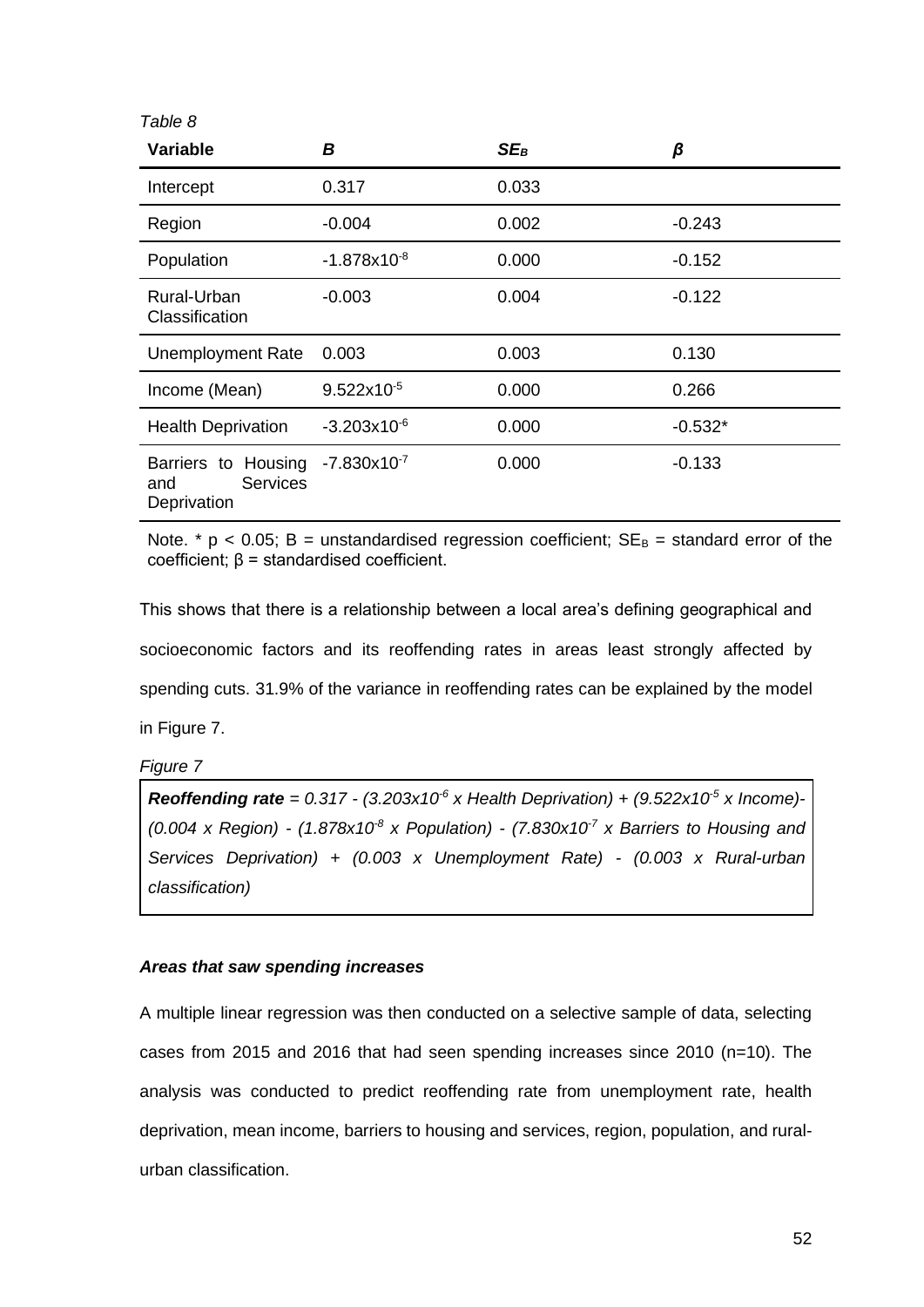The multiple regression model could not statistically predict reoffending,  $p = 0.077$ . This is most likely because of the very small sample size, so this model was judged to be unable to contribute to the study.

## *Comparing standardised coefficients*

The standardised coefficients for the three groups (those with the largest cuts, smallest cuts, and all groups) were then compared to determine their relative contribution in each group (see Table 9 and Figure 8).

| <b>Variable</b>                                        | β:<br>with highest<br>cuts | areas $\beta$ : all areas | $\beta$ : areas with lowest<br>cuts |
|--------------------------------------------------------|----------------------------|---------------------------|-------------------------------------|
| Region                                                 | 0.006                      | $-0.119$                  | $-0.243$                            |
| Population                                             | $-0.282*$                  | $-0.181*$                 | $-0.152$                            |
| Rural-Urban<br>Classification                          | $-0.218$                   | $-0.157*$                 | $-0.122$                            |
| <b>Unemployment Rate</b>                               | $0.332*$                   | $0.262*$                  | 0.130                               |
| Income (Mean)                                          | 0.207                      | $0.147*$                  | 0.266                               |
| <b>Health Deprivation</b>                              | $-0.535*$                  | $-0.445*$                 | $-0.532*$                           |
| Barriers to Housing and<br><b>Services Deprivation</b> | 0.054                      | -0.027                    | $-0.133$                            |

*Table 9*

Note. \*  $p$  < 0.05;  $β$  = standardised coefficient.

In every instance, the relative contribution of both the geographical and the socioeconomic factors changes between all areas, areas with the highest cuts, and areas with the lowest cuts. Therefore, hypothesis 5 (the relationship between a local area's geographical and socioeconomic factors and its reoffending rate is affected by local government spending cuts) was accepted.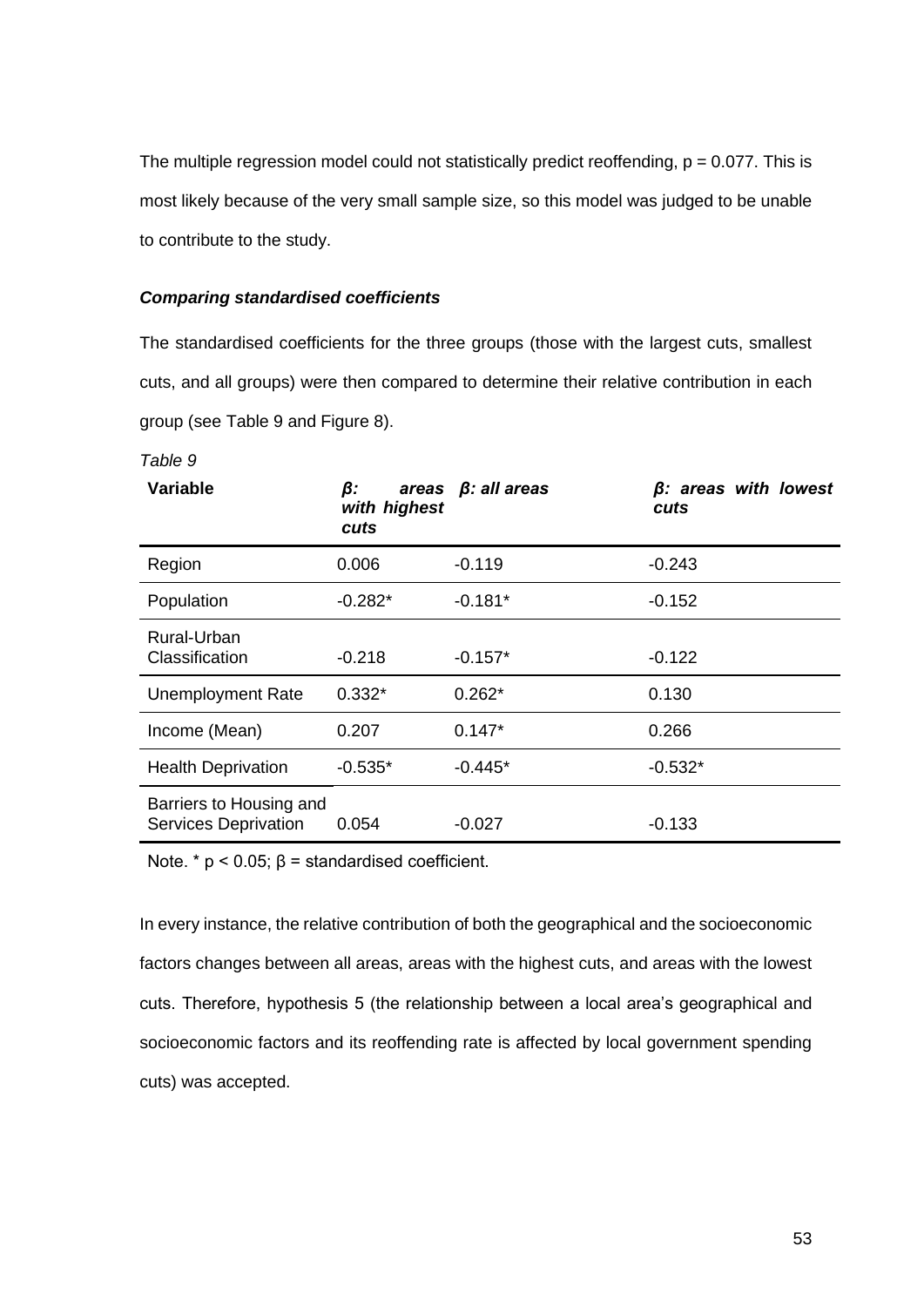



# **Summary of results**

A multiple regression analysis found that 21.4% of the variance in a local area's reoffending rate can be explained by its geographical factors. Hypothesis 1 (there is a relationship between a local area's geographical factors and its reoffending rate) was therefore accepted.

A second multiple regression analysis found that 45.0% of the variance in a local area's reoffending rate can be explained by its socioeconomic factors. Hypothesis 2 (there is a relationship between a local area's socioeconomic factors and its reoffending rate) was therefore accepted.

These two models were combined, and a multiple regression analysis found that 47.9% of the variance in a local area's reoffending rate can be explained by its geographical and socioeconomic factors. Hypothesis 3 (there is a relationship between a local area's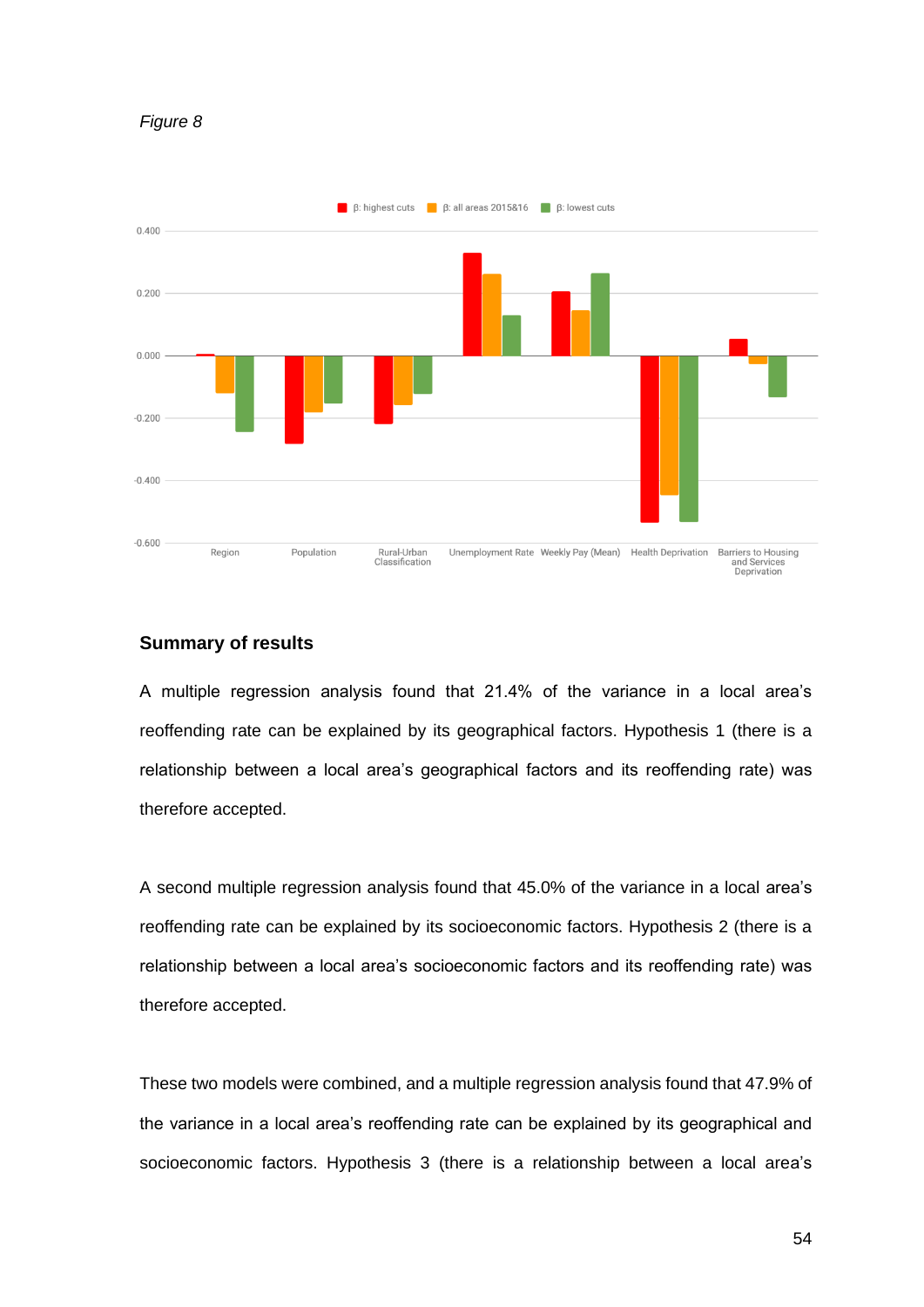geographical and socioeconomic factors and its reoffending rates) was therefore accepted.

A linear regression analysis found that 4.9% of the variance in a local area's reoffending rate can be explained by its average annual change in spending on services per capita. Hypothesis 4 (there is a relationship between the annual change in a local area's spending on services (as a result of austerity) and its reoffending rate) was therefore accepted.

Multiple regression analyses and the subsequent comparison of standardised coefficients showed that the relative contribution of geographical and socioeconomic factors is different in areas that faced different levels of spending cuts during the measurement period. Hypothesis 5 (the relationship between a local area's geographical and socioeconomic factors is affected by local government spending cuts) was therefore accepted.

These results will be interpreted in the next section.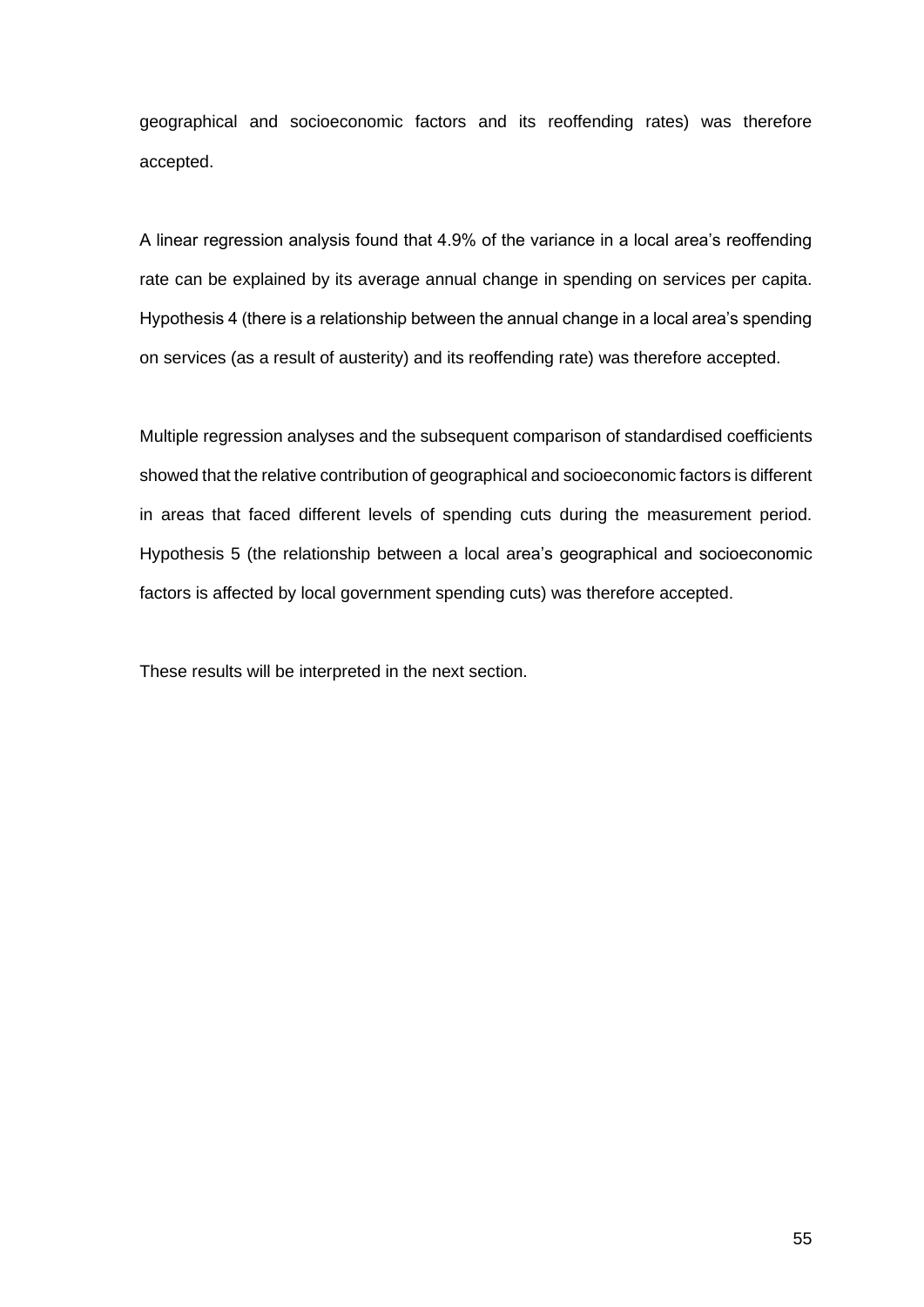# **Discussion**

This research set out to improve understanding of the impact of a local area's characteristics on offenders' ability to desist from crime, and to explore whether these impacts have been affected by austerity measures.

This has been done using multiple linear regression on a large dataset to develop an explanatory model of structural factors associated with reoffending, and then testing this model on different samples of the data.

# **Geographical and socioeconomic disadvantages**

The primary question this research aimed to answer was: are there systemic geographical or socioeconomic disadvantages in ex-offenders' attempts to desist from crime?

The reoffending rate across England varies greatly, from a minimum of 19.2% (Trafford) to 42.1% (Middlesbrough) [\(Ministry of Justice 2019b\).](http://f1000.com/work/citation?ids=6863381&pre=&suf=&sa=0) Due to the large amount of publicly available data, this study was able to collect and analyse variables that represent the characteristics of a local area. These were selected based on factors suggested by desistance and austerity literature, as well as some geographical characteristics to further the exploratory approach. The resulting models provide evidence for the impact of these factors on a structural level.

Relationships were found between both the geographical characteristics and the socioeconomic characteristics of a local area and its reoffending rate. When only geographical characteristics are considered, reoffending is highest in areas that (in order of importance): are northern; have low populations; and that are more urban. When only socioeconomic characteristics are considered, reoffending is highest in areas that have (in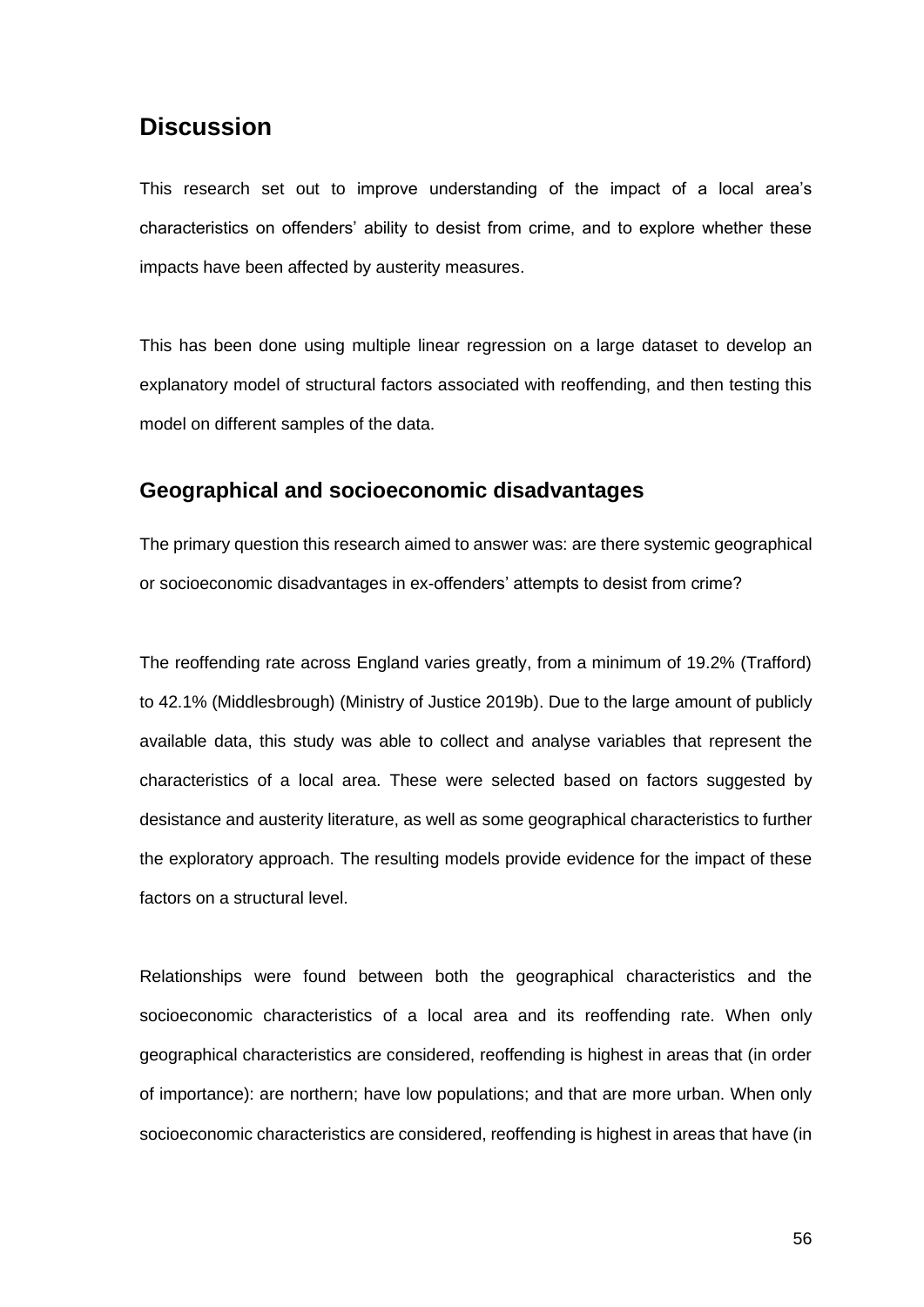order of importance): higher unemployment; greater health deprivation, higher average income; and lower barriers to housing and services.

When combined, these characteristics can be used to explain almost half (47.9%) of the variance in the reoffending rate of a local area. When both geographical and socioeconomic characteristics are considered, reoffending is highest in areas that (in order of importance): have higher unemployment, greater health deprivation, higher average income, and lower populations; and which are more rural, with lower barriers to housing and services, and which are more northern.

Statistically, the combined model does not explain much more of the variance in reoffending than the socioeconomic model alone (47.9% as opposed to 45.0%). This suggests a confounding effect, whereby the model presents a direct relationship between the geographical factors and reoffending that is actually masking the relationship between one or more socioeconomic factors and reoffending [\(MacKinnon et al. 2000\).](http://f1000.com/work/citation?ids=2171614&pre=&suf=&sa=0) However, when all characteristics are considered the geographical characteristics do still contribute significantly to the explanation of reoffending, so their associations cannot be entirely dismissed as representing socioeconomic characteristics. It may be that the remaining associations could be shown to be masking the relationship of other socioeconomic factors not included in this study, or that there are genuine geographical characteristics that are associated with reoffending, such as landscape, weather, or hours of darkness, for example.

The relationships between individual characteristics and reoffending are discussed below.

### **Unemployment, income, and inequality**

Higher unemployment is positively associated with higher reoffending. Unemployment rate is the most important contributor to both the socioeconomic and combined socioeconomic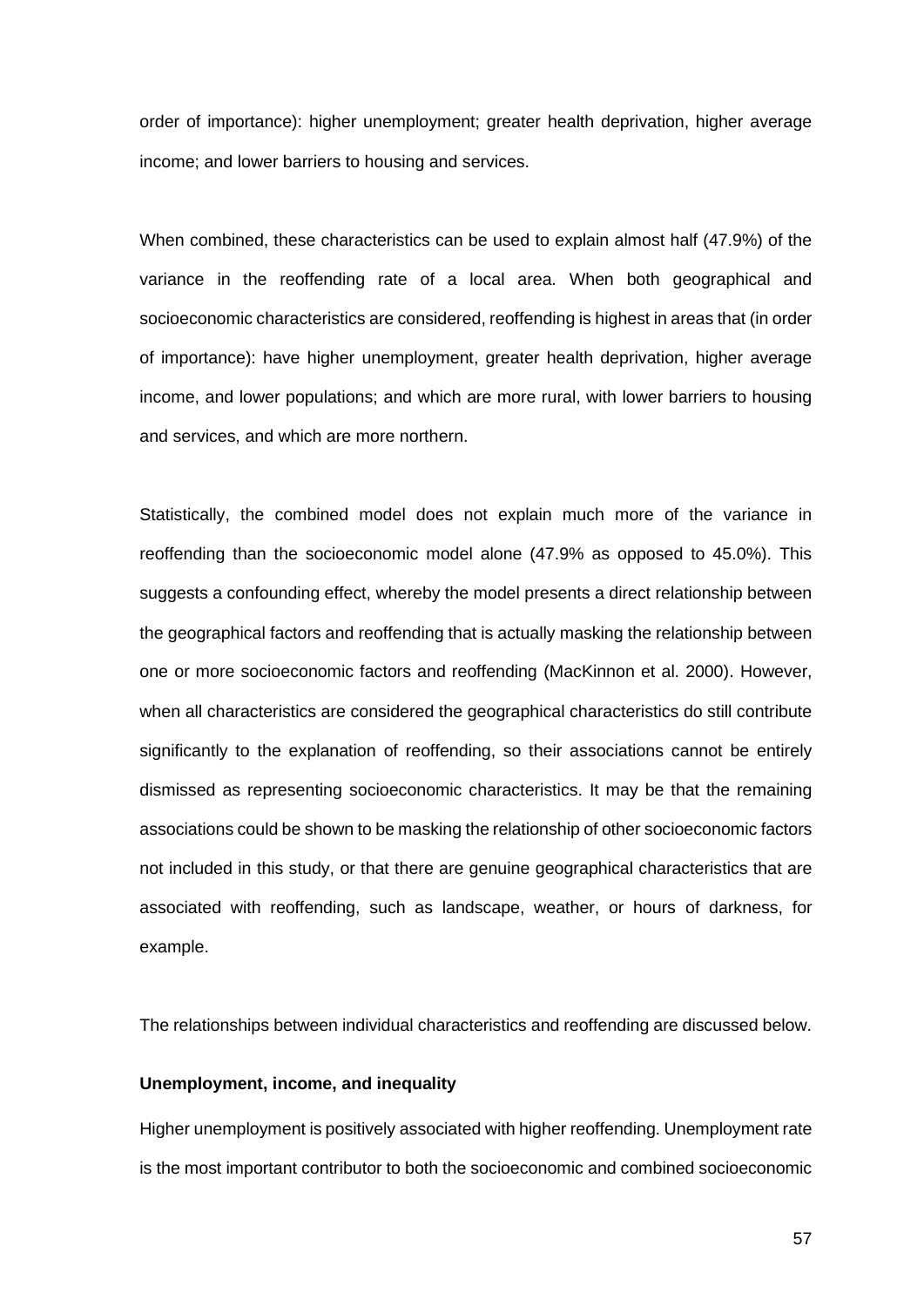and geographical models of reoffending. This relationship between unemployment and reoffending is consistent with much of desistance literature [\(Shover 1983; Uggen and](http://f1000.com/work/citation?ids=6865986,3584804&pre=&pre=&suf=&suf=&sa=0,0)  [Kruttschnitt 1998;](http://f1000.com/work/citation?ids=6865986,3584804&pre=&pre=&suf=&suf=&sa=0,0) [Farrall and Calverley 2006\).](http://f1000.com/work/citation?ids=6863284&pre=&suf=&sa=0) Employment allows offenders to overcome barriers to desistance by providing stability and income [\(Shapland and Bottoms 2011\)](http://f1000.com/work/citation?ids=7784058&pre=&suf=&sa=0) as well as creating social bonds and feelings of self-efficacy [\(Sampson and Laub 1993;](http://f1000.com/work/citation?ids=6866006,6863184&pre=&pre=&suf=&suf=&sa=0,0)  [Maruna 2001\).](http://f1000.com/work/citation?ids=6866006,6863184&pre=&pre=&suf=&suf=&sa=0,0) This evidence can potentially further our understanding of desistance by suggesting that high unemployment can act as a systemic barrier to offenders trying to desist from crime.

An interesting discovery was that higher income is also associated with higher reoffending, and was the third most important contributor in both models. This relationship seems potentially inconsistent with desistance literature when considered on its own, as income is a key barrier identified by many potential desistors [\(Bottoms and Shapland 2010\).](http://f1000.com/work/citation?ids=7784052&pre=&suf=&sa=0) While data [\(Office for National Statistics 2019a\)](http://f1000.com/work/citation?ids=7783914&pre=&suf=&sa=0) does show that the highest crime rates can be found in large metropolitan areas where the average income is well above the national average, such as London, there is limited evidence that income is the cause or is strongly related to crime or reoffending [\(Glaeser and Sacerdote 1999\).](http://f1000.com/work/citation?ids=7995690&pre=&suf=&sa=0) A more common finding is that residents of poor areas are more likely to be victims of crime [\(Virtanen et al. 2007;](http://f1000.com/work/citation?ids=7997284,1989545&pre=&pre=&suf=&suf=&sa=0,0)  [Freedman and Owens 2011\).](http://f1000.com/work/citation?ids=7997284,1989545&pre=&pre=&suf=&suf=&sa=0,0) One potential explanation for this is offered by crime theory as opposed to desistance theory. It is possible that an offender is not more likely to commit a crime in an affluent area, but is more likely to get caught due to a higher police presence or stronger community cohesion and informal social controls [\(Hope 2001\).](http://f1000.com/work/citation?ids=7997285&pre=&suf=&sa=0) The evidence linking crime rates and affluence is mixed, however, and there is a stronger consensus for a link between "the ratio of affluence to poverty" in a local area and crime [\(Hope 2001\).](http://f1000.com/work/citation?ids=7997285&pre=&suf=&sa=0) This ratio is otherwise referred to as relative poverty, or inequality [\(Whitworth 2012\).](http://f1000.com/work/citation?ids=7784164&pre=&suf=&sa=0)

When reoffending's associations with income and unemployment are considered together, a picture begins to form of areas with high income inequality, which some have identified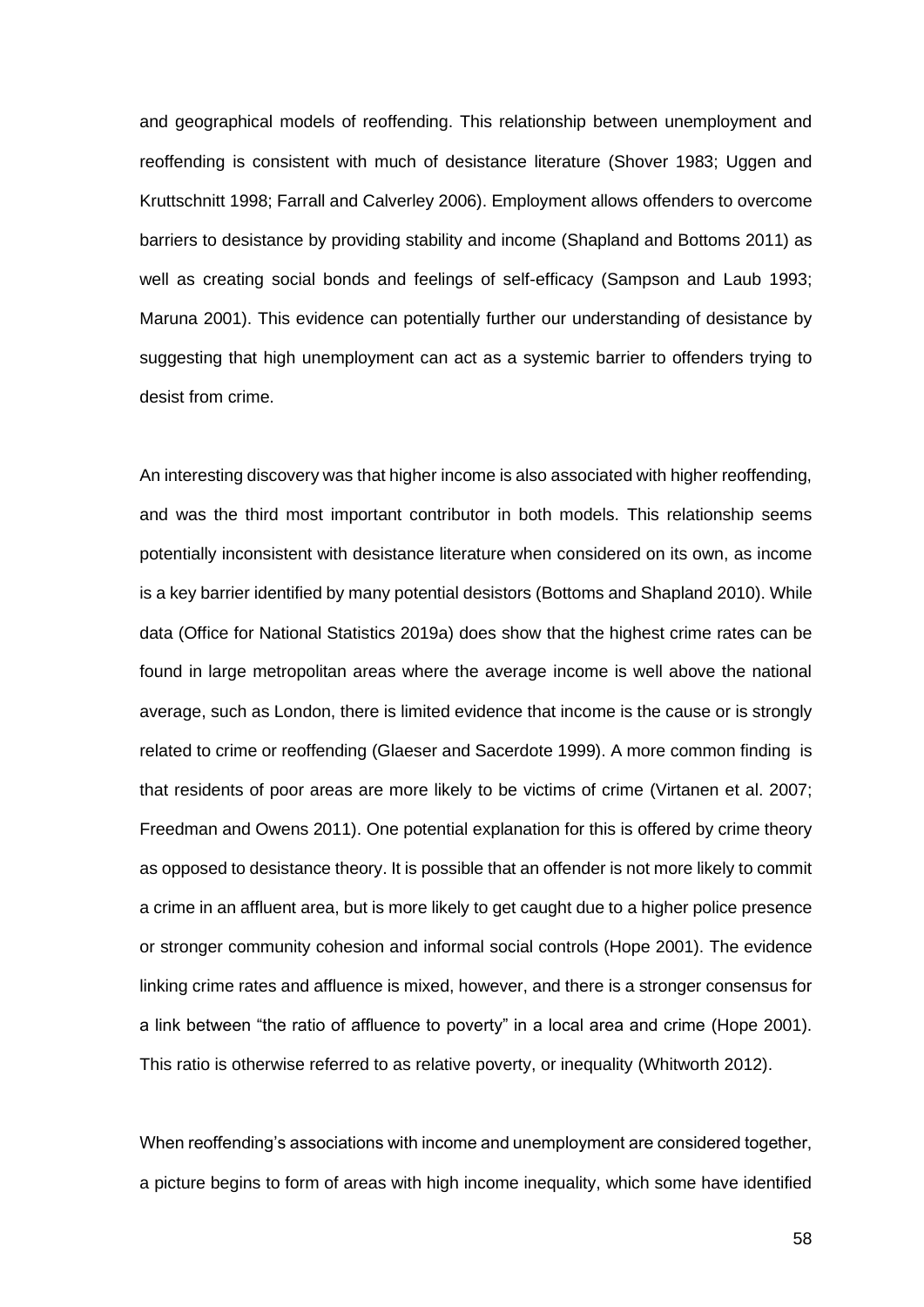as a barrier to desistance [\(Kelly 2000; Berk et al. 1980; Newburn 2016; Whitworth 2012;](http://f1000.com/work/citation?ids=4338853,7784145,7784118,7784164,7995501&pre=&pre=&pre=&pre=&pre=&suf=&suf=&suf=&suf=&suf=&sa=0,0,0,0,0)  [MacDonald et al. 2011\),](http://f1000.com/work/citation?ids=4338853,7784145,7784118,7784164,7995501&pre=&pre=&pre=&pre=&pre=&suf=&suf=&suf=&suf=&suf=&sa=0,0,0,0,0) and which has been linked more strongly to crime than absolute poverty [\(Kelly 2000\)](http://f1000.com/work/citation?ids=4338853&pre=&suf=&sa=0). Localised high unemployment and high income is a very basic indicator of income inequality, but previous research suggests it would be consistent with alternative measures, although less nuanced [\(Whitworth 2012; De Maio 2007\).](http://f1000.com/work/citation?ids=7784164,3624675&pre=&pre=&suf=&suf=&sa=0,0)

As unemployment and income indicate income inequality, rather than social inequality [\(Wilkinson and Pickett 2009\),](http://f1000.com/work/citation?ids=7995540&pre=&suf=&sa=0) this finding could be seen as providing support for either the economic or strain theories of inequality and crim[e \(Chiu and Madden 1998; Merton 1938\).](http://f1000.com/work/citation?ids=7995546,1910466&pre=&pre=&suf=&suf=&sa=0,0) The spatial proximity of high income and low income individuals, according the the economic theory [\(Chiu and Madden 1998\),](http://f1000.com/work/citation?ids=7995546&pre=&suf=&sa=0) incentivises criminal activity by providing, or appearing to provide, higher potential economic returns from illegitimate rather than legitimate means. However, the notably higher importance of unemployment compared to income to the explanation of reoffending (contributing more than twice as much to the explanation) suggests that it is not the spatial proximity of high and low income leading to crime, but the structural barrier of high unemployment creating strain on those who feel prevented from achieving wealth through legitimate means, as posited by strain theory [\(Merton 1938\).](http://f1000.com/work/citation?ids=1910466&pre=&suf=&sa=0) This is consistent with research from Whitworth (2012), who found that crime rates were positively associated with high unemployment and low house prices. Whitworth argues that this demonstrates that wealth is not acting as a 'magnet' for crime, attracting potential offenders based on economic rationality, but rather that the significant and consistent importance of unemployment in predicting crime suggests stronger evidence for strain theory, where unemployment represents the key barrier to success.

This is an important finding that has the potential to add significantly to our understanding of structural desistance, and should be explored further with more robust measures for inequality.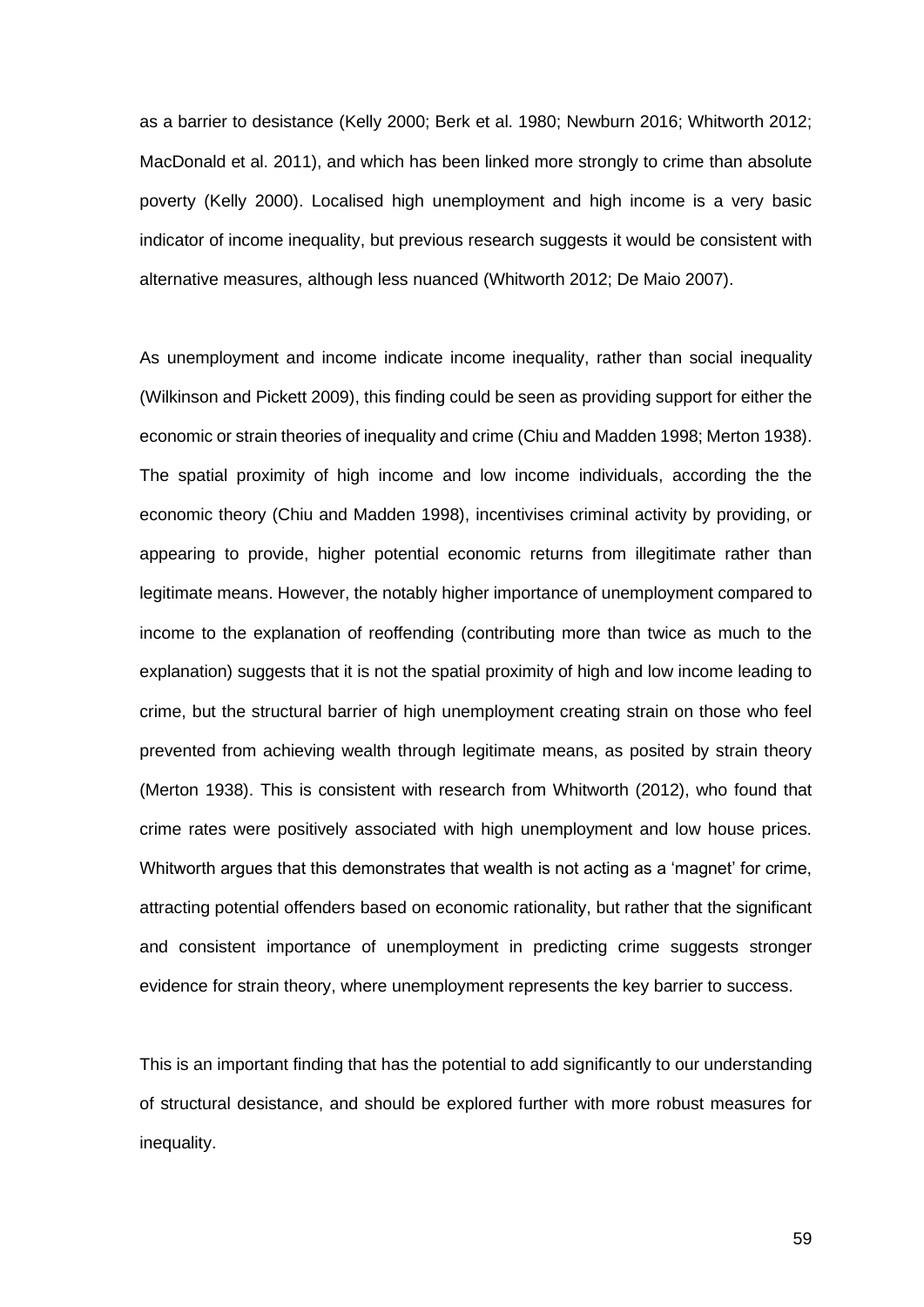#### **Health deprivation**

Greater health deprivation - limitations or barriers that reduce quality of life due to physical or mental illness - is positively associated with higher reoffending. This is the second most important contributor, after unemployment, to both the socioeconomic and combined socioeconomic and geographical models of reoffending.

Health deprivation is a very broad measure and encompasses four factors: work-limiting illness or disability; acute or emergency health issues; premature death; and mental illhealth [\(Smith et al. 2015\).](http://f1000.com/work/citation?ids=7997336&pre=&suf=&sa=0) As discussed above, the link between unemployment and reoffending is well-established [\(Shover 1983; Uggen and Kruttschnitt 1998;](http://f1000.com/work/citation?ids=6865986,3584804&pre=&pre=&suf=&suf=&sa=0,0) [Farrall and](http://f1000.com/work/citation?ids=6863284&pre=&suf=&sa=0)  [Calverley 2006\),](http://f1000.com/work/citation?ids=6863284&pre=&suf=&sa=0) so it is not surprising that work-limiting illness or disability would be associated with reoffending. Work-limiting illness or disability is also the heaviest weighted factor in the measure, so it is possible that this is responsible for a large proportion of the association.

The other factors in the measure could also lead to barriers to employment. Evidence suggests that employment is harder to secure and maintain for those with health issues [\(Link et al. 2019\).](http://f1000.com/work/citation?ids=7995616&pre=&suf=&sa=0) This suggests an interesting distinction between crime theory and reoffending theory, as this barrier is likely to be worse for offenders with a criminal record, who will be more limited in their choices of employment and therefore may be limited to physically demanding work such as construction [\(Visher et al. 2011\).](http://f1000.com/work/citation?ids=7204104&pre=&suf=&sa=0) Health issues can also act as a barrier to maintaining work. Research suggests that there are links between poor mental health and poor job performance, which potentially limits progression or even increases the chances of termination [\(Link et al. 2019\).](http://f1000.com/work/citation?ids=7995616&pre=&suf=&sa=0)

This measure is important and significant while the impact of unemployment is considered in the model, so its relationship with reoffending cannot be entirely explained by its creation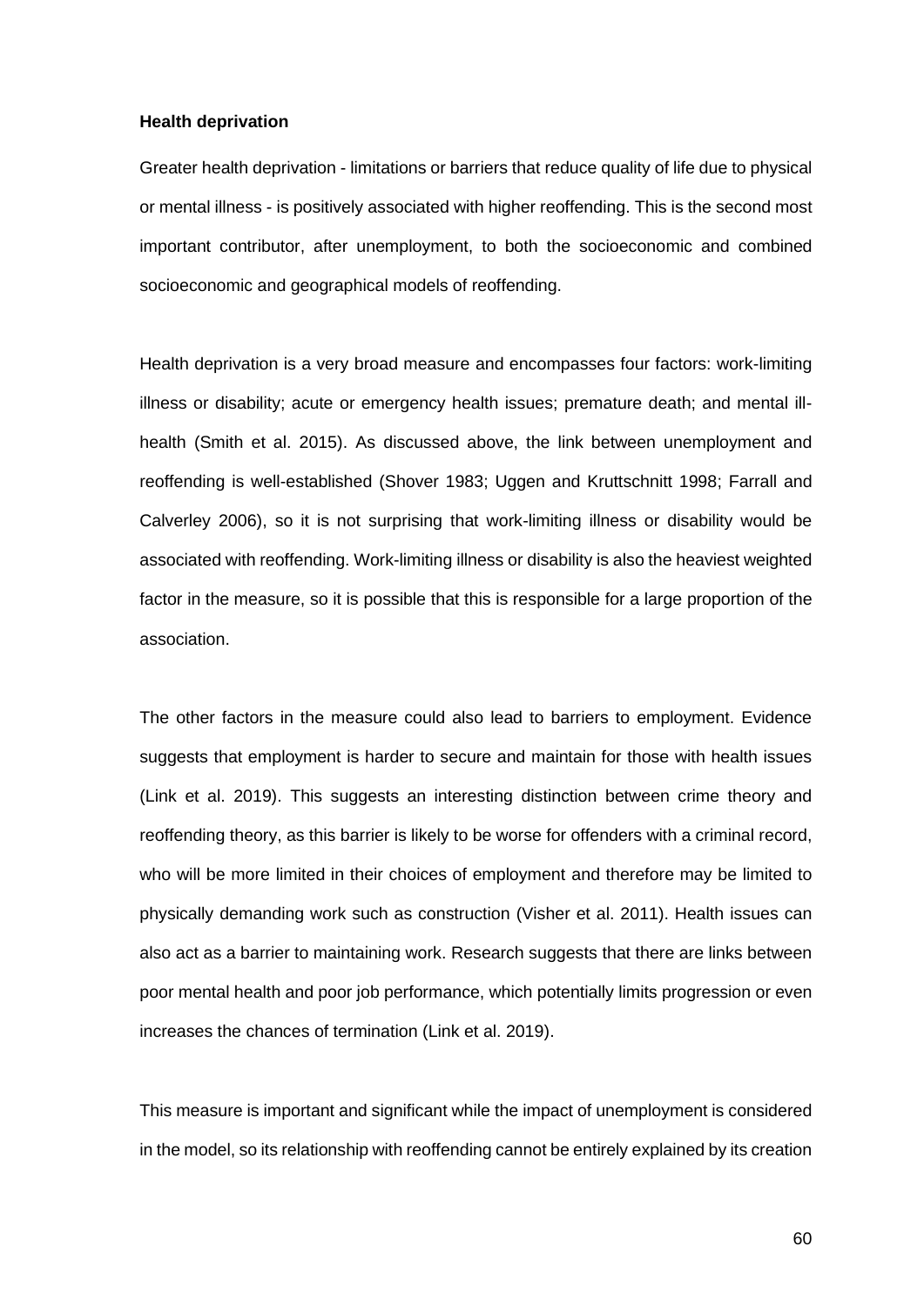of barriers to employment. Link et al [\(2019\)](http://f1000.com/work/citation?ids=7995616&pre=&suf=&sa=0) found that poor mental and physical health can also put a strain on other institutions, such as family and relationships, especially for offenders released from prison. Mental health can also create isolation from society [\(Courtin and Knapp 2017\).](http://f1000.com/work/citation?ids=4513257&pre=&suf=&sa=0) Health deprivation, then, could be limiting offenders' ability to create social bonds and pro-social identities, which could be seen as creating barriers to desistance [\(Link et al. 2019; Sampson and Laub 1993\).](http://f1000.com/work/citation?ids=7995616,6866006&pre=&pre=&suf=&suf=&sa=0,0)

The common theme with these explanations of the impact of health deprivation of reoffending is that they are creating barriers to the quality of life for some individuals within a community. It could be possible, therefore, to explain these associations within the framework of inequality theor[y \(Whitworth 2012\).](http://f1000.com/work/citation?ids=7784164&pre=&suf=&sa=0) If health issues are disadvantaging some members of a community this could lead to strain and feelings of frustration, particularly for ex-offenders who are potentially already more disadvantaged than the average person. Turning to illegitimate means to gain material wealth is not the only potential reaction to this strain, according to Merton [\(Merton 1938\).](http://f1000.com/work/citation?ids=1910466&pre=&suf=&sa=0) Another possible response is to shun or rebel against society's norms, acting instead according to one's own normative values, which may include criminality. This could help explain instances of non-acquisitive crime as a reaction to strain [\(Whitworth 2012\).](http://f1000.com/work/citation?ids=7784164&pre=&suf=&sa=0)

It is also possible that the association between health deprivation and reoffending could be explained by factors that have nothing to do with barriers to desistance. For example, a high prevalence of acute or emergency health issues, which is measured based on emergency hospital admissions rates, could be an indicator of an area with a high violent crime rate. Further research including more detailed information on crime rates, especially broken down into different crime types, would be extremely valuable in understanding this association more clearly.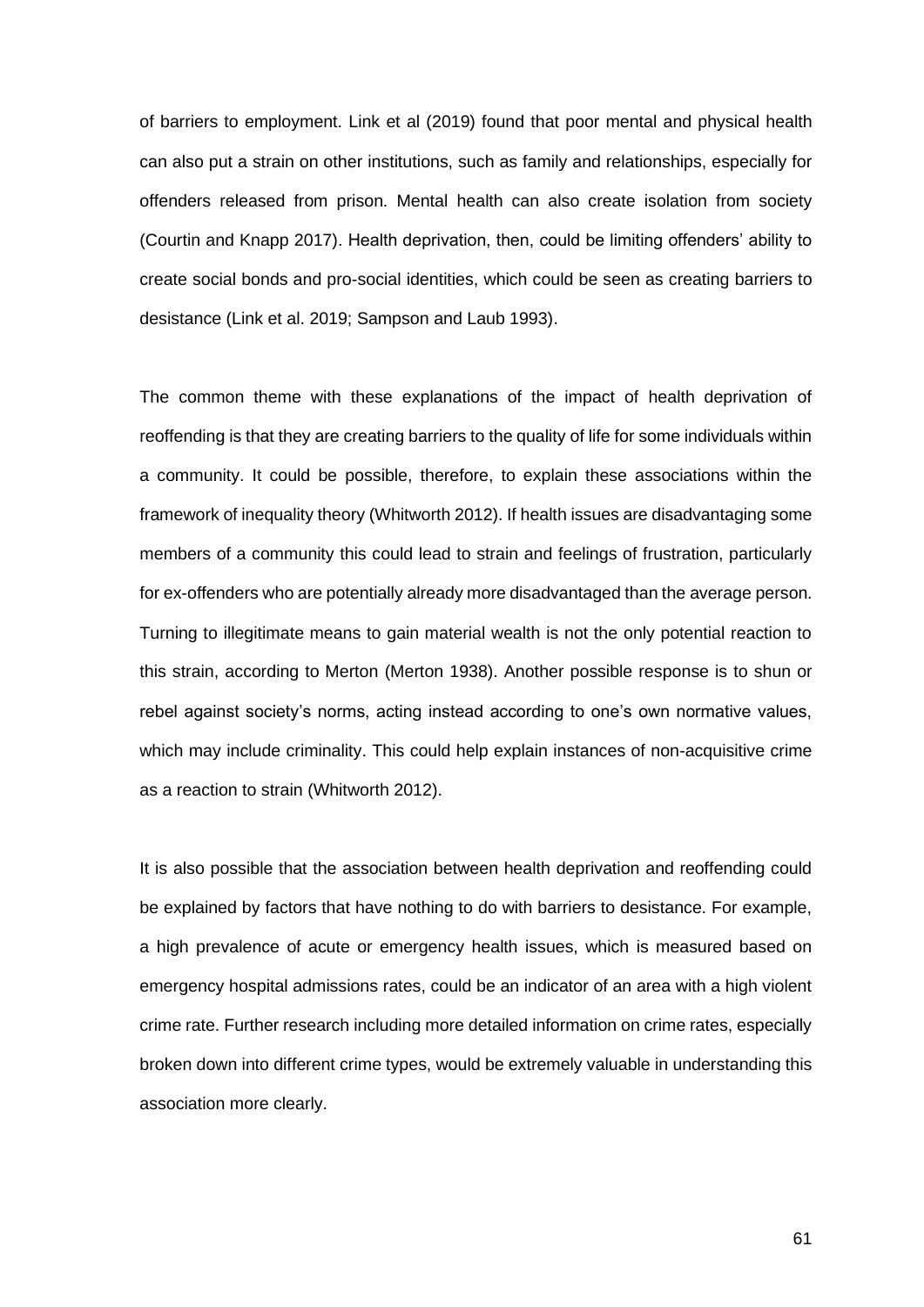One factor that is not acknowledged in any indices of deprivation is drug or alcohol use. Evidence shows that from an individual or agency perspective, substance dependency is often closely linked with barriers to desistance [\(Brunton-Smith and Hopkins 2013\).](http://f1000.com/work/citation?ids=6863286&pre=&suf=&sa=0) It is a notable limitation of this data that structural issues related to substance use (i.e. a lack of available support, or barriers to accessing support) are not addressed. If further research could address this, perhaps it could explain more of the association between health deprivation and reoffending.

### **Population**

Smaller populations are positively associated with higher reoffending. This is the most important geographical characteristic in the combined geographical and socioeconomic model, though its contribution is reduced by around 25% from the geographical model alone.

Again, crime theory could offer an explanation. Almost all criminological research involving population measures focuses on population density, with the common argument being that crime is higher in more densely populated areas due to their being greater opportunities for crime and weaker mechanisms of social control [\(Wikström et al. 2012\).](http://f1000.com/work/citation?ids=6863221&pre=&suf=&sa=0) Intuitively, this finding seems inconsistent with these theories, but this study involves total population size, not density, which is much less widely researched [\(Nolan 2004\).](http://f1000.com/work/citation?ids=7995697&pre=&suf=&sa=0) In the only study of crime this author could find involving total population size, Nolan (2004) found a positive association between crime rates and total population size in US cities. There is no evidence of a relationship between smaller populations and reoffending from other research. It is possible that a suppressing or confounding effect is occurring in the study, whereby another characteristic which is associated with population and which has not been included in the study is obscuring the relationship between population and reoffending [\(MacKinnon et al. 2000\).](http://f1000.com/work/citation?ids=2171614&pre=&suf=&sa=0)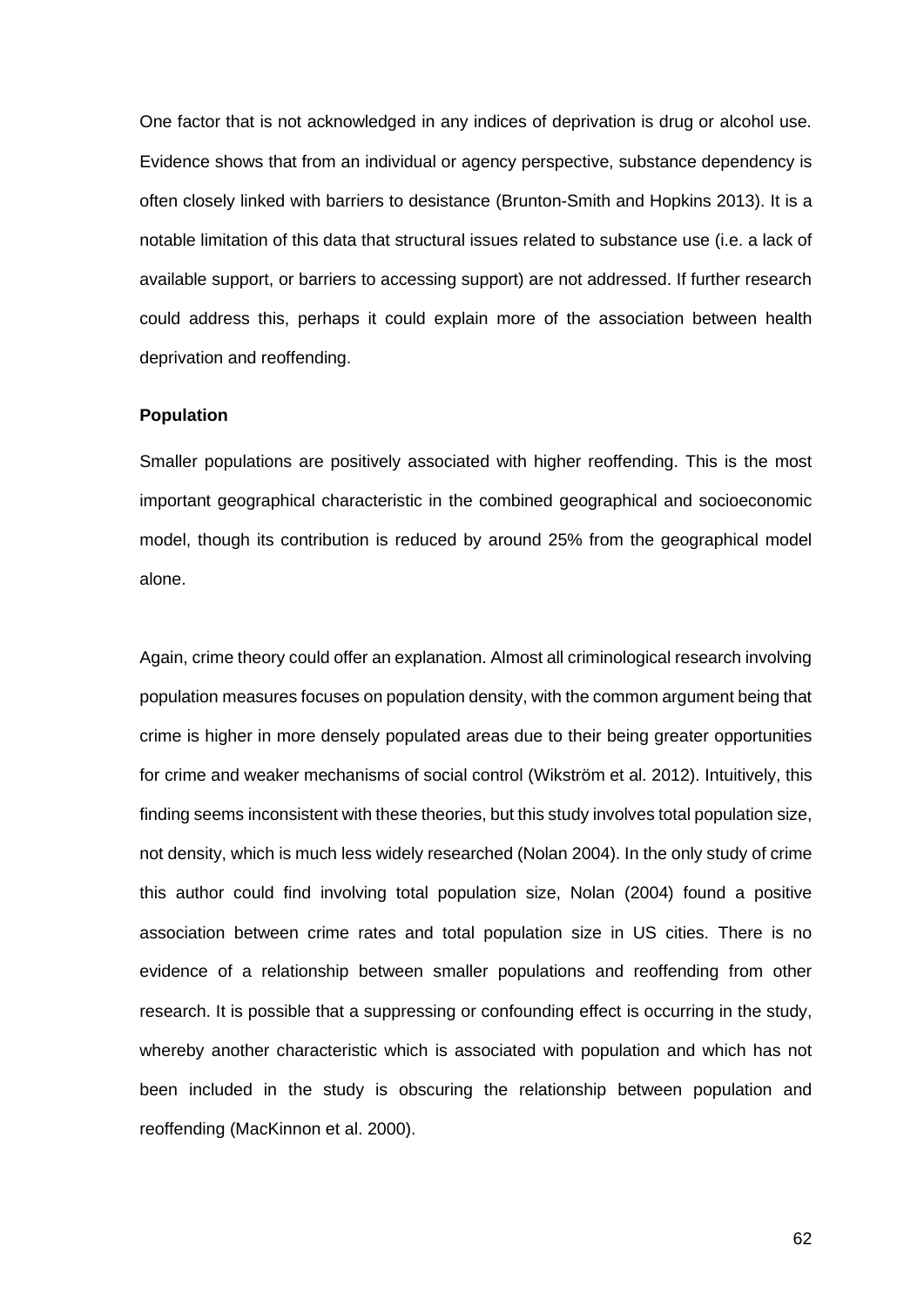Population's contribution was reduced by 25% with the inclusion of socioeconomic variables, and further testing demonstrated that this was almost entirely due to health deprivation and unemployment. Without further testing, and the inclusion of more variables, it cannot be said what else is causing the relationship between population and reoffending.

### **Rural-urban classification**

When considered only alongside other geographical factors, urbanicity is associated with higher reoffending. However, when socioeconomic factors are introduced, this association changes and rurality is associated with higher reoffending. Further testing demonstrated that the inclusion of unemployment caused the change. This suggested a suppression effect whereby unemployment is positively associated with urbanicity and, very strongly, with reoffending, and was suppressing the positive relationship between rurality and reoffending. The model was then giving the impression of the opposite relationship [\(MacKinnon et al. 2000\).](http://f1000.com/work/citation?ids=2171614&pre=&suf=&sa=0)

This association between rurality and reoffending is not consistent with existing crime theories, which most commonly find that urban areas experience higher levels of crime [\(Glaeser and Sacerdote 1999\),](http://f1000.com/work/citation?ids=7995690&pre=&suf=&sa=0) or with recent data suggesting that crime rates are significantly higher in urban areas compared to rural ones [\(Office for National Statistics](http://f1000.com/work/citation?ids=7783914&pre=&suf=&sa=0)  [2019a\).](http://f1000.com/work/citation?ids=7783914&pre=&suf=&sa=0) The concept of a confounding variable, or in non-statistical terms a mediating phase [\(Wikström and Treiber 2017\),](http://f1000.com/work/citation?ids=7783938&pre=&suf=&sa=0) could help explain this. Research linking urbanicity and crime or reoffending commonly suggest an indirect link - no theories were found suggesting that the concept of 'being urban' leads an area to have higher crime rates without a reason. Two examples of the potential mediating phase between urbanicity and crime are that urban areas have higher populations and therefore provide greater opportunities for crime [\(Glaeser and Sacerdote 1999\),](http://f1000.com/work/citation?ids=7995690&pre=&suf=&sa=0) and that they have weaker social controls [\(Whitworth 2012\).](http://f1000.com/work/citation?ids=7784164&pre=&suf=&sa=0) In the context of this study, the mediating phase is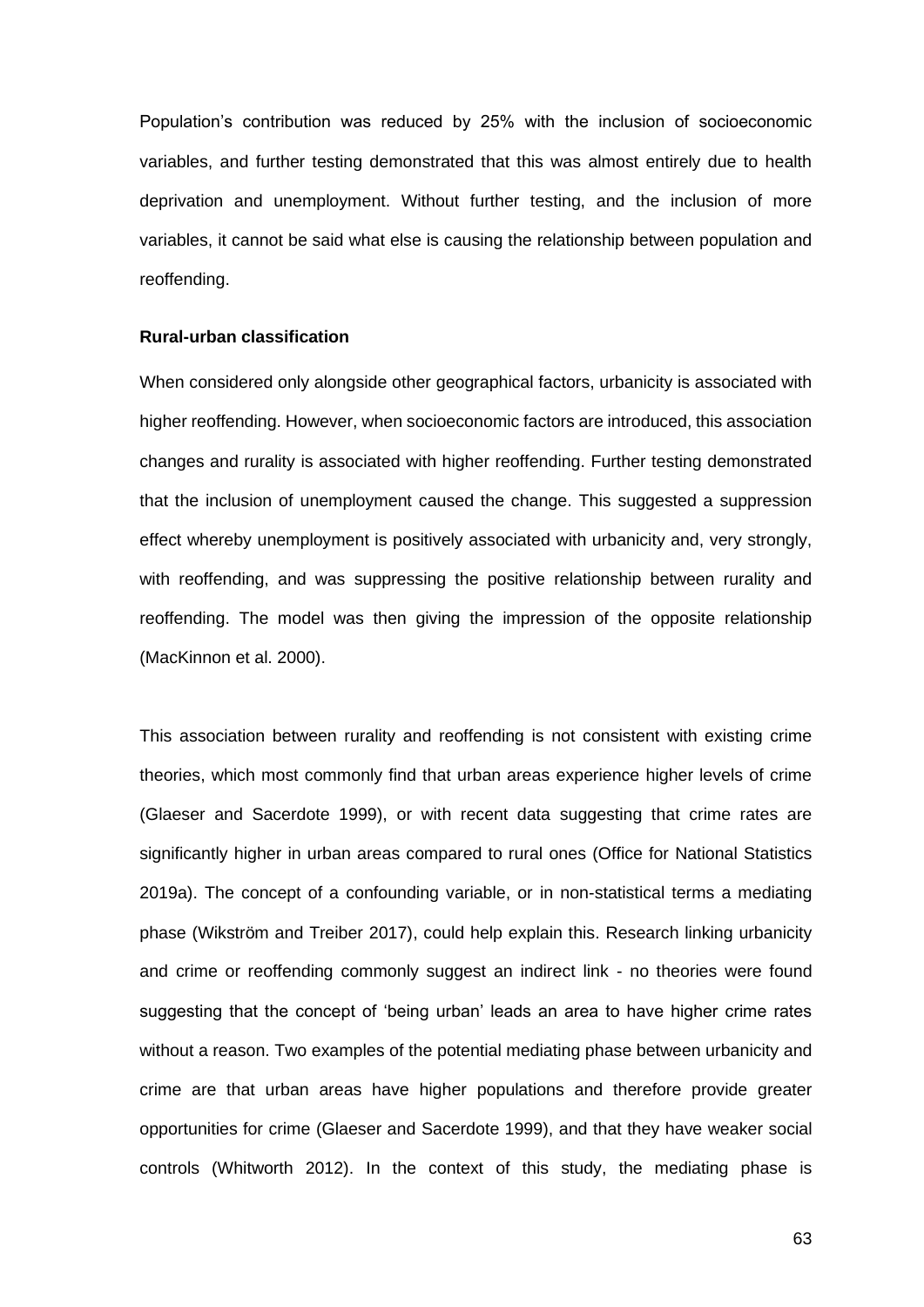unemployment: urbanicity is correlated with unemployment, which is correlated with reoffending. When unemployment is accounted for in the model, this apparent relationship between urbanicity and reoffending is gone.

With the effect of unemployment mitigated, the association that remains to be explained is between rurality and reoffending. There are several possible explanations.

One theory is that rural areas create greater barriers to desistance due to their remote locations, and often poor infrastructure across a large geographical area [\(Fox and Porca](http://f1000.com/work/citation?ids=7997405&pre=&suf=&sa=0)  [2001\).](http://f1000.com/work/citation?ids=7997405&pre=&suf=&sa=0) These are barriers that would affect everyone in these areas, but would arguably affect offenders more than average as they are likely to already be more disadvantaged [\(Hsieh and Pugh 1993\).](http://f1000.com/work/citation?ids=7999133&pre=&suf=&sa=0)

Another explanation could be that in rural areas, where there are fewer opportunities for crime compared to urban areas, crime is more difficult to commit and involves more premeditation. Therefore, offenders in rural areas could be more likely to act based on a predefined motive, whether based on rational choice or not [\(Cornish and Clarke 1987\),](http://f1000.com/work/citation?ids=8001911&pre=&suf=&sa=0) than opportunistically, and might, therefore, be more motivated to repeat offend.

There are clearly statistical effects occurring here, which is not surprising - intuitively there is no reason for any direct relationship between the rurality or urbanicity of a location and its reoffending rate that cannot be explained more clearly by socioeconomic characteristics. Further research could provide further explanation, but this is potentially a very interesting finding demonstrating that the often-cited link between reoffending and cities can be almost entirely explained by unemployment.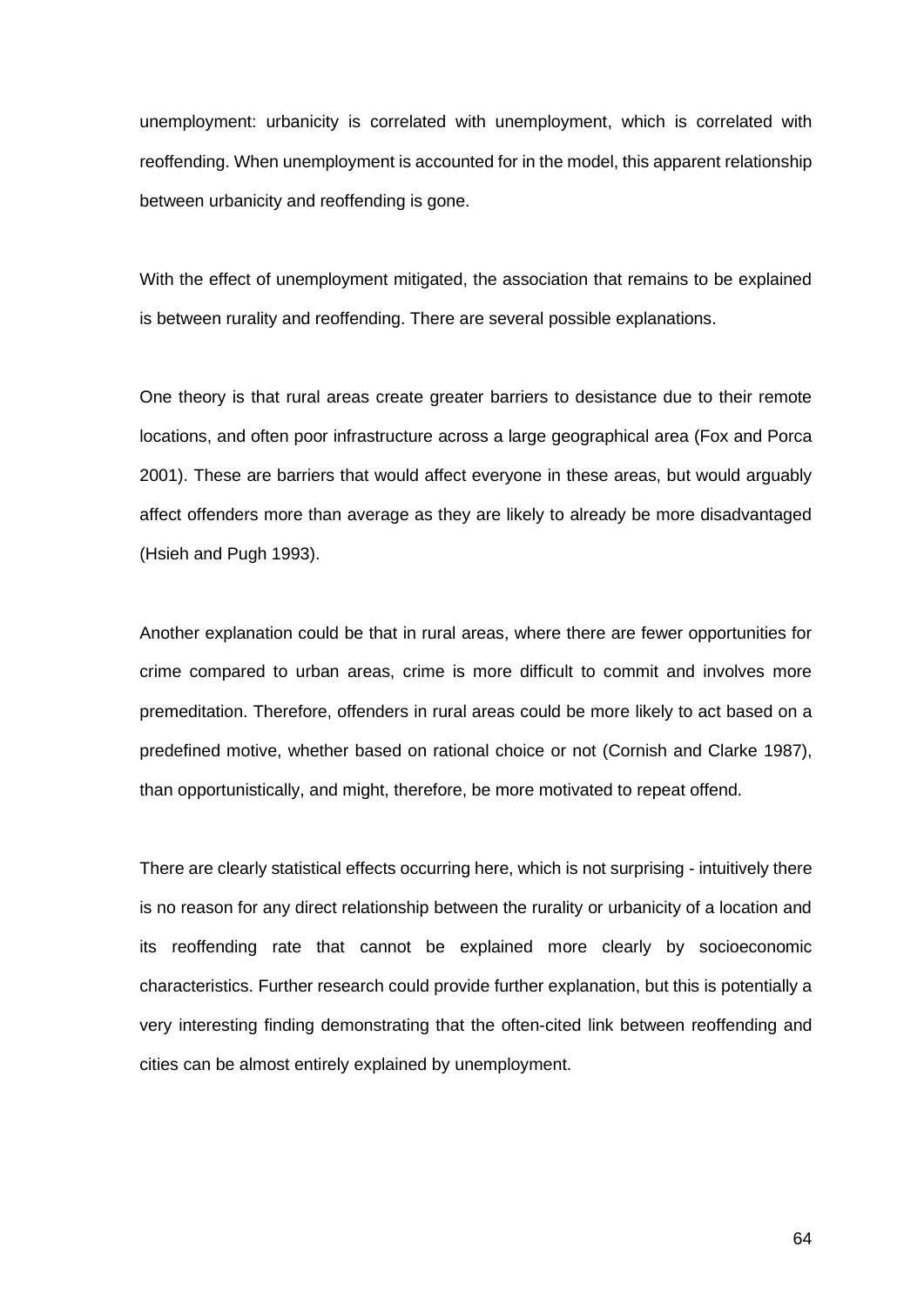### **Barriers to housing and services**

Greater barriers to housing and services are positively associated with lower reoffending. This is the least important socioeconomic contributor in both models, and is only more important than region in the combined model.

As with health deprivation, this is a complicated variable that covers a lot of different potential factors, some of which are likely to be more relevant than others. It is comprised of geographical barriers (distance from a post office, a primary school, a general store or supermarket, and a GP), and wider barriers (household overcrowding, homelessness, and housing affordability) [\(Smith et al. 2015\).](http://f1000.com/work/citation?ids=7997336&pre=&suf=&sa=0)

Greater barriers to housing and services being associated with lower reoffending is inconsistent with evidence showing that an individual is more likely to desist if they have accommodation and support [\(Williams et al. 2012\).](http://f1000.com/work/citation?ids=6863213&pre=&suf=&sa=0) There is no evidence, and nor does it make sense logically, that on an individual level finding it harder to access housing and services would make someone less likely to reoffend. However, from the structural perspective taken by this study this association indicates that there may be characteristics to these areas with large barriers to housing and services that could explain the low reoffending rate. For example, the 'wider barriers' covered by this measure include the affordability of housing [\(Smith et al. 2015\).](http://f1000.com/work/citation?ids=7997336&pre=&suf=&sa=0) More affluent areas, with higher house prices, generally experience lower crime rates, which would present as a relationship between a barrier to housing and a low reoffending rate [\(Whitworth 2012; Freedman and Owens](http://f1000.com/work/citation?ids=7784164,1989545&pre=&pre=&suf=&suf=&sa=0,0)  [2011\).](http://f1000.com/work/citation?ids=7784164,1989545&pre=&pre=&suf=&suf=&sa=0,0)

Based on previous research, the services indicators are not expected to be closely linked to desistance. While distance from these services could indicate more general barriers to accessing support, they are not specifically the type of services that would be expected to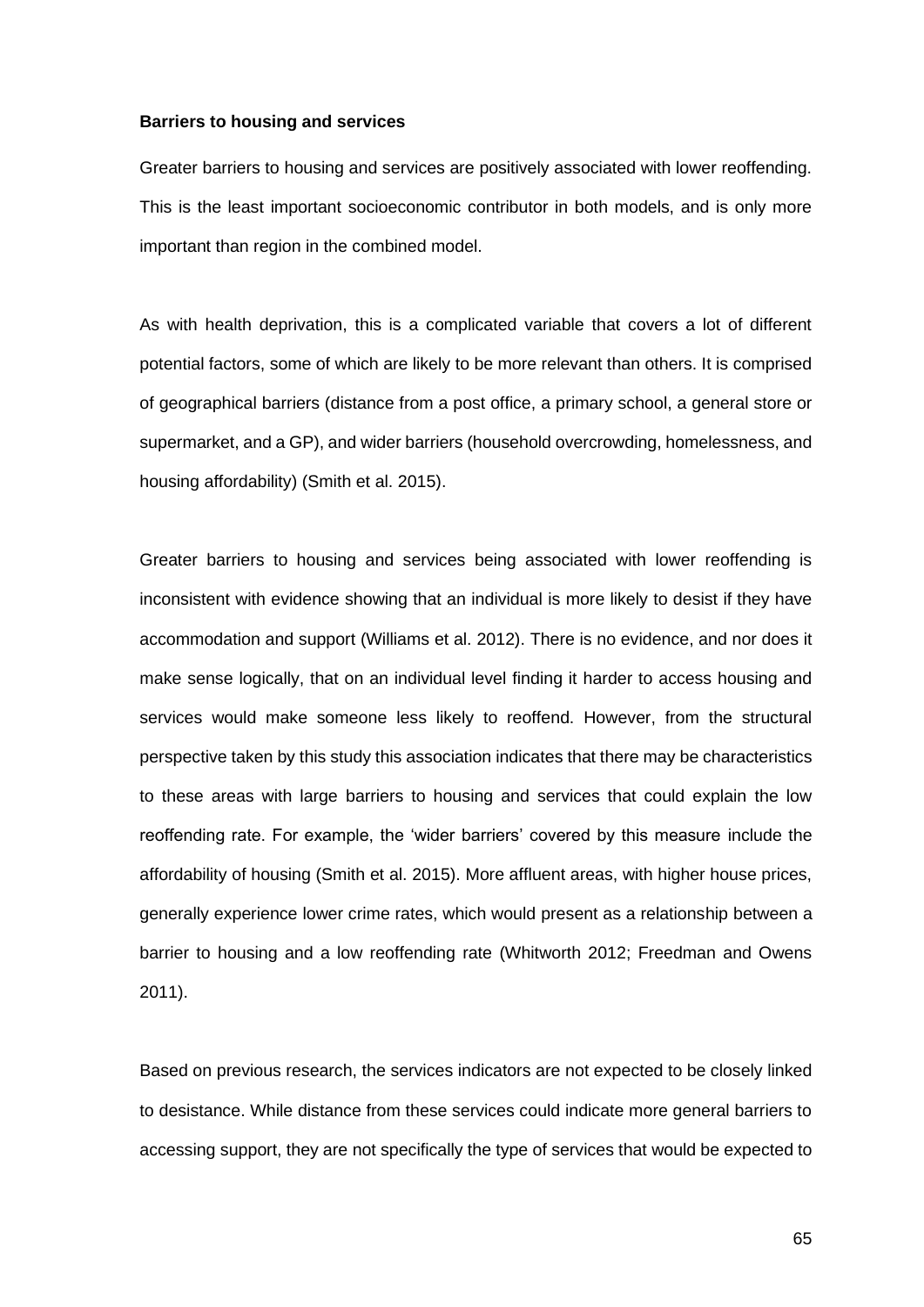be linked to desistance. Even distance from a GP, which could have implications for reoffending based on previously discussed health and substance use issues, could be an unrelated indicator. Further research is required but this author suggests that the physical distance from a GP is much less of a barrier to most offenders than the challenges of dealing with an oversubscribed local NHS service with few available appointments.

However, there is a significant relationship here, and its contribution must be explainable if the right variables are identified. Further research should begin by exploring the impact of affluence.

### **Region**

More northern areas are positively associated with higher reoffending. This moves from the most important characteristic in the geographical model to the least important in the combined model, contributing more than 80% less. This suggests a powerful confounding effect between region and one or more socioeconomic factors [\(MacKinnon et al. 2000\).](http://f1000.com/work/citation?ids=2171614&pre=&suf=&sa=0) Further tests demonstrated that strong positive associations between northern areas and both health deprivation and unemployment, both of which are also positively associated with reoffending.

The fact that the relationship between northern areas and reoffending can be largely explained by the confounding effect of unemployment and health deprivation is widely supported by previous research. Evidence suggests that areas in the north face, on average, more deprivation and multiple disadvantages than in the south [\(The Ministry for](http://f1000.com/work/citation?ids=7783973&pre=&suf=&sa=0)  [Housing, Communities, and Local Government 2015\),](http://f1000.com/work/citation?ids=7783973&pre=&suf=&sa=0) and research demonstrates that areas in the north have been more disadvantaged by austerity measures [\(Gray and](http://f1000.com/work/citation?ids=6863272,6863279,6883047&pre=&pre=&pre=&suf=&suf=&suf=&sa=0,0,0)  [Barford 2018; Smith et al. 2016; Beatty and Fothergill 2016\).](http://f1000.com/work/citation?ids=6863272,6863279,6883047&pre=&pre=&pre=&suf=&suf=&suf=&sa=0,0,0) It has been shown that unemployment, inequality, and health deprivation are associated with higher crime and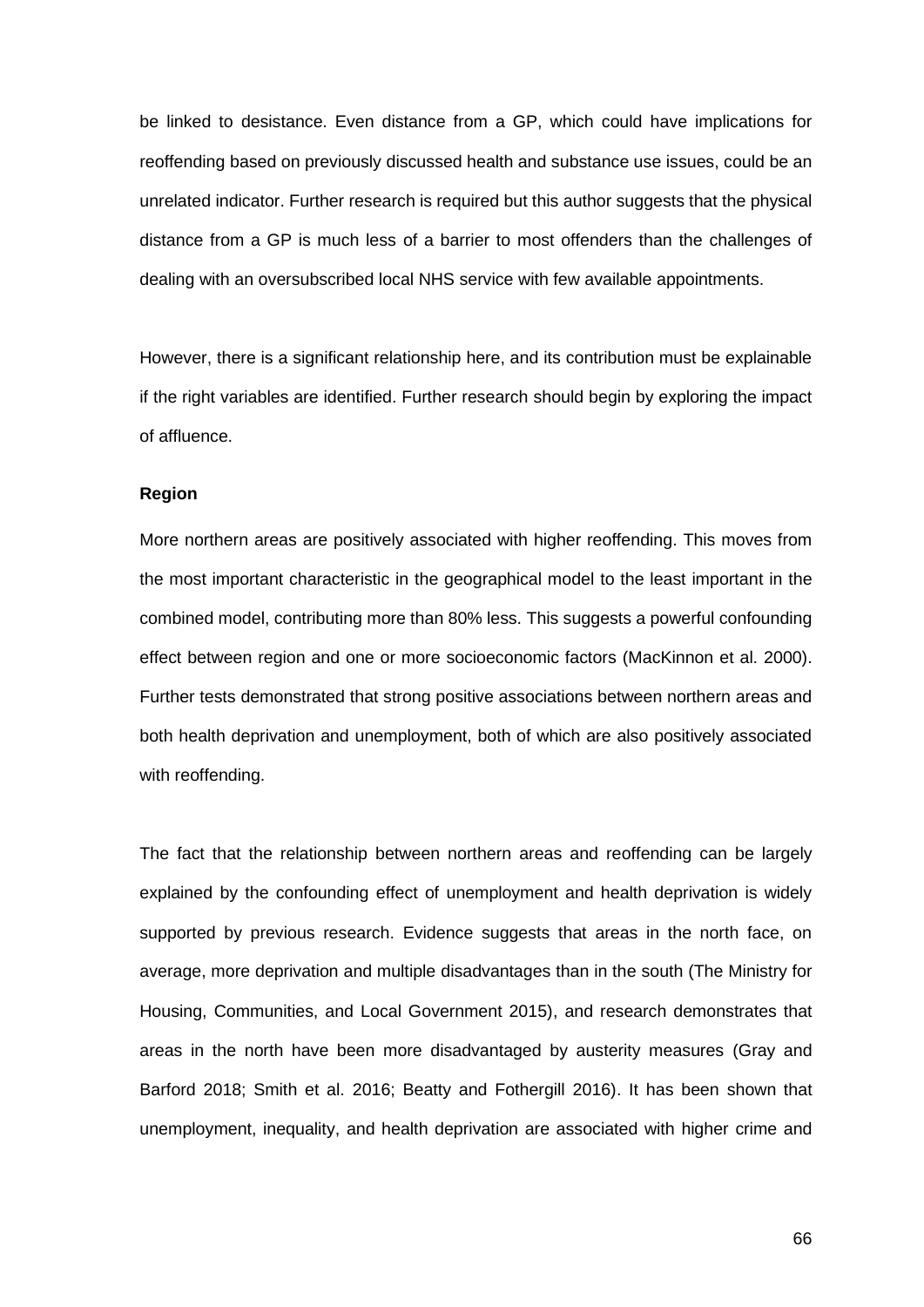reoffending, and there is existing research linking these disadvantages, such as poverty and inequality, with reoffending [\(Kelly 2000\).](http://f1000.com/work/citation?ids=4338853&pre=&suf=&sa=0)

However, region does still contribute statistically to the model. Therefore, its apparent impact in the initial model cannot be entirely explained by the socioeconomic factors that are later introduced. It may be that they can be explained by other socioeconomic factors not included in this study, or that there are genuine geographical factors that impact reoffending, such as landscape, weather, or hours of darkness, for example. This is an interesting finding that provides further evidence for the structural geographical inequalities in reoffending and austerity, and should be explored further.

### **Variables that did not contribute to the final explanatory models**

Some variables were not included in the final explanatory models.

### *Time delay variables*

Despite being tested as alternatives for each socioeconomic characteristic, no time delay variables contributed significantly more than their original variable so were not included [\(Braun and Oswald 2011\).](http://f1000.com/work/citation?ids=8001874&pre=&suf=&sa=0) Time series data is complex, and to accurately model the delayed impact of any variable may require a more complex methodology, such as a time series regression [\(Aiken et al. 1991\).](http://f1000.com/work/citation?ids=7725006&pre=&suf=&sa=0)

### *Median income*

Mean and median income were both tested in early regression models, but due to being so strongly correlated they could not be included together without violating the assumption of multicollinearity [\(Osborne 2002\).](http://f1000.com/work/citation?ids=7997957&pre=&suf=&sa=0) The mean measure was found to contribute more powerfully to the explanation of reoffending. This was an interesting finding: mean values are more sensitive to outliers, and this could have implications when discussing concepts like inequality or the affluence of an area. Further testing, ideally including other measures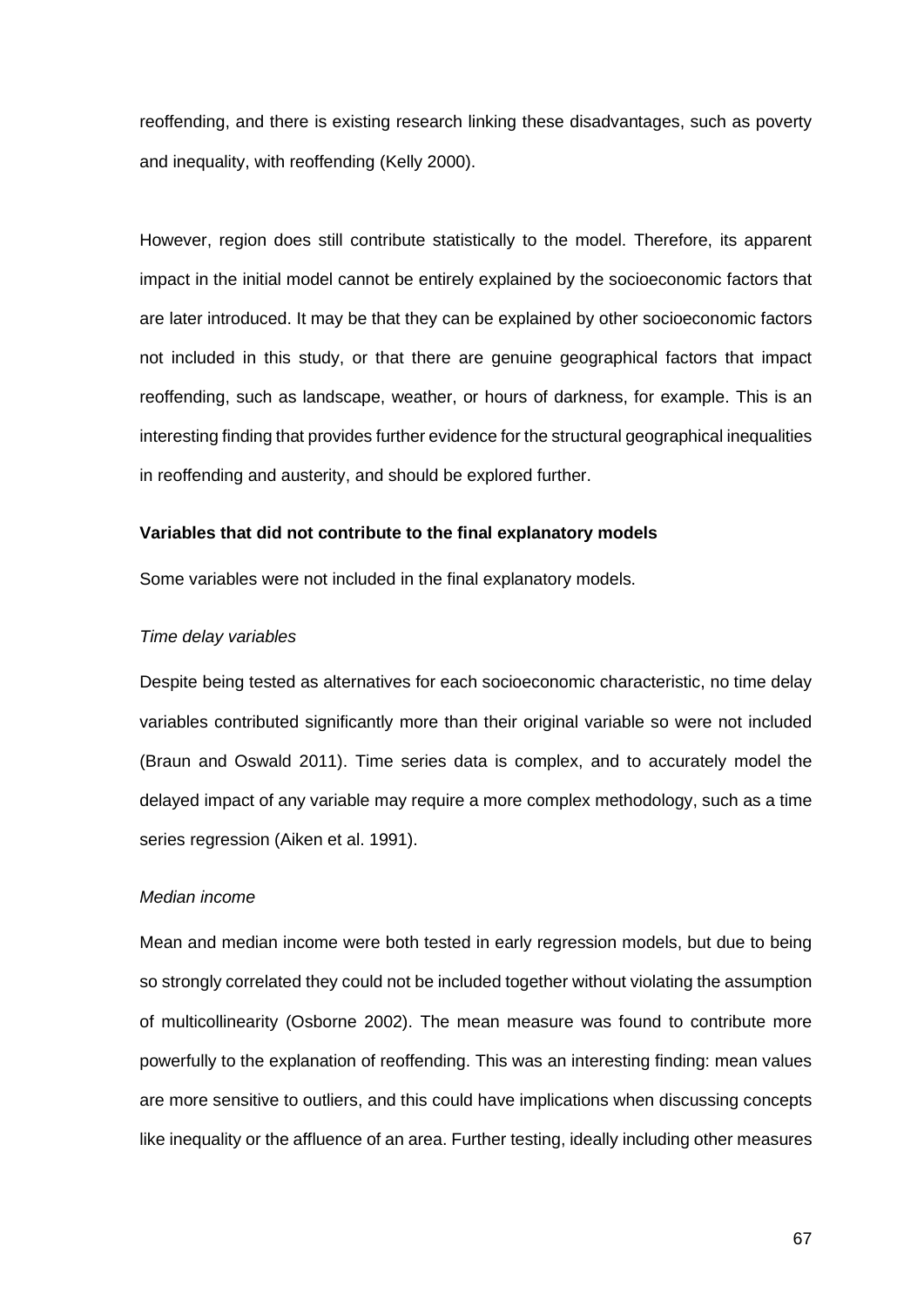of central tendency and dispersion, could be very helpful particularly towards the understanding of local inequality.

### *Statutory homelessness and rough sleeping*

Statutory homelessness and rough sleeping provide a much simpler and more direct measure of an area's structural accommodation issues than the barriers to housing and services deprivation measure. Based on data linking accommodation issues with reoffending [\(Williams et al. 2012\),](http://f1000.com/work/citation?ids=6863213&pre=&suf=&sa=0) these were expected to contribute more significantly. It is possible that limitations with the data, as discussed above in the methodology chapter, prevented their significant contribution, and this factor should not be dismissed from future research.

### *Crime deprivation*

Unexpectedly, crime deprivation, which is comprised of crime rates for burglary, violence, theft, and criminal damage [\(Smith et al. 2015\),](http://f1000.com/work/citation?ids=7997336&pre=&suf=&sa=0) did not contribute notably to any model. This potentially suggests that crime and reoffending rates do not have a straightforward linear relationship as might be assumed. Further research into this could add significantly to our understanding of the difference between the causes of crime and reoffending.

#### *Education, employment, and income deprivations*

Education, employment, and income deprivation measures all contributed to varying degrees in early models, but were very strongly correlated with each other and with health deprivation, so could not be included together. Health deprivation contributed much more significantly and was therefore selected over any of these measures [\(Braun and Oswald](http://f1000.com/work/citation?ids=8001874&pre=&suf=&sa=0)  [2011\).](http://f1000.com/work/citation?ids=8001874&pre=&suf=&sa=0) It is likely that these measures would be more important contributors than barriers to housing and services, and could potentially explain the remaining contributions of the geographical versions, and it is a limitation of this methodological approach that they were not able to contribute.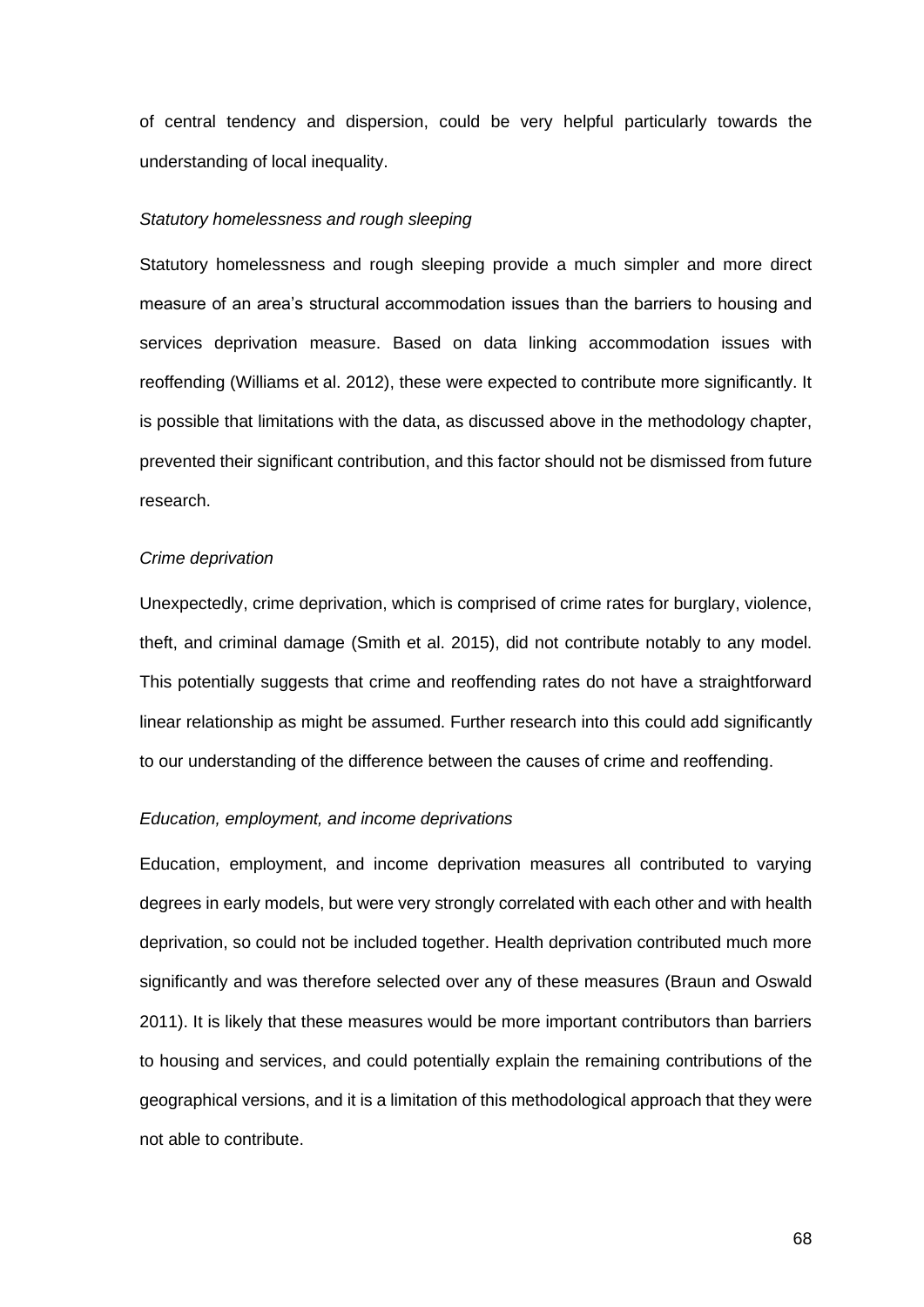#### *Living environment deprivation*

Living environment deprivation was strongly correlated with health deprivation, and contributed very little so was removed from early models.

### *16-64 population size*

16-64 population size was strongly correlated with population, and contributed significantly less so was removed from early models.

# **Austerity and barriers to desistance**

The second question this study aimed to answer was: has austerity had any impact on the structural disadvantage in ex-offenders' attempts to desist from crime?

Before addressing the question by testing the explanatory model of reoffending on selective samples from the data, it was necessary to establish that any observable change in reoffending during the measurement period was related to spending cuts as a result of austerity measures. A simple linear regression was conducted and found that the average annual change in spending is negatively associated with reoffending. A 1% average annual decrease in spending on services per capita is associated with an increase of 0.27% in reoffending rate.

This is consistent with research demonstrating the impact of austerity policy on a wide range of factors related to desistance [\(Bramley and Besemer 2016\).](http://f1000.com/work/citation?ids=6883050&pre=&suf=&sa=0) Although the impacts of austerity are not straightforward, with local government restructuring and a redistribution of centralised grants potentially obscuring the observable financial impacts, local government spending has been found to be a robust basic indicator [\(Gray and Barford](http://f1000.com/work/citation?ids=6863272&pre=&suf=&sa=0)  [2018\).](http://f1000.com/work/citation?ids=6863272&pre=&suf=&sa=0)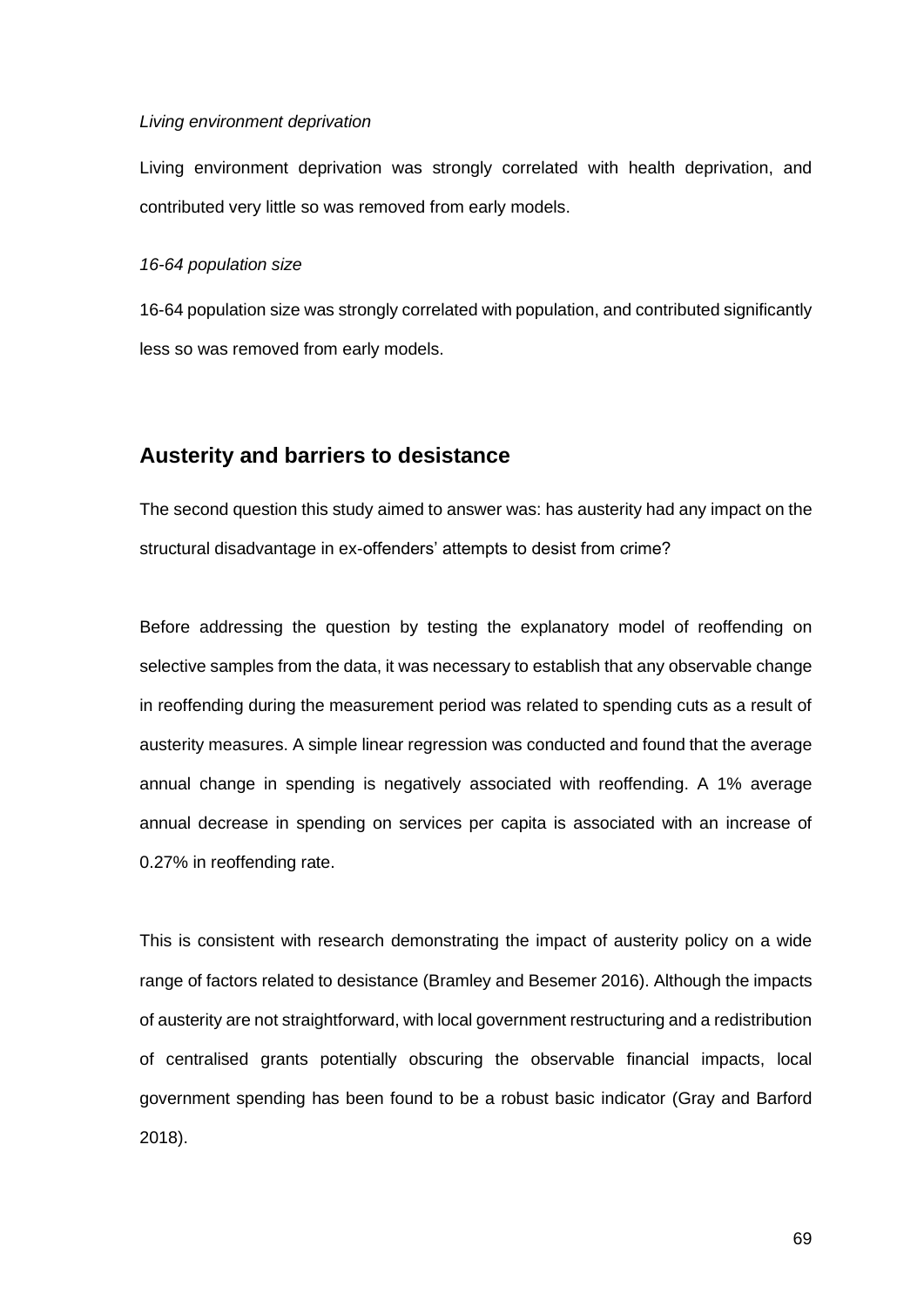Once a relationship had been established between spending cuts as a result of austerity measures and reoffending, the explanatory model could be tested on selective samples of data representing the areas most and least strongly affected by austerity.

### **Austerity measures and reoffending rates**

The model's explanatory power - the proportion of the variance in reoffending it can explain - changed when the model was tested on areas that were most affected and least affected by austerity measures. The overall model, and every individual characteristic except region, explains a larger proportion of the variance in reoffending in areas that were the worst affected by austerity (40.5%) than in the whole of England (39.7%). This suggests that the impact of structural factors associated with reoffending was exacerbated when an area was heavily affected by austerity measures. In areas less severely affected, the model explains a smaller proportion of the variance in reoffending (31.9%), suggesting that the impact of these factors is reduced.

None of these three models is as statistically sound as those developed above. There are two likely reasons for this. One is that this is not the optimised model for these samples it is optimised for the full dataset, and is simply being tested on these samples to enable a comparison of its explanatory power under different circumstances. The second reason is the smaller sample sizes, which weaken the statistical power of a regression model [\(Weisburd and Britt 2014\).](http://f1000.com/work/citation?ids=7998661&pre=&suf=&sa=0)

The explanatory power of the geographical and socioeconomic characteristics is discussed below.

### *Health deprivation*

In all three tests greater health deprivation is positively associated with higher reoffending, and is the most important contributor.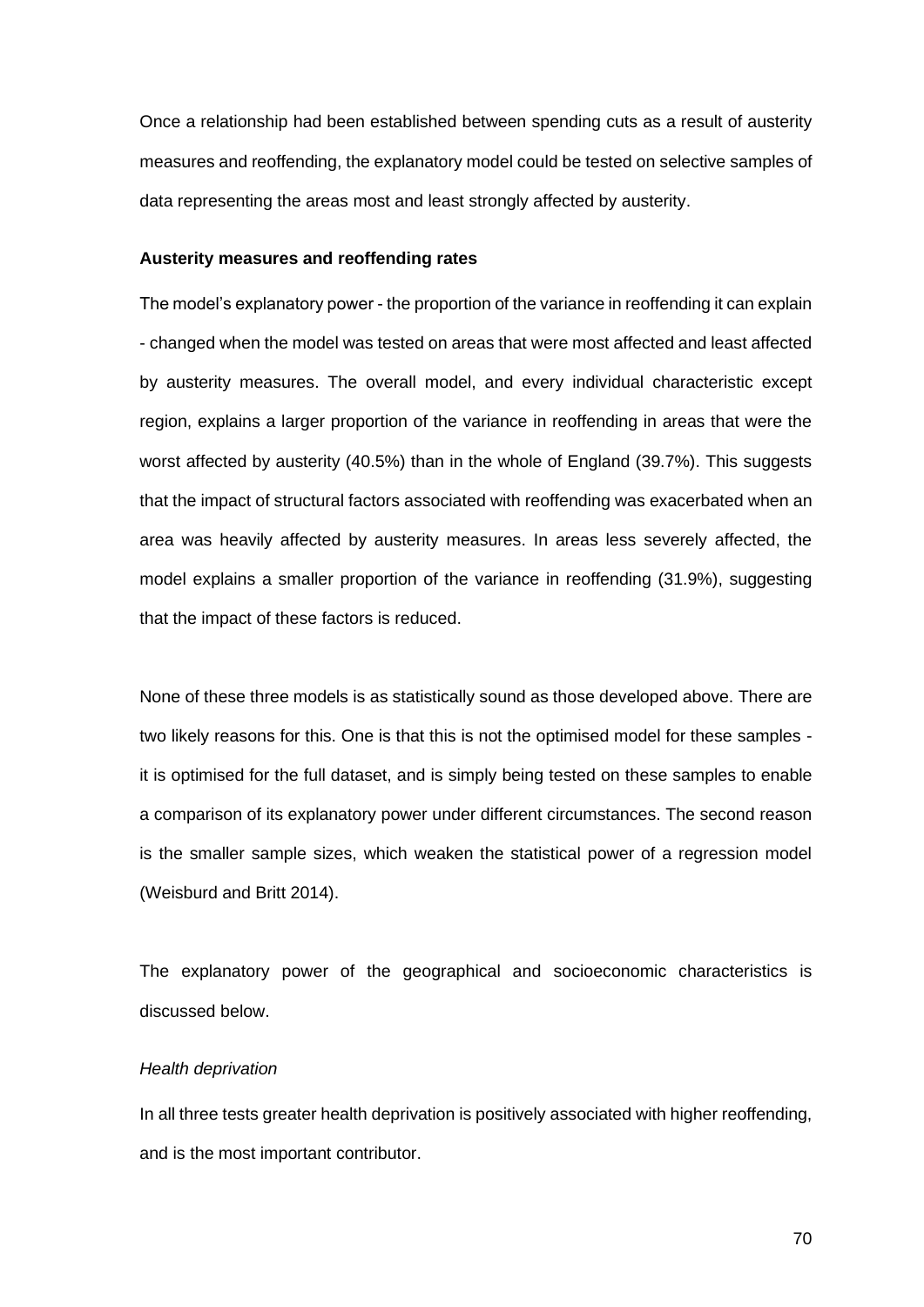In areas most affected by spending cuts, health deprivation becomes a more important contributor to the explanation of reoffending, suggesting that limitations to quality of life as a result of physical or mental ill-health have become even greater barriers to desistance. This could indicate that these areas are more dependent on public services and other forms of state support than elsewhere, and that the management or mitigation of these barriers to desistance becomes harder when this support is reduced. This theory is supported by Gray and Barford (2018) who found that support services including adult social care were among the hardest hit.

In areas least affected by spending cuts, the impact of health deprivation also becomes more important in explaining reoffending. This is not consistent with any austerity or desistance literature, and is hard to explain in isolation. It could be that there are some interaction effects occurring: health deprivation is the only factor that contributes to this model with statistical significance, so it could be that the model's statistical power is too low to detect a relationship between one or more of the other independent variables and reoffending, and that health deprivation is reporting a false relationship masking the impact of another independent variable. This requires further research to explore the potential interactions between health deprivation and other independent variables.

### *Unemployment, income, and inequality*

In all three tests, higher unemployment is positively associated with higher reoffending. Unemployment rate becomes a much more important factor in areas most affected by spending cuts, and much less important in areas least affected. Unemployment has consistently been shown to act as a structural barrier to desistance, but this could suggest that the impact of austerity measures is to exacerbate the impact of unemployment as a barrier by removing other support that could help to manage or mitigate its effect. This is consistent with research suggesting that austerity most impacted poorer areas and those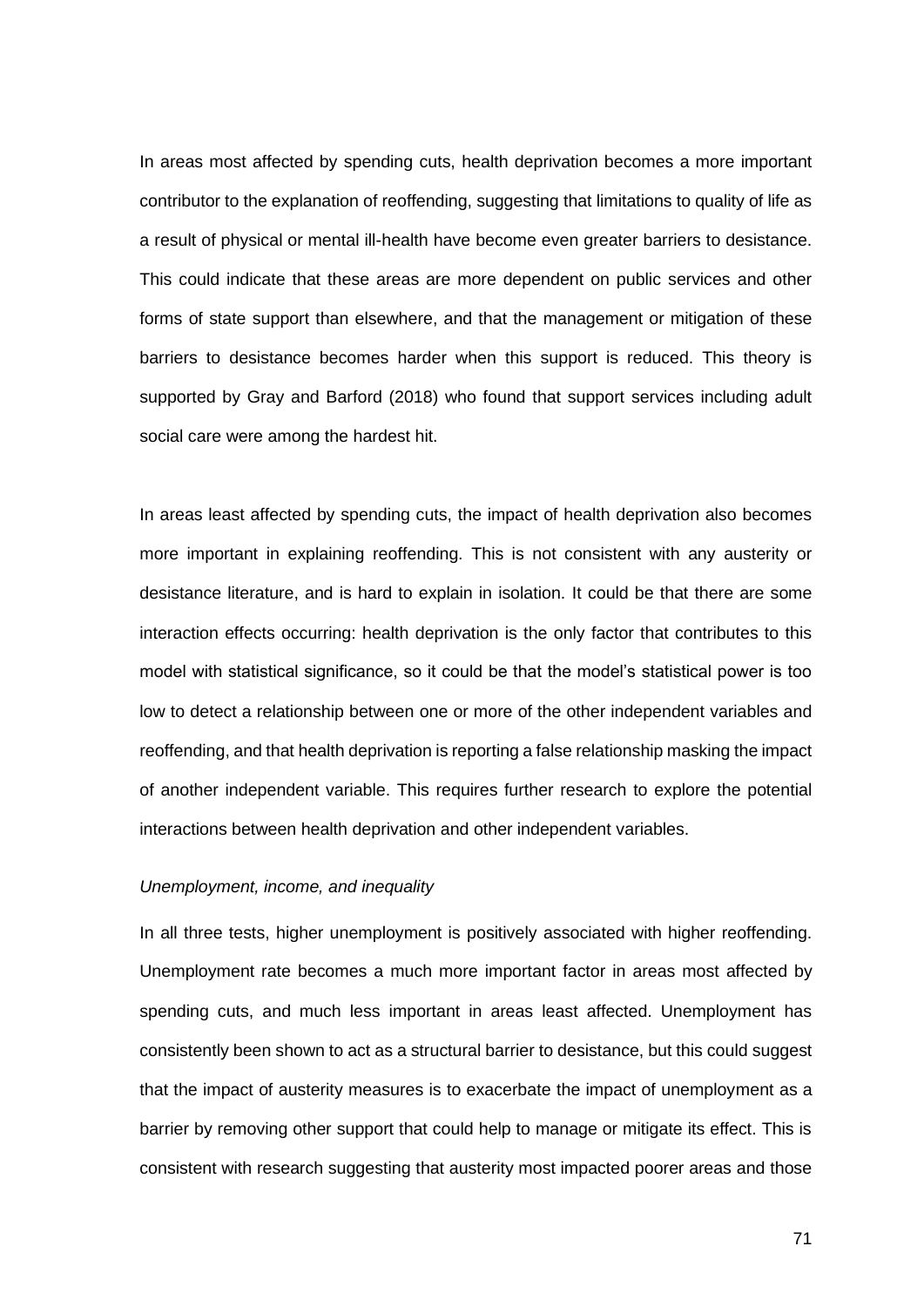already disadvantaged, who were, therefore, less resilient to additional challenges [\(Gray](http://f1000.com/work/citation?ids=6863272&pre=&suf=&sa=0)  [and Barford 2018\).](http://f1000.com/work/citation?ids=6863272&pre=&suf=&sa=0) That unemployment becomes notably less important in areas least affected could suggest that these areas have been less disadvantaged and therefore have a stronger safety net or support system to enable them to overcome unemployment as a barrier to desistance.

In all three tests, average income is also positively associated with higher reoffending. That both unemployment and income remain positively associated with reoffending, and become more important factors in areas most affected by spending cuts, could suggest that the impact of inequality may be more pronounced here as a result of austerity. This is strongly supported by research demonstrating that austerity policies have exacerbated inequality throughout the UK [\(Beatty and Fothergill 2016\),](http://f1000.com/work/citation?ids=6863266&pre=&suf=&sa=0) and by research demonstrating the impact of inequality on crime and desistance [\(Whitworth 2012\).](http://f1000.com/work/citation?ids=7784164&pre=&suf=&sa=0)

In areas least affected by spending cuts, income is a more important factor than unemployment for the first time. The reduced importance of unemployment relative to income could suggest support for the economic theory of inequality and crime [\(Chiu and](http://f1000.com/work/citation?ids=7995546&pre=&suf=&sa=0)  [Madden 1998\).](http://f1000.com/work/citation?ids=7995546&pre=&suf=&sa=0) Unemployment as a barrier has become less important, so it could be that offenders are not acting out of frustration, but out of a rational choice that illegitimate activity could provide greater returns due to the spatial proximity of high income earners.

Further research with more robust measures of inequality would allow for this interesting relationship to be explored more thoroughly.

### *Geographical factors*

In all three tests, rurality and smaller populations are positively associated with reoffending. Both factors are more important to the explanation in areas that were most affected compared to those least affected.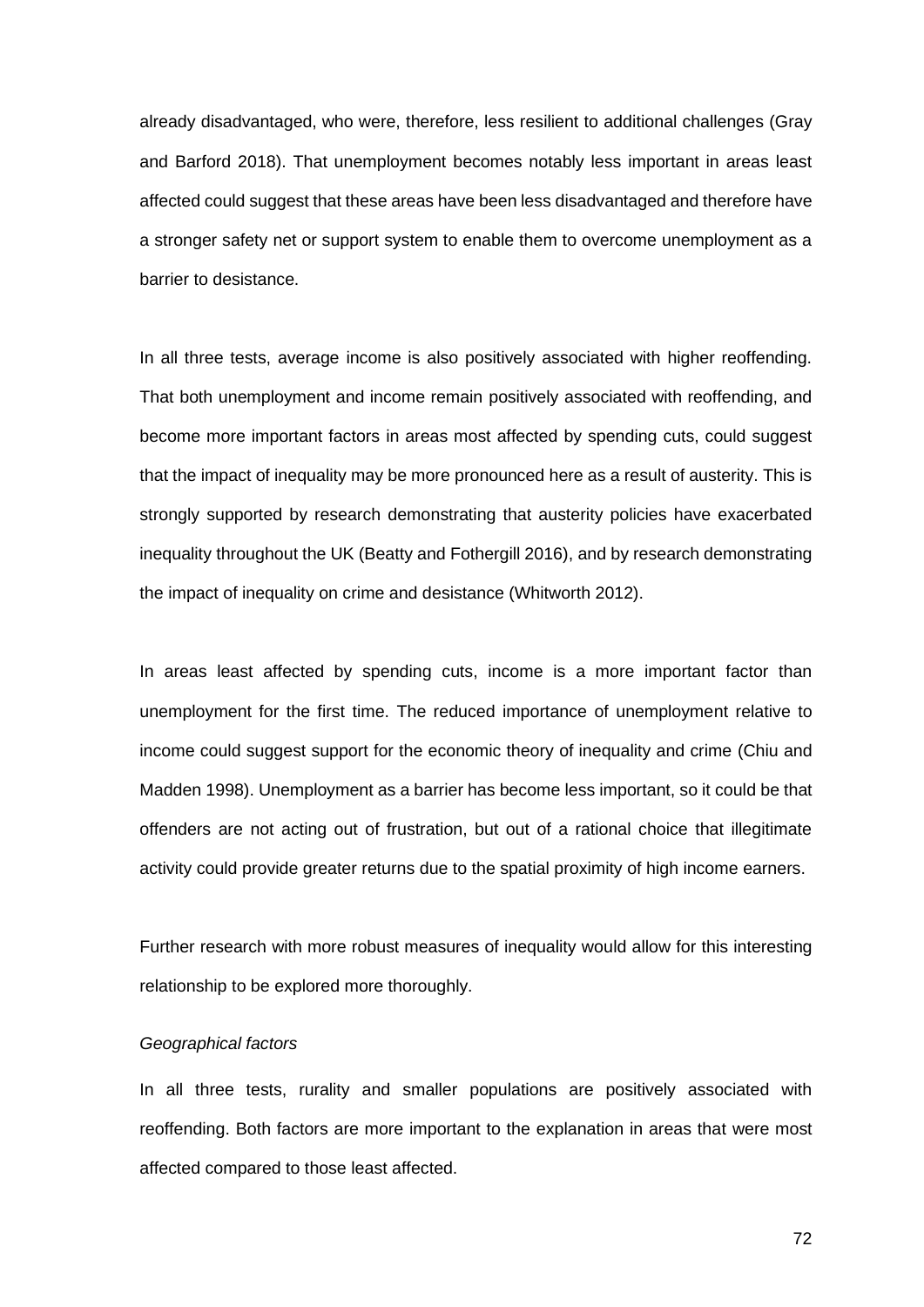Building on earlier observations that geographical characteristics are likely to be representing relationships on behalf of other factors that have not been accounted for, this suggests that these unknown factors become more important in areas most affected by austerity. Based on the similar behaviour of the identified socioeconomic factors becoming more important in areas most affected by austerity, it seems plausible that these are also socioeconomic variables that have not yet been identified. This is supported by Gray and Barford's (2018) evidence that small and rural areas (often northern towns) have been hit the hardest by austerity. In areas that have been least affected by austerity, rurality and small populations are still positively associated with reoffending, but become less important. This suggests that the unidentified factors become less important in areas least affected by austerity, and therefore that their impact is effectively managed or mitigated by the safety net or support services provided by the state.

#### *Region and barriers to housing and services*

Region and barriers to housing and services did not contribute significantly in any of the three tests, and behaved erratically. This is likely because the limited sample size does not create enough statistical power to apply a model that is not optimised for the sample [\(Weisburd and Britt 2014\).](http://f1000.com/work/citation?ids=7998661&pre=&suf=&sa=0) Further research with a larger sample size could provide clarification, but in this instance the contributions of region and barriers to housing and services will not be considered.

#### **Strengths and limitations of this research**

Multiple regression analysis allowed for an iterative process to determine the model that could best explain the variance in reoffending, but it has a number of methodological limitations. Firstly, the analysis does not allow for multicollinearity [\(Weisburd and Britt](http://f1000.com/work/citation?ids=7998661&pre=&suf=&sa=0)  [2014\),](http://f1000.com/work/citation?ids=7998661&pre=&suf=&sa=0) which meant that not all relevant variables could be included in the final model, and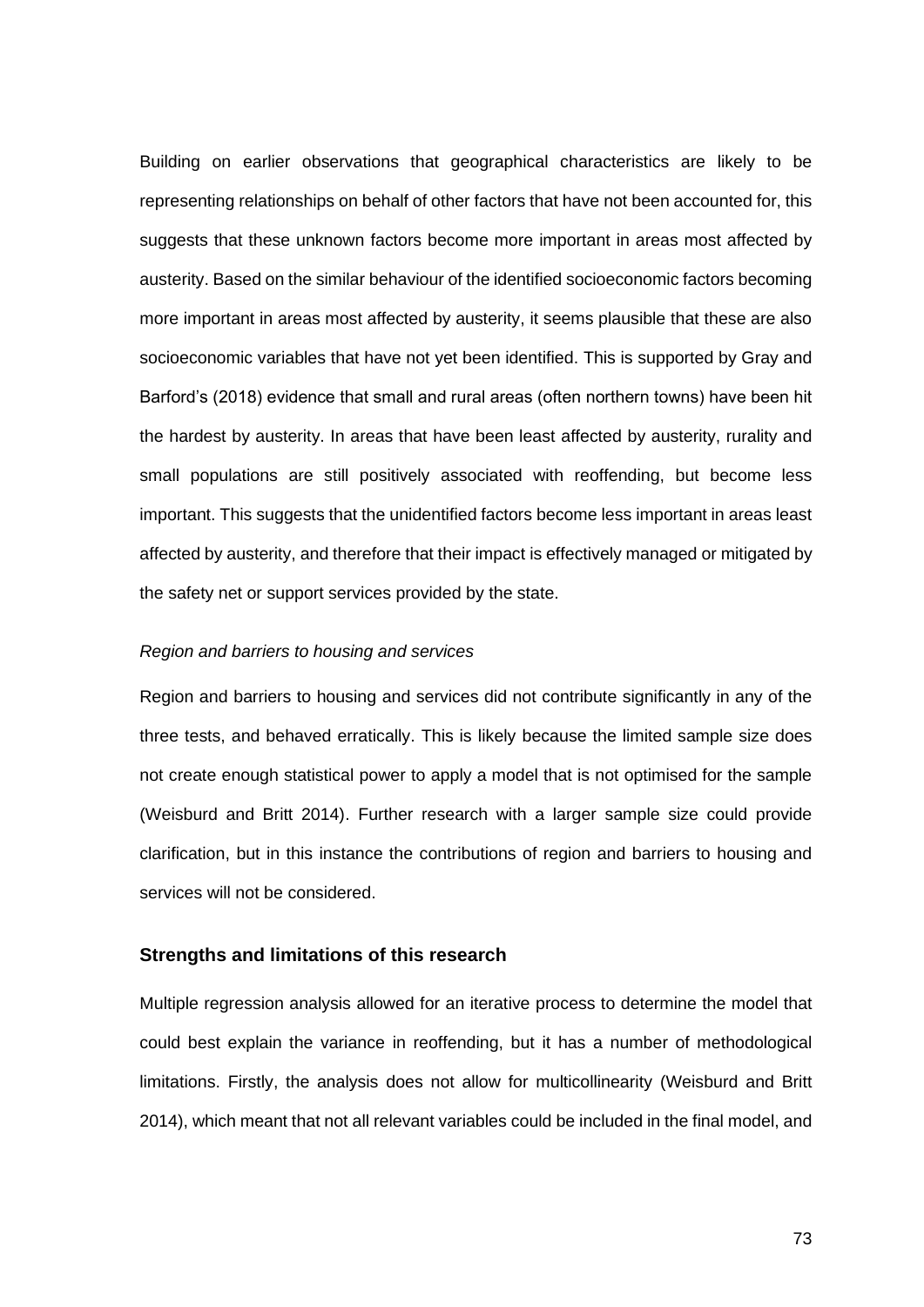therefore that it was prevented from explaining a greater proportion of the variance in reoffending.

Secondly, multiple regression models assume linear relationships between all variables, but in reality, relationships are rarely perfectly linear. Testing for linearity during assumption testing mitigates this risk somewhat by excluding any obviously nonlinear variables, but the validity of the models may still be limited if the relationships are not absolutely linear [\(Osborne 2002\).](http://f1000.com/work/citation?ids=7997957&pre=&suf=&sa=0) Further research could analyse this data using different forms of regression analysis and compare the resultant models to increase understanding of the relationships between variables.

Finally, there is no one agreed-upon process for comparing and selecting a regression model with an exploratory process, although there are some standard measures to be taken into account [\(Braun and Oswald 2011\).](http://f1000.com/work/citation?ids=8001874&pre=&suf=&sa=0) This potentially limits the reliability of the models, as different researchers may make different decisions in the assessment and selection process.

There are also limitations to the study design. The decision to take a purely structural approach to interpreting the data, although made consciously and for good reasons, will always limit the strength of the explanatory model because in reality nothing is ever purely structural, and the role of individual agency is important in criminological research [\(Paternoster and Bushway 2011\).](http://f1000.com/work/citation?ids=7750297&pre=&suf=&sa=0) Future research could take a mixed-methods approach, collecting individual-level quantitative and qualitative data to allow for a more comprehensive understanding of the interaction between structure and agency.

The final list of variables included in the research is limited. The limited scope and timeframe of the research meant that the iterative process was not as comprehensive as it could have been, and the final dataset was compiled and treated as an inflexible data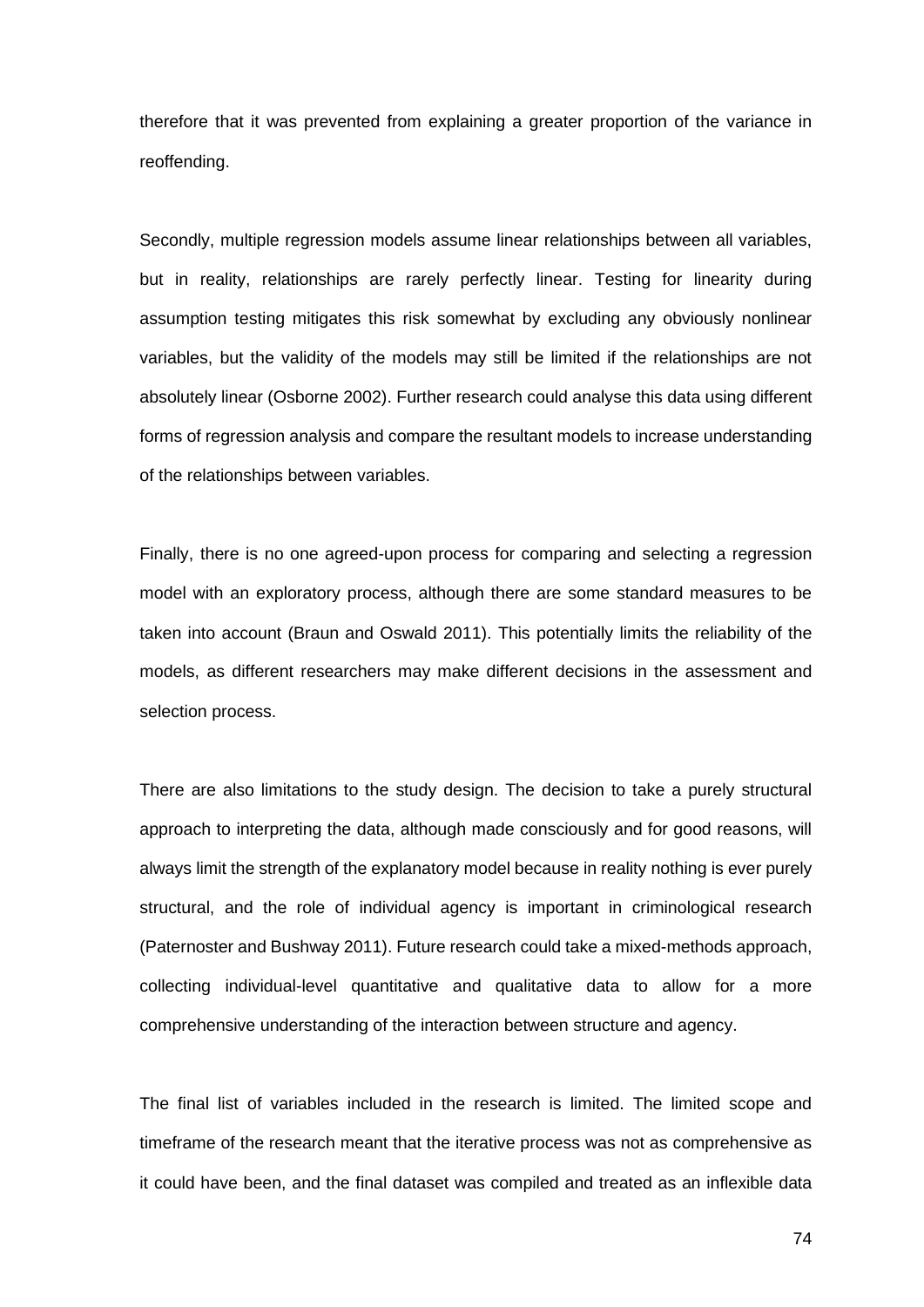source throughout the iterative process. If more time was available, new variables could have been researched and introduced as the analysis and comparison with previous research brought new theories to light. Further research would allow more time for this process.

The large dataset increases the reliability of the study. The data was compiled from credible sources, and is the most accurate and reliable data available. The standardisation of local authority unique identifiers ensured that the process of compiling the final dataset was reliable.

The ambitious and exploratory nature of the approach is a positive contribution to desistance literature, and the study makes good progress towards quantifying many aspects of desistance theory that have never been evidenced on a large, quantitative scale before. While the models, especially those used to answer the second research question, are far from a complete understanding of the structural factors affecting desistance, the study demonstrated that the approach is valid and suggests many potential directions for future research.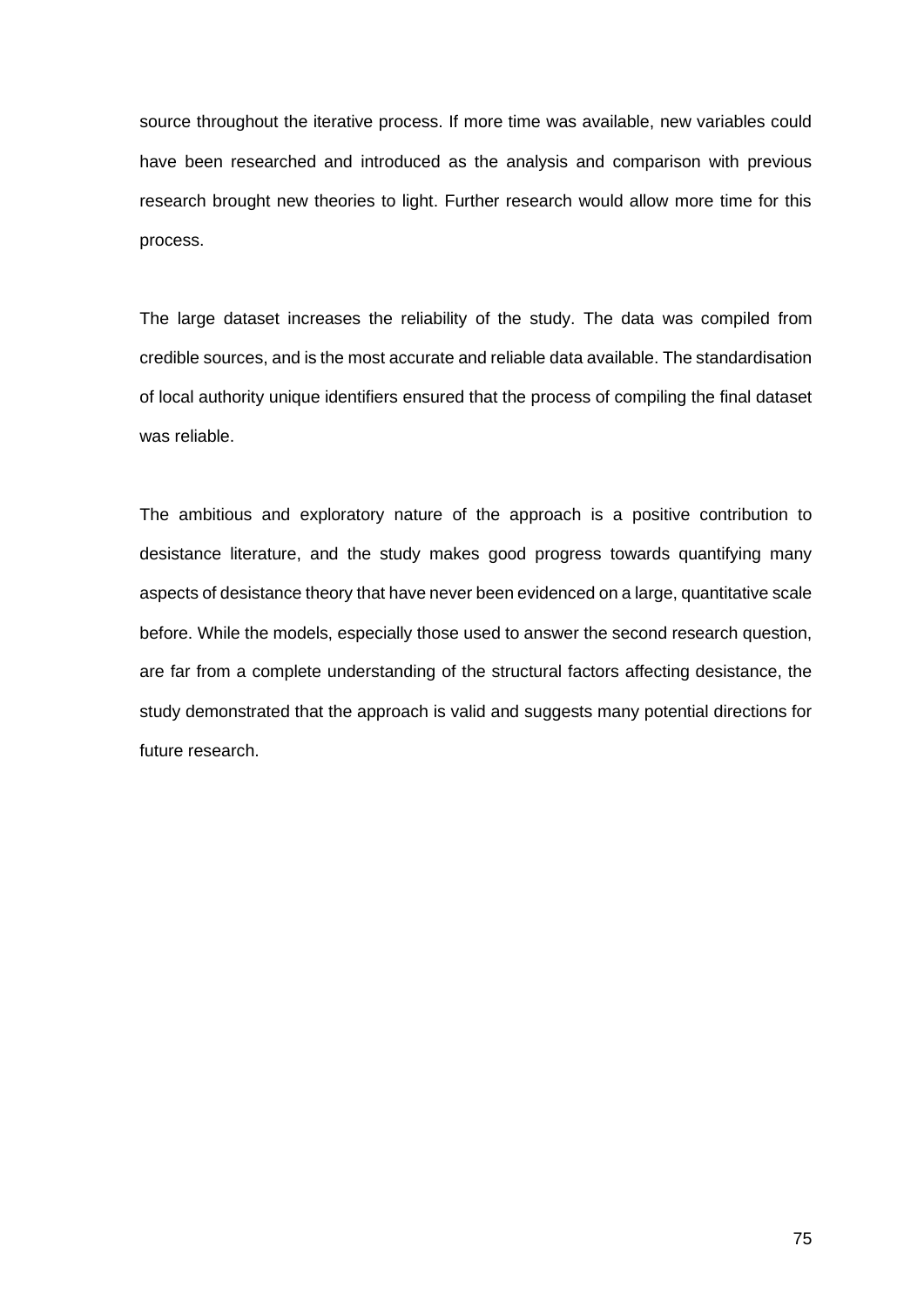### **Conclusion**

The UK's reoffending rate has remained stubbornly high, despite numerous waves of government policy aimed at addressing it. This costs the UK an estimated £18.1bn per year, and impacts hundreds of thousands of lives [\(Newton et al. 2019\).](http://f1000.com/work/citation?ids=8014982&pre=&suf=&sa=0)

Desistance research has developed a strong understanding of the process of turning away from crime, recognising that there is no one pathway to desistance and that successful support should be holistic and individualised [\(McNeill et al. 2012\).](http://f1000.com/work/citation?ids=6863283&pre=&suf=&sa=0) Its over-reliance on qualitative and longitudinal studies, however, has given it a limited perspective, with no understanding of the systemic structural barriers beyond the glimpses picked up from individual experiences.

This study addressed this limitation by using multiple regression analysis to identify the key systemic structural barriers that impact desistance on a local level. In doing this, the study has achieved three things: first, it has demonstrated that there are systemic, structural barriers to desistance that face offenders on a local level. It has drawn a link between the impacts of austerity on local services and reoffending rates. And finally, it has shown that the impacts of austerity have potentially exacerbated the systemic barriers facing would-be desisters in already disadvantaged areas, clearly highlighting the value of more extensive research on this issue.

Three primary socioeconomic barriers were identified: unemployment, income inequality, and health deprivation. In areas most affected by these three issues, then, would-be desisters are at a systemic disadvantage compared to elsewhere in the country. After these barriers had been accounted for, there were still geographical characteristics that appeared to present barriers: rural areas in the north with small populations have greater barriers to desistance than elsewhere. This shows a clear parallel with other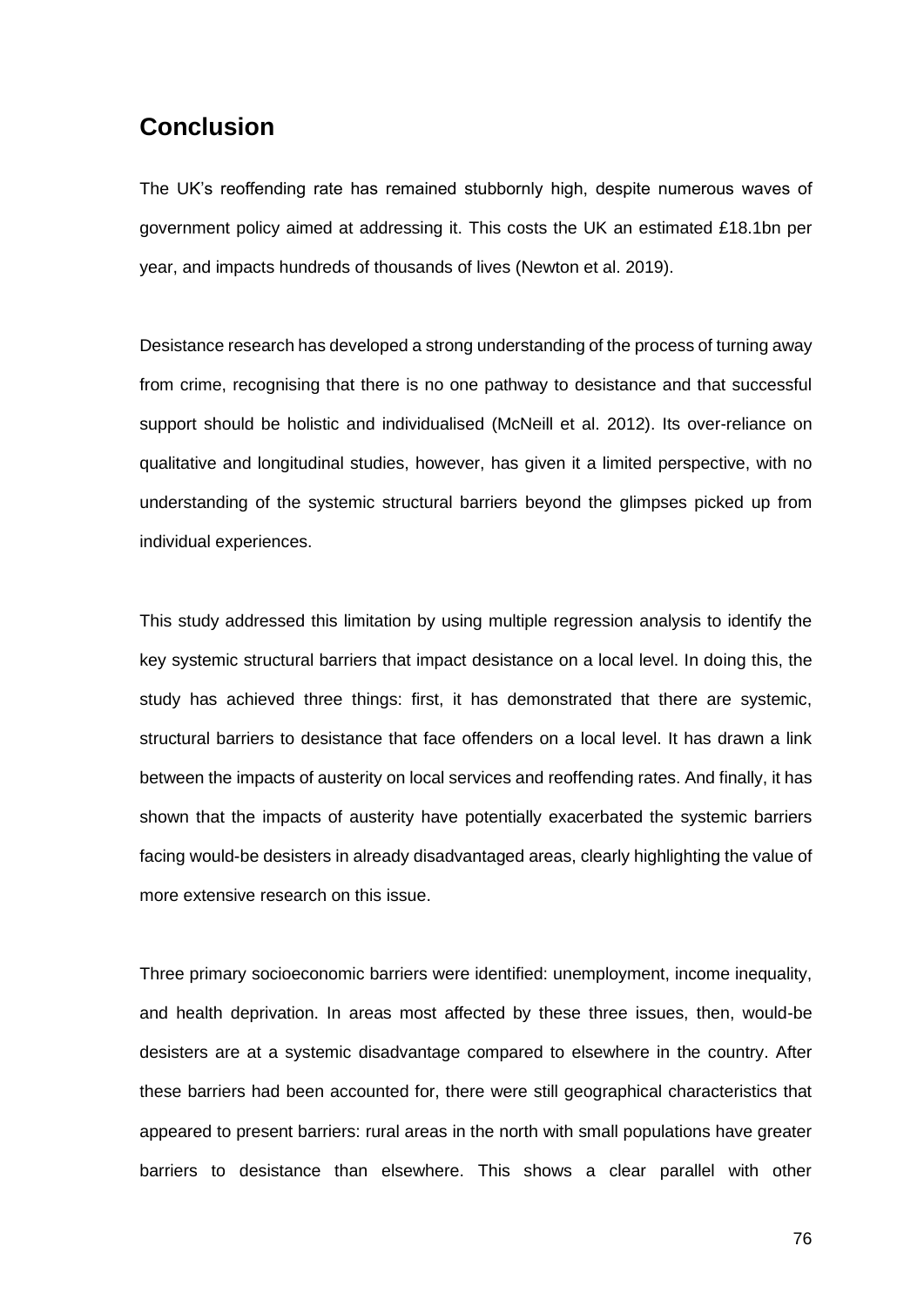disadvantages felt disproportionately across the country: small northern towns have been repeatedly shown to have been hit hardest by austerity measures, with the biggest impacts coming in the form of unemployment and a reduction in public services [\(Gray and Barford](http://f1000.com/work/citation?ids=6863272&pre=&suf=&sa=0)  [2018\).](http://f1000.com/work/citation?ids=6863272&pre=&suf=&sa=0)

Austerity measures were also found to be strongly related to the these barriers: in areas that saw the biggest decreases in spending between 2010-2016, unemployment, income inequality and health became even bigger barriers to desistance. In areas that saw the smallest decreases, the barriers became less significant. This study cannot draw any causal links, but this suggests a potential impact of austerity on the 'safety net' - the welfare policies that exist to protect the most vulnerable and disadvantaged [\(House of Commons](http://f1000.com/work/citation?ids=8015109&pre=&suf=&sa=0)  [2019\).](http://f1000.com/work/citation?ids=8015109&pre=&suf=&sa=0)

This has significant implications. First, it shows that reducing reoffending cannot be the responsibility of the Ministry of Justice alone. The department's goal of reducing reoffending is the right one, but its efforts haven't been fruitful up until now. Evidence of the importance of these society-wide systemic issues demonstrates how much offenders need a society-wide approach to tackling them [\(Owers et al. 2011\).](http://f1000.com/work/citation?ids=6863281&pre=&suf=&sa=0)

Second, it highlights yet another impact of austerity disproportionately targeting the most disadvantaged. The consistency of findings in a huge wealth of austerity literature was astounding - that deprived, disadvantaged, mostly northern towns were being hit more than anywhere else with almost every negative outcome of austerity. This thesis has mentioned a few of these studies but there are dozens, if not hundreds of examples, and the evidence is overwhelming. If the UK really is seeing the 'end of austerity' [\(Jordan](http://f1000.com/work/citation?ids=8015118&pre=&suf=&sa=0)  [2019\)](http://f1000.com/work/citation?ids=8015118&pre=&suf=&sa=0) then the reinvestment in public services must be done thoughtfully, with an awareness of the ongoing impacts that cuts have had on the most disadvantaged.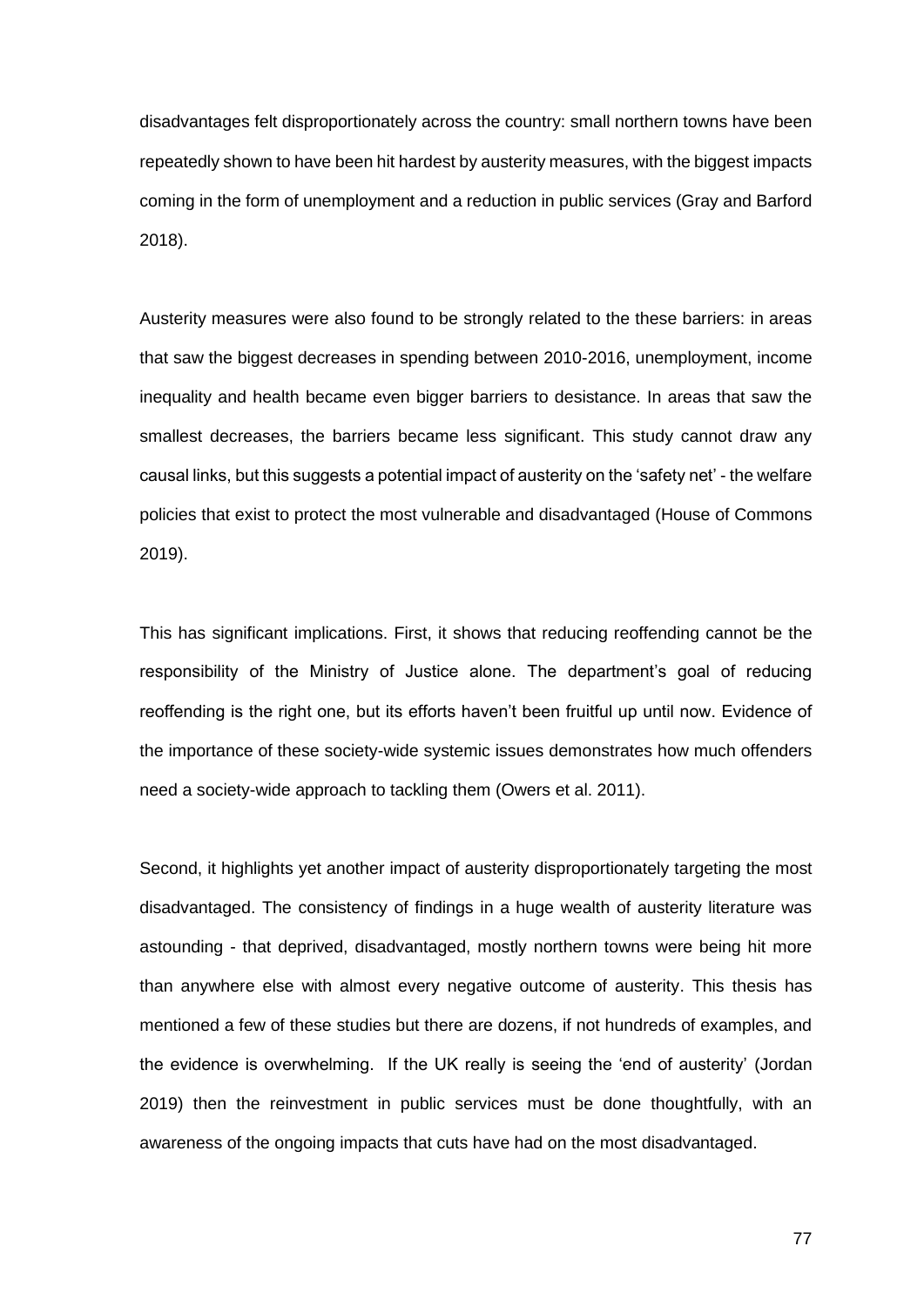Finally, it demonstrates that this approach works and can significantly improve our understanding of desistance with relatively little work. This was an ambitious study, and was necessarily limited by time and resources. There are a huge number of options to explore this work further, however, starting simply with throwing the net wider and gathering as much data and as many potential explanatory variables as possible to better understand these barriers. The optimised regression model was able to explain 47.9% of the variance in reoffending, which means there is still a great deal left to be understood (and further research to strengthen or challenge these findings). Of course a large proportion of this will come down to factors that are much harder to measure - the human elements that desistance literature explores qualitatively, for example - but there are undoubtedly more socioeconomic factors out there that can be used to strengthen this model.

The most important factors can also be explored in more depth, particularly inequality and health deprivation, which were not straightforward measures in this study. And with the regression approach (perhaps exploring more complex methods to explore nonlinear relationships) the nuances of these relationships can be explored further by including nondesistance related variables, in order to cancel out their impact and hone in on the impacts of desistance variables further. In no particular order, further study could seek to account for the impact of demographic factors, local policing, social structures and institutions like family and marriage, the impact of any interventionist programmes, local crime rates, structural education factors like investment in schools, local industries, and many many more. There is also more data becoming available all the time - since the time of analysis, the 2019 Indices of Deprivation have been released and could add a new dimension by looking at how these areas' deprivation rankings have changed. And in general, the more years of data that are available the more powerful the model has the potential to be.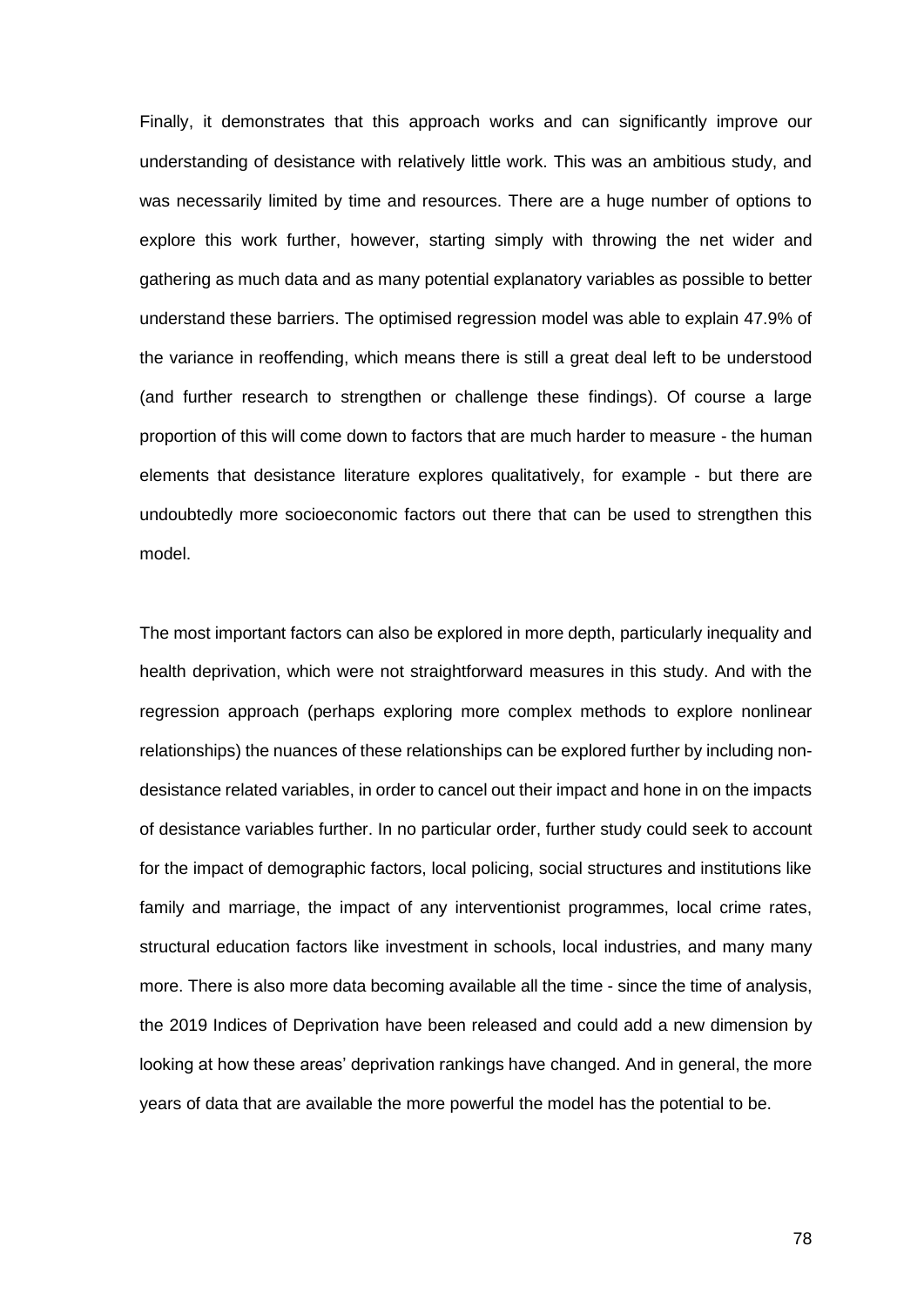Desistance literature's greatest strength is also its biggest shortcoming. The core tenet is a belief that people can change, and by always focusing on the stories of successful desisters, it creates a positive narrative of hope that says that anyone can make the difficult journey from criminal behaviour to desistance [\(McNeill et al. 2012\).](http://f1000.com/work/citation?ids=6863283&pre=&suf=&sa=0) By doing this, however, it detracts from the fact that that journey is hard, and as the impacts of austerity and increasing inequality in the UK continue to get worse, it is only getting harder. It is right that we are supporting offenders through the painstaking journey as best we can, but we should also be doing everything possible, for the good of everyone in society, to make the journey a little less treacherous.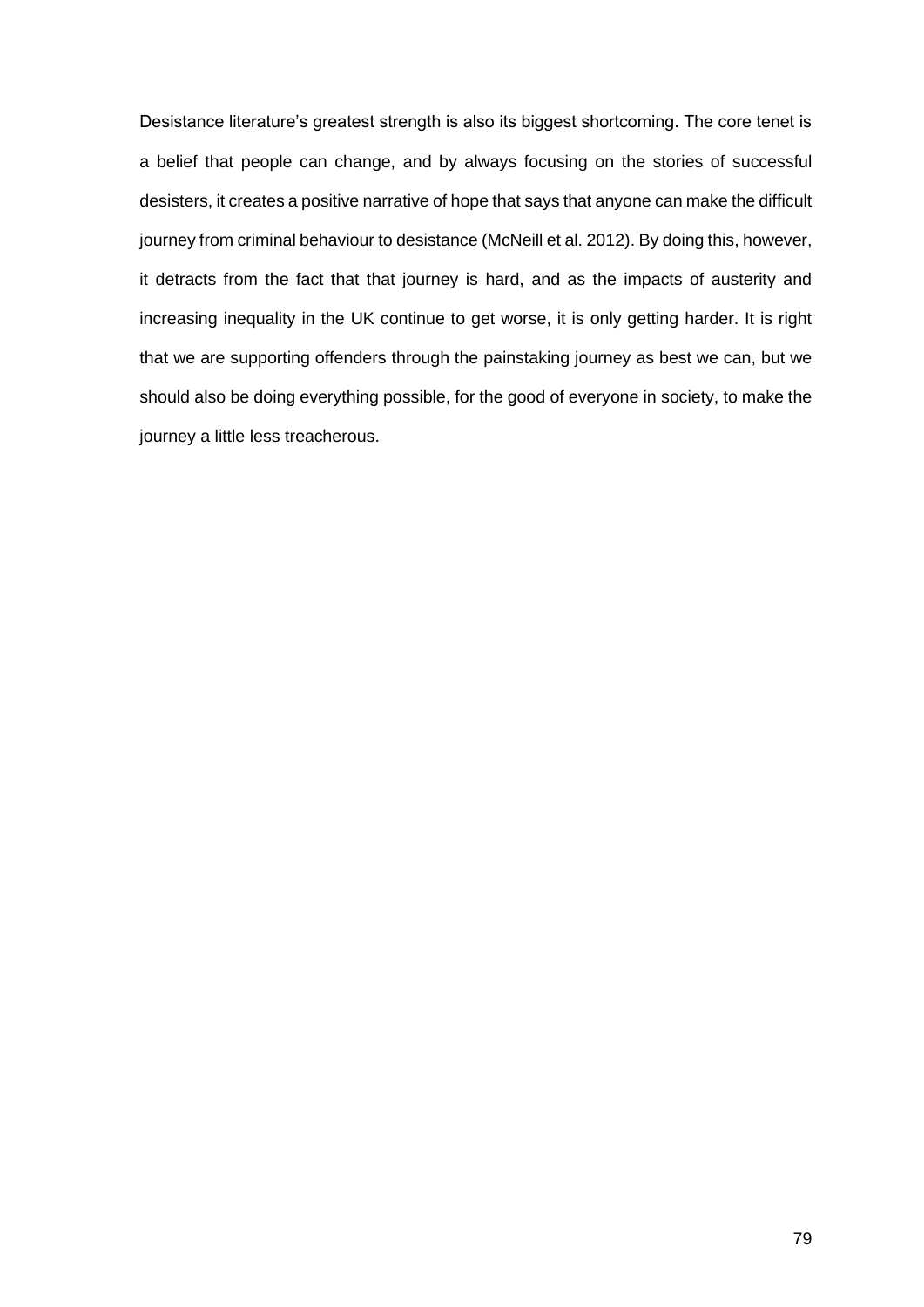## **Appendix A: Region variable - assigned numerical**

## **values**

| <b>Region name</b>       | Assigned numeric value |
|--------------------------|------------------------|
| <b>North East</b>        | 1                      |
| Yorkshire and the Humber | $\overline{2}$         |
| North West               | 3                      |
| <b>East Midlands</b>     | 4                      |
| <b>West Midlands</b>     | 5                      |
| East of England          | 6                      |
| London                   | 7                      |
| South East               | 8                      |
| South West               | 9                      |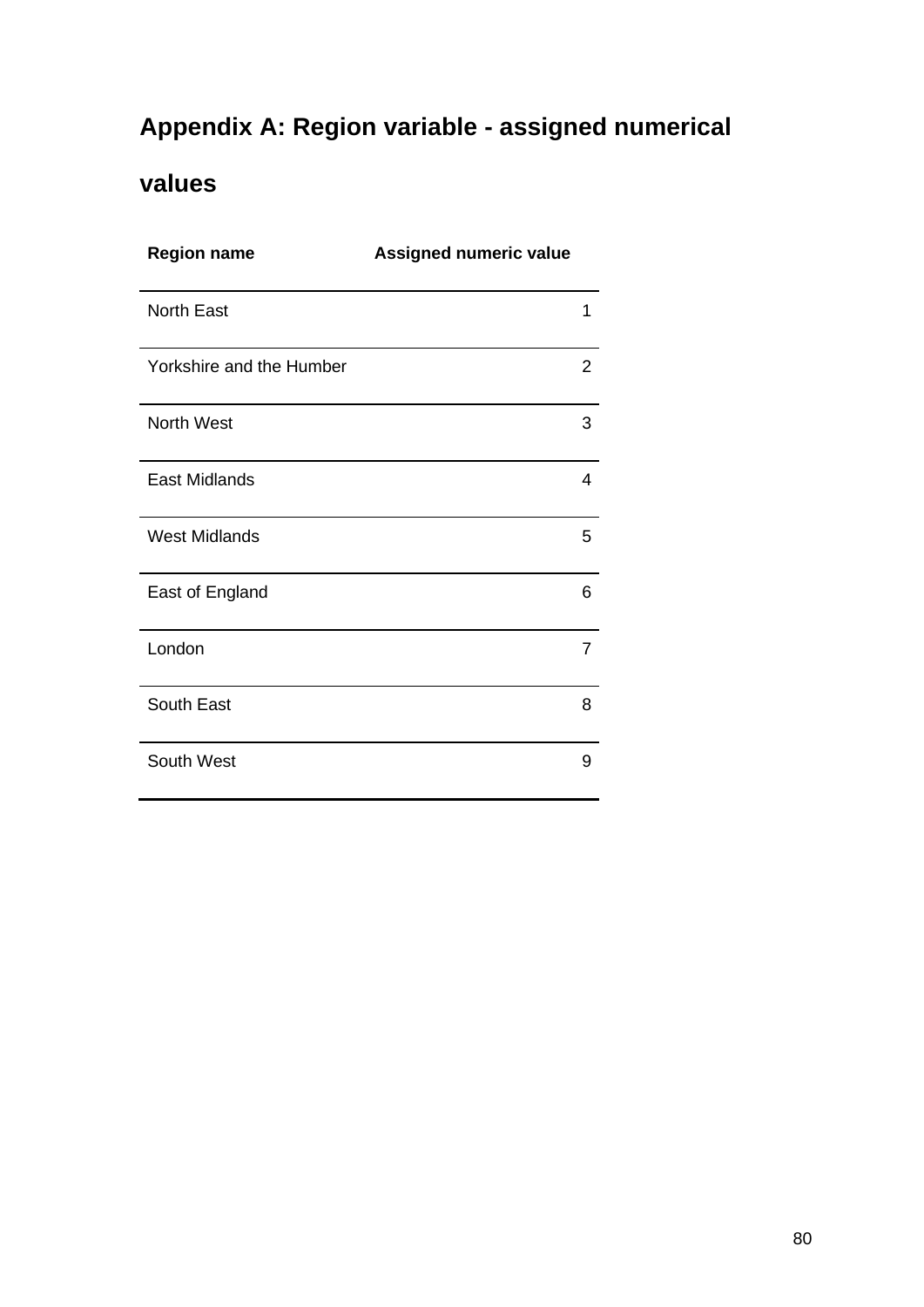# **Appendix B: List of variables**

| Variable name                               | Variable type |
|---------------------------------------------|---------------|
| Case ID                                     | Identifier    |
| Authority name                              | Identifier    |
| <b>Authority IDa</b>                        | Identifier    |
| <b>Authority IDb</b>                        | Identifier    |
| Year                                        | Identifier    |
| <b>Authority Type</b>                       | Identifier    |
| <b>Region ID</b>                            | Independent   |
| Population                                  | Independent   |
| 16-64 Population                            | Independent   |
| <b>Rural-Urban Classification</b>           | Independent   |
| <b>Multiple Deprivation</b>                 | Independent   |
| <b>Income Deprivation</b>                   | Independent   |
| <b>Employment Deprivation</b>               | Independent   |
| <b>Living Environment Deprivation</b>       | Independent   |
| Education, Skills, and Training Deprivation | Independent   |
| Barriers to Housing and Services            |               |
| Deprivation                                 | Independent   |
| <b>Health Deprivation</b>                   | Independent   |
| <b>Crime Deprivation</b>                    | Independent   |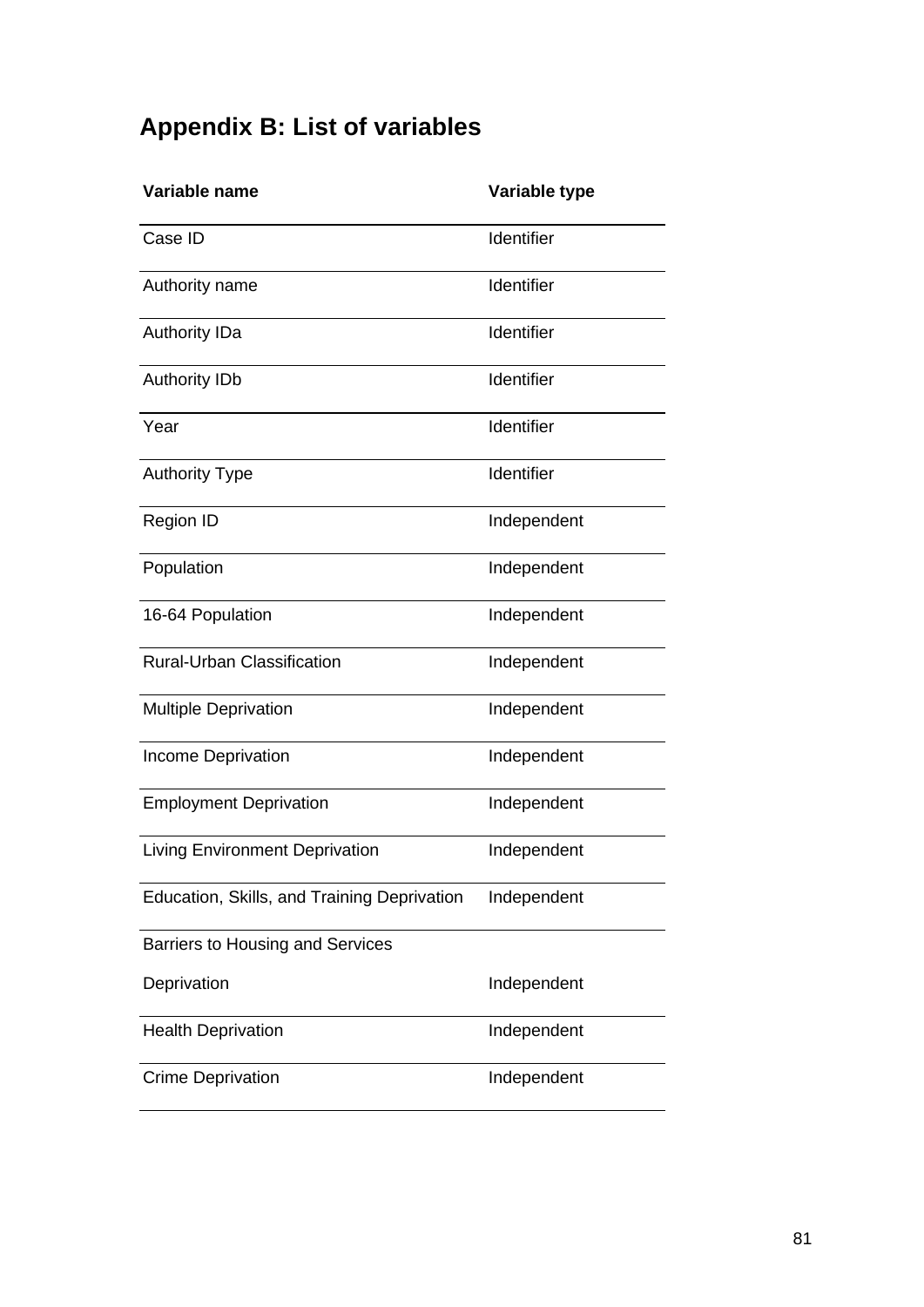| Average Annual Change in Spending on    |             |
|-----------------------------------------|-------------|
| Services per capita since 2010          | Independent |
| Average Annual Change in Spending on    |             |
| Services per capita since 2010 Quartile | Splitting   |
| Income (Median)                         | Independent |
| Income (Median) -1 year                 | Independent |
| Income (Median) -2 years                | Independent |
| Income (Mean)                           | Independent |
| Income (Mean) -1 year                   | Independent |
| Income (Mean) -2 years                  | Independent |
| <b>Unemployment Rate</b>                | Independent |
| Unemployment Rate -1 year               | Independent |
| Unemployment Rate -2 years              | Independent |
| <b>Statutory Homelessness</b>           | Independent |
| Statutory Homelessness -1 year          | Independent |
| Statutory Homelessness -2 years         | Independent |
| Rough sleeping                          | Independent |
| Rough sleeping -1 year                  | Independent |
| Rough sleeping value -2 years           | Independent |
| <b>Reoffending Rate</b>                 | Dependent   |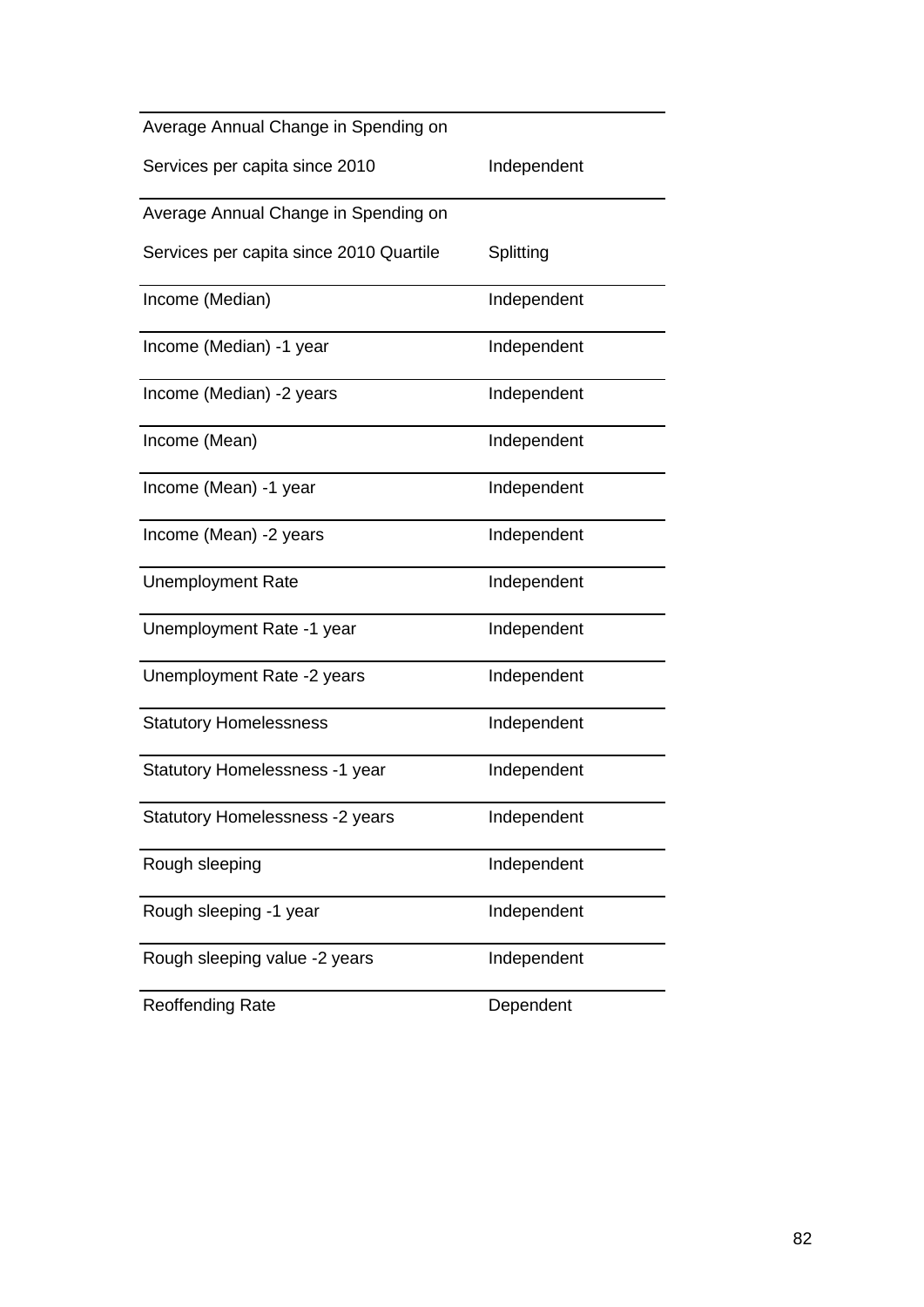### References

[Aiken, L.S., West, S.G. and Reno, R.R. 1991.](http://f1000.com/work/bibliography/7725006) *[Multiple Regression: Testing and](http://f1000.com/work/bibliography/7725006)  [Interpreting Interactions](http://f1000.com/work/bibliography/7725006)*[. illustrated. Reno, R. R. ed. SAGE.](http://f1000.com/work/bibliography/7725006)

[Bachman, R. and Schutt, R.K. 2013.](http://f1000.com/work/bibliography/7992380) *[The Practice of Research in Criminology and](http://f1000.com/work/bibliography/7992380)  [Criminal Justice](http://f1000.com/work/bibliography/7992380)*[. illustrated.](http://f1000.com/work/bibliography/7992380) SAGE.

[Beatty, C. and Fothergill, S.](http://f1000.com/work/bibliography/6883047) [2016.](http://f1000.com/work/bibliography/6883047) *[Jobs, Welfare, and Austerity: How the destruction of](http://f1000.com/work/bibliography/6883047)  [industrial Britain casts a shadow over present-day public finances](http://f1000.com/work/bibliography/6883047)*[. Centre for Regional](http://f1000.com/work/bibliography/6883047)  [Economic and Social Research, Sheffield Hallam University.](http://f1000.com/work/bibliography/6883047)

[Beatty, C. and Fothergill, S.](http://f1000.com/work/bibliography/6863266) [2016.](http://f1000.com/work/bibliography/6863266) *[The uneven impact of welfare reform: the financial](http://f1000.com/work/bibliography/6863266)  [losses to places and people](http://f1000.com/work/bibliography/6863266)*[. Sheffield Hallam University; Centre for Regional Economic](http://f1000.com/work/bibliography/6863266)  [and Social Research.](http://f1000.com/work/bibliography/6863266)

[Berk, R.A., Lenihan, K.J. and Rossi, P.H. 1980. Crime and Poverty:](http://f1000.com/work/bibliography/7784145) Some Experimental [Evidence From Ex-Offenders.](http://f1000.com/work/bibliography/7784145) *[American Sociological Review](http://f1000.com/work/bibliography/7784145)* [45\(5\), p. 766.](http://f1000.com/work/bibliography/7784145)

[Berk, R. 2004.](http://f1000.com/work/bibliography/7725051) *[Regression analysis: A constructive critique](http://f1000.com/work/bibliography/7725051)*[. 2455 Teller Road,](http://f1000.com/work/bibliography/7725051) Thousand Oaks California 91320 United States [: SAGE Publications, Inc.](http://f1000.com/work/bibliography/7725051)

[Berry, W. 1993.](http://f1000.com/work/bibliography/7767671) *[Understanding Regression Assumptions](http://f1000.com/work/bibliography/7767671)*[. 2455 Teller Road,](http://f1000.com/work/bibliography/7767671) Thousand Oaks California 91320 United States of America [: SAGE Publications, Inc.](http://f1000.com/work/bibliography/7767671)

[Boschken, H.L. 2003. Global Cities, Systemic Power, and Upper-Middle-Class Influence.](http://f1000.com/work/bibliography/8008987)  *[Urban Affairs Review](http://f1000.com/work/bibliography/8008987)* [38\(6\), pp. 808–830.](http://f1000.com/work/bibliography/8008987)

[Bottoms, A. and Shapland, J. 2010. Steps towards desistance in young adult male](http://f1000.com/work/bibliography/7784052)  [recidivists. In: Farrall, S., Sparks, R., Maruna, S., and Hough, M. eds.](http://f1000.com/work/bibliography/7784052) *[Escape Routes:](http://f1000.com/work/bibliography/7784052)  [Contemporary Perspectives on Life After Punishment](http://f1000.com/work/bibliography/7784052)*[. London: Routledge, pp. 43–80.](http://f1000.com/work/bibliography/7784052)

[Bramley, G. and Besemer, K. 2016.](http://f1000.com/work/bibliography/6883050) *[Poverty and Local Services in the Midst of Austerity](http://f1000.com/work/bibliography/6883050)*[.](http://f1000.com/work/bibliography/6883050)  [Economic, Science and Research Council.](http://f1000.com/work/bibliography/6883050)

[Braun, M.T. and Oswald, F.L. 2011. Exploratory regression analysis: a tool for selecting](http://f1000.com/work/bibliography/8001874)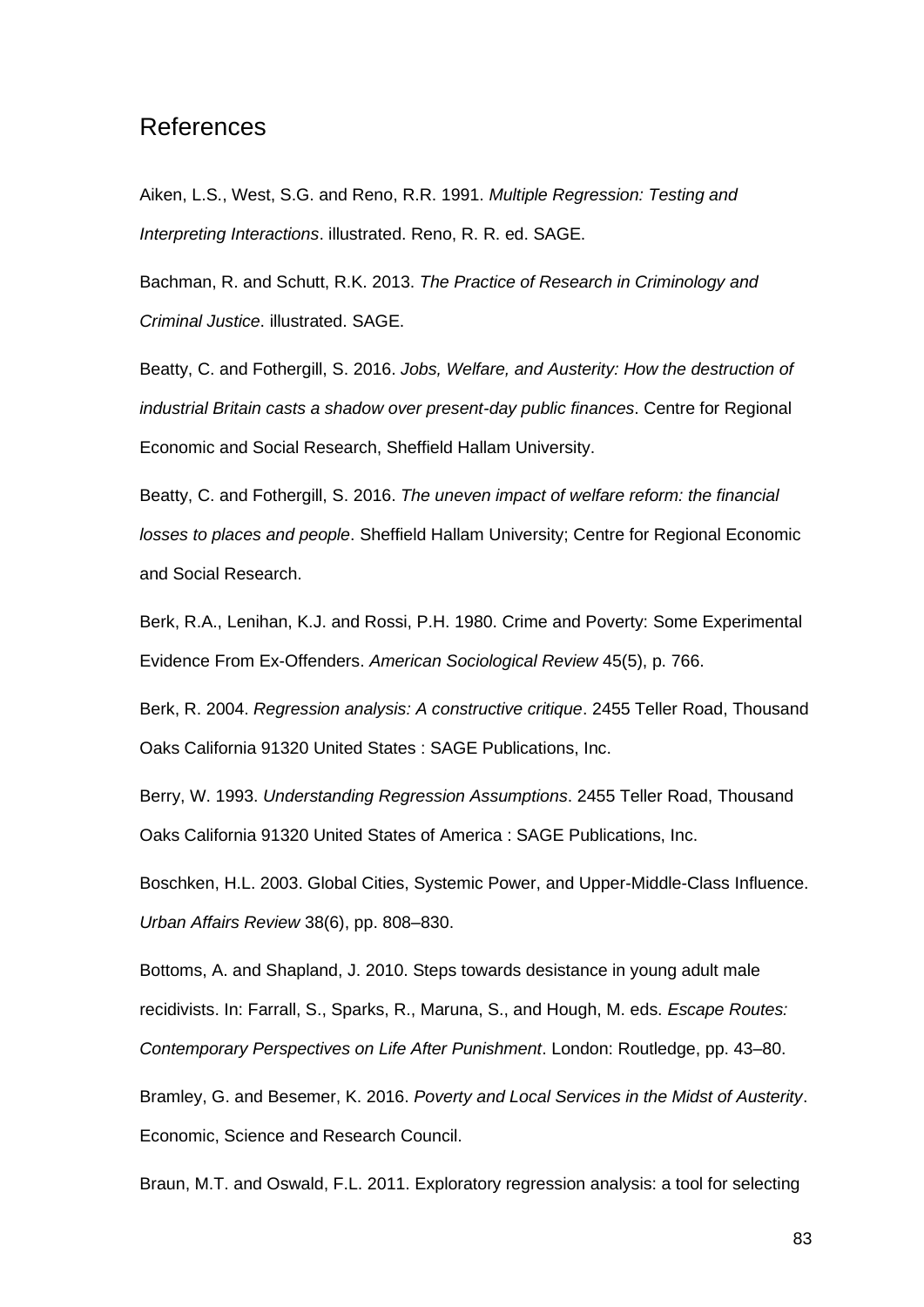[models and determining predictor importance.](http://f1000.com/work/bibliography/8001874) *[Behavior research methods](http://f1000.com/work/bibliography/8001874)* [43\(2\), pp.](http://f1000.com/work/bibliography/8001874)  [331–339.](http://f1000.com/work/bibliography/8001874)

[Brunton-Smith, I. and Hopkins, K. 2013.](http://f1000.com/work/bibliography/6863286) *[The factors associated with proven re-offending](http://f1000.com/work/bibliography/6863286)  [following release from prison: findings from Waves 1 to 3 of SPCR](http://f1000.com/work/bibliography/6863286)*[. Ministry of Justice.](http://f1000.com/work/bibliography/6863286)

[Chiu, W.H. and Madden, P. 1998. Burglary and income inequality.](http://f1000.com/work/bibliography/7995546) *[Journal of public](http://f1000.com/work/bibliography/7995546)  [economics](http://f1000.com/work/bibliography/7995546)* [69\(1\), pp. 123–141.](http://f1000.com/work/bibliography/7995546)

[Clarke, R.V. and Cornish, D.B. 1985. Modeling offenders' decisions: A framework for](http://f1000.com/work/bibliography/3733220)  [research and policy.](http://f1000.com/work/bibliography/3733220) *[Crime and Justice](http://f1000.com/work/bibliography/3733220)* [6, pp. 147–185.](http://f1000.com/work/bibliography/3733220)

[Clinks 2014.](http://f1000.com/work/bibliography/6865955) *[Run Ragged: The current experience of projects providing community](http://f1000.com/work/bibliography/6865955)  [based female offender support services](http://f1000.com/work/bibliography/6865955)*[. Clinks.](http://f1000.com/work/bibliography/6865955)

[Cornish, D.B. and Clarke, R.V. 1987. Understanding crime displacement: an application](http://f1000.com/work/bibliography/8001911)  [of rational choice theory.](http://f1000.com/work/bibliography/8001911) *[Criminology; an interdisciplinary journal](http://f1000.com/work/bibliography/8001911)* [25\(4\), pp. 933–948.](http://f1000.com/work/bibliography/8001911)

[Courtin, E. and Knapp, M. 2017. Social isolation, loneliness and health in old age: a](http://f1000.com/work/bibliography/4513257)  [scoping review.](http://f1000.com/work/bibliography/4513257) *[Health & social care in the community](http://f1000.com/work/bibliography/4513257)* [25\(3\), pp. 799–812.](http://f1000.com/work/bibliography/4513257)

[Crisis 2019a. About homelessness | Crisis | Together we will end homelessness \[Online\].](http://f1000.com/work/bibliography/7998100)  [Available at: https://www.crisis.org.uk/ending-homelessness/about-homelessness/](http://f1000.com/work/bibliography/7998100)  [\[Accessed: 2 January 2020\].](http://f1000.com/work/bibliography/7998100)

[Crisis 2019b. Prison leavers | Crisis | Together we will end homelessness \[Online\].](http://f1000.com/work/bibliography/6871571)  [Available at: https://www.crisis.org.uk/ending-homelessness/law-and-rights/prison](http://f1000.com/work/bibliography/6871571)[leavers/ \[Accessed: 30 April 2019\].](http://f1000.com/work/bibliography/6871571)

[Cusson, M. and Pinsonneault, P. 1986. The decision to give up crime. In: Cornish, D. B.](http://f1000.com/work/bibliography/6865989)  [and Clarke, R. V. eds.](http://f1000.com/work/bibliography/6865989) *[The reasoning criminal](http://f1000.com/work/bibliography/6865989)*[.](http://f1000.com/work/bibliography/6865989)

[Davidson, M. and Ward, K. 2014. `Picking up the pieces': austerity urbanism, California](http://f1000.com/work/bibliography/6863263)  [and fiscal crisis.](http://f1000.com/work/bibliography/6863263) *[Cambridge Journal of Regions, Economy and Society](http://f1000.com/work/bibliography/6863263)* [7\(1\), pp. 81–97.](http://f1000.com/work/bibliography/6863263)

[Department for Environment, Food & Rural Affairs 2011. 2011 Rural-Urban Classification](http://f1000.com/work/bibliography/7750632)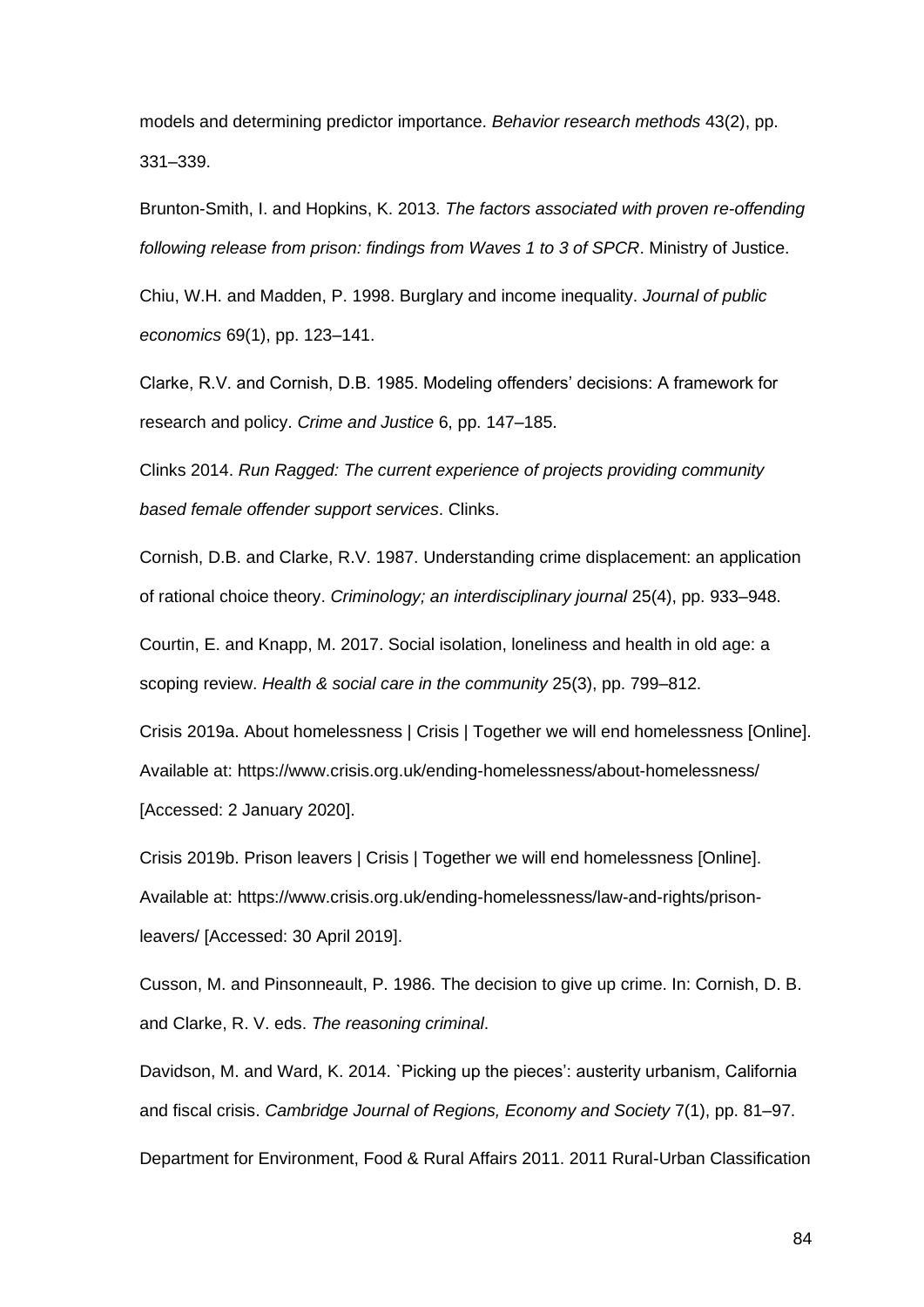[of Local Authorities and other geographies \[Online\]. Available at:](http://f1000.com/work/bibliography/7750632) 

[https://www.gov.uk/government/statistics/2011-rural-urban-classification-of-local](http://f1000.com/work/bibliography/7750632)[authority-and-other-higher-level-geographies-for-statistical-purposes \[Accessed: 12](http://f1000.com/work/bibliography/7750632)  [November 2019\].](http://f1000.com/work/bibliography/7750632)

[De Maio, F.G. 2007. Income inequality measures.](http://f1000.com/work/bibliography/3624675) *[Journal of Epidemiology and](http://f1000.com/work/bibliography/3624675)  [Community Health](http://f1000.com/work/bibliography/3624675)* [61\(10\), pp. 849–852.](http://f1000.com/work/bibliography/3624675)

[Doward, J. 2016. Liz Truss abandons Gove's plan for problem-solving courts | Law | The](http://f1000.com/work/bibliography/8006098)  [Guardian.](http://f1000.com/work/bibliography/8006098) *[The Guardian](http://f1000.com/work/bibliography/8006098)*[. Available at: https://www.theguardian.com/law/2016/aug/20/liz](http://f1000.com/work/bibliography/8006098)[truss-abandons-michael-gove-plan-for-problem-solving-courts \[Accessed: 4 January](http://f1000.com/work/bibliography/8006098)  [2020\].](http://f1000.com/work/bibliography/8006098)

[Downes, D. 1997. What the next government should do about crime.](http://f1000.com/work/bibliography/6872109) *[The Howard](http://f1000.com/work/bibliography/6872109)  [Journal of Criminal Justice](http://f1000.com/work/bibliography/6872109)* [36\(1\), pp. 1–13.](http://f1000.com/work/bibliography/6872109)

[Durbin, J. and Watson, G.S. 1951. Testing for serial correlation in least squares](http://f1000.com/work/bibliography/1019987)  [regression. II.](http://f1000.com/work/bibliography/1019987) *[Biometrika](http://f1000.com/work/bibliography/1019987)* [38\(1–2\), pp. 159–178.](http://f1000.com/work/bibliography/1019987)

[Ezell, M. and Cohen, L. 2004.](http://f1000.com/work/bibliography/6866000) *[Desisting from crime](http://f1000.com/work/bibliography/6866000)*[. Oxforf: Oxford University Press.](http://f1000.com/work/bibliography/6866000)

[Farrall, S. 1999. Structuration, human development and desistance from crime.](http://f1000.com/work/bibliography/8005380) *[British](http://f1000.com/work/bibliography/8005380)  [Journal of Criminology](http://f1000.com/work/bibliography/8005380)* [39\(2\), pp. 253–268.](http://f1000.com/work/bibliography/8005380)

[Farrall, S., Bottoms, A. and Shapland, J. 2010. Social structures and desistance from](http://f1000.com/work/bibliography/7995495)  [crime.](http://f1000.com/work/bibliography/7995495) *[European Journal of Criminology](http://f1000.com/work/bibliography/7995495)* [7\(6\), pp. 546–570.](http://f1000.com/work/bibliography/7995495)

[Farrall, S. and Calverley, A. 2006.](http://f1000.com/work/bibliography/6863284) *[Understanding desistance from crime: Theoretical](http://f1000.com/work/bibliography/6863284)  [directions in resettlement and rehabilitation](http://f1000.com/work/bibliography/6863284)*[. Berkshire: Open University Press.](http://f1000.com/work/bibliography/6863284)

Farrall, S., Sparks, R., Professor of Criminology Shadd Maruna, Maruna, S., Hough, M. [and Professor of Social Policy Mike Hough eds. 2010.](http://f1000.com/work/bibliography/7784022) *[Escape Routes: Contemporary](http://f1000.com/work/bibliography/7784022)  [Perspectives on Life After Punishment](http://f1000.com/work/bibliography/7784022)*[. Routledge.](http://f1000.com/work/bibliography/7784022)

[Financial Times 2013. Austerity Measure Definition \[Online\]. Available at:](http://f1000.com/work/bibliography/8007477)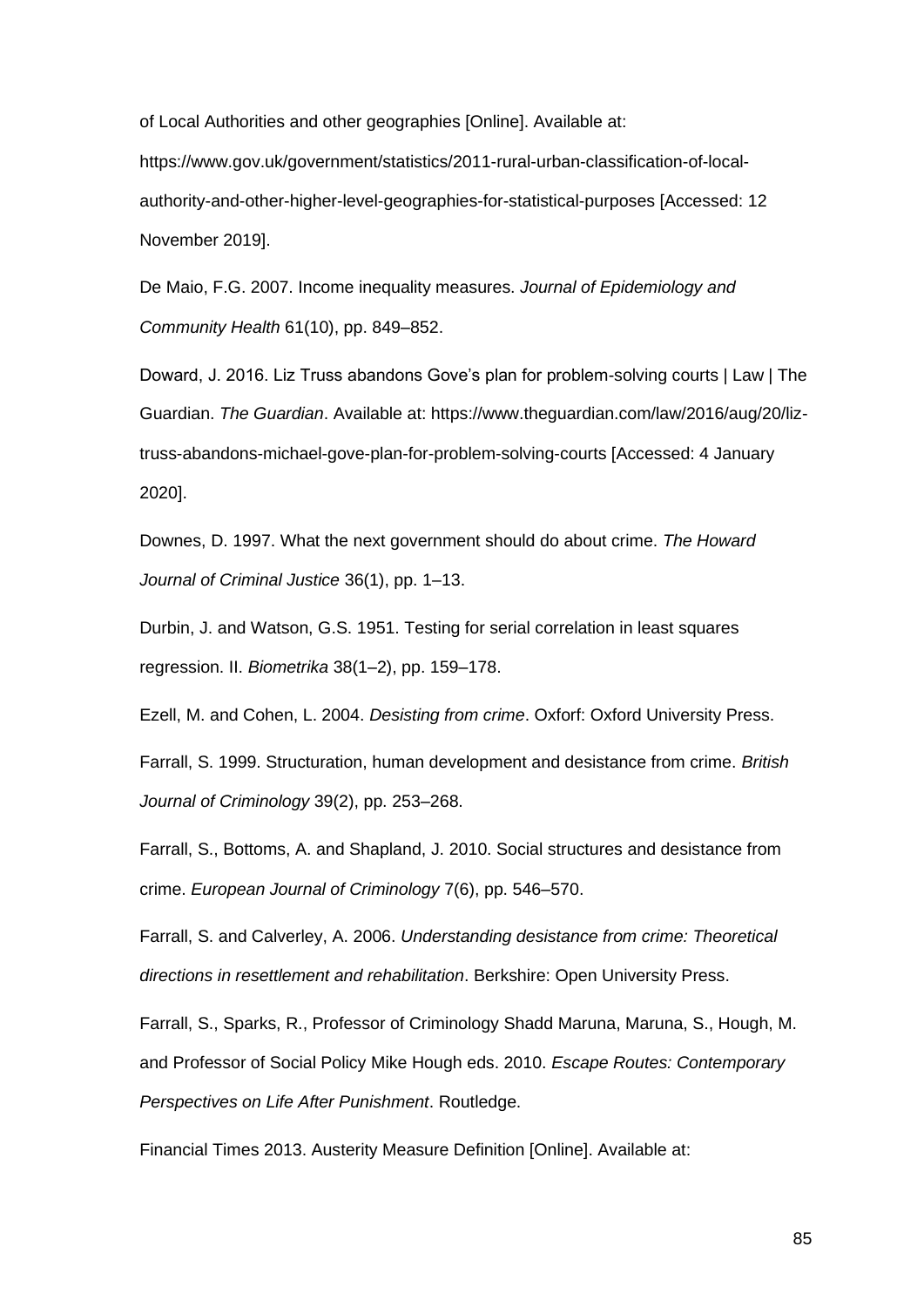[https://web.archive.org/web/20130322221836/http://lexicon.ft.com/Term?term=austerity](http://f1000.com/work/bibliography/8007477)[measure \[Accessed: 5 January 2020\].](http://f1000.com/work/bibliography/8007477)

[Fox, W.F. and Porca, S. 2001. Investing in rural infrastructure.](http://f1000.com/work/bibliography/7997405) *[International regional](http://f1000.com/work/bibliography/7997405)  [science review](http://f1000.com/work/bibliography/7997405)* [24\(1\), pp. 103–133.](http://f1000.com/work/bibliography/7997405)

[Freedman, M. and Owens, E.G. 2011. Low-income housing development and crime.](http://f1000.com/work/bibliography/1989545)  *[Journal of urban economics](http://f1000.com/work/bibliography/1989545)* [70\(2–3\), pp. 115–131.](http://f1000.com/work/bibliography/1989545)

[Gadd, D. 2003. Review Essay: Making Criminology Good: A Response to Shadd](http://f1000.com/work/bibliography/6863282)  [Maruna.](http://f1000.com/work/bibliography/6863282) *[The Howard Journal](http://f1000.com/work/bibliography/6863282)* [42\(3\), pp. 316–322.](http://f1000.com/work/bibliography/6863282)

[Giddens, A. 1984.](http://f1000.com/work/bibliography/8008948) *[The Constitution Of Society: Outline Of The Theory Of Structuration](http://f1000.com/work/bibliography/8008948)*[.](http://f1000.com/work/bibliography/8008948)  [1st ed. Cambridge \[Cambridgeshire\]: Polity.](http://f1000.com/work/bibliography/8008948)

[Giordano, P.C., Cernkovich, S.A. and Rudolph, J.L. 2002. Gender, Crime, and](http://f1000.com/work/bibliography/6866008)  [Desistance: Toward a Theory of Cognitive Transformation.](http://f1000.com/work/bibliography/6866008) *[American Journal of](http://f1000.com/work/bibliography/6866008)  [Sociology](http://f1000.com/work/bibliography/6866008)* [107\(4\), pp. 990–1064.](http://f1000.com/work/bibliography/6866008)

[Glaeser, E.L. and Sacerdote, B. 1999. Why is there more crime in cities?](http://f1000.com/work/bibliography/7995690) *[Journal of](http://f1000.com/work/bibliography/7995690)  [Political Economy](http://f1000.com/work/bibliography/7995690)* [107\(S6\), pp. S225–S258.](http://f1000.com/work/bibliography/7995690)

[Glueck, E. and Glueck, S. 1943.](http://f1000.com/work/bibliography/6871773) *[Criminal Careers In Retrospect](http://f1000.com/work/bibliography/6871773)*[. New York: The](http://f1000.com/work/bibliography/6871773)  [Commonwealth Fund.](http://f1000.com/work/bibliography/6871773)

[Gottfredson, M. and Hirschi, T. 1990.](http://f1000.com/work/bibliography/6865995) *[A General Theory Of Crime](http://f1000.com/work/bibliography/6865995)*[. 1st ed. Stanford, Calif:](http://f1000.com/work/bibliography/6865995)  [Stanford University Press.](http://f1000.com/work/bibliography/6865995)

[Government Statistical Service 2017.](http://f1000.com/work/bibliography/7774481) *[The 2011 Rural-Urban Classification for](http://f1000.com/work/bibliography/7774481) Local [Authority Districts in England](http://f1000.com/work/bibliography/7774481)*[. Government Statistical Service.](http://f1000.com/work/bibliography/7774481)

[Gray, M. and Barford, A. 2018. The depths of the cuts: the uneven geography of local](http://f1000.com/work/bibliography/6863272)  [government austerity.](http://f1000.com/work/bibliography/6863272) *[Cambridge J Regions Econ Soc](http://f1000.com/work/bibliography/6863272)* [11\(3\), pp. 541–563.](http://f1000.com/work/bibliography/6863272)

[Grover, C. 2013.](http://f1000.com/work/bibliography/8005900) *[Crime and Inequality](http://f1000.com/work/bibliography/8005900)*[. Willan.](http://f1000.com/work/bibliography/8005900)

[Hastings, A., Bailey, N., Bramley, G. and Gannon, M. 2017. Austerity urbanism in](http://f1000.com/work/bibliography/5495636)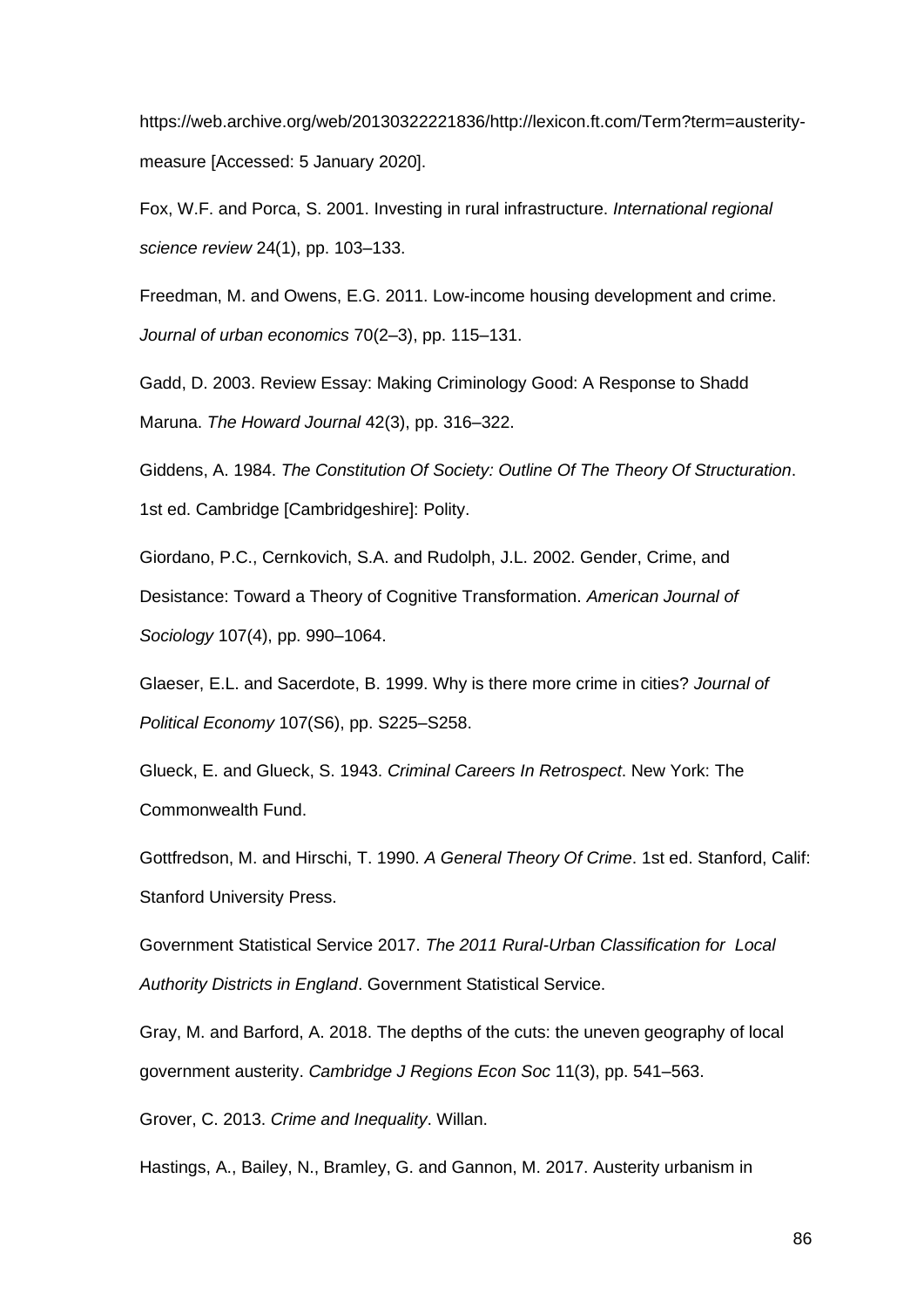[England: The 'regressive redistribution' of local government services and the impact on](http://f1000.com/work/bibliography/5495636)  [the poor and marginalised.](http://f1000.com/work/bibliography/5495636) *[Environment & planning A](http://f1000.com/work/bibliography/5495636)* [49\(9\), pp. 2007–2024.](http://f1000.com/work/bibliography/5495636)

[Henry, N.W., Cohen, J. and Cohen, P. 1977. Applied multiple regression/correlation](http://f1000.com/work/bibliography/4833002)  [analysis for the behavioral sciences.](http://f1000.com/work/bibliography/4833002) *[Contemporary sociology](http://f1000.com/work/bibliography/4833002)* [6\(3\), p. 320.](http://f1000.com/work/bibliography/4833002)

[Hinton, P. 2014.](http://f1000.com/work/bibliography/6863391) *[SPSS Explained](http://f1000.com/work/bibliography/6863391)*[. Routledge.](http://f1000.com/work/bibliography/6863391)

[HM Treasury 2010.](http://f1000.com/work/bibliography/7998936) *[Budget June 2010](http://f1000.com/work/bibliography/7998936)*[. HM Treasury.](http://f1000.com/work/bibliography/7998936)

[Hollin, C.R. 1996.](http://f1000.com/work/bibliography/6866029) *[Working With Offenders: Psychological Practice in Offender](http://f1000.com/work/bibliography/6866029)  [Rehabilitation](http://f1000.com/work/bibliography/6866029)*[. New York: John Wiley & Sons.](http://f1000.com/work/bibliography/6866029)

[Hope, T.I.M. 2001. Community crime prevention in britain:](http://f1000.com/work/bibliography/7997285) *[Criminal Justice](http://f1000.com/work/bibliography/7997285)* [1\(4\), pp.](http://f1000.com/work/bibliography/7997285)  [421–439.](http://f1000.com/work/bibliography/7997285)

[House of Commons 2019. Welfare safety net -](http://f1000.com/work/bibliography/8015109) Work and Pensions Committee [Online]. [Available at:](http://f1000.com/work/bibliography/8015109) 

[https://publications.parliament.uk/pa/cm201719/cmselect/cmworpen/1539/153904.htm#\\_](http://f1000.com/work/bibliography/8015109) [idTextAnchor001 \[Accessed: 6 January 2020\].](http://f1000.com/work/bibliography/8015109)

[Hsieh, C.-C. and Pugh, M.D. 1993. Poverty, Income Inequality, and Violent Crime: A](http://f1000.com/work/bibliography/7999133)  [Meta-Analysis of Recent Aggregate Data Studies.](http://f1000.com/work/bibliography/7999133) *[Criminal justice review](http://f1000.com/work/bibliography/7999133)* [18\(2\), pp. 182–](http://f1000.com/work/bibliography/7999133) [202.](http://f1000.com/work/bibliography/7999133)

[Johnston, M. 2014. View of Secondary Data Analysis: A Method of which the Time Has](http://f1000.com/work/bibliography/7992366)  [Come.](http://f1000.com/work/bibliography/7992366) *[Qualitative and Quantitative Methods in Libraries](http://f1000.com/work/bibliography/7992366)* [3, pp. 619–626.](http://f1000.com/work/bibliography/7992366)

[Jordan, D. 2019. Chancellor Sajid Javid declares end of austerity.](http://f1000.com/work/bibliography/8015118) *[BBC News](http://f1000.com/work/bibliography/8015118)*[.](http://f1000.com/work/bibliography/8015118)

[Kelly, M. 2000. Inequality and Crime.](http://f1000.com/work/bibliography/4338853) *[Review of Economics and Statistics](http://f1000.com/work/bibliography/4338853)* [82\(4\), pp.](http://f1000.com/work/bibliography/4338853)  [530–539.](http://f1000.com/work/bibliography/4338853)

[Koehler, J.A., Lösel, F., Akoensi, T.D. and Humphreys, D.K. 2013. A systematic review](http://f1000.com/work/bibliography/8005474)  [and meta-analysis on the effects of young offender treatment programs in Europe.](http://f1000.com/work/bibliography/8005474)  *[Journal of experimental criminology](http://f1000.com/work/bibliography/8005474)* [9\(1\), pp. 19–43.](http://f1000.com/work/bibliography/8005474)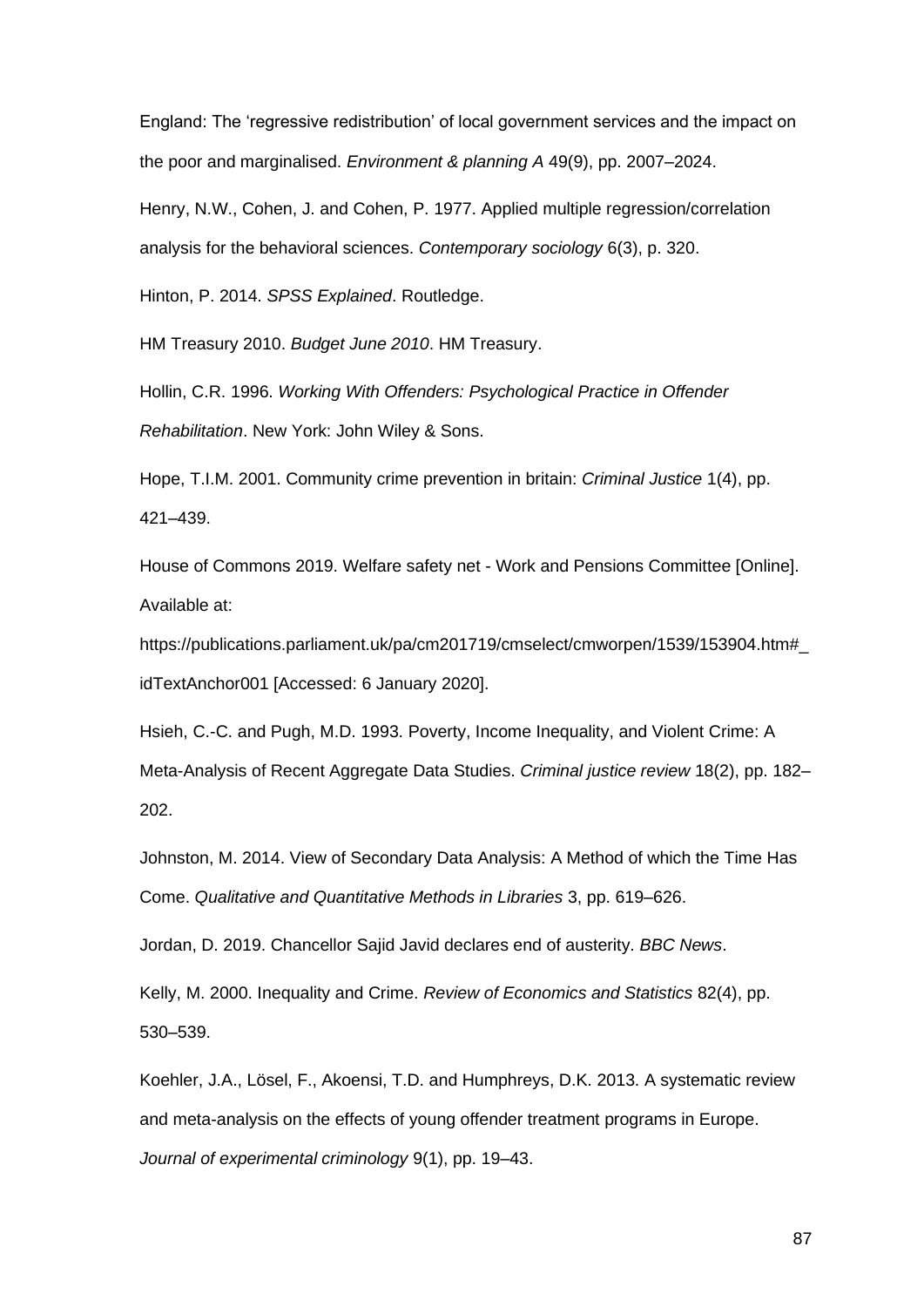[Krugman, P. 2012.](http://f1000.com/work/bibliography/6875177) *[End This Depression Now!](http://f1000.com/work/bibliography/6875177)* [1st ed. W.](http://f1000.com/work/bibliography/6875177)

[Lambie-Mumford, H., Snell, C. and Hunt, T. 2016.](http://f1000.com/work/bibliography/6883041) *['Heating or eating' and the impact of](http://f1000.com/work/bibliography/6883041)  [austerity.](http://f1000.com/work/bibliography/6883041)* [The University of Sheffield.](http://f1000.com/work/bibliography/6883041)

[Link, N.W., Ward, J.T. and Stansfield, R. 2019. Consequences of mental and physical](http://f1000.com/work/bibliography/7995616)  [health for reentry and recidivism: Toward a health](http://f1000.com/work/bibliography/7995616)-based model of desistance\*. *[Criminology; an interdisciplinary journal](http://f1000.com/work/bibliography/7995616)* [57\(3\), pp. 544–573.](http://f1000.com/work/bibliography/7995616)

[Local Government Association 2018.](http://f1000.com/work/bibliography/6863270) *[Local government funding: Moving the](http://f1000.com/work/bibliography/6863270)  [conversation on](http://f1000.com/work/bibliography/6863270)*[. Local Government Association.](http://f1000.com/work/bibliography/6863270)

[MacDonald, R., Webster, C., Shildrick, T. and Simpson, M. 2011. Paths of exclusion,](http://f1000.com/work/bibliography/7995501)  [inclusion and desistance. In: Farrall, S., Sparks, R., Maruna, S., and Hough, M. eds.](http://f1000.com/work/bibliography/7995501)  *[Escape Routes: Contemporary Persepectives on Life After Punishment](http://f1000.com/work/bibliography/7995501)*[. Oxon:](http://f1000.com/work/bibliography/7995501)  [Routledge.](http://f1000.com/work/bibliography/7995501)

[MacKinnon, D.P., Krull, J.L. and Lockwood, C.M. 2000. Equivalence of the mediation,](http://f1000.com/work/bibliography/2171614)  [confounding and suppression effect.](http://f1000.com/work/bibliography/2171614) *[Prevention Science](http://f1000.com/work/bibliography/2171614)* [1\(4\), pp. 173–181.](http://f1000.com/work/bibliography/2171614)

[MacLeavy, J. 2011. A 'new politics' of austerity, workfare and gender? The UK coalition](http://f1000.com/work/bibliography/6863268)  [government's welfare reform proposals.](http://f1000.com/work/bibliography/6863268) *[Cambridge J Regions Econ Soc](http://f1000.com/work/bibliography/6863268)* [4\(3\), pp. 355–](http://f1000.com/work/bibliography/6863268) [367.](http://f1000.com/work/bibliography/6863268)

[Mair, G. 2004.](http://f1000.com/work/bibliography/6866039) *[What Matters in Probation](http://f1000.com/work/bibliography/6866039)*[. Devon: Willan.](http://f1000.com/work/bibliography/6866039)

[Maruna, S. 2001.](http://f1000.com/work/bibliography/6863184) *[Making good](http://f1000.com/work/bibliography/6863184)*[. Washington, DC: American Psychological Association.](http://f1000.com/work/bibliography/6863184)

[Maruna, S. and Mann, R. 2019.](http://f1000.com/work/bibliography/6863285) *[Reconciling "Desistance" and "What Works."](http://f1000.com/work/bibliography/6863285)* [HM](http://f1000.com/work/bibliography/6863285)  [Inspectorate of Probation.](http://f1000.com/work/bibliography/6863285)

[Matsaganis, M. and Leventi, C. 2014. The Distributional Impact of Austerity and the](http://f1000.com/work/bibliography/6863267)  [Recession in Southern Europe.](http://f1000.com/work/bibliography/6863267) *[South Eur. Soc. Polit.](http://f1000.com/work/bibliography/6863267)* [19\(3\), pp. 393–412.](http://f1000.com/work/bibliography/6863267)

[Mayston, D. 1992. Financial reporting in the public sector and the demand for](http://f1000.com/work/bibliography/7998874)  [information.](http://f1000.com/work/bibliography/7998874) *[Financial Accountability and Management](http://f1000.com/work/bibliography/7998874)* [8\(4\), pp. 317–324.](http://f1000.com/work/bibliography/7998874)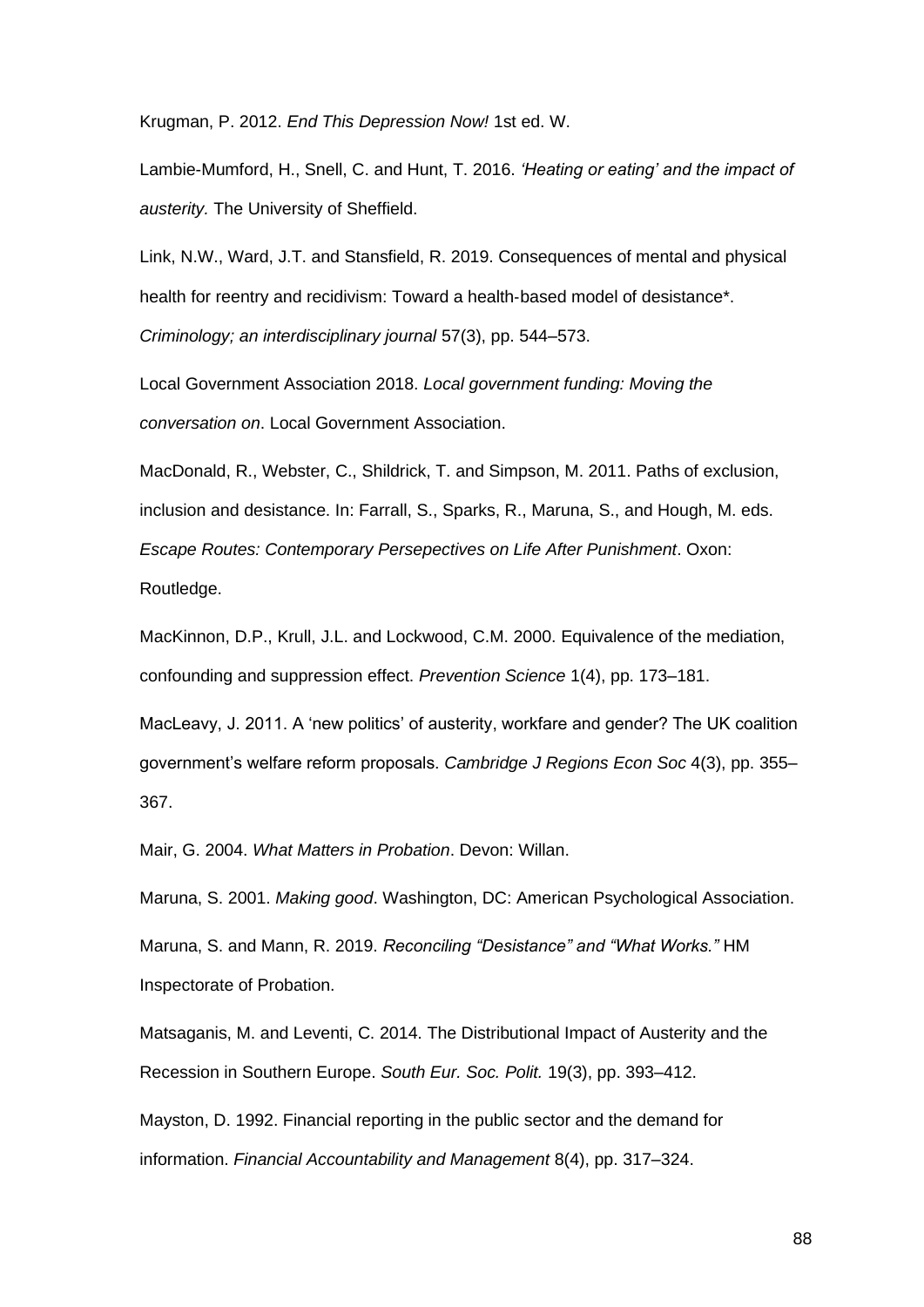[McGuire, J. and Priestley, P. 1985.](http://f1000.com/work/bibliography/6866033) *[Offending Behaviour](http://f1000.com/work/bibliography/6866033)*[. London: Basford.](http://f1000.com/work/bibliography/6866033)

[McNeill, F., Farrall, S., Lightowler, C. and Maruna, S. 2012.](http://f1000.com/work/bibliography/6863283) *[How and why people stop](http://f1000.com/work/bibliography/6863283)  [offending: discovering desistance](http://f1000.com/work/bibliography/6863283)*[. University of Glasgow.](http://f1000.com/work/bibliography/6863283)

[Merton, R.K. 1938. Social Structure and Anomie.](http://f1000.com/work/bibliography/1910466) *[American Sociological Review](http://f1000.com/work/bibliography/1910466)* [3\(5\), p.](http://f1000.com/work/bibliography/1910466)  [672.](http://f1000.com/work/bibliography/1910466)

[Ministry for Housing, Communities, and Local Government 2019. Homelessness](http://f1000.com/work/bibliography/6884253)  [statistics \[Online\]. Available at:](http://f1000.com/work/bibliography/6884253) 

[https://www.gov.uk/government/collections/homelessness-statistics \[Accessed: 30 April](http://f1000.com/work/bibliography/6884253)  [2019\].](http://f1000.com/work/bibliography/6884253)

[Ministry of Housing, Communities, and Local Government 2018. Local authority revenue](http://f1000.com/work/bibliography/6863376)  [expenditure and financing \[Online\]. Available at:](http://f1000.com/work/bibliography/6863376) 

[https://www.gov.uk/government/collections/local-authority-revenue-expenditure-and](http://f1000.com/work/bibliography/6863376)[financing#2018-to-2019 \[Accessed: 29 April 2019\].](http://f1000.com/work/bibliography/6863376)

[Ministry of Housing, Communities & Local Government 2015. English indices of](http://f1000.com/work/bibliography/7750641)  [deprivation 2015 \[Online\]. Available at: https://www.gov.uk/government/statistics/english](http://f1000.com/work/bibliography/7750641)[indices-of-deprivation-2015 \[Accessed: 12 November 2019\].](http://f1000.com/work/bibliography/7750641)

[Ministry of Housing, Communities & Local Government 2018. Rough sleeping in](http://f1000.com/work/bibliography/7998112)  [England: autumn 2018 \[Online\]. Available at:](http://f1000.com/work/bibliography/7998112) 

[https://www.gov.uk/government/statistics/rough-sleeping-in-england-autumn-2018](http://f1000.com/work/bibliography/7998112)  [\[Accessed: 2 January 2020\].](http://f1000.com/work/bibliography/7998112)

Ministry of Justice 2014. About us - [Ministry of Justice \[Online\]. Available at:](http://f1000.com/work/bibliography/6865977)  [https://www.gov.uk/government/organisations/ministry-of-justice/about#priorities](http://f1000.com/work/bibliography/6865977)  [\[Accessed: 29 April 2019\].](http://f1000.com/work/bibliography/6865977)

[Ministry of Justice 2019a.](http://f1000.com/work/bibliography/7773961) *[Guide to proven reoffending statistics](http://f1000.com/work/bibliography/7773961)*[. Ministry of Justice.](http://f1000.com/work/bibliography/7773961) [Ministry of Justice 2016.](http://f1000.com/work/bibliography/6863291) *[Prison Safety and Reform](http://f1000.com/work/bibliography/6863291)*[. Ministry of Justice.](http://f1000.com/work/bibliography/6863291)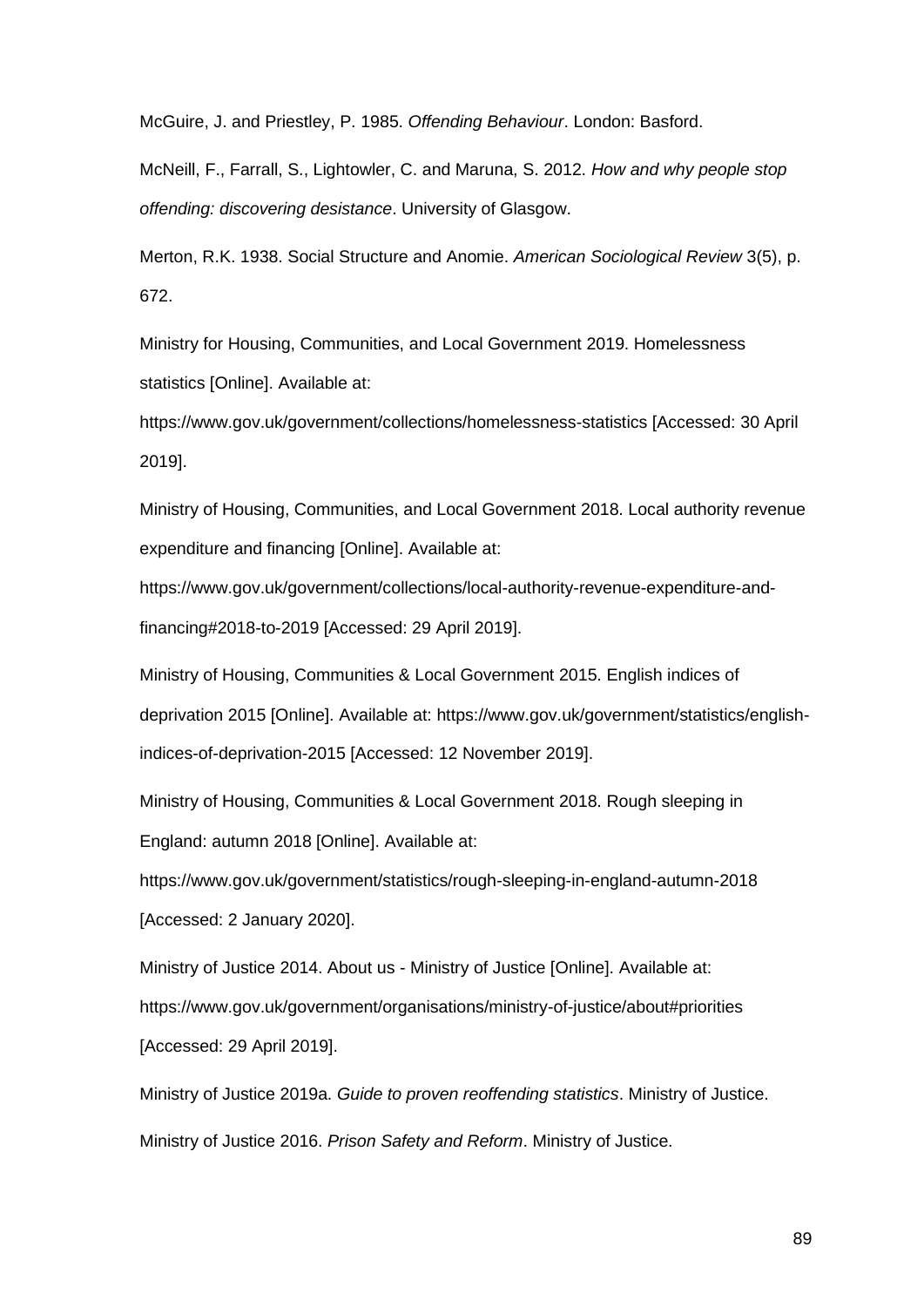[Ministry of Justice 2011. Proven re-offending statistics: definitions and measurement.](http://f1000.com/work/bibliography/8006456)

[Ministry of Justice 2019b. Proven reoffending statistics \[Online\]. Available at:](http://f1000.com/work/bibliography/6863381) 

[https://www.gov.uk/government/collections/proven-reoffending-statistics \[Accessed: 29](http://f1000.com/work/bibliography/6863381)  [April 2019\].](http://f1000.com/work/bibliography/6863381)

[Ministry of Justice 2017. Proven Reoffending Statistics Quarterly Bulletin, October 2015](http://f1000.com/work/bibliography/7778999)  [to December 2015.](http://f1000.com/work/bibliography/7778999)

[Ministry of Justice 2013.](http://f1000.com/work/bibliography/6863290) *[Transforming Rehabilitation: A Strategy for Reform](http://f1000.com/work/bibliography/6863290)*[. Ministry of](http://f1000.com/work/bibliography/6863290)  [Justice.](http://f1000.com/work/bibliography/6863290)

[Morgan, R. 2012. Crime and justice in the 'big society.'](http://f1000.com/work/bibliography/7918296) *[Criminology & Criminal Justice](http://f1000.com/work/bibliography/7918296)* [12\(5\), pp. 463–481.](http://f1000.com/work/bibliography/7918296)

[Mouzelis, N.P. 2008.](http://f1000.com/work/bibliography/8006463) *[Modern and postmodern social theorizing: bridging the divide](http://f1000.com/work/bibliography/8006463)*[.](http://f1000.com/work/bibliography/8006463)  [Cambridge: Cambridge University Press.](http://f1000.com/work/bibliography/8006463)

[National Audit Office 2010.](http://f1000.com/work/bibliography/6865974) *[Managing offenders on short custodial sentences](http://f1000.com/work/bibliography/6865974)*[. National](http://f1000.com/work/bibliography/6865974)  [Audit Office.](http://f1000.com/work/bibliography/6865974)

[Netto, N.R., Carter, J.M. and Bonell, C. 2014. A systematic review of interventions that](http://f1000.com/work/bibliography/8003017)  [adopt the "good lives" approach to offender rehabilitation.](http://f1000.com/work/bibliography/8003017) *[Journal of offender](http://f1000.com/work/bibliography/8003017)  [rehabilitation](http://f1000.com/work/bibliography/8003017)* [53\(6\), pp. 403–432.](http://f1000.com/work/bibliography/8003017)

[Newburn, T. 2016. Social disadvantage, crime, and](http://f1000.com/work/bibliography/7784118) punishment. In: Dean, H. and Platt, [L. eds.](http://f1000.com/work/bibliography/7784118) *Social [Advantage and Disadvantage](http://f1000.com/work/bibliography/7784118)*[. Oxford: Oxford University Press, pp. 322–](http://f1000.com/work/bibliography/7784118) [340.](http://f1000.com/work/bibliography/7784118)

[Newton, A., May, X., Eames, S. and Ahmad, M. 2019. Economic and social costs of](http://f1000.com/work/bibliography/8014982)  [reoffending.](http://f1000.com/work/bibliography/8014982)

[Nolan, J.J. 2004. Establishing the statistical relationship between population size and](http://f1000.com/work/bibliography/7995697)  [UCR crime rate: Its impact and implications.](http://f1000.com/work/bibliography/7995697) *[Journal of criminal justice](http://f1000.com/work/bibliography/7995697)* [32\(6\), pp. 547–](http://f1000.com/work/bibliography/7995697) [555.](http://f1000.com/work/bibliography/7995697)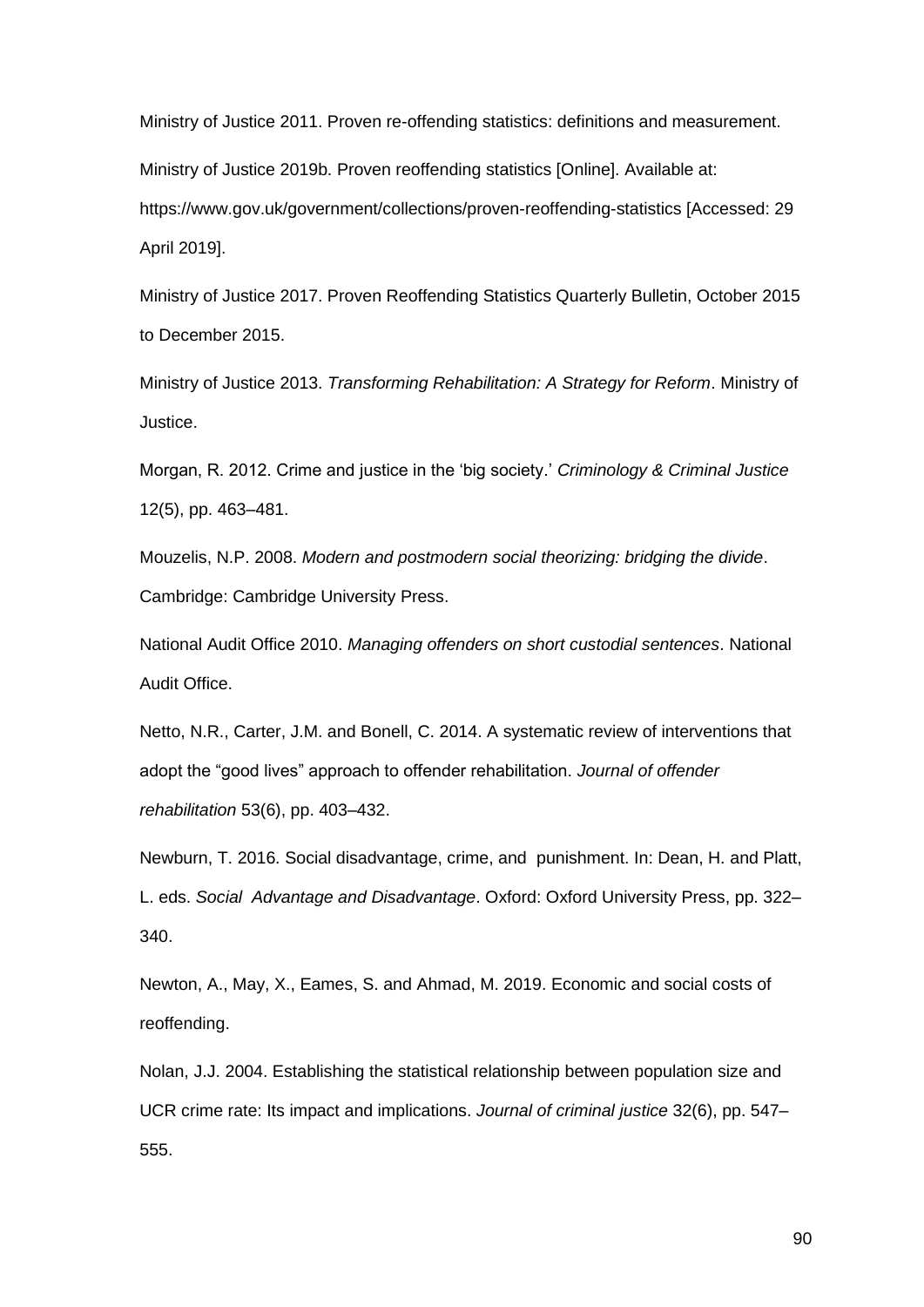[Office for National Statistics 2018a. Annual Survey of Hours and Earnings, Low pay and](http://f1000.com/work/bibliography/7998042)  [Annual Survey of Hours and Earnings pension results QMI \[Online\]. Available at:](http://f1000.com/work/bibliography/7998042)  [https://www.ons.gov.uk/employmentandlabourmarket/peopleinwork/earningsandworking](http://f1000.com/work/bibliography/7998042) [hours/methodologies/annualsurveyofhoursandearningslowpayandannualsurveyofhoursa](http://f1000.com/work/bibliography/7998042) [ndearningspensionresultsqmi \[Accessed: 2 January 2020\].](http://f1000.com/work/bibliography/7998042)

[Office for National Statistics 2019a. Crime in England and Wales \[Online\]. Available at:](http://f1000.com/work/bibliography/7783914)  [https://www.ons.gov.uk/peoplepopulationandcommunity/crimeandjustice/bulletins/crimein](http://f1000.com/work/bibliography/7783914) [englandandwales/yearendingjune2019 \[Accessed: 18 November 2019\].](http://f1000.com/work/bibliography/7783914)

[Office for National Statistics 2019b.](http://f1000.com/work/bibliography/7774389) *[Labour Force Survey –](http://f1000.com/work/bibliography/7774389) user guidance*[. Office for](http://f1000.com/work/bibliography/7774389) [National Statistics.](http://f1000.com/work/bibliography/7774389)

[Office for National Statistics 2011. Labour Force Survey User Guide Volume 10.](http://f1000.com/work/bibliography/7998074)

[Office for National Statistics 2018b. Labour Market Profile \[Online\]. Available at:](http://f1000.com/work/bibliography/7750654)  [https://www.nomisweb.co.uk/reports/lmp/gor/2092957698/report.aspx \[Accessed: 12](http://f1000.com/work/bibliography/7750654)  [November 2019\].](http://f1000.com/work/bibliography/7750654)

[Osborne, J. Four assumptions of multiple regression that researchers should Four](http://f1000.com/work/bibliography/7997957)  [assumptions of multiple regression that researchers should always test always test.](http://f1000.com/work/bibliography/7997957)

[Owers, A., Leighton, P., McGrory, C., McNeill, F. and Wheatley, P. 2011.](http://f1000.com/work/bibliography/6863281) *[Review of the](http://f1000.com/work/bibliography/6863281)  [Northern Ireland Prison Service: Conditions, management, and oversight of all prisons](http://f1000.com/work/bibliography/6863281)*[.](http://f1000.com/work/bibliography/6863281)  [Prison Review Team.](http://f1000.com/work/bibliography/6863281)

[O'Sullivan, A. and Sheffrin, S.M. 2003.](http://f1000.com/work/bibliography/7918626) *[Economics: Principles in Action](http://f1000.com/work/bibliography/7918626)*[. 2nd ed. Prentice](http://f1000.com/work/bibliography/7918626)  [Hall.](http://f1000.com/work/bibliography/7918626)

[Paternoster, R. and Bushway, S. 2011. Studying desistance from crime: where](http://f1000.com/work/bibliography/7750297)  quantitative meets qualitative [methods. In: Bosworth, M. and Hoyle, C. eds.](http://f1000.com/work/bibliography/7750297) *[What is](http://f1000.com/work/bibliography/7750297)  [Criminology?](http://f1000.com/work/bibliography/7750297)*[. Oxford University Press, pp. 183–197.](http://f1000.com/work/bibliography/7750297)

[Prison Reform Trust 2018.](http://f1000.com/work/bibliography/6863292) *[Prison: the facts](http://f1000.com/work/bibliography/6863292)*[. Prison Reform Trust.](http://f1000.com/work/bibliography/6863292)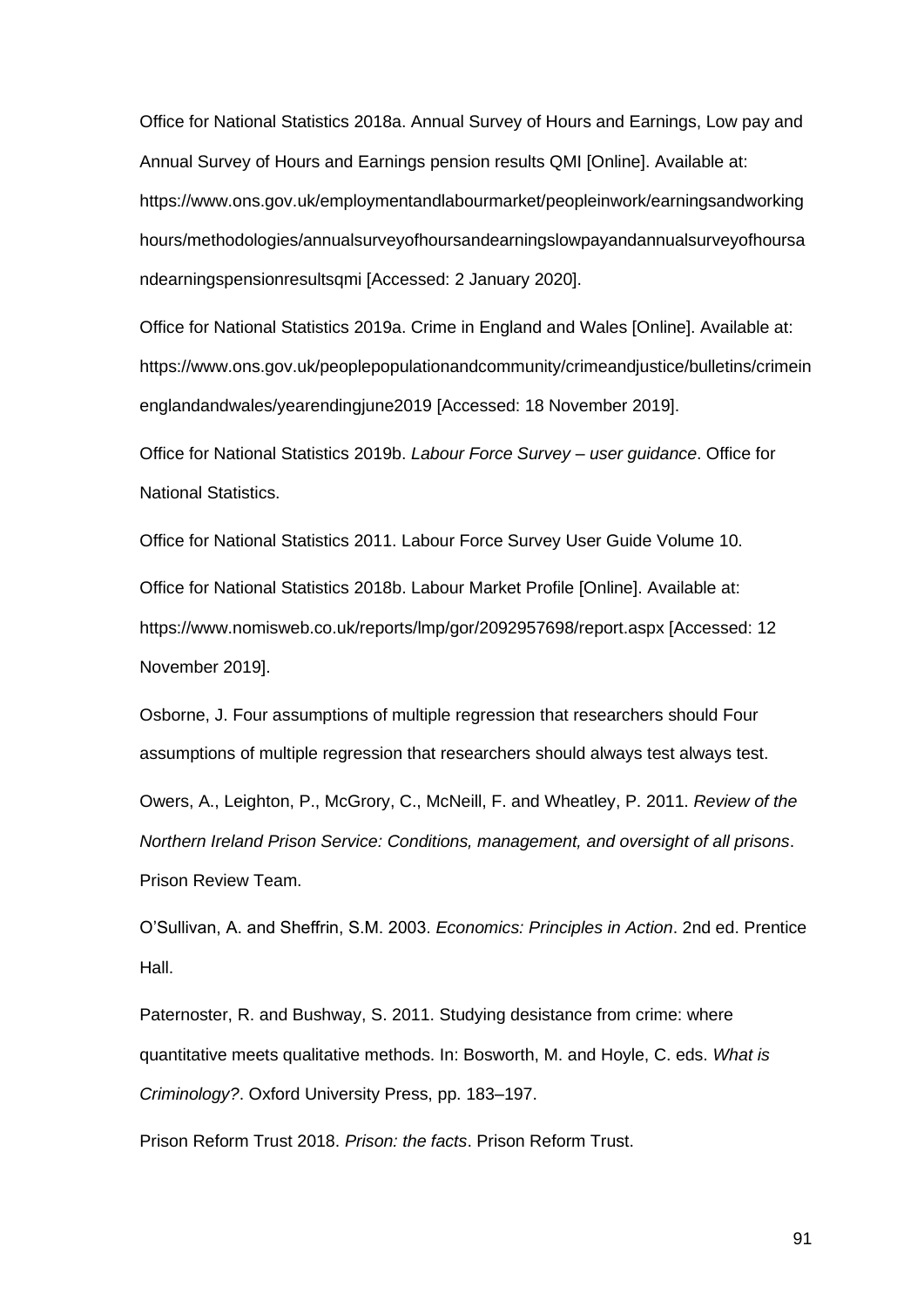[Sampson, R.J. and Laub, J.H. 1993. Crime in the making.](http://f1000.com/work/bibliography/6866006) *[Crime & Delinquency](http://f1000.com/work/bibliography/6866006)* [39\(3\),](http://f1000.com/work/bibliography/6866006)  [pp. 396–396.](http://f1000.com/work/bibliography/6866006)

[Schmucker, M. and Lösel, F. 2017. Sexual offender treatment for reducing recidivism](http://f1000.com/work/bibliography/8005471)  [among convicted sex offenders: a systematic review and meta](http://f1000.com/work/bibliography/8005471)‐analysis. *[Campbell](http://f1000.com/work/bibliography/8005471)  [Systematic Reviews](http://f1000.com/work/bibliography/8005471)* [13\(1\), pp. 1–75.](http://f1000.com/work/bibliography/8005471)

[Shapland, J. and Bottoms, A. 2011. Reflections on social values, offending and](http://f1000.com/work/bibliography/7784058)  [desistance among young adult recidivists.](http://f1000.com/work/bibliography/7784058) *[Punishment & Society](http://f1000.com/work/bibliography/7784058)* [13\(3\), pp. 256–282.](http://f1000.com/work/bibliography/7784058)

[Shover, N. 1983. The later stages of ordinary property offender careers.](http://f1000.com/work/bibliography/6865986) *[Social problems](http://f1000.com/work/bibliography/6865986)* [31\(2\), pp. 208–218.](http://f1000.com/work/bibliography/6865986)

[Slay, J. and Penny, J. 2013.](http://f1000.com/work/bibliography/6866047) *[Surviving Austerity: Local Voices and](http://f1000.com/work/bibliography/6866047) Local Action in [England's Poorest Neighbourhoods](http://f1000.com/work/bibliography/6866047)*[. London: New Economics Foundation.](http://f1000.com/work/bibliography/6866047)

[Smith, E. 2008.](http://f1000.com/work/bibliography/6863296) *[Using Secondary Data in Educational and Social Research](http://f1000.com/work/bibliography/6863296)*[. McGraw-Hill](http://f1000.com/work/bibliography/6863296)  [Education \(UK\).](http://f1000.com/work/bibliography/6863296)

[Smith, N.A., Phillips, D. and Simpson, P. 2016. Real-terms change in local government](http://f1000.com/work/bibliography/6863279)  [service spending by LA decile of grant dependence, 2009-10 to 2016-17, England,](http://f1000.com/work/bibliography/6863279)  [Scotland and Wales.](http://f1000.com/work/bibliography/6863279)

[Smith, T., Noble, M., Noble, S., Wright, G., McLennan, D. and Plunkett, E. 2015.](http://f1000.com/work/bibliography/7997336) *[The](http://f1000.com/work/bibliography/7997336)  [English Indices of Deprivation 2015 -](http://f1000.com/work/bibliography/7997336) Technical Report*[. Department for Communities](http://f1000.com/work/bibliography/7997336)  [and Local Government.](http://f1000.com/work/bibliography/7997336)

[Solomon, E., Eades, C., Garside, R. and Rutherford, M. 2007.](http://f1000.com/work/bibliography/7918236) *[Ten years of criminal](http://f1000.com/work/bibliography/7918236)  [justice under Labour: An independent audit](http://f1000.com/work/bibliography/7918236)*[. Centre for Crime and Justice Studies.](http://f1000.com/work/bibliography/7918236)

[Stockings, E., Hall, W.D., Lynskey, M., et al. 2016. Prevention, early intervention, harm](http://f1000.com/work/bibliography/6698889)  [reduction, and treatment of substance use in young people.](http://f1000.com/work/bibliography/6698889) *[The Lancet. Psychiatry](http://f1000.com/work/bibliography/6698889)* [3\(3\),](http://f1000.com/work/bibliography/6698889)  [pp. 280–296.](http://f1000.com/work/bibliography/6698889)

[Sturge, G. 2018.](http://f1000.com/work/bibliography/7773994) *[Court statistics for England and Wales](http://f1000.com/work/bibliography/7773994)*[. House of Commons Library.](http://f1000.com/work/bibliography/7773994)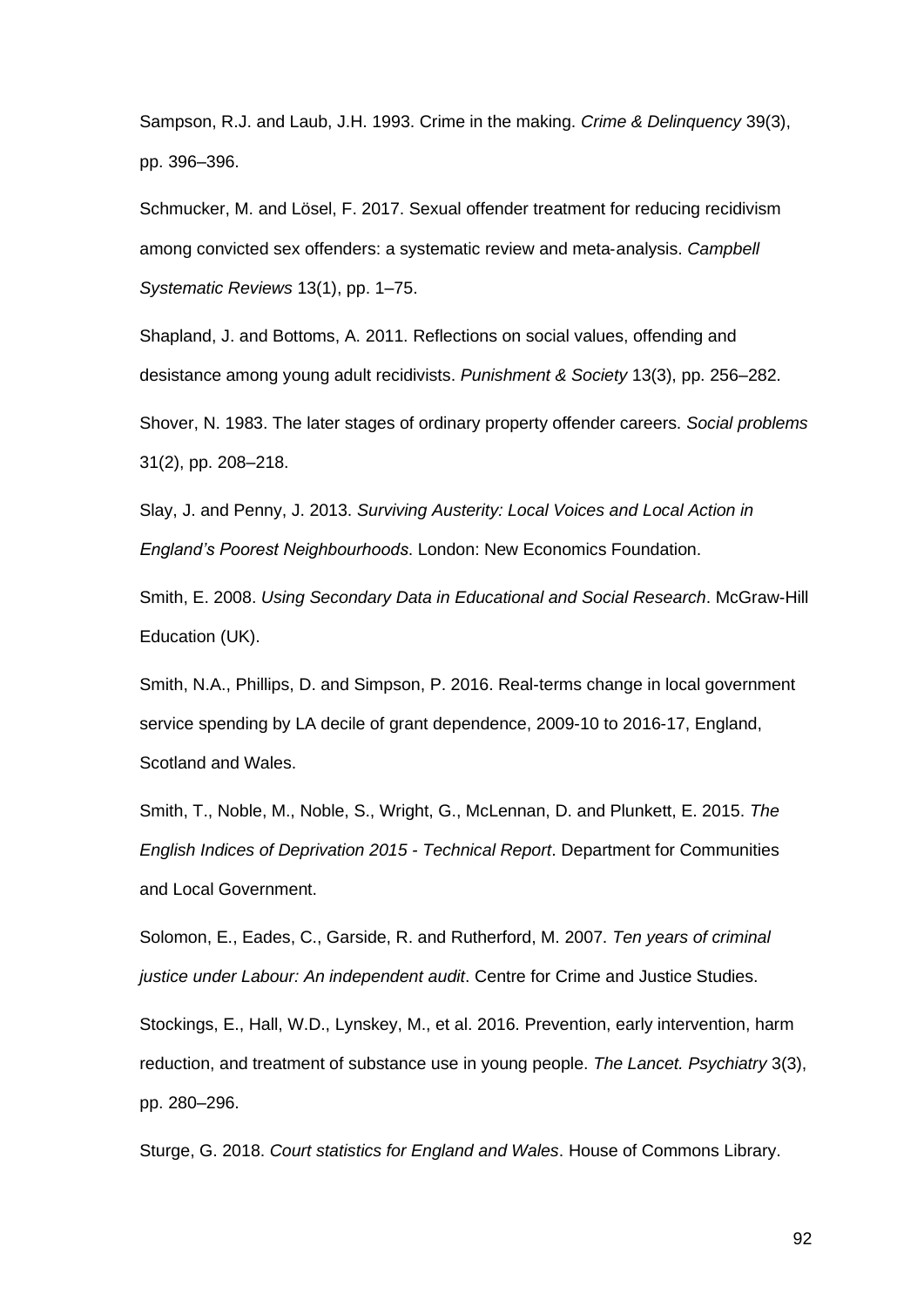[The Law Society 2019.](http://f1000.com/work/bibliography/6873468) *[Criminal justice system in crisis: Parliamentary briefing](http://f1000.com/work/bibliography/6873468)*[. London:](http://f1000.com/work/bibliography/6873468)  [The Law Society.](http://f1000.com/work/bibliography/6873468)

[The Ministry for Housing, Communities, and Local Government 2015.](http://f1000.com/work/bibliography/7783973) *[The English](http://f1000.com/work/bibliography/7783973)  [Indices of Deprivation Statistical Release](http://f1000.com/work/bibliography/7783973)*[. The Ministry for Housing, Communities, and](http://f1000.com/work/bibliography/7783973)  [Local Government.](http://f1000.com/work/bibliography/7783973)

[The Office for National Statistics 2019. Annual Population Survey/Labour Force Survey](http://f1000.com/work/bibliography/7750628)  [\[Online\]. Available at: https://www.nomisweb.co.uk/sources/aps \[Accessed: 12](http://f1000.com/work/bibliography/7750628)  [November 2019\].](http://f1000.com/work/bibliography/7750628)

[The Social Exclusion Unit 2002.](http://f1000.com/work/bibliography/7918197) *[Reducing re-offending by ex-prisoners](http://f1000.com/work/bibliography/7918197)*[. Social Exclusion](http://f1000.com/work/bibliography/7918197)  [Unit.](http://f1000.com/work/bibliography/7918197)

[Uggen, C. and Kruttschnitt, C. 1998. Crime in the breaking: gender differences in](http://f1000.com/work/bibliography/3584804)  [desistance.](http://f1000.com/work/bibliography/3584804) *[Law & society review](http://f1000.com/work/bibliography/3584804)* [32\(2\), p. 339.](http://f1000.com/work/bibliography/3584804)

[United Nations 1948.](http://f1000.com/work/bibliography/6871519) *[The Universal Declaration of Human Rights](http://f1000.com/work/bibliography/6871519)*[.](http://f1000.com/work/bibliography/6871519)

[Vaughan, B. 2001. Handle with Care : On the Use of Structuration Theory within](http://f1000.com/work/bibliography/8008962)  [Criminology.](http://f1000.com/work/bibliography/8008962) *[British Journal of Criminology](http://f1000.com/work/bibliography/8008962)* [41\(1\), pp. 185–200.](http://f1000.com/work/bibliography/8008962)

[Virtanen, M., Kivimäki, M., Kouvonen, A., et al. 2007. Average household income, crime,](http://f1000.com/work/bibliography/7997284)  [and smoking behaviour in a local area: the Finnish 10-Town study.](http://f1000.com/work/bibliography/7997284) *[Social Science &](http://f1000.com/work/bibliography/7997284)  [Medicine](http://f1000.com/work/bibliography/7997284)* [64\(9\), pp. 1904–1913.](http://f1000.com/work/bibliography/7997284)

[Visher, C.A., Debus-Sherrill, S.A. and Yahner, J. 2011. Employment after prison: A](http://f1000.com/work/bibliography/7204104)  [longitudinal study of former prisoners.](http://f1000.com/work/bibliography/7204104) *[Justice Quarterly](http://f1000.com/work/bibliography/7204104)* [28\(5\), pp. 698–718.](http://f1000.com/work/bibliography/7204104)

[Webster, R. 2018. The end of Transforming Rehabilitation \[Online\]. Available at:](http://f1000.com/work/bibliography/8006102)  [http://www.russellwebster.com/endtr/ \[Accessed: 4 January 2020\].](http://f1000.com/work/bibliography/8006102)

[Weisburd, D. and Britt, C. 2014.](http://f1000.com/work/bibliography/7998661) *[Statistics in criminal justice](http://f1000.com/work/bibliography/7998661)*[. Boston, MA: Springer US.](http://f1000.com/work/bibliography/7998661)

[Whitworth, A. 2012. Inequality and Crime across England: A Multilevel Modelling](http://f1000.com/work/bibliography/7784164)  [Approach.](http://f1000.com/work/bibliography/7784164) *[Social Policy and Society](http://f1000.com/work/bibliography/7784164)* [11\(1\), pp. 27–40.](http://f1000.com/work/bibliography/7784164)